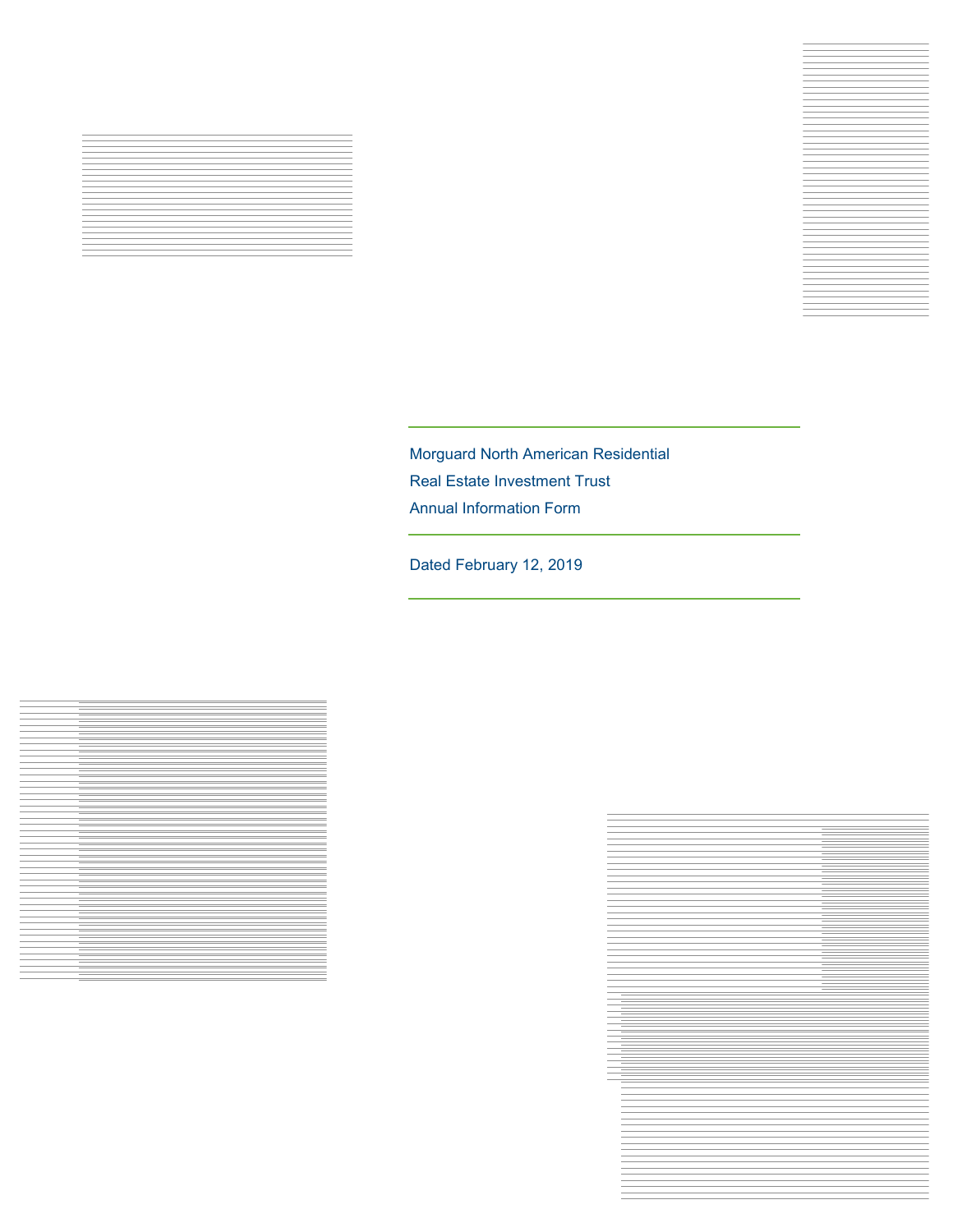# TABLE OF CONTENTS

| Item 1            | Morguard North American Residential Real Estate Investment Trust Structure  4 |
|-------------------|-------------------------------------------------------------------------------|
| Item <sub>2</sub> |                                                                               |
| Item 3            |                                                                               |
| Item 4            |                                                                               |
| Item <sub>5</sub> |                                                                               |
| Item 6            |                                                                               |
| Item 7            |                                                                               |
| Item 8            |                                                                               |
| Item 9            |                                                                               |
| Item 10           |                                                                               |
| Item 11           |                                                                               |
| Item 12           |                                                                               |
| Item 13           |                                                                               |
| Item 14           |                                                                               |
|                   |                                                                               |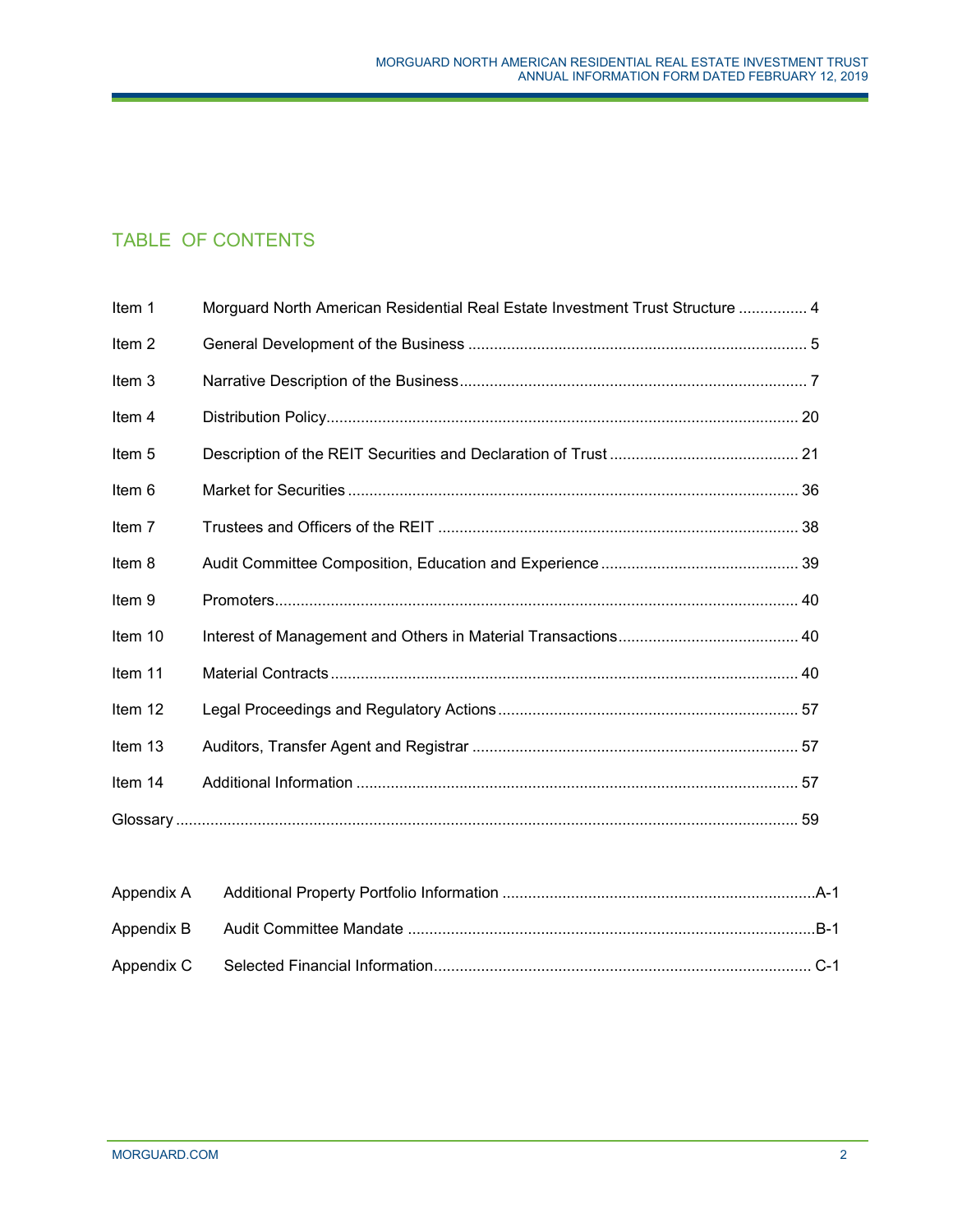# FORWARD-LOOKING STATEMENTS DISCLAIMER

Statements contained herein that are not based on historical or current fact, including without limitation statements containing the words "anticipates," "believes," "may," "continue," "estimate," "expects," and "will" and words of similar expression constitute "forward-looking statements". Such forward-looking statements involve known and unknown risks, uncertainties and other factors that may cause the actual results, events or developments to be materially different from any future results, events or developments expressed or implied by such forward-looking statements. Such factors include, among others, the following: general economic and business conditions, both nationally and in the regions in which the REIT operates; changes in business strategy or development/acquisition plans; environmental exposures; financing risk; existing governmental regulations and changes in, or the failure to comply with, governmental regulations; liability and other claims asserted against the REIT; and other factors referred to in the REIT's filings with Canadian securities regulators. Given these uncertainties, readers are cautioned not to place undue reliance on such forward-looking statements. The REIT does not assume the obligation to update or revise any forward-looking statements.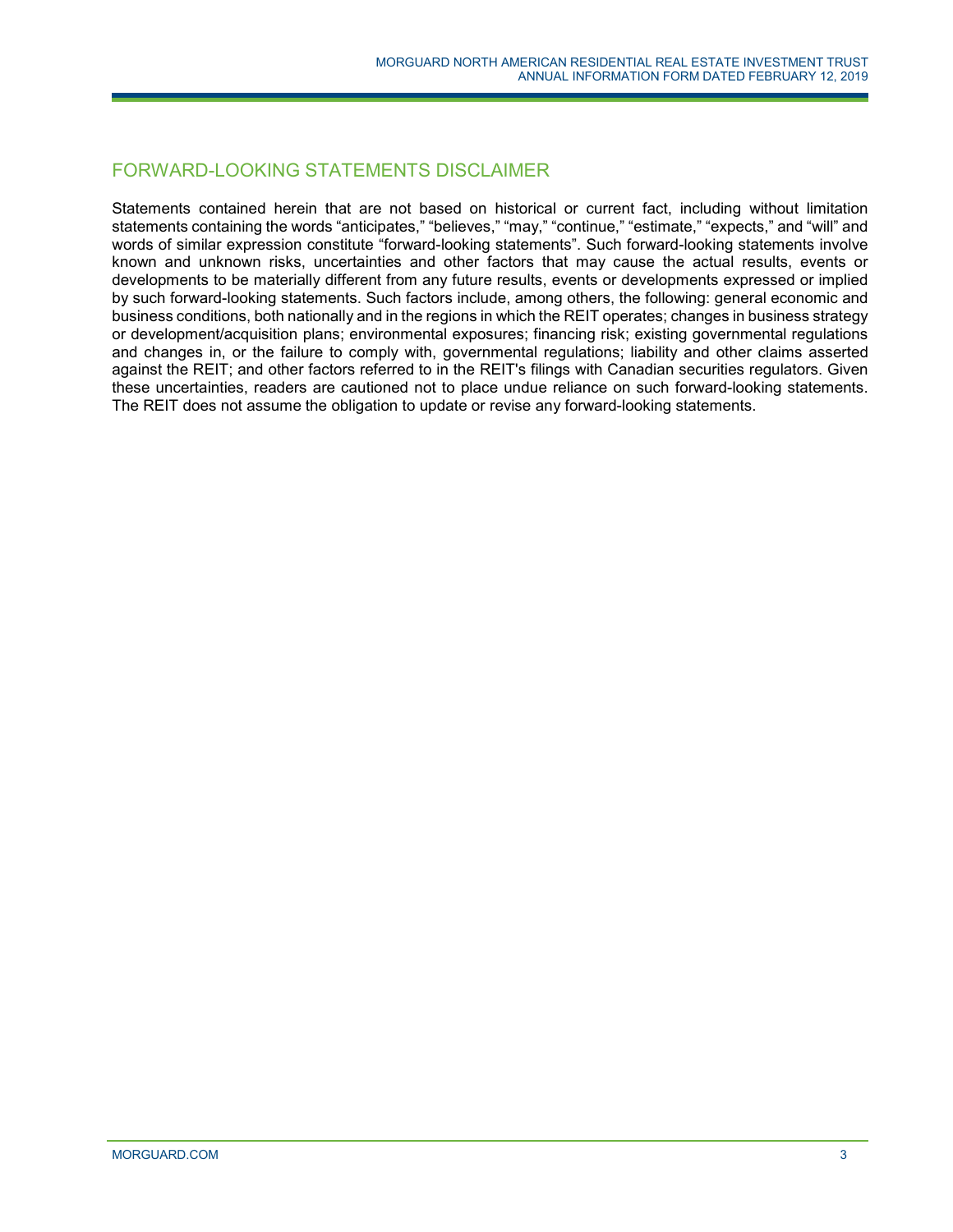# <span id="page-3-0"></span>ITEM 1 MORGUARD NORTH AMERICAN RESIDENTIAL REAL ESTATE INVESTMENT TRUST STRUCTURE

Morguard North American Residential Real Estate Investment Trust (the "REIT") is an unincorporated, openended real estate investment trust established pursuant to a Declaration of Trust (the "Declaration of Trust") dated March 1, 2012, as amended and restated on April 18, 2012, under, and governed by, the laws of the Province of Ontario. The units of the REIT ("Units") trade on the Toronto Stock Exchange ("TSX") under the symbol MRG.UN.

The principal office of the REIT is located at Suite 1000, 55 City Centre Drive, Mississauga, Ontario, L5B 1M3.

Operations, including the management of investments, are subject to the control and direction of a board of trustees. The board of trustees has power and responsibilities analogous to those applicable to boards of directors of corporations.

The REIT has been formed to own multi-suite residential properties in Canada and the United States. The REIT indirectly holds, through the Partnership, interests in a portfolio of 16 Canadian multi-suite residential communities and 30 U.S. multi-suite residential apartment communities. The REIT currently owns approximately 66.2% of the Partnership through the ownership of Class A LP Units and 100% of Morguard NAR GP Limited (the "REIT GP"), which manages and controls the business and affairs of the Partnership and is bound by the investment guidelines and operating policies applicable to the REIT.

### **Structure**

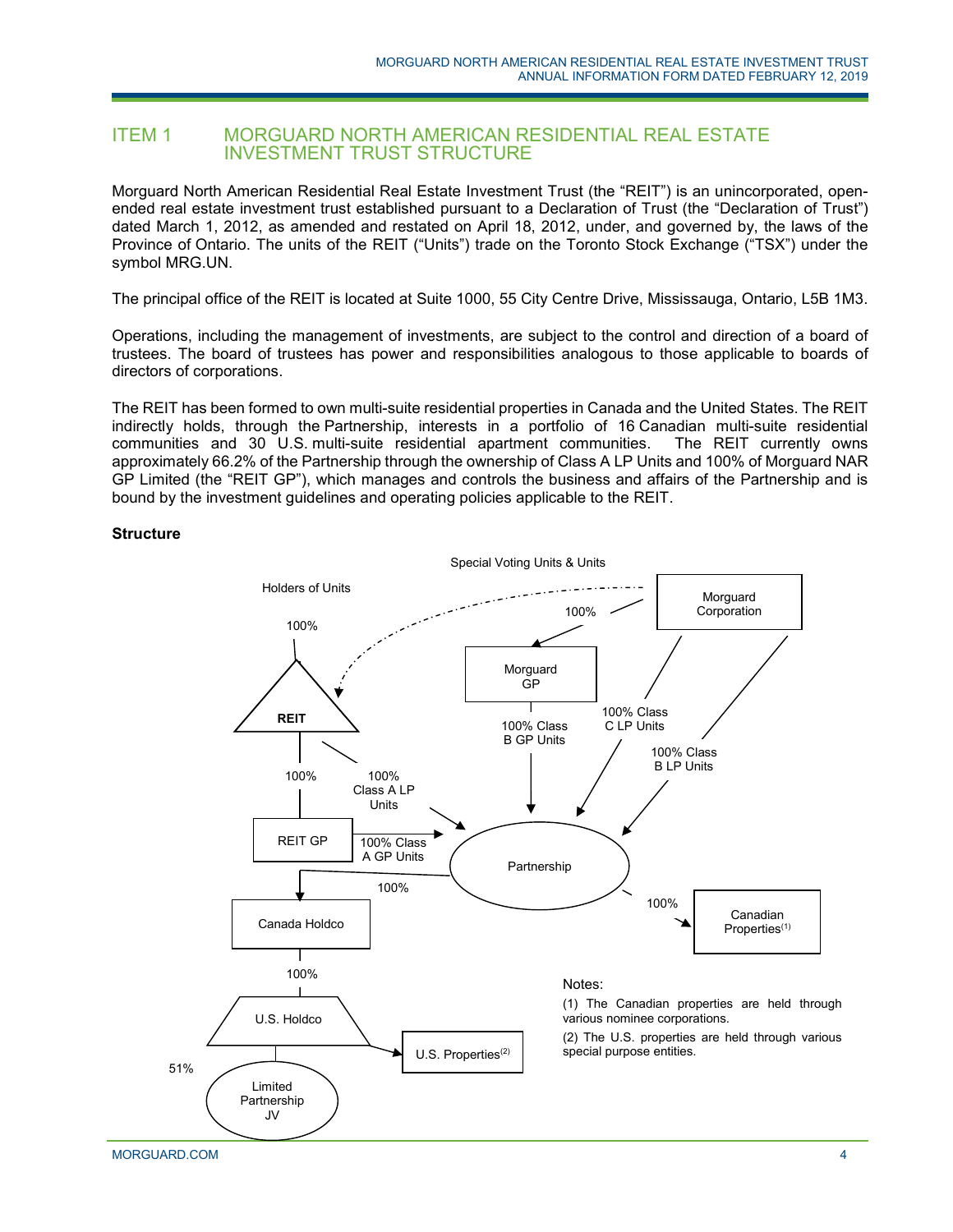All information contained in this Annual Information Form is presented as at February 12, 2019, unless otherwise specified.

# <span id="page-4-0"></span>ITEM 2 GENERAL DEVELOPMENT OF THE BUSINESS

## **History**

The REIT completed its initial public offering on April 18, 2012. Concurrent with the IPO, the REIT indirectly acquired from Morguard Corporation ("Morguard") the Initial IPO Properties consisting of interests in 5,439 residential suites located in Ontario, Alberta and Louisiana. The IPO raised gross proceeds of \$82.5 million, from the sale of 8,250,000 Units (including the full exercise by the underwriters of their over-allotment option) at a price of \$10.00 per Unit.

On September 12, 2012, the REIT completed an offering of 12,720,000 Units at a price of \$11.85 per Unit for gross proceeds of \$150.7 million. As part of that offering, Morguard purchased approximately \$50 million of the Units (4,220,000 Units) that were offered at the offering price.

On March 15, 2013, the REIT completed the offering of \$95.1 million for 8,270,000 Units sold at a price of \$11.50 per Unit and the issuance of \$60 million principal amount of 4.65% convertible unsecured subordinated debentures (the "4.65% Debentures"), maturing on March 30, 2018. The REIT used portions of the net proceeds of the offering to acquire a direct interest in 8,270,000 Class A LP Units of the Partnership. Morguard acquired 870,000 of the Units issued and \$5 million of the aggregate principal amount of the 4.65% Debentures.

On January 9, 2017, the REIT completed the offering of 4,370,000 Units at a price of \$13.75 per Unit for gross proceeds of \$60.1 million. As part of that offering, Morguard purchased 1,230,000 Units for approximately \$16.7 million that were offered at the offering price.

On February 13, 2018, the REIT completed a public offering of convertible unsecured subordinated debentures on a bought deal basis, of \$75 million aggregate principal amount of 4.50% convertible unsecured subordinated debentures due March 31, 2023 (the "2018 Debentures", or together with the 2013 Debentures the "Debentures"). On February 21, 2018, an additional amount of \$10.5 million was issued pursuant to the exercise of the over-allotment option. The 2018 Debentures are convertible, at the option of the holder, into Units at \$20.20 per Unit. As part of the transaction, Morguard acquired \$5 million of the 2018 Debentures.

On February 23, 2018, \$0.02 million of the 2013 Debentures were converted into 1,483 Units, and on February 26, 2018 the REIT redeemed the remaining \$60.0 million of its outstanding 2013 Debentures in advance of their March 30, 2018 maturity date.

Morguard owns a 46.9% effective interest in the REIT through its ownership of 6,675,166 Units and 17,223,090 Class B LP Units.

# *Morguard Acquisitions*

On February 19, 2013, the REIT acquired 1,032 suites in five low-rise residential properties located in Louisiana and Florida and one mid-rise property located in Louisiana from Morguard for an aggregate purchase price of approximately US\$94.0 million. The purchase price for the properties was satisfied by the assumption of certain Fannie Mae insured mortgages in the aggregate amount of approximately US\$61.8 million (the "Q1 2013 Assumed Fannie Mae Mortgages") and a reduction of the balance owing by Morguard to the REIT under the Morguard Facility by US\$32.2 million. The acquisition of the properties had an effective date of January 1, 2013. The Q1 2013 Assumed Fannie Mae Mortgages had an effective weighted average interest rate of 5.7% and a weighted average term to maturity of 3.7 years.

On June 28, 2013, the REIT acquired from Morguard 1,690 suites in six low-rise residential properties located in Alabama and Florida, for an aggregate purchase price of approximately US\$89.0 million. The purchase price for the properties was satisfied by the assumption of certain Fannie Mae insured mortgages in the aggregate carrying amount of approximately US\$64.4 million (the "Q2 2013 Assumed Fannie Mae Mortgages") and a reduction of the balance owing by Morguard to the REIT under the Morguard Facility of US\$24.6 million. The transaction had an effective date of May 1, 2013. The Q2 2013 Assumed Fannie Mae Mortgages had an effective weighted average interest rate of 5.6% and a weighted average term to maturity of 3.6 years.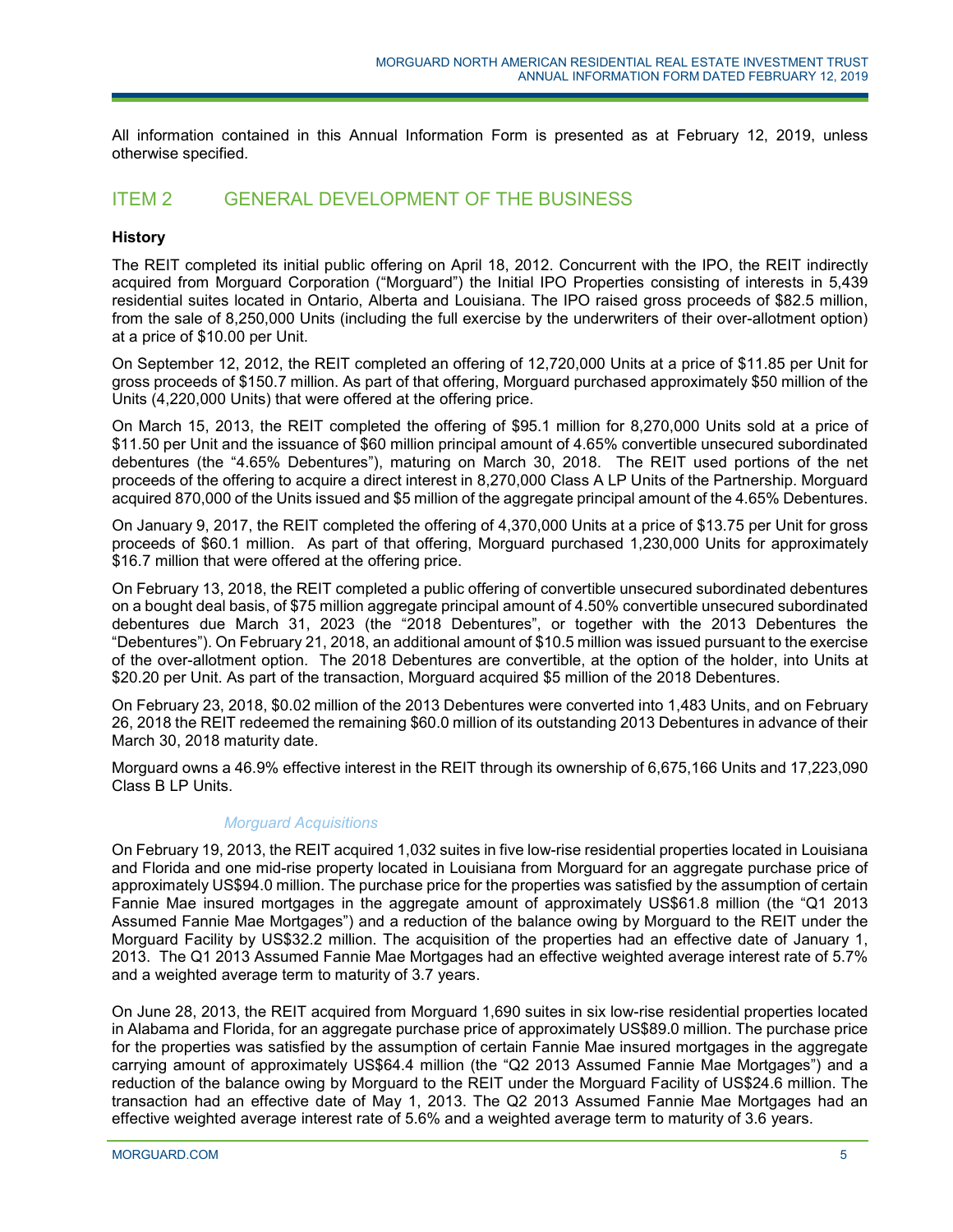Morguard agreed to provide instalment payments during the remaining terms of the Q1 2013 Assumed Fannie Mae Mortgages and the Q2 2013 Assumed Fannie Mae Mortgages (the "Assumed Mortgages") to the REIT in order to achieve an effective annual interest rate of 4.7% for the properties acquired on both February 19, 2013 and June 28, 2013. All costs and expenses relating to the assumption by the REIT of the Assumed Mortgages were paid for by the REIT. As of February 1, 2017, all Assumed Mortgages had been extinguished or refinanced.

# *Pearlmark Acquisitions*

Between April 17, 2013 and May 22, 2013, the REIT acquired 3,752 suites in 12 low-rise and mid-rise residential properties from an institutional fund sponsored by Pearlmark Real Estate Partners, L.L.C. ("Pearlmark Properties") for US\$450.0 million. The Pearlmark Properties are located in Colorado, Florida, North Carolina, Georgia and Texas. In connection with the purchase of 10 of the 12 properties, the REIT assumed in-place mortgage financing of US\$218.7 million with a weighted average interest rate of 4.3% and a weighted average term to maturity of 4.1 years. A mark-to-market adjustment of US\$12.7 million was recorded on the assumed mortgages. For the remaining two properties, the REIT, at closing, entered into first mortgage financing arrangements in an aggregate amount of US\$57.7 million with a weighted average interest rate of 3.5% and terms of 10 years. The REIT paid an additional US\$8.0 million in the second quarter of 2014 after the Pearlmark Properties exceeded certain defined net operating income threshold amounts for the twelve months ended December 31, 2013.

# **Recent Developments**

## *2019*

On February 1, 2019, the REIT sold a property located in Shreveport, Louisiana, comprising 194 suites, for gross proceeds of \$13.8 million (US\$10.5 million) and the purchaser assumed the mortgage secured by the property in the amount of \$7.0 million (US\$5.3 million).

# *2018*

On October 30, 2018, the REIT announced a 3.0% increase to its monthly cash distributions to \$0.0566 per Unit, representing \$0.68 per Unit on an annualized basis. The increase became effective for the November 2018 distribution, and was paid on December 14, 2018 to unitholders of record as at November 30, 2018.

On May 1, 2018, the REIT completed the refinancing of a U.S. multi-suite residential property located in Raleigh, North Carolina, in the amount of \$45.1 million (US\$35.0 million) at an interest rate of 4.04%, for a term of 10 years.

On April 30, 2018, the REIT completed the refinancing of a U.S. multi-suite residential property located in Fort Collins, Colorado, in the amount of \$34.9 million (US\$27.2 million) at an interest rate of 4.11%, for a term of 10 years.

On April 5, 2018, the REIT acquired a property comprising 116 suites located in New Orleans, Louisiana, for a purchase price of \$14.9 million (US\$11.6 million), including closing costs. The property is vacant and designated as a property under development. The REIT plans to complete capital upgrades during the first half of 2019, at which point initial lease up will commence.

# *2017*

On October 31, 2017, the REIT announced a 3.1% increase to its monthly cash distributions to \$0.055 per Unit, representing \$0.66 per Unit on an annualized basis. The increase became effective for the November 2017 distribution, and was paid on December 15, 2017 to unitholders of record as at November 30, 2017.

On October 2, 2017, the REIT sold a 49% interest in a property, comprising 515 suites and approximately 20,000 square feet of commercial area, located in Chicago, Illinois ("The Coast") to an institutional partner for \$63.4 million (US\$50.7 million), plus the assumption of debt. The REIT had previously acquired a 100% interest in The Coast on July 10, 2017, for a purchase price of \$292.7 million (US\$227.1 million), including closing costs.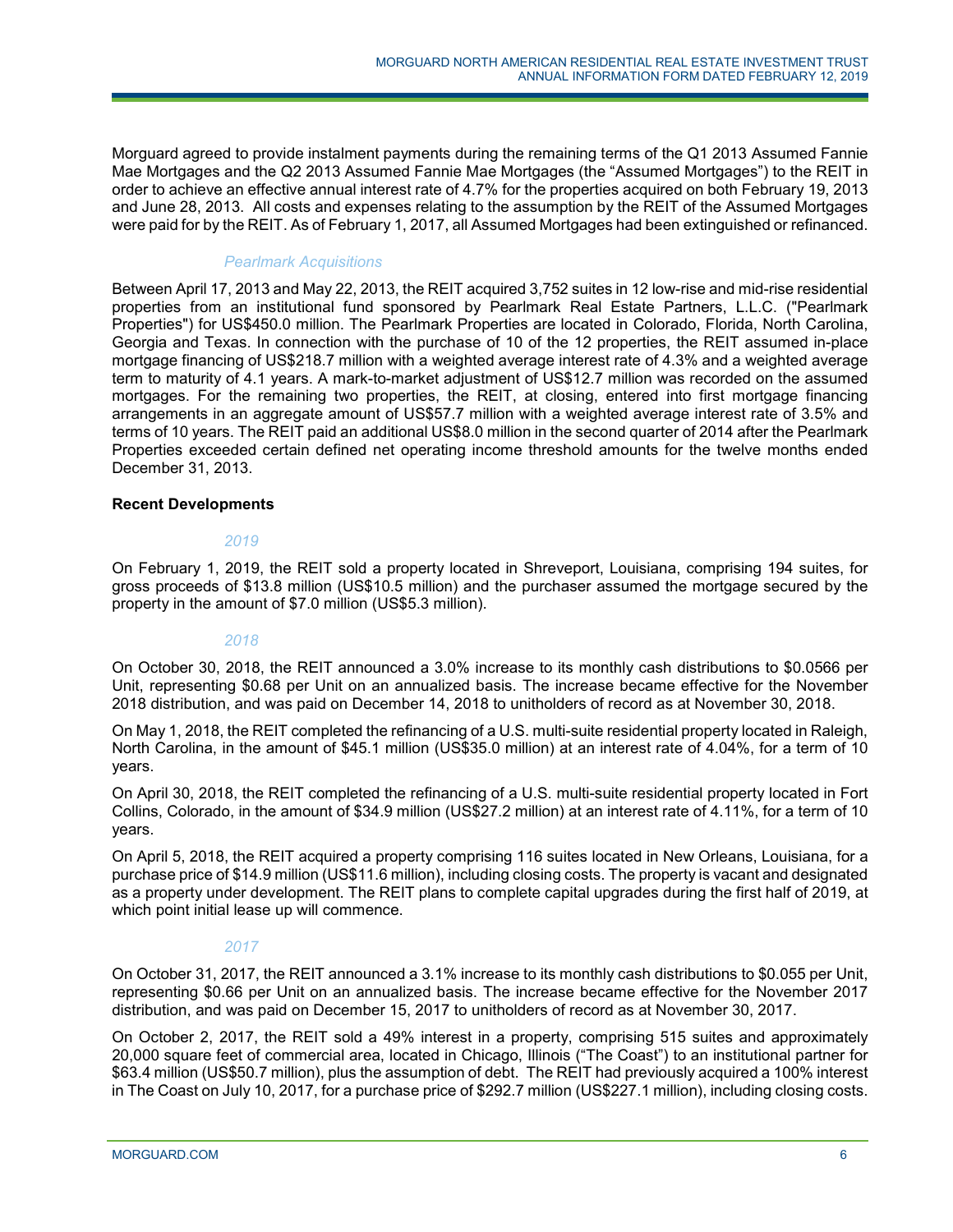The acquisition was partially financed by a new mortgage of \$157.9 million (US\$122.5 million) at an interest rate of 3.49% for a term of eight years.

On August 17, 2017, the REIT acquired a 50% interest in a property consisting of 492 suites located in Rockville, Maryland (the "Fenestra at Rockville Town Square"), in which the REIT had a net investment of \$40.1 million (US\$31.7 million). The purchase price of the property was \$166.7 million (US\$131.8 million), including closing costs and was partially funded by a mortgage in the amount of \$89.7 million (US\$71.0 million), at an interest rate of 3.55% for a term of 10 years.

On July 12, 2017, the REIT sold four U.S properties located in Mobile, Alabama, comprising 1,329 suites, for net proceeds of \$88.7 million (US\$69.3 million).

On July 6, 2017, the REIT acquired a property comprising 104 suites and approximately 33,000 square feet of commercial area located in Falls Church, Virginia, ("Northgate at Falls Church") for a purchase price of \$56.5 million (US\$43.7 million), including closing costs. The property is subject to a long-term land lease, with a fixed price land purchase option of US\$7.2 million available in September 2029. The acquisition was partially financed by a new mortgage of \$30.6 million (US\$23.7 million), at an interest rate of 4.05% for a term of 12.25 years.

On May 15, 2017, the REIT acquired a newly constructed property consisting of 60 rental townhomes located in Toronto, Ontario ("Downsview Park Townhomes"), for a purchase price of \$16.7 million, including closing costs.

### *2016*

On November 1, 2016, the REIT announced a 6.7% increase in annualized distributions to \$0.64 per Unit from \$0.60 per Unit.

On September 30, 2016, the REIT completed the refinancing of 10 multi-suite residential properties located in Louisiana and Florida in the amount of US\$95.1 million, at a weighted average interest rate of 3.47% and a weighted average term of 8.7 years.

On June 30, 2016, the REIT completed the refinancing of a multi-suite residential property located in Kennesaw, Georgia, in the amount of \$32.8 million (US\$252.0 million), at an interest rate of 3.67% for a term of 10 years.

On March 22, 2016, the REIT completed the refinancing of a multi-suite residential property located in Toronto, Ontario, in the amount of \$33.7 million, at an interest rate of 2.76% for a term of 10 years.

On February 1, 2016, the REIT acquired a multi-suite residential property comprising 370 suites located in Ottawa, Ontario, from a third party for a gross purchase price of approximately \$67.0 million. The acquisition was partially financed by a new mortgage of \$38.6 million, at an interest rate of 2.88% for a term of 10 years.

<span id="page-6-0"></span>On January 26, 2016, the REIT repurchased 70,400 Units under its Normal Course Issuer Bid for cash consideration of \$0.7 million at a weighted average price of \$10.43 per Unit.

# ITEM 3 NARRATIVE DESCRIPTION OF THE BUSINESS

### **Overview**

The REIT has been formed to own multi-suite residential properties across Canada and the United States. The objectives of the REIT are to: (i) generate stable and growing cash distributions on a tax-efficient basis; (ii) enhance the value of the REIT's assets and maximize the long-term value of the Units through active asset and property management; and (iii) expand the asset base of the REIT primarily through acquisitions and the improvement of its properties through targeted and strategically deployed capital expenditures.

Select additional information regarding the property portfolio is included as Appendix "A".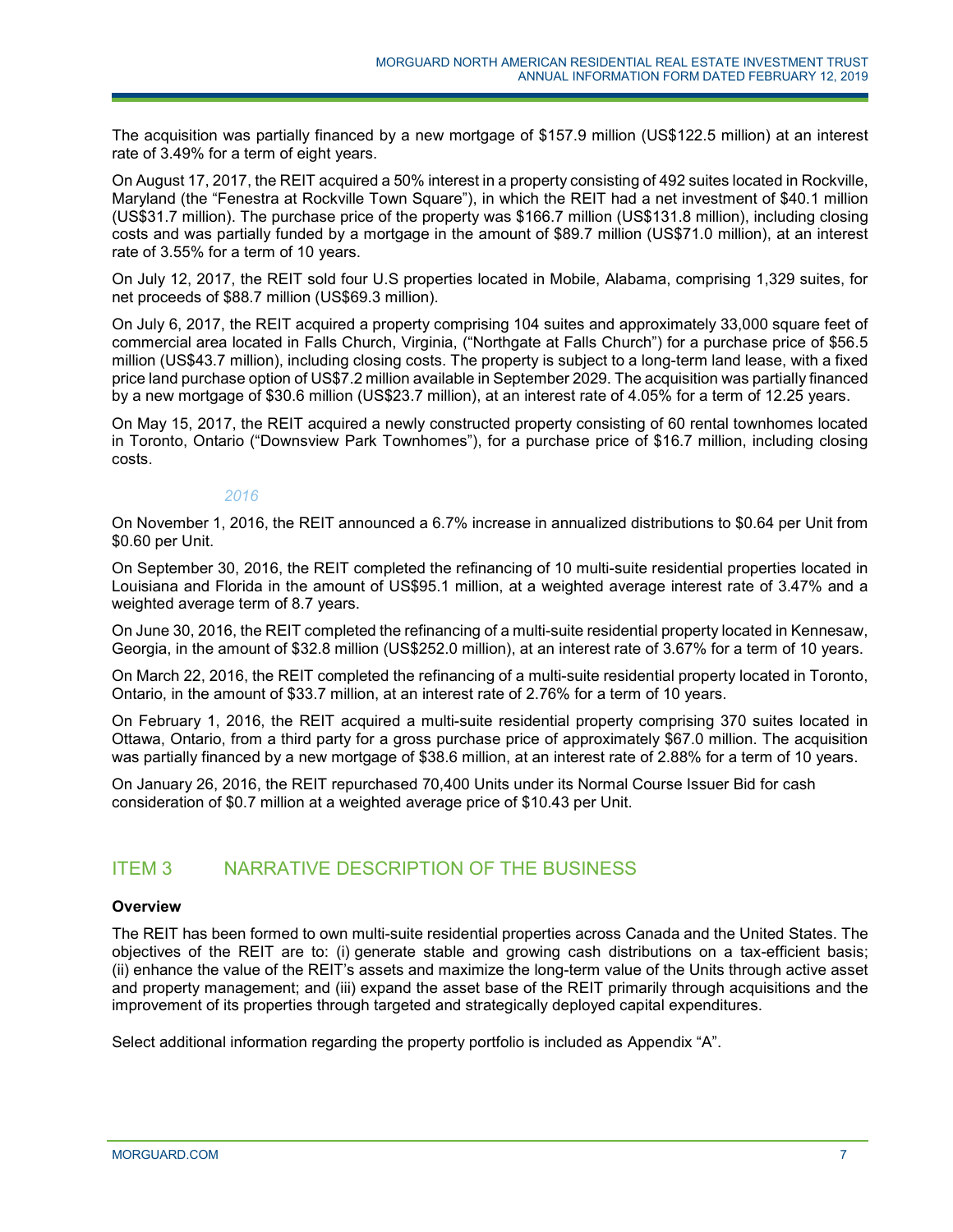### *Management Strategy*

The REIT's external growth strategy is focused on opportunities to acquire additional multi-suite residential properties located in urban centres and major suburban regions in Canada and in the United States that satisfy the REIT's investment criteria, as well as generating greater cash flow from its properties. The REIT will seek to leverage its relationship with Morguard to access acquisition opportunities that satisfy the REIT's investment criteria. Additionally, subject to limited exceptions, the REIT has the right of first opportunity to acquire the existing interests in Morguard's multi-suite residential properties prior to any disposition by Morguard to a third party.

The REIT's internal growth strategy is focused on maximizing cash flow from its portfolio. The REIT intends to increase cash flows by maximizing occupancy and average monthly rent, taking into account local conditions in each of its regional markets, managing its operating costs as a percentage of revenues and strengthening its asset base through its building infrastructure improvement and capital expenditure programs.

### *Overview of Property Portfolio*

At December 31, 2018, the REIT's multi-suite residential property portfolio consists of 16 Canadian properties and 31 U.S. properties (including one property under development), having a total of 13,430 residential suites. The properties are primarily located in urban centres and major suburban regions in Alberta, Ontario, Colorado, Texas, Louisiana, Illinois, Georgia, Florida, North Carolina, Virginia and Maryland. On February 1, 2019, the REIT sold a property located in Louisiana, reducing the total number of suites by 194.

The following table details the regional distribution of the REIT's portfolio as at December 31, 2018:

### **PORTFOLIO COMPOSITION**

|                                           |                   |                       | % of the         |                      |
|-------------------------------------------|-------------------|-----------------------|------------------|----------------------|
| <b>Region</b>                             |                   |                       | <b>Portfolio</b> | <b>Fair Value of</b> |
| (In thousands of dollars,                 | <b>Number of</b>  | <b>Total</b>          | (based on        | <b>Real Estate</b>   |
| except as otherwise noted)                | <b>Properties</b> | Suites <sup>(1)</sup> | suites)          | <b>Properties</b>    |
| <b>Canadian Properties</b>                |                   |                       |                  |                      |
| Alberta                                   | 1                 | 277                   | 2.1%             | \$61,000             |
| Ontario                                   |                   |                       |                  |                      |
| Mississauga                               | 7                 | 2,219                 | 16.5%            | 609,020              |
| Toronto                                   | 6                 | 1,997                 | 14.9%            | 353,470              |
| Other $(2)$                               | 2                 | 842                   | 6.2%             | 186,000              |
|                                           | 16                | 5,335                 | 39.7%            | \$1,209,490          |
| <b>U.S. Properties</b>                    |                   |                       |                  |                      |
| Colorado                                  | 2                 | 454                   | 3.4%             | \$127,689            |
| <b>Texas</b>                              | 3                 | 1,021                 | 7.6%             | 218,136              |
| Louisiana                                 | 7                 | 1,122                 | 8.3%             | 108,454              |
| <b>Illinois</b>                           | 1                 | 515                   | 3.8%             | 310,219              |
| Georgia                                   | 3                 | 814                   | 6.1%             | 164,986              |
| <b>Florida</b>                            | 10                | 2,593                 | 19.3 %           | 536,622              |
| <b>North Carolina</b>                     | 2                 | 864                   | 6.4 %            | 173,540              |
| Virginia                                  | 1                 | 104                   | 0.8%             | 66,982               |
| Maryland                                  |                   | 492                   | 3.7%             | 176,118              |
|                                           | 30                | 7,979                 | 59.4 %           | \$1,882,746          |
| Total before property under development   | 46                | 13,314                | 99.1 %           | \$3,092,236          |
| Property under development <sup>(3)</sup> | 1                 | 116                   | 0.9%             | 16,717               |
| <b>Total</b>                              | 47                | 13,430                | 100.0%           | \$3,108,953          |

(1) Total suites and fair value of real estate properties include non-controlling interest; the REIT, on a proportionate basis, has ownership of 12,674 suites. Fair value of real estate properties represents the sum of income producing properties (\$2,932,835) and the REIT's equity-accounted investment property (\$176,118) inclusive of noncontrolling interest share and the impact of realty taxes accounted for under IFRIC 21.

(2) Other Ontario includes one property in each of Kitchener, Ontario and Ottawa, Ontario.

(3) Represents a property located in New Orleans, Louisiana, under development. The property is expected to commence initial lease-up during the first half of 2019.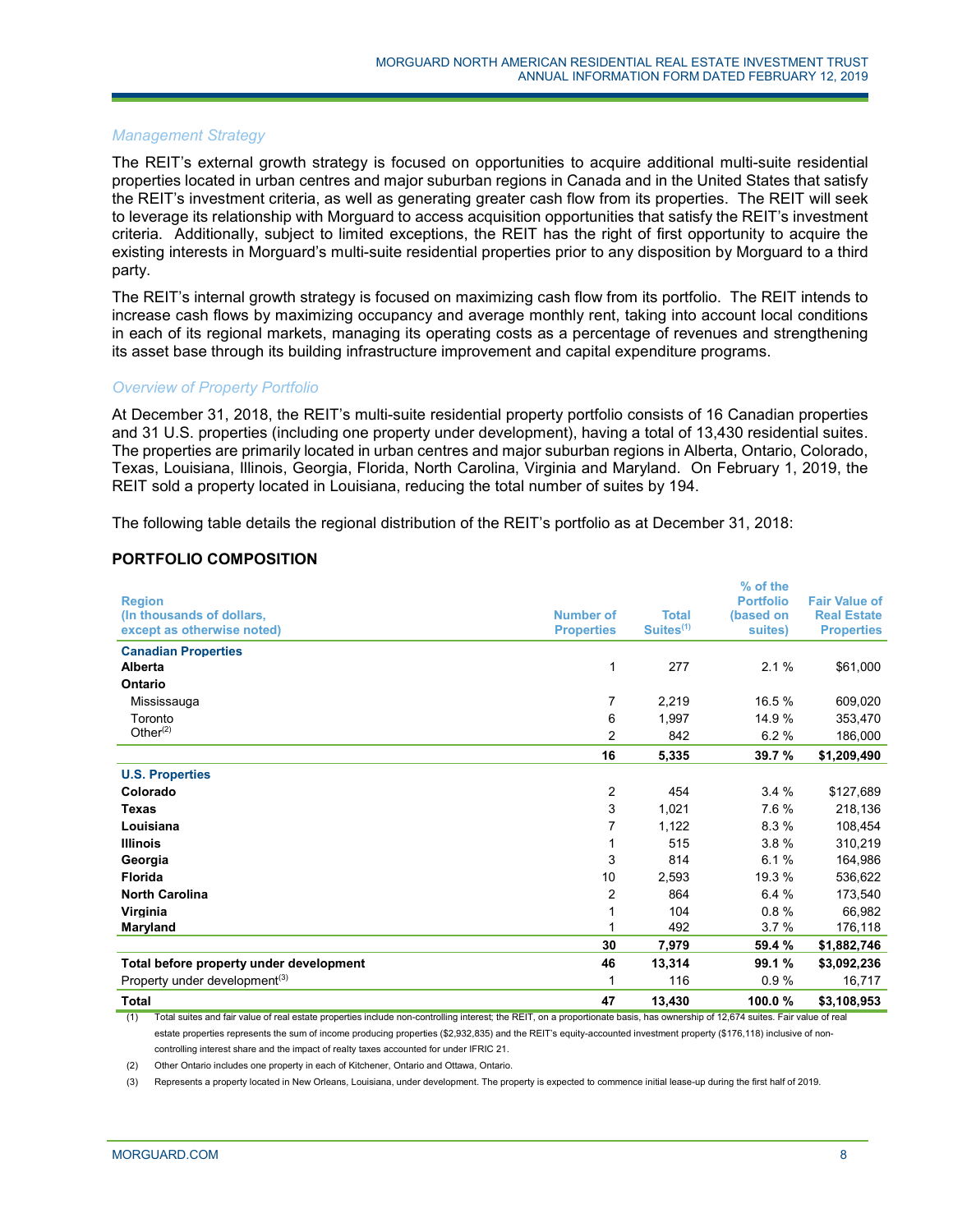### **Risks and Uncertainties**

An investment in securities of the REIT involves significant risks. Investors should carefully consider the risks described below before making a decision to buy securities of the REIT. If any of the following or other risks occur, the REIT's business, prospects, financial condition, financial performance and cash flows could be materially adversely impacted. In that case, the ability of the REIT to make distributions to Unitholders and the Partnership to make distributions could be adversely affected, the trading price of securities of the REIT could decline and investors could lose all or part of their investment in such securities. There is no assurance that risk management steps taken will avoid future loss due to the occurrence of the below described or other unforeseen risks.

There are certain risks inherent in an investment in the securities of the REIT and in the activities of the REIT, including those set out in the REIT's publicly filed disclosure available on SEDAR.

The following are business risks the REIT expects to face in the normal course of its operations and management's strategy to reduce the potential impact.

### *Operating Risk*

Real estate has a high fixed cost associated with ownership, and income lost due to vacancies cannot easily be minimized through cost reduction.

Tenant retention and leasing vacant suites are critical to maintaining occupancy levels. Through well-located and professionally managed properties, management seeks to increase tenant loyalty and become the landlord of choice.

Certain significant expenditures, including property taxes, maintenance costs, mortgage payments, insurance costs and related charges, must be made throughout the period of ownership of real property regardless of whether a property is producing any income. If the REIT is unable to meet mortgage payments on any property, losses could be sustained as a result of the mortgagee's exercise of its rights of foreclosure or of sale.

The REIT is also subject to utility and property tax risk relating to increased costs that the REIT may experience as a result of higher resource prices, as well as its exposure to significant increases in property taxes. There is a risk that property taxes may be raised as a result of revaluations of municipal properties and their adherent tax rates. In some instances, enhancements to properties may result in a significant increase in property assessments following a revaluation. Additionally, utility expenses, mainly consisting of natural gas and electricity service charges, have been subject to considerable price fluctuations over the past several years. Unlike commercial leases, which generally are "net" leases and allow a landlord to recover expenditures, residential leases are generally "gross" leases and the landlord is not able to pass on costs to its tenants.

In connection with the prudent management of its properties, the REIT makes significant property capital investments (for example, to upgrade and maintain building structure, balconies, parking garages, and roofing, electrical and mechanical systems). The REIT commissioned building condition reports in connection with the acquisition of each of the properties and has committed to a multi-year property capital investment plan based on the findings of such reports. The REIT continually monitors its properties to ensure appropriate and timely capital repairs and replacements are carried out in accordance with its property capital investment programs. The REIT requires sufficient capital to carry out its planned property capital investment and repair and refurbishment programs to upgrade its properties or be exposed to operating business risks arising from structural failure, electrical or mechanical breakdowns, fire or water damage, etc..., which may result in significant loss of earnings to the REIT.

Distributions may be reduced, or even eliminated, at times when the REIT deems it necessary to make significant capital or other expenditures.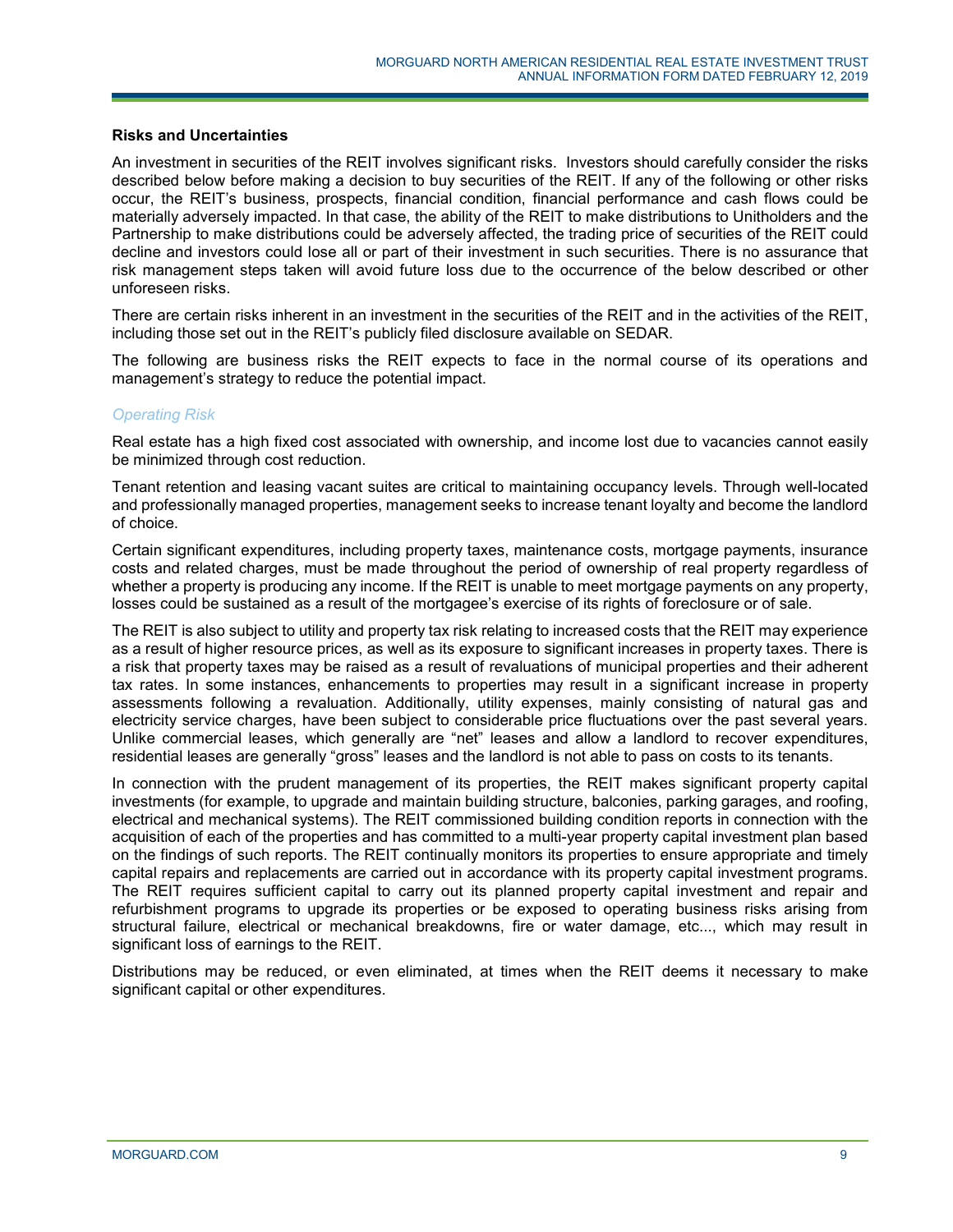

For the year ended December 31, 2018, the portfolio diversification as a percentage of NOI is as follows:

## *Acquisitions*

The REIT's strategy includes growth through identifying suitable acquisition opportunities, pursuing such opportunities, consummating acquisitions and effectively operating and leasing such properties. If the REIT is unable to manage its growth effectively, it could have a material adverse effect on the REIT's business, cash flows, financial condition and results of operations and ability to make distributions to holders of Units. There can be no assurance as to the pace of growth through property acquisitions or that the REIT will be able to acquire assets on an accretive basis and, as such, there can be no assurance that distributions to holders of Units will increase in the future.

The REIT will rely on Morguard's expertise in identifying acquisition opportunities, underwriting potential transactions, transaction execution and asset management capabilities. Morguard also provides similar services to its other clients and will concurrently present acquisition opportunities to the REIT and to its other clients. The provision by Morguard of similar services to its other clients may increase the cost of acquiring properties that are of interest to the REIT, increase competition for those acquisitions generally or inhibit their acquisition altogether.

### *Reporting Investment Property at Fair Value*

The REIT holds investment property to earn rental income or for capital appreciation or both. All investment properties are measured using the fair value model under IFRS, whereby changes in fair value are recognized for each reporting period in the consolidated statements of income and comprehensive income. Management values each investment property based on the most probable price that a property should be sold for in a competitive and open market as of the specified date under all conditions requisite to a fair sale, such as the buyer and seller each acting prudently and knowledgeably and assuming the price is not affected by undue stimulus. Each investment property has been valued on a highest and best use basis.

There is a risk that general declines in real estate markets or sales of assets by the REIT under financial or other hardship would have an impact on the fair values reported or the cash flows associated with owning or disposing of such properties. Market assumptions applied for valuation purposes do not necessarily reflect the REIT's specific history or experience, and the conditions for realizing the fair values through a sale may change or may not be realized. Consequently, there is a risk that the actual fair values may differ, and the differences may be material. In addition, there is an inherent risk related to the reliance on and use of a single appraiser, as this approach may not adequately capture the range of fair values that market participants would assign to the investment properties. Certain ratios and covenants could be negatively affected by downturns in the real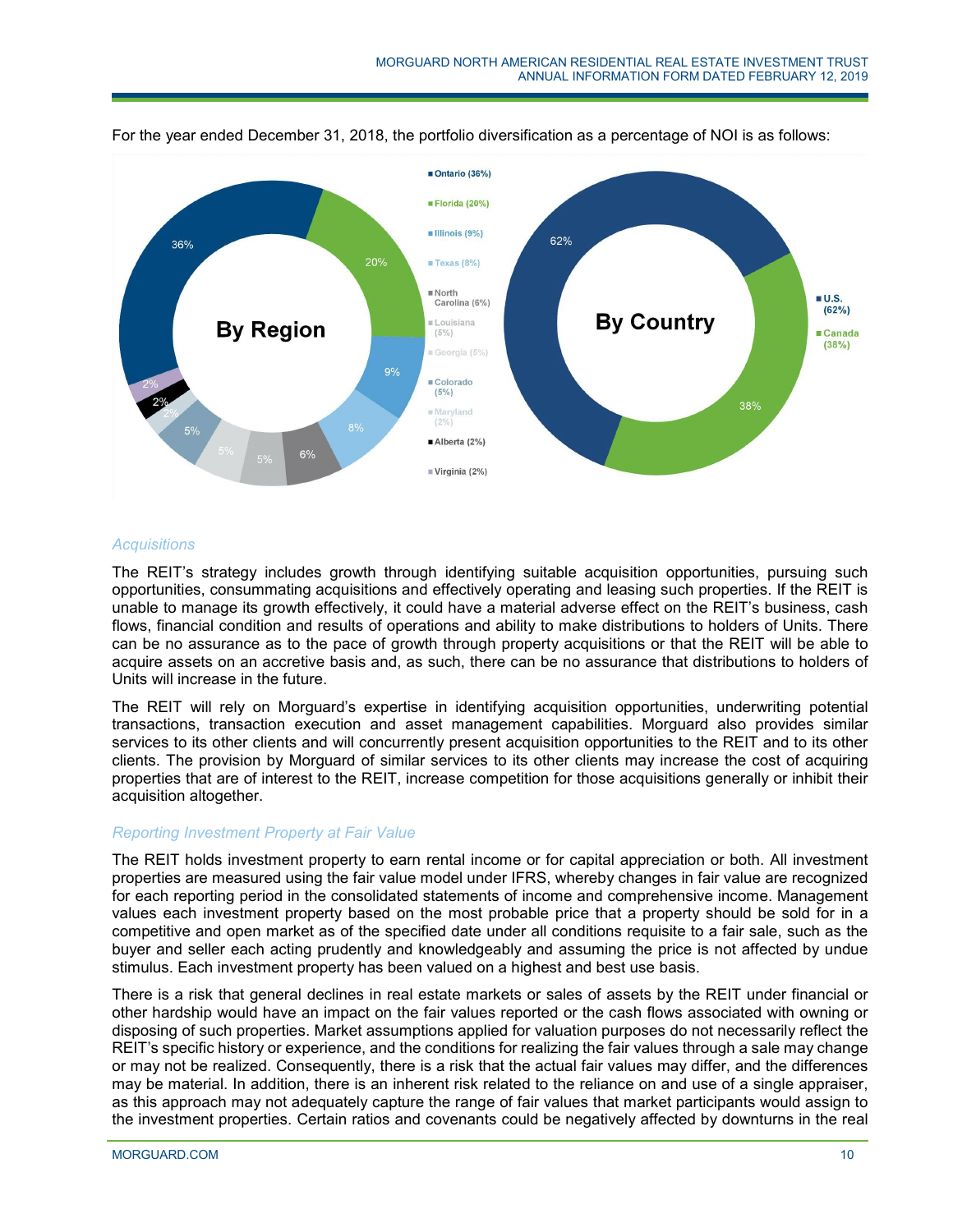estate market and could significantly impact the REIT's operating revenues and cash flows, as well as the fair values of the investment properties.

### *Foreign Exchange Risk*

A significant portion of the REIT's real estate properties are located in the United States. As a result, the REIT is exposed to foreign currency exchange rate risk with respect to future cash flows derived from the properties located in the U.S. The REIT's exposure to exchange rate risk could increase if the proportion of income from properties located in the United States increases as a result of future property acquisitions in the United States.

The REIT mitigates its foreign currency exposure by offsetting certain revenues earned in United States dollars from its U.S. properties against expenses and liabilities undertaken by the REIT in United States dollars.

As at December 31, 2018, the Canadian dollar value was US\$0.73 compared to US\$0.80 a year earlier. The average exchange rate for the year ended December 31, 2018, was US\$0.77 compared to US\$0.77 during 2017. The strengthening of the Canadian dollar during 2018 resulted in an unrealized foreign currency translation gain of approximately \$61.3 million for the year ended December 31, 2018, recognized in other comprehensive income.

### *Risk Related to Government Regulations*

Certain provinces and territories of Canada have enacted residential tenancy legislation that, among other things, imposes rent control guidelines that limit the REIT's ability to raise rental rates at its properties. Limits on the REIT's ability to raise rental rates at its properties may materially adversely affect the REIT's ability to increase income from its properties.

In addition to limiting the REIT's ability to raise rental rates, provincial and territorial residential tenancy legislation provides certain rights to tenants, while imposing obligations upon the landlord. Residential tenancy legislation in the provinces of Alberta and Ontario prescribes certain procedures that must be followed by a landlord in order to terminate a residential tenancy. As certain proceedings may need to be brought before the respective administrative body governing residential tenancies as appointed under a province's residential tenancy legislation, it may take several months to terminate a residential lease, even where the tenant's rent is in arrears.

Under Ontario's rent control legislation, a landlord is entitled to increase the rent for existing tenants once every 12 months by no m ore than the "guideline amount" based on the Ontario Consumer Price Index ("CPI"). The guideline increase cannot be more than 2.5%, even if the CPI increase is higher. For the calendar year 2018, the guideline amount was established at 1.8% (1.5% for 2017).This adjustment is meant to take into account the income of the building and the municipal and school taxes, the insurance bills, the energy costs, maintenance and service costs. Landlords may apply to the Ontario Rental Housing Tribunal for an increase above the guideline amounts if annual costs for heat, hydro, water or municipal taxes have increased significantly or if building security, maintenance and service costs have increased. When a suite is vacated, however, the landlord is entitled to lease the suite to a new tenant at any rental amount, after which annual increases are limited to the applicable guideline amount. The landlord may also be entitled to a greater increase in rent for a suite under certain circumstances, including, for example, where extra expenses have been incurred as a result of a renovation of that suite.

Further, residential tenancy legislation in certain provinces and territories provides the tenant with the right to bring certain claims to the respective administrative body seeking an order to, among other things, compel the landlord to comply with health, safety, housing and maintenance standards. As a result, the REIT may, in the future, incur capital expenditures that may not be fully recoverable from tenants. The inability to fully recover substantial capital expenditures from tenants may have a material adverse effect on the REIT's business, cash flows, financial condition and results of operations and ability to make distributions to holders of Units.

Residential tenancy legislation may be subject to further regulations or may be amended, repealed or enforced, or new legislation may be enacted, in a manner that will materially adversely affect the ability of the REIT to maintain the historical level of earnings of its properties.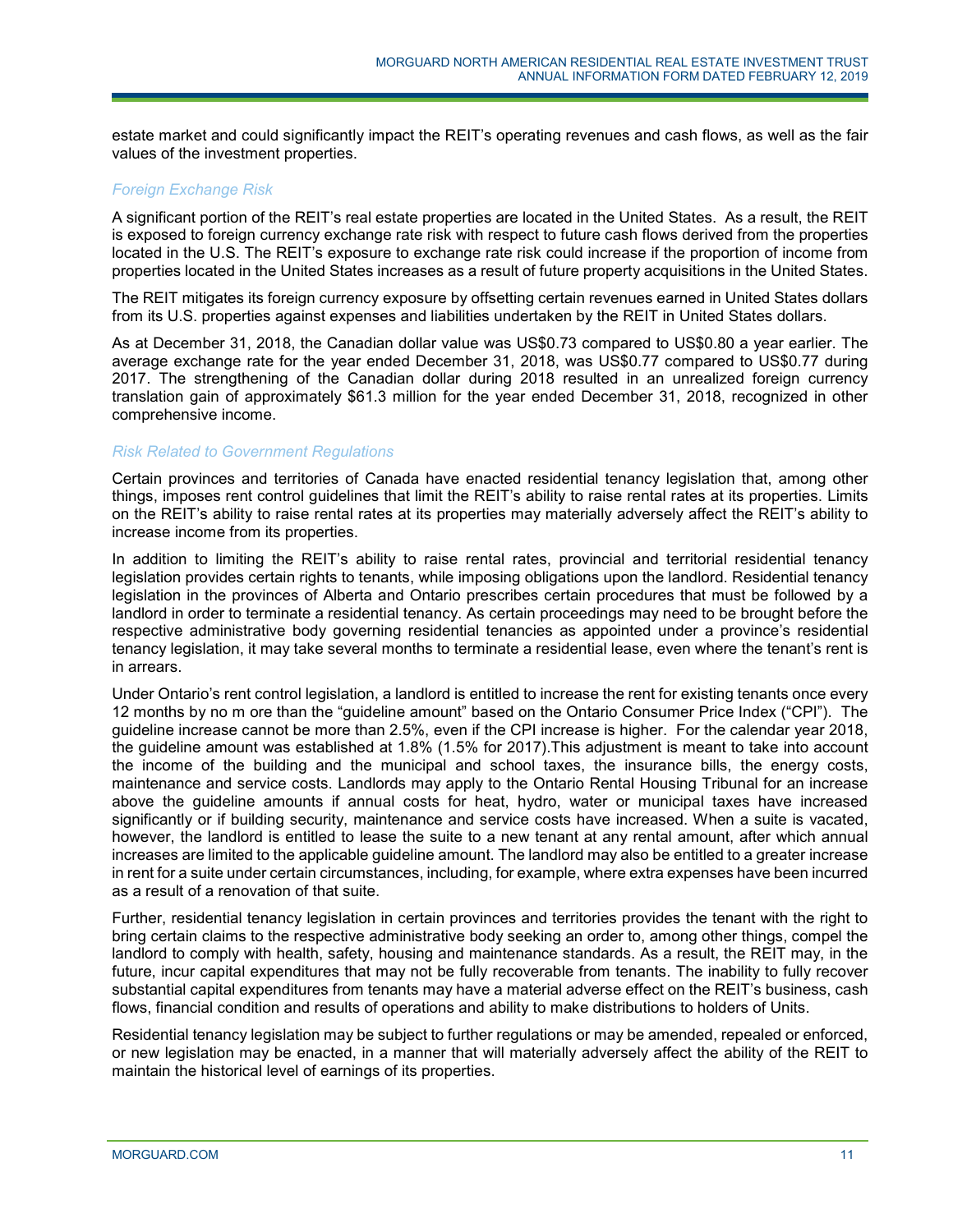### *Competition*

The multi-suite residential real estate sector is highly competitive. The REIT faces competition from many sources, including other multi-suite residential buildings in the immediate vicinity and the broader geographic areas where the REIT's residential properties are located. In addition, overbuilding in the multi-suite residential sector, particularly in the United States, may increase the supply of multi-suite residential properties, further increasing the level of competition in certain markets. Such competition may reduce occupancy rates and rental revenues of the REIT and could have a material adverse effect on the REIT's business, cash flows, financial condition and results of operations and ability to make distributions to holders of Units.

Furthermore, the multi-suite residential properties that the REIT owns or may acquire compete with numerous housing alternatives in attracting tenants, including owner-occupied single and multi-family homes available to rent or purchase. The relative demand for such alternatives may be increased by declining mortgage interest rates, government programs that promote home ownership or other events or initiatives that increase the affordability of such alternatives to multi-suite residential rental properties and could materially adversely affect the REIT's ability to retain tenants, lease suites and increase or maintain rental rates. Such competition may reduce occupancy rates and rental revenues of the REIT and could have a material adverse effect on the REIT's business, cash flows, financial condition and results of operations and ability to make distributions to holders of **Units** 

The competition for multi-suite residential properties available for sale may significantly increase the cost of acquiring such assets and may result in such assets being acquired by the REIT at prices or on terms that are comparatively less favourable to the REIT or may result in such assets being acquired by competitors of the REIT. In addition, the number of entities seeking to acquire multi-suite residential properties and/or the amount of funds competing for such acquisitions may increase. In addition, single-property acquisitions from taxmotivated individual sellers may be available for sale only at a higher cost to the REIT relative to portfolio acquisitions. Increases in the cost to the REIT of acquiring multi-suite residential properties may materially adversely affect the ability of the REIT to acquire such properties on favourable terms and may otherwise have a material adverse effect on the REIT's business, cash flows, financial condition and results of operations and ability to make distributions to holders of Units.

### *Financing Risk*

The REIT is subject to the risks associated with debt financing, including the risk that mortgages and credit facilities secured by the REIT's properties will not be able to be refinanced or that the terms of such refinancing will not be as favourable as the terms of existing indebtedness. To minimize this risk, the REIT has structured its debt maturities over a number of years and has negotiated fixed interest rates on all of its mortgages payable.

### *Harmonized Sales Tax*

Currently, there is generally no HST on residential rents (that is, they are generally HST exempt). As input tax credits for HST paid can only be claimed if the payments are in respect of commercial activities and as renting residential properties is not a commercial activity, the REIT is not able to claim input tax credits for HST paid. In the future, the effect of increasing the HST rate or extending its application to a variety of new business input costs presently not subject to HST means landlords may have to absorb the additional tax costs on business inputs.

### *Investment Restrictions*

The REIT has been structured and operates in adherence to stringent investment restrictions and operating policies as set out in its Declaration of Trust and as applicable under tax laws relating to real estate investment trusts. These policies cover such matters as the type and location of properties that the REIT can acquire, the maximum leverage allowed, environmental matters and investment restrictions.

In addition, pursuant to the Declaration of Trust, the REIT's overall leverage is limited to 75% of its reported Gross Book Value, unless the Independent Trustees, in their discretion, determine that the maximum amount of Indebtedness should be based on the appraised value of the properties instead of Gross Book Value. As the REIT reports gross book value at fair market value under IFRS, these amounts are not expected to be materially different.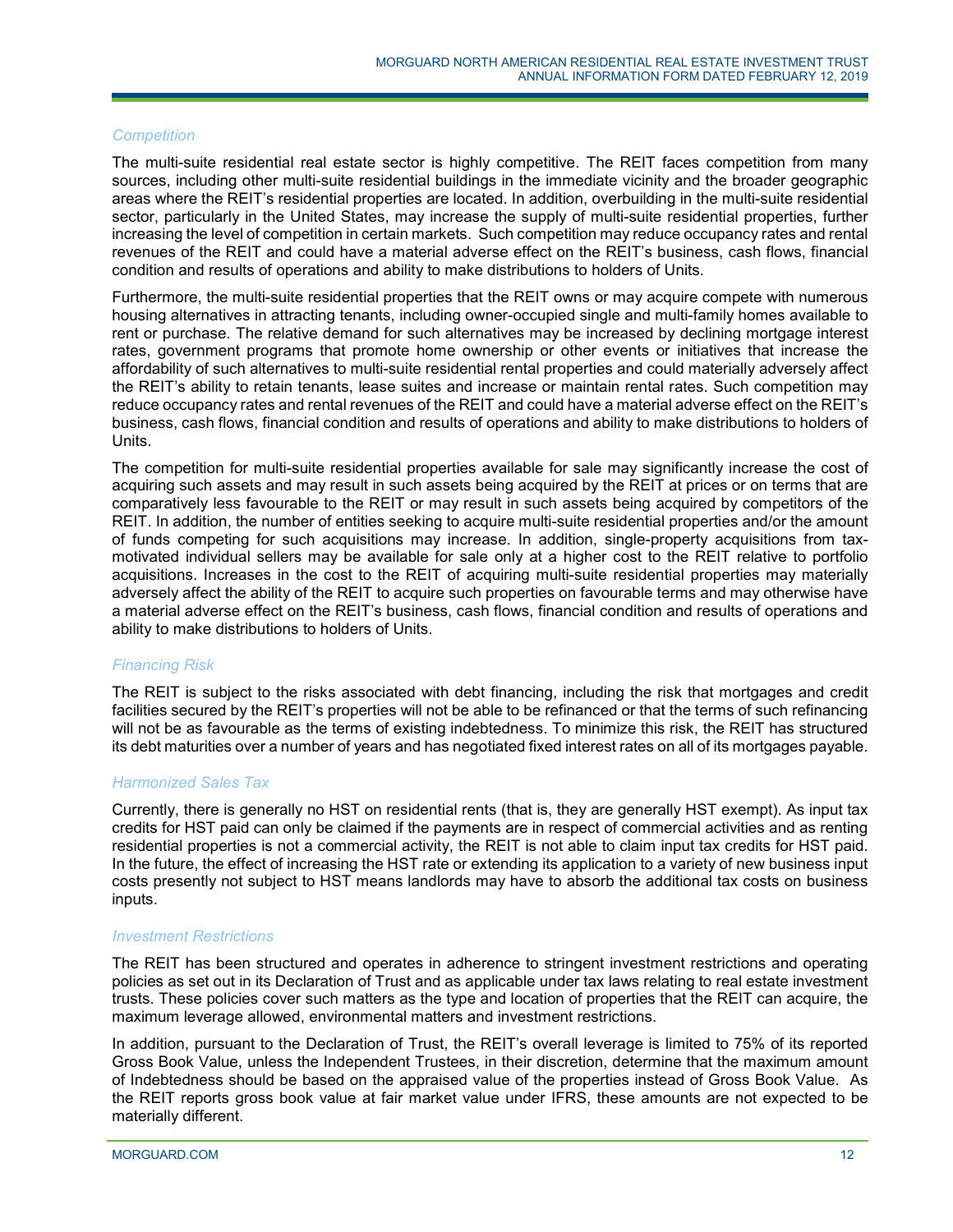### *Environmental Risk*

As an owner and manager of real property, the REIT is subject to various laws relating to environmental matters. These laws impose liability for the cost of removal and remediation of certain hazardous materials released or deposited on properties owned or managed by the REIT or on adjacent properties. As a result, Phase 1 assessments are completed prior to the acquisition of any property. Once the property is acquired, environmental assessment programs ensure continued compliance with all laws and regulations governing environmental and related matters. The REIT's management is responsible for ensuring compliance with environmental legislation and is required to report quarterly to the REIT's Trustees. The REIT has certain properties that contain hazardous substances, and management has concluded that the necessary remediation costs will not have a material impact on its operations. The REIT has obtained environmental insurance on certain assets to further manage risk.

### *Risk of Natural Disasters*

While the REIT has insurance to cover a substantial portion of the cost of events such as natural disasters, the insurance includes deductible amounts, and certain items may not be covered by insurance. The REIT's operations and properties may be significantly affected by future natural disasters. Future natural disasters may cause the REIT to lose rent and incur additional storm cleanup costs. Any of these events might have a materially adverse impact on the REIT's results of operations and financial condition.

### *Risk of Loss Not Covered by Insurance*

The REIT generally maintains insurance policies related to its business, including casualty, general liability and other policies covering the REIT's business operations and assets; however, the REIT would be required to bear all losses that are not adequately covered by insurance, as well as any insurance deductibles. In the event of a substantial property loss, the insurance coverage may not be sufficient to pay the full current market value or current replacement cost of the property. In the event of an uninsured loss, the REIT could lose some or all of its capital investment, cash flow and anticipated profits related to one or more properties. Although the REIT believes that its insurance programs are adequate, assurance cannot be provided that the REIT will not incur losses in excess of insurance coverage or that insurance can be obtained in the future at acceptable levels and reasonable cost.

### *Risk Related to Insurance Renewals*

Certain events could make it more difficult and expensive to obtain property and casualty insurance, including coverage for terrorism. When the REIT's current insurance policies expire, the REIT may encounter difficulty in obtaining or renewing property or casualty insurance on its properties at the same levels of coverage and under similar terms. Such insurance may be more limited and, for catastrophic risks (for example, earthquake, hurricane, flood and terrorism), may not be generally available to fully cover potential losses. Even if the REIT is able to renew its policies at levels and with limitations consistent with its current policies, the REIT cannot be sure that it will be able to obtain such insurance at premium rates that are commercially reasonable. If the REIT were unable to obtain adequate insurance on its properties for certain risks, it could cause the REIT to be in default under specific covenants on certain of its indebtedness or other contractual commitments it has that require the REIT to maintain adequate insurance on its properties to protect against the risk of loss. If this were to occur or if the REIT were unable to obtain adequate insurance and its properties experienced damages that would otherwise have been covered by insurance, it could adversely affect the REIT's financial condition and the operations of its properties.

### *Relative Liquidity of Real Estate*

Real estate is not considered to be a liquid investment as it requires a reasonable sales period and normal market conditions to generate multiple bids to complete the sales process. The characteristics of the property being sold and general and local economic conditions can affect the time required to complete the sales process.

Significant competition exists that may decrease the rental rates and occupancy rates of the REIT's properties. The REIT competes with many other real estate entities, and some of these entities develop their own properties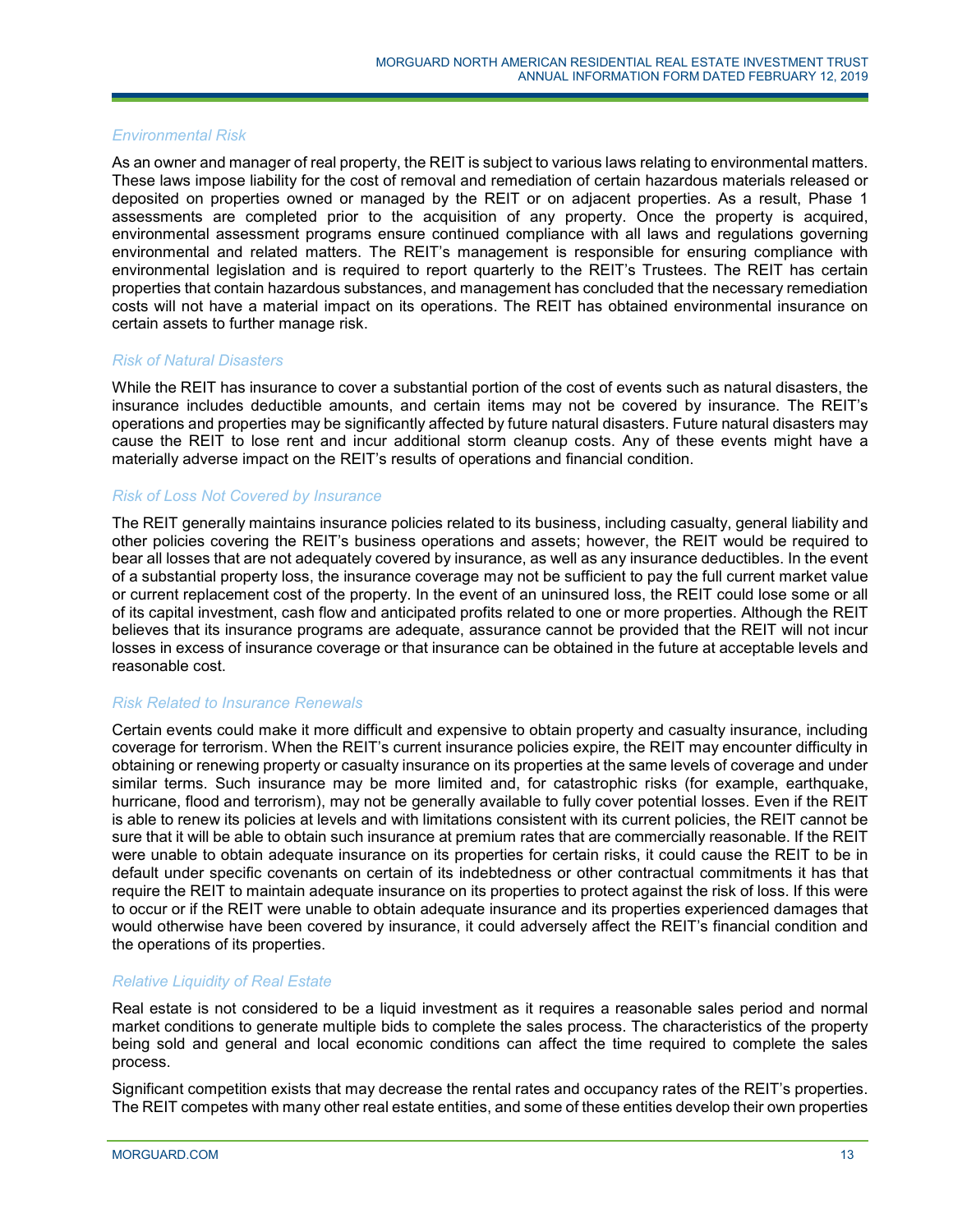that compete for tenants. New multi-suite residential properties with more convenient locations or lower rental rates may cause tenants to leave the REIT's properties or may give cause for tenants to renew their leases on terms less favourable to the REIT.

### *Derivatives Risks*

The REIT may invest in and use derivative instruments, including futures, forwards, options and swaps, to manage its utility and interest rate risks inherent in its operations. There can be no assurance that the REIT's hedging activities will be effective. Further, these activities, although intended to mitigate price volatility, expose the REIT to other risks. The REIT is subject to the credit risk that its counterparty (whether a clearing corporation in the case of exchange-traded instruments or another third party in the case of over-the-counter instruments) may be unable to meet its obligations. In addition, there is a risk of loss by the REIT of margin deposits in the event of the bankruptcy of the dealer with whom the REIT has an open position in an option or futures or forward contract. In the absence of actively quoted market prices and pricing information from external sources, the valuation of these contracts involves judgment and use of estimates. As a result, changes in the underlying assumptions or use of alternative valuation methods could affect the reported fair value of these contracts. The ability of the REIT to close out its positions may also be affected by exchange-imposed daily trading limits on options and futures contracts. If the REIT is unable to close out a position, it will be unable to realize its profit or limit its losses until such time as the option becomes exercisable or expires or the futures or forward contract terminates, as the case may be. The inability to close out options, futures and forward positions could also have an adverse impact on the REIT's ability to use derivative instruments to effectively hedge its utility and interest rate risks.

As a significant part of the REIT's operating expenses are attributable to charges, fluctuations in the price of energy can have a material impact on the performance of the REIT, its ability to pay distributions and the value of the Units.

From time to time, the REIT may enter into agreements to receive fixed prices on all or certain of its energy requirements (principally, natural gas and electricity in certain markets) to offset the risk of rising expenditures if prices for these energy commodities increase; however, if the prices for these energy commodities decline beyond the levels set in these agreements, the REIT will not benefit from such declines in energy prices and will be required to pay the higher price contracted for such energy supplies.

### *Credit Risk*

The REIT's primary business is the ownership and operation of multi-suite residential properties. The income stream generated by tenants paying rent can be affected by general and local economic conditions and by a change in the credit and financial stability of tenants. Examples of other local conditions that could adversely affect income include oversupply of space or reduced demand for rental space, the attractiveness of the REIT's properties compared to other residential properties and fluctuation in real estate taxes, insurance and other operating costs. The REIT may be adversely affected if tenants become unable to meet their financial obligations under their leases.

### *Credit Risk with Respect to the Debentures, Prior Ranking Indebtedness and Absence of Covenant Protection*

The likelihood that purchasers of the Debentures will receive payments owing to them under the terms of the Debentures will depend on the financial health of the REIT and its creditworthiness. In addition, the Debentures are unsecured obligations of the REIT and are subordinate in right of payment to all the REIT's existing and future Senior Indebtedness (as defined in the trust indenture that governs the Debentures, the "Indenture"). Therefore, if the REIT becomes bankrupt, liquidates its assets, reorganizes or enters into certain other transactions, the REIT's assets will be available to pay its obligations with respect to the Debentures only after it has paid all of its Senior Indebtedness and secured indebtedness in full. There may be insufficient assets remaining following such payments to pay amounts due on any or all of the Debentures then outstanding.

The Debentures are also effectively subordinate to claims of creditors (including trade creditors) of the REIT's subsidiaries except to the extent the REIT is a creditor of such subsidiaries ranking at least pari passu with such other creditors. The Indenture does not prohibit or limit the ability of the REIT or its subsidiaries to incur additional debt or liabilities (including Senior Indebtedness) or to make distributions, except, with respect to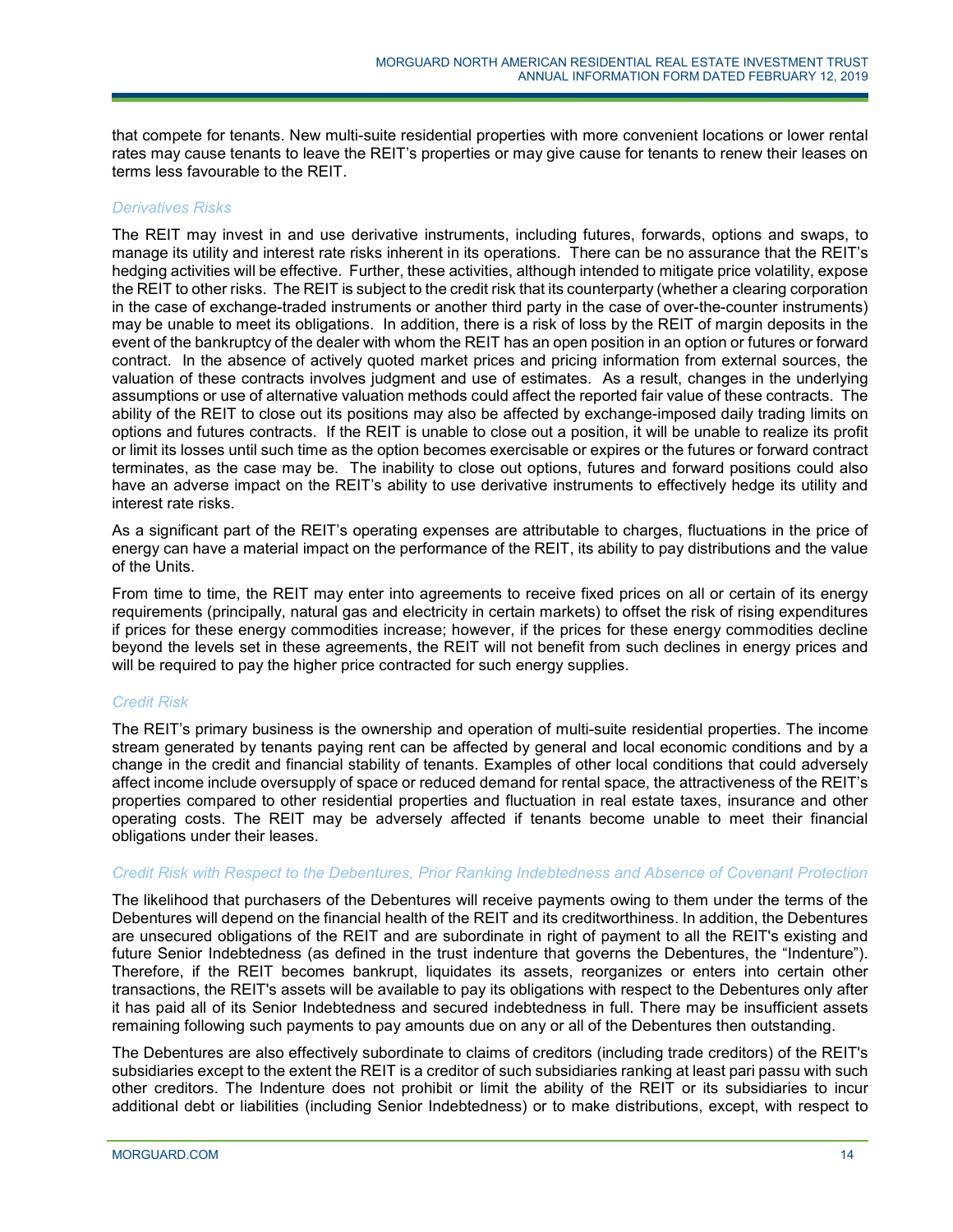distributions, where an event of default has occurred and such default has not been cured or waived. The Indenture does not contain any provision specifically intended to protect debentureholders in the event of a future leveraged transaction involving the REIT.

### *Dependence on the Partnership*

The REIT is an unincorporated, open-ended real estate investment trust that is entirely dependent on the operations and assets of the Partnership through the REIT's ownership of a 66.2% limited partnership interest in the Partnership. Cash distributions to holders of Units will be dependent on, among other things, the ability of the Partnership to make cash distributions with respect to the Class A LP Units. The Partnership and its subsidiaries are separate and distinct legal entities. The ability of the Partnership to make cash distributions or other payments or advances will depend on the Partnership's results of operations and may be restricted by, among other things, applicable corporate, tax and other laws and regulations and contractual restrictions contained in the instruments governing any indebtedness of the Partnership (including the Retained Debt), any priority distributions contained in the Limited Partnership Agreement and other agreements governing the Partnership and restrictions contained in the agreements governing the arrangement with the co-owners of certain properties.

### *Dependence on Morguard*

The REIT is dependent upon Morguard for certain operational and administrative services relating to the REIT's business. Should Morguard terminate the Asset Management Agreement, the REIT may be required to engage the services of an external asset manager. The REIT may be unable to engage an asset manager on acceptable terms, in which case the REIT's operations and cash available for distribution may be adversely affected.

### *Significant Ownership by Morguard*

At the date hereof, Morguard holds an approximately 46.9% effective interest in the REIT through ownership of, or the control or direction over, Units and Class B LP Units. For so long as Morguard maintains a significant effective interest in the REIT, Morguard benefits from certain contractual rights regarding the REIT and the Partnership, such as pre-emptive rights to maintain its *pro rata* ownership interest in the REIT and the Partnership and certain "tag-along" rights to sell a proportionate number of its Units pursuant to a *bona fide* third-party offer to the REIT to purchase any of the securities of a partnership controlled by the REIT on the same terms and conditions set forth in the *bona fide* offer. Morguard has the ability to exercise influence with respect to the affairs of the REIT and significantly affect the outcome of Unitholder votes and also may have the ability to effectively prevent certain fundamental transactions. Morguard's significant effective interest may discourage transactions involving a change of control of the REIT, including transactions in which an investor might otherwise receive a premium for its Units over the then current market price.

### *Taxation Matters*

The Tax Act contains the SIFT Rules that apply to a SIFT. A SIFT includes a publicly listed or traded partnership or trust such as an income trust. Under the SIFT Rules, certain distributions attributable to a SIFT will not be deductible in computing the SIFT's taxable income, and the SIFT will be subject to tax on such distributions at a rate that is substantially equivalent to the general tax rate applicable to Canadian corporations. However, distributions paid by a SIFT as returns of capital should generally not be subject to the tax. The SIFT Rules do not apply to a trust that satisfies the REIT Exception.

Although, as of the date hereof, management believes that the REIT will be able to meet the requirements of the REIT Exception throughout 2019 and beyond, there can be no assurance that the REIT will be able to qualify for the REIT Exception such that the REIT and the unitholders will not be subject to the SIFT Rules in 2019 or in future years.

In the event that the SIFT Rules apply to the REIT, the impact to unitholders will depend on the status of the holder and, in part, on the amount of income distributed, which would not be deductible by the REIT in computing its income in a particular year, and what portions of the REIT's distributions constitute "non-portfolio earnings", other income and returns of capital. The likely effect of the SIFT Rules on the market for Units and on the REIT's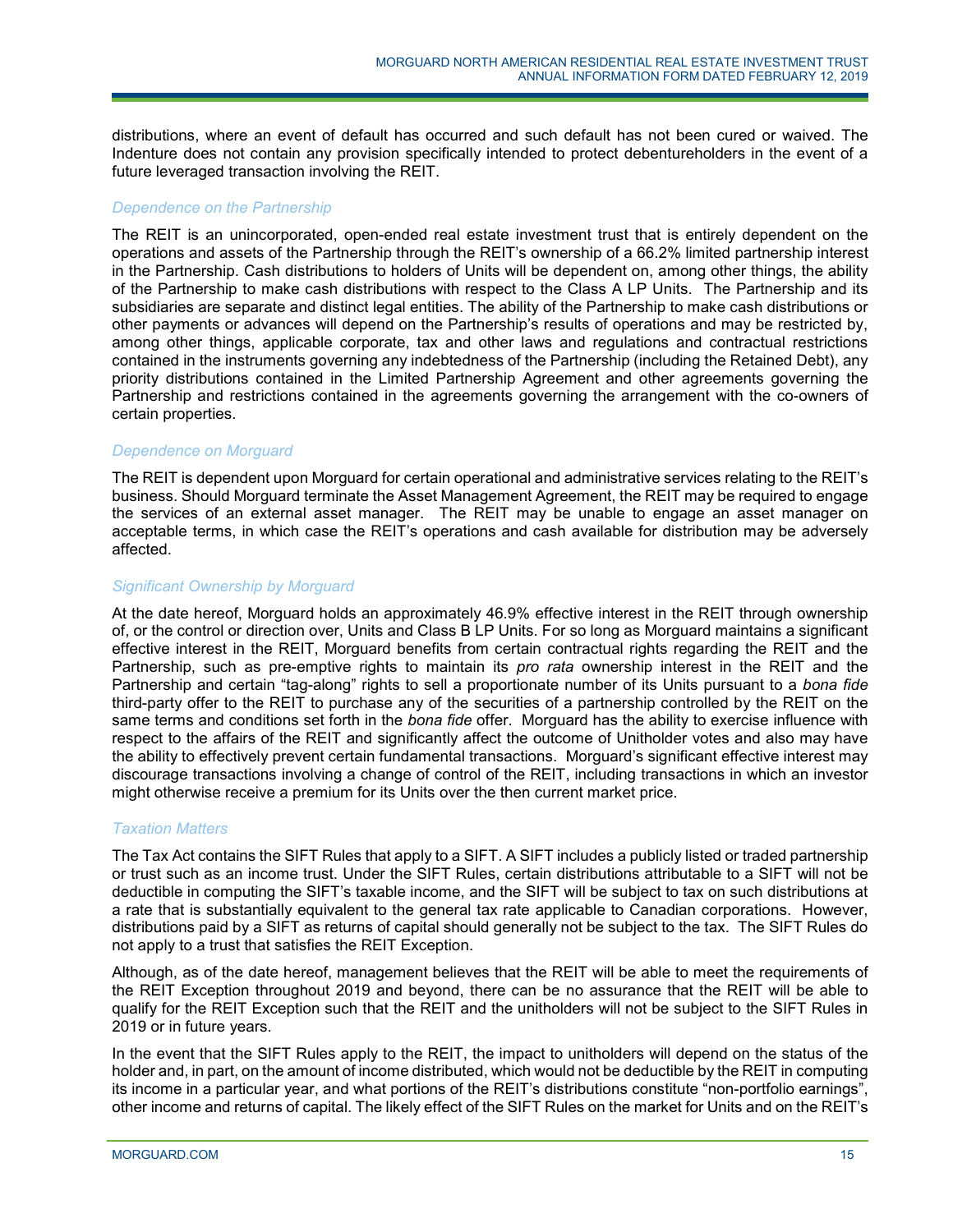ability to finance future acquisitions through the issue of Units or other securities is unclear. If the SIFT Rules apply to the REIT, they may adversely affect the marketability of the Units, the amount of cash available for distributions and the after-tax return to investors.

The REIT intends to comply with the requirements under the Tax Act at all relevant times such that it will maintain its status as a "unit trust" and a "mutual fund trust" for purposes of the Tax Act. Under current law, a trust may lose its status under the Tax Act as a mutual fund trust if it can reasonably be considered that the trust was established or is maintained primarily for the benefit of non-residents, except in limited circumstances. Accordingly, non-residents may not be the beneficial owners of more than 49% of the Units (determined on a basic or a fully diluted basis). The Trustees will also have various powers that can be used for the purpose of monitoring and controlling the extent of non-resident ownership of the Units. The restrictions on the issuance of Units by the REIT to non-residents may negatively affect the REIT's ability to raise financing for future acquisitions or operations. In addition, the non-resident ownership restrictions could have a negative impact on the liquidity of the Units and the market price at which Units can be sold.

There can be no assurance that Canadian federal income tax laws and the administrative policies and assessing practices of the CRA respecting mutual fund trusts will not be changed in a manner that adversely affects unitholders.

The Tax Act may impose additional withholding or other taxes on distributions made by the REIT to unitholders who are non-residents. These taxes and any reduction thereof under a tax treaty between Canada and another country may change from time to time. Unitholders who are non-residents should consult their own tax advisers.

The Tax Act includes "loss restriction event" ("LRE") rules that could potentially apply to the REIT. In general, the REIT will be subject to a LRE if a person (or group of persons) acquires more than 50% of the fair market value of the Units. If a LRE occurs: (i) the REIT will be deemed to have a year-end for tax purposes immediately before the LRE occurs; (ii) any net income and net realized capital gains of the REIT at such year-end will be distributed to unitholders to the extent required for the REIT not to be liable for income taxes, and (iii) the REIT will be restricted in its ability to use tax losses (including any unrealized capital losses) that exist at the time of the LRE in taxation years that end after the time of the LRE.

### *Litigation Risks*

In the normal course of the REIT's operations, whether directly or indirectly, it may become involved in, named as a party to or the subject of various legal proceedings, including regulatory proceedings, tax proceedings and legal actions relating to personal injuries, property damage, property taxes, land rights, the environment and contract disputes. The outcome with respect to outstanding, pending or future proceedings cannot be predicted with certainty and may be determined in a manner adverse to the REIT and, as a result, could have a material adverse effect on the REIT's assets, liabilities, business, financial condition and results of operations. Even if the REIT prevails in any such legal proceeding, the proceedings could be costly and time-consuming and may divert the attention of management and key personnel from the REIT's business operations, which could have a material adverse effect on the REIT's business, cash flows, financial condition and results of operations and ability to make distributions to holders of Units.

### *Technology and Information Security Risk*

The REIT uses information technology for general business operations, the effective achievement of strategic business objectives, to improve tenants' experience and to streamline operations. Consequently, the REIT faces information technology risk from its continuous adoption and use of information technology. The risk consists of information technology related events such as cybersecurity incidents that could potentially have an adverse impact on the REIT's financial condition, IT systems, operations and tenants. Although we make efforts to maintain the security and integrity of our IT networks and related systems, and we have implemented various measures to manage the risk of a security breach or disruption, there can be no assurance that our security efforts will be effective or that attempted security breaches or disruptions will not be successful or damaging.

### *Internal Controls*

Effective internal controls are necessary for the REIT to provide reliable financial reports and to help prevent fraud. Although the REIT undertakes a number of procedures and Morguard and certain of its subsidiaries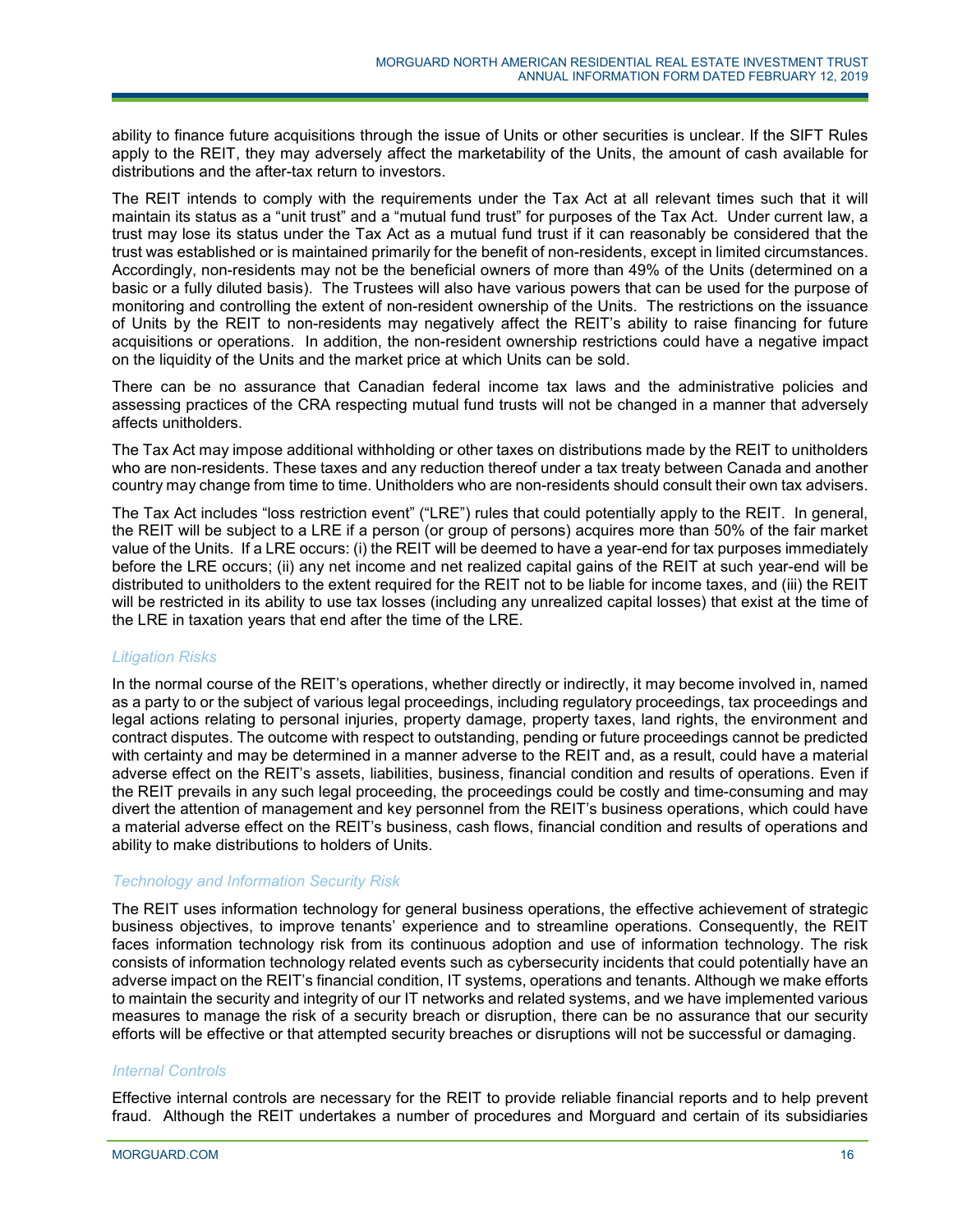implement a number of safeguards, in each case, in order to help ensure the reliability of their respective financial reports, including those imposed on the REIT under Canadian securities law, the REIT cannot be certain that such measures ensure that the REIT will maintain adequate control over financial processes and reporting. Failure to implement required new or improved controls or difficulties encountered in their implementation could harm the REIT's results of operations or cause it to fail to meet its reporting obligations. If the REIT or its auditors discover a material weakness, the disclosure of that fact, even if quickly remedied, could reduce the market's confidence in the REIT's consolidated financial statements and materially adversely affect the trading price of the Units.

### *Potential Conflicts of Interest with Trustees*

The Trustees will from time to time in their individual capacities deal with parties with whom the REIT may be dealing or who may be seeking investments similar to those desired by the REIT. The interests of these individuals could conflict with those of the REIT. The Declaration of Trust contains conflict of interest provisions requiring the Trustees to disclose their interests in certain contracts and transactions and to refrain from voting on those matters. In addition, certain decisions regarding matters that may give rise to a conflict of interest must be made by a majority of Independent Trustees only. Conflicts may also exist due to the fact that certain Trustees of the REIT will be affiliated with Morguard and will be nominated by Morguard.

### *Potential Conflicts of Interest with Morguard*

Morguard's continuing businesses may lead to conflicts of interest between Morguard and the REIT. The REIT may not be able to resolve any such conflicts, and, even if it does, the resolution may be less favourable to the REIT than if it were dealing with a party that was not a holder of a significant interest in the REIT. The agreements that the REIT entered into with Morguard may be amended upon agreement between the parties, subject to applicable law and approval of the Independent Trustees. Because of Morguard's significant holdings in the REIT, the REIT may not have the leverage to negotiate any required amendments to these agreements on terms as favourable to the REIT as those the REIT could secure with a party that was not a significant holders of Units.

### *Volatile Market Price for the REIT's Securities*

The market price for the REIT's securities may be volatile and subject to wide fluctuations in response to numerous factors, many of which are beyond the REIT's control, including the following: (i) actual or anticipated fluctuations in the REIT's financial performance and future prospects; (ii) recommendations by securities research analysts; (iii) changes in the economic performance or market valuations of other issuers that investors deem comparable to the REIT; (iv) addition to or departure of the REIT's executive officers; (v) release or expiration of lock-up or other transfer restrictions on outstanding Units or Class B LP Units; (vi) sales or perceived sales of additional Units; (vii) significant acquisitions or business combinations, strategic partnerships, joint ventures or capital commitments by or involving the REIT or its competitors; (viii) news reports relating to trends, concerns, technological or competitive developments, regulatory changes and other related issues in the REIT's industry or target markets; (ix) liquidity of the REIT's securities; (x) prevailing interest rates; (xi) the market price of other REIT securities; (xii) a decrease in the amount of distributions declared and paid by the REIT; and (xiii) general economic conditions.

Financial markets have in recent years experienced significant price and volume fluctuations that have particularly affected the market prices of securities of issuers and that have, in many cases, been unrelated to the operating performance, underlying asset values or prospects of such issuers. Accordingly, the market price of the REIT's securities may decline even if the REIT's financial performance, underlying asset values, or prospects have not changed. Additionally, these factors, as well as other related factors, may cause decreases in asset values that are deemed to be other than temporary, which may result in impairment losses. As well, certain institutional investors may base their investment decisions on consideration of the REIT's environmental, governance and social practices and performance compared to such institutions' respective investment guidelines and criteria, and failure to meet such criteria may result in a limited or no investment in the REIT's securities by those institutions. There can be no assurance that continuing fluctuations in price and volume will not occur. If such increased levels of volatility and market turmoil exist for a protracted period of time, the REIT's operations could be adversely impacted and the trading price of the securities may be adversely affected.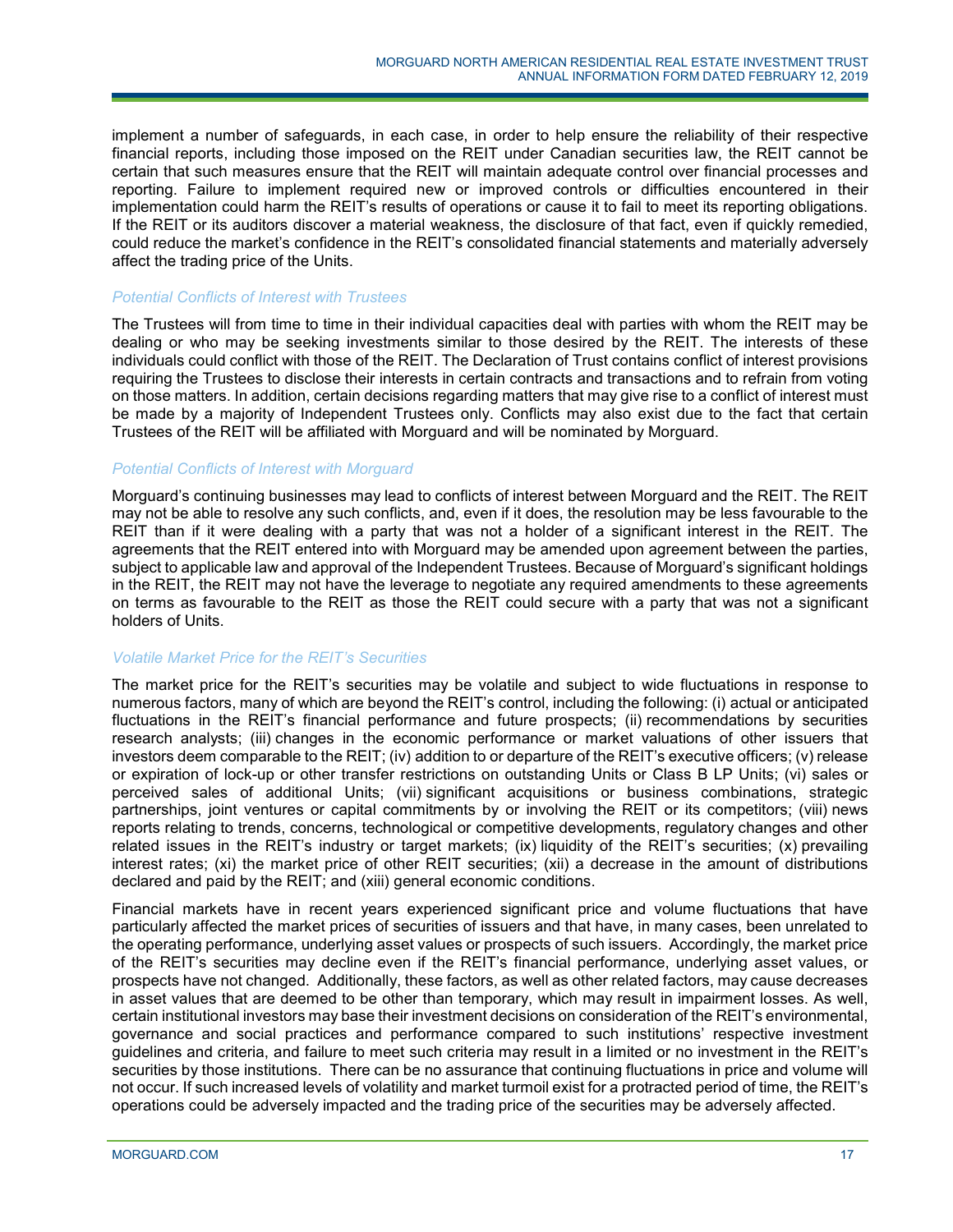### *Return on Investment on Units not Guaranteed*

The Units are equity securities of the REIT and are not traditional fixed income securities. A fundamental characteristic that distinguishes the Units from traditional fixed income securities is that the REIT does not have a fixed obligation to make payments to holders of Units and does not promise to return the initial purchase price of a Unit on a certain date in the future. The REIT has the ability to reduce or suspend distributions to holders of Units if circumstances warrant. The ability of the REIT to make cash distributions to holders of Units, and the actual amount distributed, will be entirely dependent on the operations and assets of the REIT and its subsidiaries, and will be subject to various factors, including financial performance, obligations under applicable credit facilities, fluctuations in working capital and capital expenditure requirements. There can be no assurance regarding the amount of income to be generated by the properties. The market value of the Units will deteriorate if the REIT is unable to meet its distribution targets in the future, and that deterioration may be significant. In addition, unlike interest payments or an interest-bearing debt security, the REIT's cash distributions to holders of Units are composed of different types of payments (portions of which may be fully or partially taxable or may constitute non-taxable returns of capital). The composition for tax purposes of those distributions may change over time, thus affecting the after-tax returns to holders of Units. Therefore, the rate of return over a defined period for a holder of Units may not be comparable to the rate of return on a fixed income security that provides a "return on capital" over the same period.

### *Nature of Investment in Units*

The Units represent a fractional interest in the REIT and do not represent a direct investment in the REIT's assets and should not be viewed by investors as direct securities of the REIT's assets. A holder of a Unit does not hold a share of a body corporate. Holders of Units, in such capacity, do not have statutory rights normally associated with ownership of shares of a corporation, including, for example, the right to bring "oppression" or "derivative" actions against the REIT. The rights of holders of Units are based primarily on the Declaration of Trust. There is no statute governing the affairs of the REIT equivalent to the *CBCA* Act, which sets out the rights and entitlements of shareholders of corporations in various circumstances. As well, the REIT may not be a recognized entity under certain existing insolvency legislation such as the *Bankruptcy and Insolvency Act* (Canada) and the *Companies' Creditors Arrangement Act* (Canada), and thus the treatment of holders of Units upon an insolvency is uncertain.

### *Unitholder Liability*

The Declaration of Trust provides that no holders of Units will be subject to any liability whatsoever to any person in connection with a holding of Units. In addition, legislation has been enacted in the Province of Ontario and certain other provinces that is intended to provide holders of Units in those provinces with limited liability. However, there remains a risk, which is considered by the REIT to be remote in the circumstances, that a holder of Units could be held personally liable for the obligations of the REIT to the extent that claims are not satisfied out of the assets of the REIT. The affairs of the REIT are conducted in a manner to seek to minimize such risk wherever possible.

### *Structural Subordination of Units and the Debentures*

In the event of bankruptcy, liquidation or reorganization of the Partnership or any of their subsidiaries, holders of their indebtedness and their trade creditors will generally be entitled to payment of their claims from the assets of the Partnership and those subsidiaries before any assets are made available for distribution to the REIT or holders of Units. The Debentures are effectively subordinated to the debt and other obligations of the Partnership and their subsidiaries. The Partnership and their subsidiaries generate all of the REIT's cash available for distribution and hold substantially all of the REIT's assets.

#### *Conversion of Debentures Following Certain Transactions*

In the case of certain transactions, each Debenture will become convertible into the securities, cash or property receivable by a holder of Units in the kind and amount of securities, cash or property into which the Debenture was convertible immediately prior to the transaction. This change could substantially lessen or eliminate the value of the conversion privilege associated with the Debentures in the future. For example, if the REIT were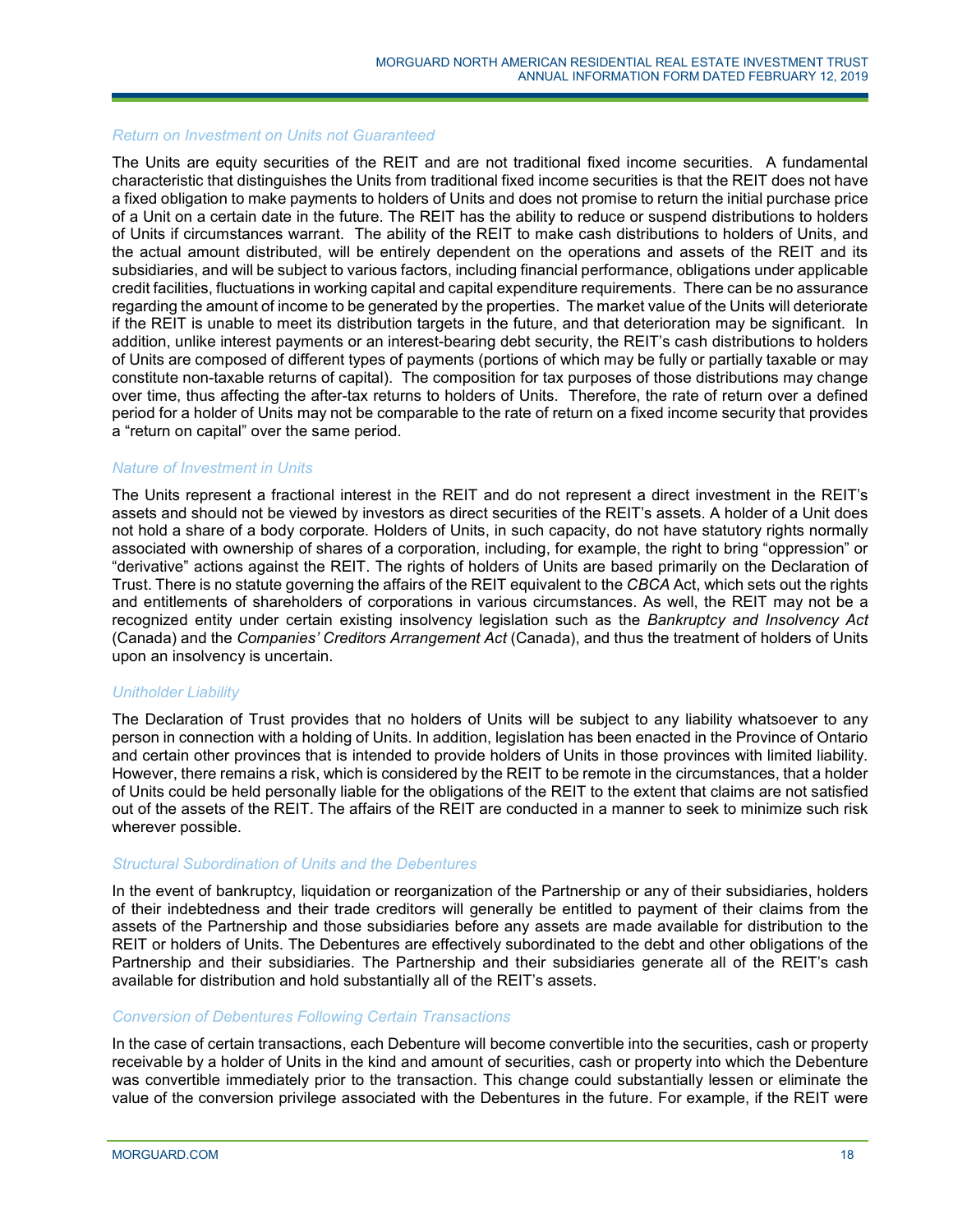acquired in a cash merger, each Debenture would become convertible solely into cash and would no longer be convertible into securities whose value would vary depending on the REIT's future prospects and other factors.

### *Value of Conversion Privilege*

Upon the occurrence of a change of control of the REIT, debentureholders will have the right to require the REIT to redeem the Debentures in an amount equal to 101% of the principal amount of the Debentures, plus accrued and unpaid interest until the date of redemption. In the event that debentureholders holding 90% or more of the Debentures exercise their right to require the REIT to redeem the Debentures, the REIT may acquire the remaining Debentures on the same terms. In such event, the conversion privilege associated with the Debentures would be eliminated, which may adversely affect some or all of the debentureholders.

### *Inability of the REIT to Purchase Debentures on a Change of Control*

The REIT may be required to purchase all outstanding Debentures upon the occurrence of a change of control. However, it is possible that following a change of control, the REIT will not have sufficient funds at that time to make any required purchase of outstanding Debentures or that restrictions contained in other present or future indebtedness or agreements will restrict those purchases. The REIT's failure to purchase the Debentures would constitute an event of default under the Indenture, which may also constitute a default under the terms of the REIT's other indebtedness at that time.

### *Distributions*

As a result of seasonal fluctuations in cash flows, the REIT from time to time may pay distributions to Unitholders that have exceeded cash flow from operating activities. As a result, the REIT has not funded distributions from alternate sources such as the Morguard Facility, mortgages or other financing instruments, has not made any distributions that have included a return of capital and has not been required to amend any material contracts.

There can be no assurance in the future that the REIT will continue to fund distributions entirely from cash from operating activities. In such an event, the REIT may be required to fund its distributions from sources other than operations, such as the Morguard Facility, mortgages or other financing instruments, make distributions that include a return of capital or amend material contracts. In addition, non-cash distributions, such as the issuance of Units under the DRIP, have the effect of increasing the number of Units outstanding, which may cause cash distributions to increase over time assuming stable per Unit cash distribution levels.

### *Dilution*

The number of Units and the principal amount of Debentures under the Indenture that the REIT is authorized to issue are unlimited. The REIT may, in its sole discretion, issue additional Units and/or Debentures from time to time subject to the rules of any applicable stock exchange on which the Units are then listed and applicable securities law. The issuance of any additional Units and/or Debentures may have a dilutive effect on the interests of holders of Units and/or Debentures.

### *Withholding Tax*

The Tax Act generally provides that withholding tax is not payable on interest paid or credited to non-residents of Canada who deal at arm's length with the payor. However, withholding tax continues to apply to payments of "participating debt interest", which is defined as interest that is paid on an obligation where all or any portion of such interest is contingent or dependent on the use of or production from property in Canada or is computed by reference to revenue, profit, cash flow, commodity price or any similar criterion.

Under the Tax Act, when a debenture or other debt obligation issued by a person resident in Canada is assigned or otherwise transferred by a non-resident person to a person resident in Canada (which would include a conversion of the obligation or payment on maturity), the amount, if any, by which the price for which the obligation was assigned or transferred exceeds the price for which the obligation was issued is deemed to be a payment of interest on that obligation made by the person resident in Canada to the non-resident (an "excess"). The deeming rule does not apply with respect to certain "excluded obligations", although it is not clear whether a particular convertible debenture would qualify as an "excluded obligation". If a convertible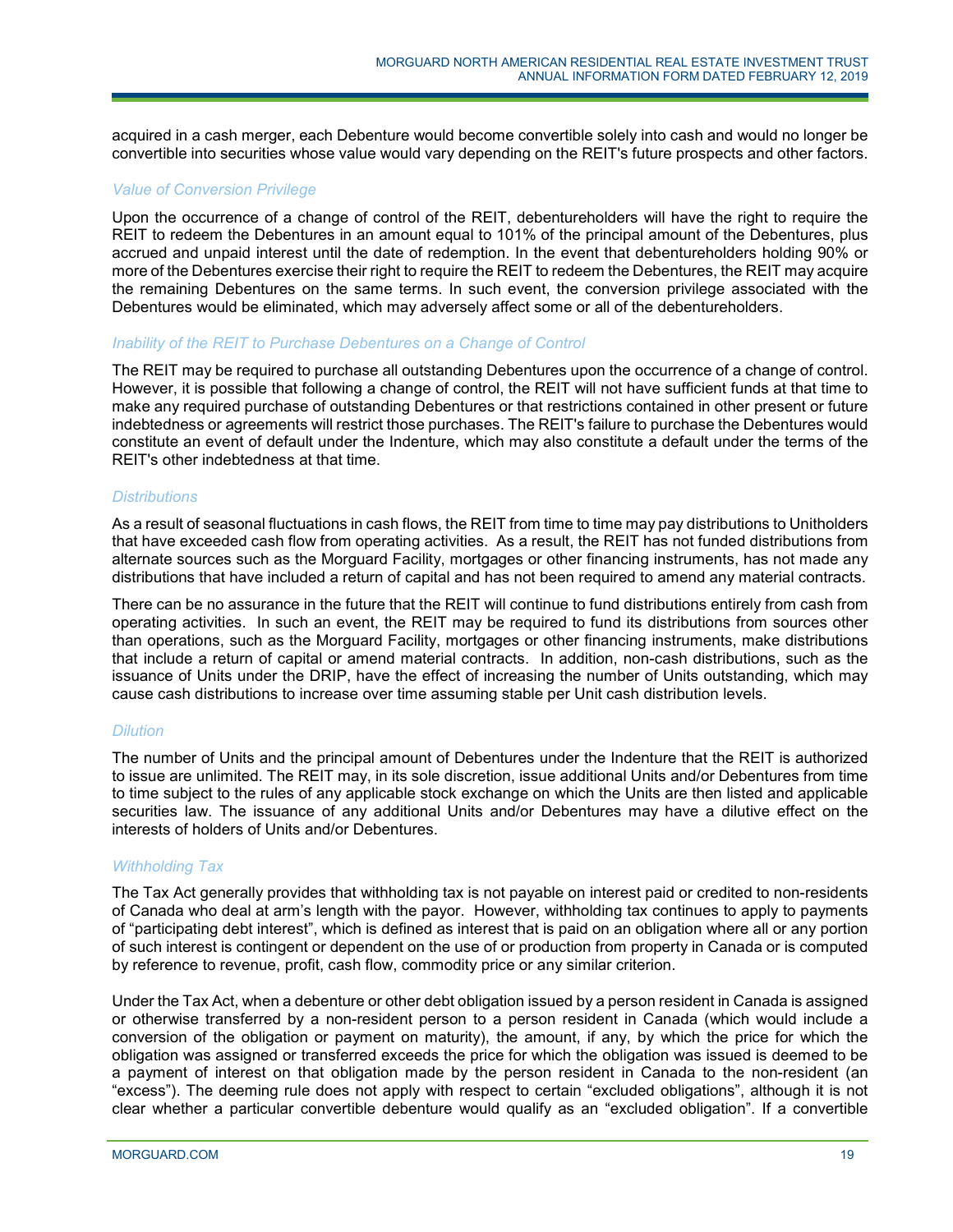debenture is not an excluded obligation, issues that arise are: (i) whether any excess would be considered to exist; (ii) whether any such excess that is deemed to be interest is participating debt interest, and (iii) if the excess is participating debt interest, whether that results in all interest on the obligation being considered to be participating debt interest.

The issue of whether an excess amount is properly characterized as participating debt interest is uncertain and the CRA has not provided any definitive guidance in this regard. Accordingly, there is a risk that the CRA could take the position that amounts paid or payable by the REIT to a non-resident holder of Debentures on account of interest or any excess amount may be subject to Canadian withholding tax at a rate of 25% (subject to any reduction in accordance with any applicable income tax treaty or convention).

The Indenture does not contain a requirement for us to increase the amount of interest or other payments to holders of Debentures should the REIT be required to withhold amounts with respect to income or similar taxes on payments of interest or other amounts.

# <span id="page-19-0"></span>ITEM 4 DISTRIBUTION POLICY

The following outlines the distribution policy of the REIT as contained in the Declaration of Trust and the Limited Partnership Agreement. The determination as to amounts actually distributed will be made in the sole discretion of the Trustees.

The REIT currently makes monthly cash distributions of \$0.0566 per Unit, or annually a distribution of \$0.68 per Unit, to holders of Units**.** The Partnership makes corresponding monthly cash distributions to holders of Class B LP Units. Management of the REIT believes that the current payout ratio set by the REIT will allow the REIT to meet its internal funding needs, while being able to support stable growth in cash distributions. However, the future payout ratio will be determined by the Trustees from time to time in their discretion. Pursuant to the Declaration of Trust, the Trustees have full discretion respecting the timing and amounts of distributions. The REIT intends to make distributions to holders of Units at least equal to the amount of net income and net realized capital gains of the REIT as is necessary to ensure that the REIT will not be liable for ordinary Canadian income taxes, net of capital gains tax refunds, on such income. Any increase or reduction in distributions on Units will result in a corresponding increase or reduction in distributions on Class B LP Units.

Holders of Units of record as at the close of business on the last business day of the month preceding a distribution date will have an entitlement on and after that day to receive distributions in respect of that month on such distribution date. Distributions may be adjusted for amounts paid in prior periods if actual figures for such period are greater than or less than the estimates for the applicable prior periods. Under the Declaration of Trust and pursuant to the above-described distribution policy of the REIT, where the REIT's cash is not sufficient to make payment of the full amount of a distribution, such payment will, to the extent necessary, be distributed in the form of additional Units.

The REIT GP, on behalf of the Partnership, will make monthly cash distributions to holders of Class A LP Units and holders of Class B LP Units by reference to the monthly cash distributions payable by the REIT to holders of Units. Distributions to be made on the Class B LP Units will be equal to the distributions that the holders of Class B LP Units would have received if they were holding Units instead of Class B LP Units. Distributions to holders of Class C LP Units and the General Partners will be made in priority to distributions to holders of Class A LP Units and holders of Class B LP Units.

For the period from closing of the IPO to May 31, 2012, the REIT distributed \$0.0716 per Unit. From June 2012 to October 2016, the REIT distributed \$0.05 per Unit each month. From November 2016 to October 2017, the REIT distributed \$0.05333 per Unit each month. From November 2017 to October 2018, the REIT distributed \$0.0550 per Unit each month. Beginning November 2018, the REIT distributed \$0.0566 per Unit each month.

The Trustees reserve the right to revise the distribution policy at any time to provide for distributions to be made more or less frequently than monthly.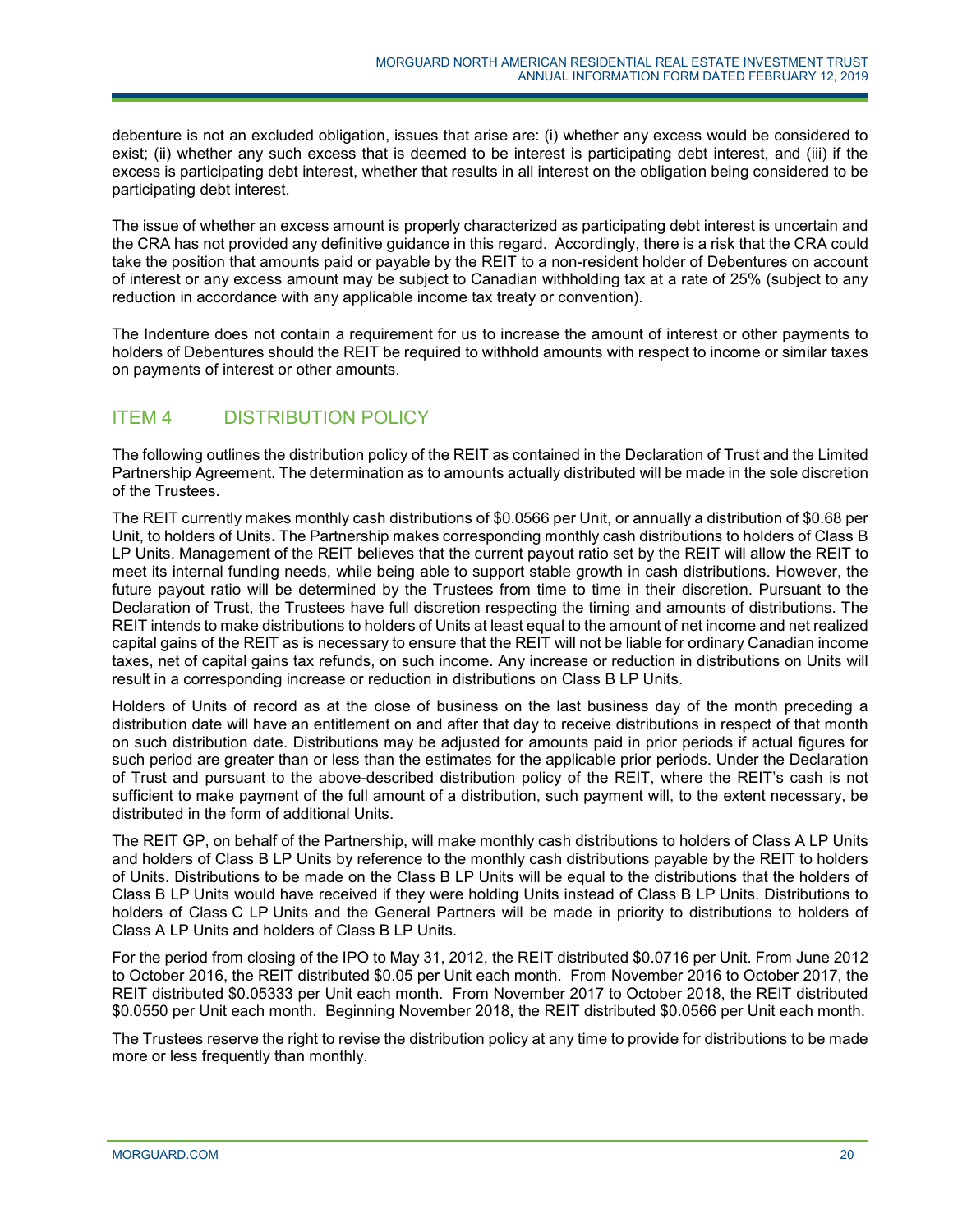# <span id="page-20-0"></span>ITEM 5 DESCRIPTION OF REIT SECURITIES AND DECLARATION OF TRUST

## **General**

The Declaration of Trust dated March 1, 2012, was amended and restated effective April 18, 2012. The REIT was established for the principal purpose of providing persons who may become the holders of Units with an opportunity to participate in the ownership of multi-suite residential real estate in Canada and the United States.

The REIT is authorized to issue an unlimited number of Units and an unlimited number of Special Voting Units. Issued and outstanding Voting Units may be subdivided or consolidated from time to time by the Trustees without the approval of the holders thereof.

## **Units and Special Voting Units**

### *Units*

The Units are listed on the TSX under the symbol MRG.UN. At February 12, 2019, there were 33,725,901 Units outstanding.

Units do not have preference or priority over one another. No holder of Units has or will be deemed to have any right of ownership of any of the assets of the REIT. Each Unit represents a holder's proportionate undivided beneficial ownership interest in the REIT and confers the right to one vote at any meeting of Unitholders and to participate *pro rata* in any distributions by the REIT, whether of net income, net realized capital gains of the REIT or other amounts and, in the event of termination or winding-up of the REIT, in the net assets of the REIT remaining after satisfaction of all liabilities. Units are fully paid and non-assessable when issued (unless issued on an installment receipt basis) and are transferable. The Units are redeemable at the holder's option, as described below under "Redemption Right" and, except for Morguard's pre-emptive rights, the Units have no other conversion, retraction, redemption or pre-emptive rights. On any consolidation, fractional Units, if any, will not be issued but rather rounded down to the nearest whole Unit.

### *Special Voting Units*

At February 12, 2019, there were 17,223,090 Special Voting Units outstanding.

Special Voting Units have no economic entitlement in the REIT or in the distributions or assets of the REIT but entitle the holder to one vote per Special Voting Unit at any meeting of the REIT's unitholders. Special Voting Units may only be issued in connection with or in relation to securities exchangeable into Units, including Class B LP Units, for the purpose of providing voting rights with respect to the REIT to the holders of such securities. The outstanding Special Voting Units were issued in conjunction with the Class B LP Units to which they relate upon the completion of the acquisition of the Initial IPO Properties. Special Voting Units are not transferable separately from the exchangeable securities to which they are attached and will be automatically transferred upon the transfer of such exchangeable securities. Each Special Voting Unit entitles the holder thereof to that number of votes at any meeting of Unitholders that is equal to the number of Units that may be obtained upon the exchange of the exchangeable security to which such Special Voting Unit is attached. Upon the exchange or surrender of a Class B LP Unit for a Unit, the Special Voting Unit attached to such Class B LP Unit will automatically be redeemed and cancelled for no consideration without any further action of the Trustees, and the former holder of such Special Voting Unit will cease to have any rights with respect thereto.

### **Meetings of Unitholders**

The Declaration of Trust provides that meetings of Unitholders will be required to be called and held in various circumstances, including (i) for the election or removal of Trustees, (ii) the appointment or removal of the auditors of the REIT, (iii) the approval of amendments to the Declaration of Trust, subject to certain limited exceptions, (iv) the sale or transfer of the assets of the REIT as an entirety or substantially as an entirety (other than as part of an internal reorganization of the assets of the REIT approved by the Trustees), (v) the termination of the REIT, (vi) generally, any other matter which requires a resolution of Unitholders, and (vii) for the transaction of any other business as the Trustees may determine or as may be properly brought before the meeting. Meetings of Unitholders will be called and held annually, for the election of the Trustees and the appointment of the auditors of the REIT. All meetings of Unitholders must be held in Canada.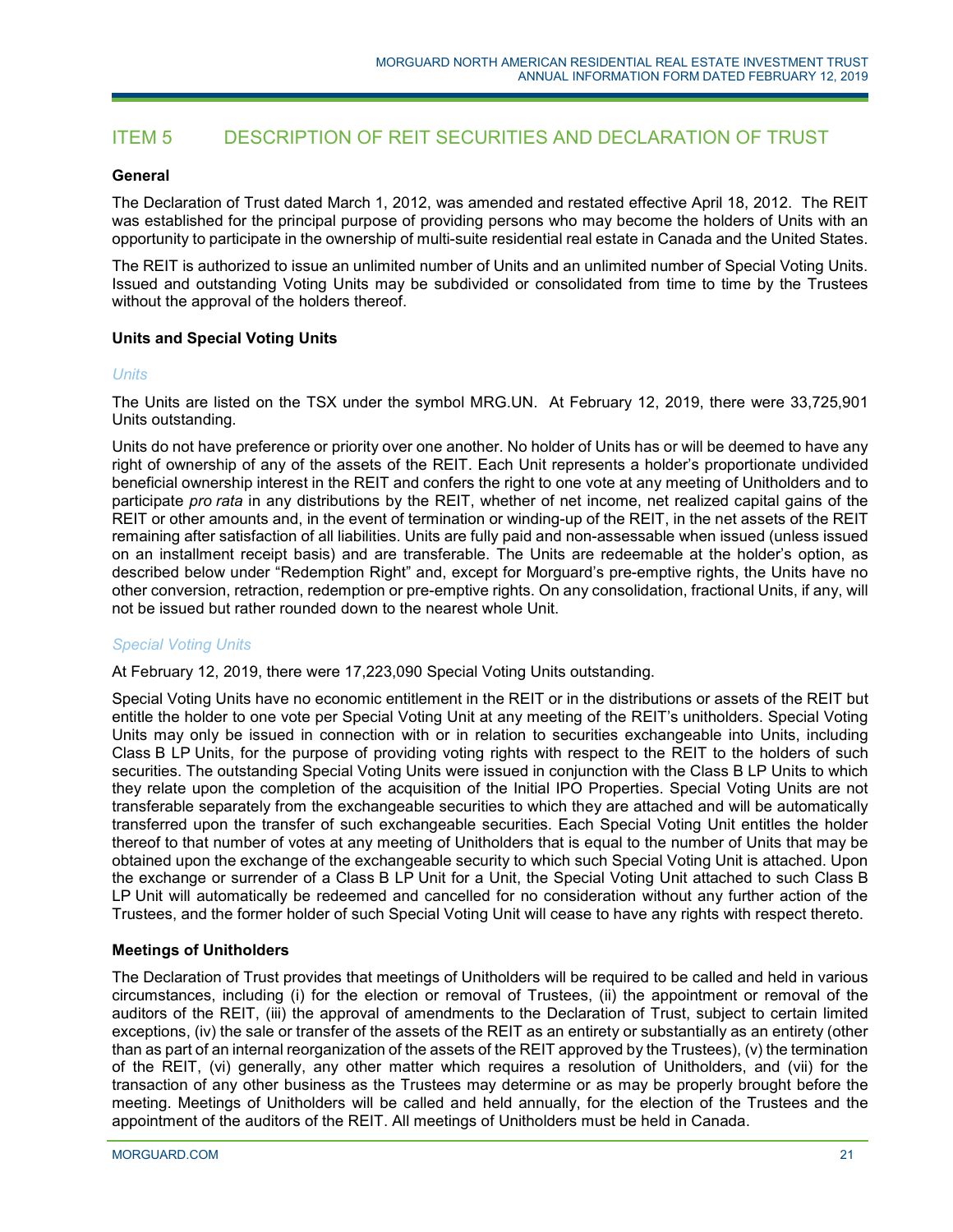A meeting of Unitholders may be convened at any time and for any purpose by the Trustees and must be convened, except in certain circumstances, if requisitioned in writing by the holders of not less than 10% of the aggregate Voting Units then outstanding. A requisition must state in reasonable detail the business proposed to be transacted at the meeting. Unitholders have the right to obtain a list of Unitholders to the same extent and upon the same conditions as those which apply to shareholders of a corporation governed by the CBCA.

Unitholders may attend and vote at all meetings of Unitholders either in person or by proxy and a proxyholder need not be a Unitholder. Two or more persons present in person or represented by proxy representing in the aggregate not less than 10% of the total number of outstanding Voting Units on the record date for the meeting will constitute a quorum for the transaction of business at all such meetings. At any meeting at which a quorum is not present within one-half hour after the time fixed for the holding of such meeting, the meeting, if convened upon the request of the Unitholders, will be dissolved, but in any other case, the meeting will stand adjourned to a day not less than seven days later and to a place and time as chosen by the chair of the meeting, and if at such adjourned meeting a quorum is not present, the Unitholders present either in person or by proxy will be deemed to constitute a quorum.

Holders of Special Voting Units have an equal right to be notified of, attend and participate in meetings of Unitholders on the same basis as Unitholders.

Pursuant to the Declaration of Trust, a resolution in writing executed by Unitholders holding a proportion of the outstanding Voting Units (or a class thereof) equal to the proportion required to vote in favour thereof at a meeting of Unitholders to approve that resolution is valid as if it had been passed at a meeting of Unitholders.

# **Redemption Right**

A holder of Units may at any time demand redemption of some or all of its Units by delivering to the REIT a duly completed and properly executed notice requiring redemption in a form satisfactory to the Trustees, together with written instructions as to the number of Units to be redeemed. Upon receipt of the redemption notice by the REIT, all rights to and under the Units tendered for redemption shall be surrendered and the holder thereof will be entitled to receive a price per Unit (the "Redemption Price") equal to the lesser of:

90% of the Market Price (as defined below) of a Unit calculated as of the date on which the Units were surrendered for redemption (the "Redemption Date"); and

(b) 100% of the Closing Market Price (as defined below) on the Redemption Date.

For purposes of this calculation, the market price of a Unit as at a specified date (the "Market Price") will be:

an amount equal to the weighted average trading price of a Unit on the principal exchange or market on which the Units are listed or quoted for trading during the period of ten consecutive trading days ending on such date;

(b) an amount equal to the weighted average of the Closing Market Prices of a Unit on the principal exchange or market on which the Units are listed or quoted for trading during the period of ten consecutive trading days ending on such date, if the applicable exchange or market does not provide information necessary to compute a weighted average trading price; or

(c) if there was trading on the applicable exchange or market for fewer than five of the ten trading days, an amount equal to the simple average of the following prices established for each of the ten consecutive trading days ending on such date: the simple average of the last bid and last asking price of the Units for each day on which there was no trading; the closing price of the Units for each day that there was trading if the exchange or market provides a closing price; and the simple average of the highest and lowest prices of the Units for each day that there was trading, if the market provides only the highest and lowest prices of Units traded on a particular day.

The closing market price of a Unit for the purpose of the foregoing calculations (the "Closing Market Price"), as at any date, will be:

(a) an amount equal to the weighted average trading price of a Unit on the principal exchange or market on which the Units are listed or quoted for trading on the specified date if the principal exchange or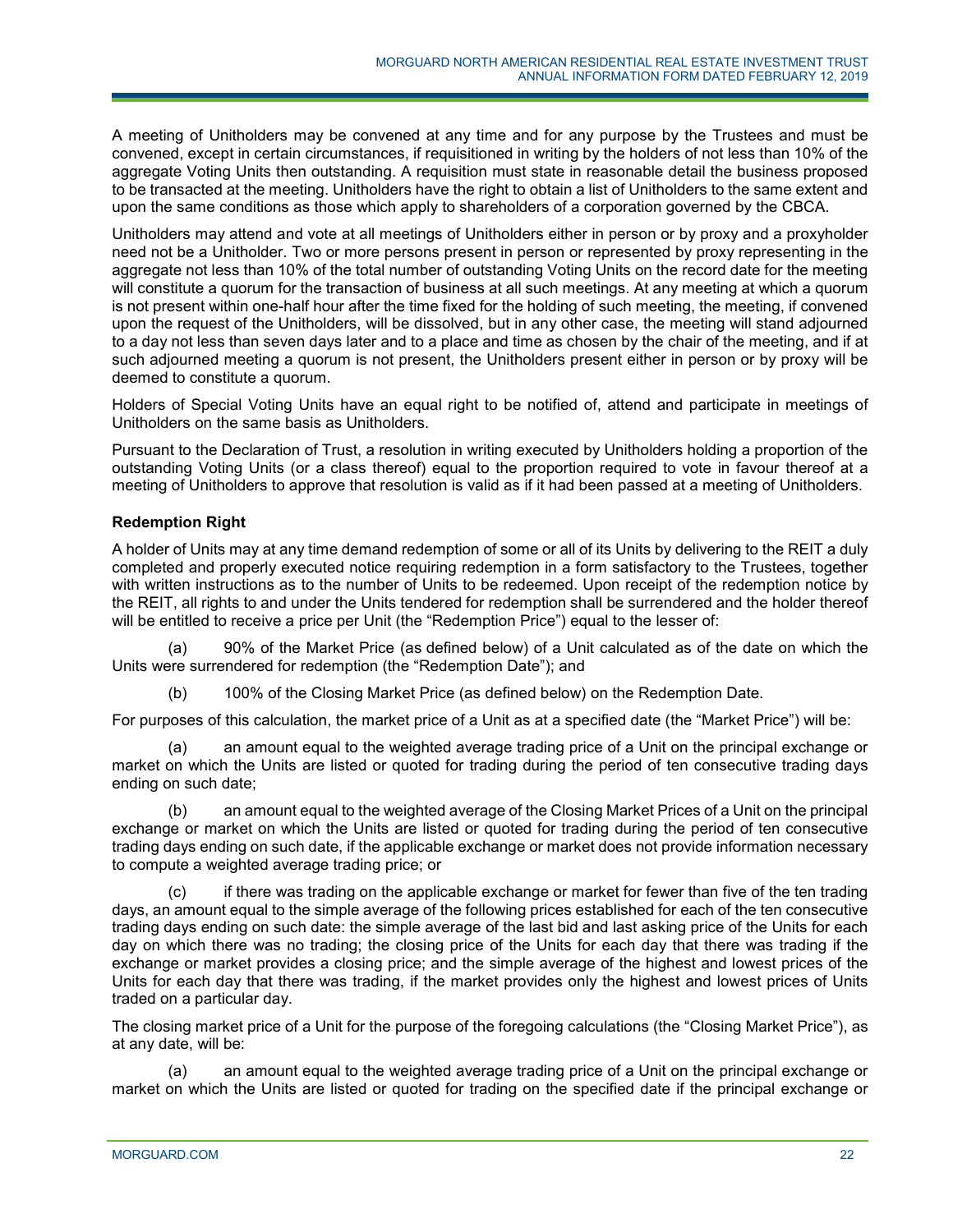market provides information necessary to compute a weighted average trading price of the Units on the specified date;

(b) an amount equal to the closing price of a Unit on the principal market or exchange if there was a trade on the specified date and the principal exchange or market provides only a closing price of the Units on the specified date;

(c) an amount equal to the simple average of the highest and lowest prices of the Units on the principal market or exchange, if there was trading on the specified date and the principal exchange or market provides only the highest and lowest trading prices of the Units on the specified date; or

(d) the simple average of the last bid and last asking prices of the Units on the principal market or exchange, if there was no trading on the specified date.

If Units are not listed or quoted for trading in a public market, the Redemption Price will be the fair market value of the Units, which will be determined by the Trustees in their sole discretion. The aggregate Redemption Price payable by the REIT in respect of any Units surrendered for redemption during any calendar month will be satisfied by way of a cash payment in Canadian dollars on or before the last day of the calendar month immediately following the month in which the Units were tendered for redemption, provided that the entitlement of holders of Units to receive cash upon the redemption of their Units is subject to the limitations that: (i) the total amount payable by the REIT in respect of such Units and all other Units tendered for redemption in the same calendar month must not exceed \$50,000 (the "Monthly Limit") (provided that such limitation may be waived at the discretion of the Trustees in respect of all Units tendered for redemption in such calendar month); (ii) at the time such Units are tendered for redemption, the outstanding Units must be listed for trading on the TSX or traded or quoted on any other stock exchange or market which the Trustees consider, in their sole discretion, provides representative fair market value prices for the Units; and (iii) the normal trading of Units is not suspended or halted on any stock exchange on which the Units are listed (or, if not listed on a stock exchange, in any market where the Units are quoted for trading) on the Redemption Date or for more than five trading days during the ten-day trading period commencing immediately after the Redemption Date.

To the extent a holder of Units is not entitled to receive cash upon the redemption of Units as a result of the Monthly Limit, then the portion of the Redemption Price per Unit equal to the Monthly Limit divided by the number of Units tendered for redemption in the month shall be paid and satisfied by way of a cash payment in Canadian dollars and the remainder of the Redemption Price per Unit shall be paid and satisfied by way of a distribution *in specie* to such holder of Units of Subsidiary Notes having a fair market value equal to the product of (i) the remainder of the Redemption Price per Unit of the Units tendered for redemption and (ii) the number of Units tendered by such holder for redemption. To the extent a holder of Units is not entitled to receive cash upon the redemption of Units as a result of the limitations described at (ii) or (iii) of the foregoing paragraph, then the Redemption Price per Unit shall be paid and satisfied by way of a distribution *in specie* of Subsidiary Notes having a fair market value determined by the Trustees equal to the product of (i) the Redemption Price per Unit of the Units tendered for redemption and (ii) the number of Units tendered by such holder of Units for redemption. No Subsidiary Notes in integral multiples of less than \$100 will be distributed and, where Subsidiary Notes to be received by a holder of Units includes a multiple less than that number, the number of Subsidiary Notes shall be rounded to the next lowest integral multiple of \$100 and the balance shall be paid in cash. The Redemption Price payable as described in this paragraph in respect of Units tendered for redemption during any month shall be paid by the transfer to or to the order of the holder of Units who exercised the right of redemption, of the Subsidiary Notes, if any, and the cash payment, if any, on or before the last day of the calendar month immediately following the month in which the Units were tendered for redemption.

Payments by the REIT as described in this paragraph are conclusively deemed to have been made upon the mailing of certificates representing the Subsidiary Notes, if any, and a cheque, if any, by registered mail in a postage prepaid envelope addressed to the former holder of Units and/or any party having a security interest and, upon such payment, the REIT shall be discharged from all liability to such former holder of Units and any party having a security interest in respect of the Units so redeemed. The REIT shall be entitled to all interest paid on the Subsidiary Notes, if any, on or before the date of distribution *in specie* as described in the foregoing paragraph. Any issuance of Subsidiary Notes will be subject to receipt of all necessary regulatory approvals, which the REIT shall use reasonable commercial efforts to obtain forthwith.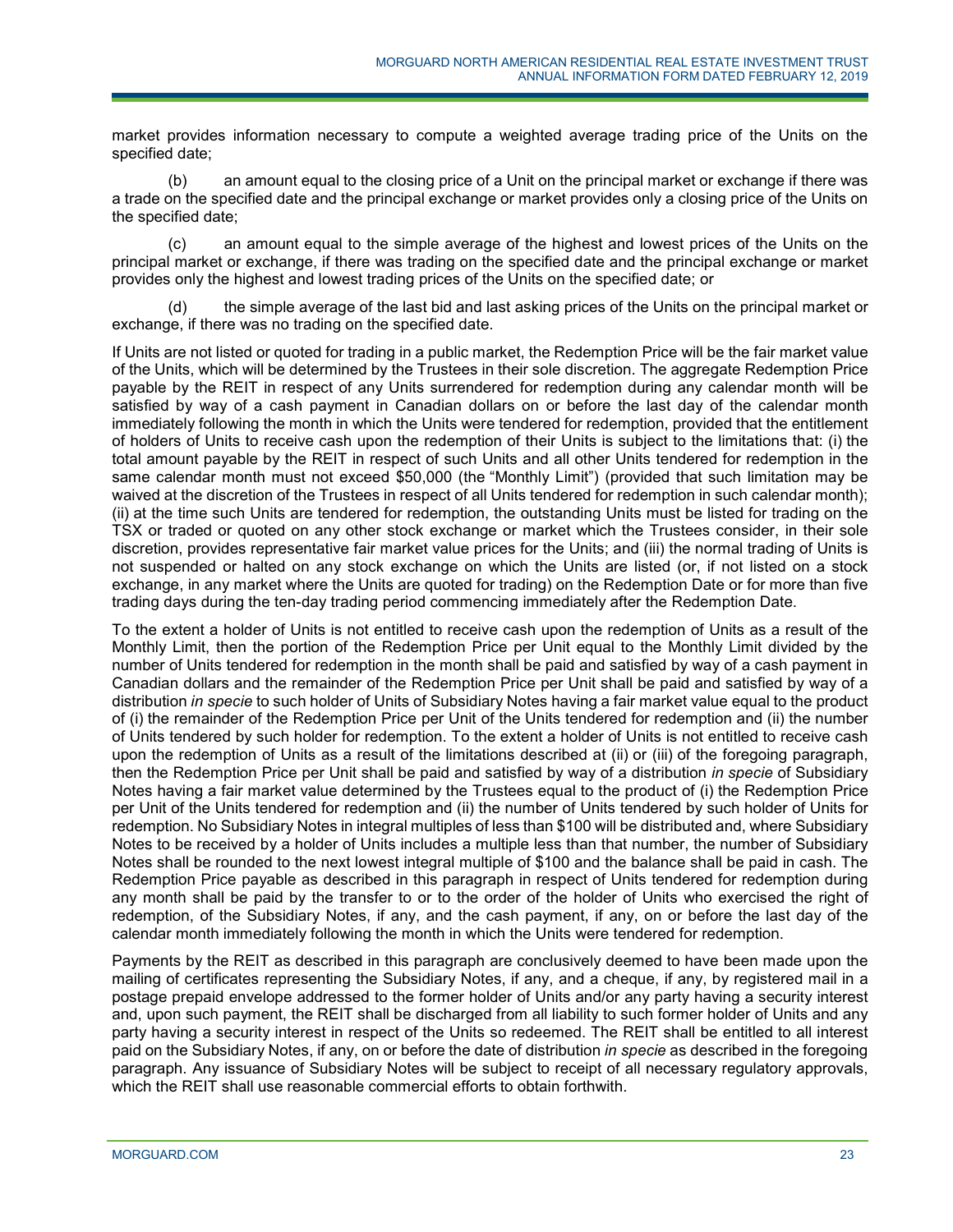It is anticipated that the redemption right described above will not be the primary mechanism for holders of Units to dispose of their Units. Subsidiary Notes which may be distributed to holders of Units in connection with a redemption will not be listed on any exchange, no market is expected to develop in Subsidiary Notes and such securities may be subject to an indefinite "hold period" or other resale restrictions under applicable securities laws. Subsidiary Notes so distributed may not be qualified investments for Plans, depending upon the circumstances at the time.

## **Issuance of Units**

Subject to the pre-emptive right of Morguard, the REIT may issue new Units from time to time, in such manner, for such consideration and to such person or persons as the Trustees shall determine. Unitholders will not have any pre-emptive rights whereby additional Voting Units proposed to be issued would be first offered to existing unitholders, except that for so long as Morguard continues to hold at least 10% of the Units (on a fully diluted basis), Morguard will have the pre-emptive right to purchase additional Voting Units issued by the REIT to maintain its *pro rata* voting interest in the REIT.

If the Trustees determine that the REIT does not have cash in an amount sufficient to make payment of the full amount of any distribution in respect of Units, the payment may include the issuance of additional Units having a value equal to the difference between the amount of such distribution and the amount of cash which has been determined by the Trustees to be available for the payment of such distribution.

The REIT may also issue new Units (i) as consideration for the acquisition of new properties or assets by it, at a price or for the consideration determined by the Trustees, (ii) pursuant to any incentive or option plan established by the REIT from time to time, (iii) pursuant to a distribution reinvestment plan of the REIT or (iv) pursuant to a unitholder rights plan of the REIT.

The Declaration of Trust also provides that immediately after any *pro rata* distribution of Units to all holders of Units in satisfaction of any non-cash distribution, the number of outstanding Units will be consolidated so that each holder of Units will hold, after the consolidation, the same number of Units as the holder held before the non-cash distribution. In this case, each certificate representing a number of Units prior to the non-cash distribution is deemed to represent the same number of Units after the non-cash distribution and the consolidation. Where amounts distributed to Non-Resident holders are subject to taxes required to be withheld, such taxes will be deducted from the amounts distributed and the consolidation will not result in such Non-Resident holders of Units holding the same number of Units. Such Non-Resident holders of Units will be required to surrender the certificates (if any) representing their original Units in exchange for a certificate representing post-consolidation Units.

# **Distribution Reinvestment Plan**

On June 18, 2012, the REIT adopted a DRIP pursuant to which eligible holders of Units are entitled to elect to have cash distributions on their Units automatically reinvested in additional Units at a price per Unit calculated by reference to the weighted average of the closing price of Units on the TSX for the five trading days immediately preceding the relevant distribution date. During the year ended December 31, 2018, 30,784 (2017 – 29,455) Units were issued by the REIT under the DRIP.

# **Limitation on Non-Resident Ownership**

In order for the REIT to maintain its status as a "mutual fund trust" under the Tax Act, the REIT must not be established or maintained primarily for the benefit of non-residents of Canada within the meaning of the Tax Act. Accordingly, at no time may (i) non-residents of Canada and (ii) partnerships that are not Canadian partnerships or (iii) a combination of non-residents and such partnerships (all within the meaning of the Tax Act) ("Non-Residents") be the beneficial owners of more than 49% of the Units and the Trustees will inform the transfer agent of this restriction. The Trustees may require a registered holder of Units to provide the Trustees with a declaration as to the jurisdictions in which beneficial owners of the Units registered in such Unitholder's name are resident and as to whether such beneficial owners are Non-Residents (or in the case of a partnership, whether the partnership is a Non-Resident). If the Trustees become aware, as a result of acquiring such declarations as to beneficial ownership or as a result of any other investigations, that the beneficial owners of 49% of the Units are, or may be, Non-Residents or that such a situation is imminent, the Trustees may make a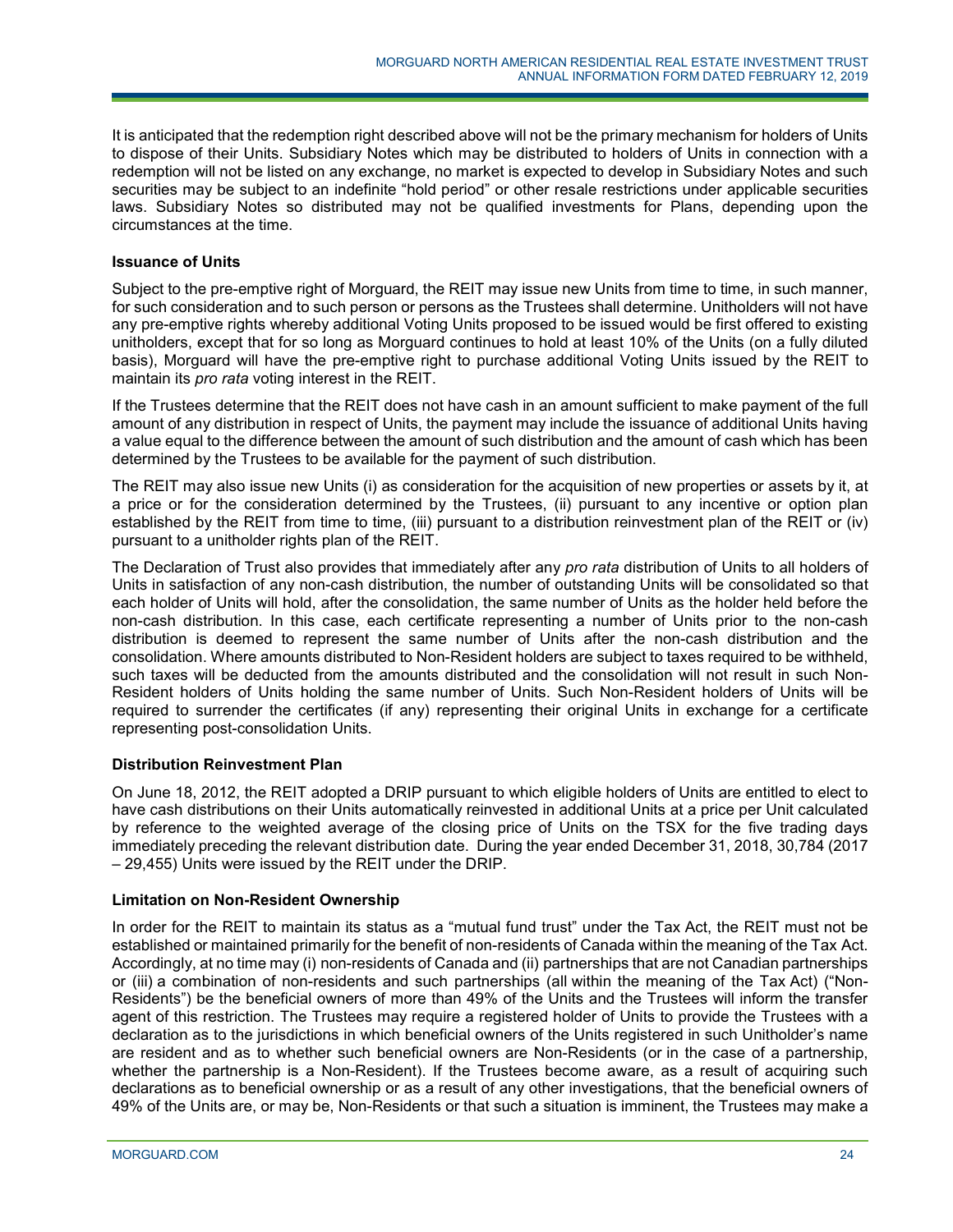public announcement thereof and shall not accept a subscription for Units from or issue or register a transfer of Units to a person or partnership unless the person or partnership provides a declaration in form and content satisfactory to the Trustees that the person or partnership, as the case may be, is not a Non-Resident and does not hold such Units for the benefit of Non-Residents. If, notwithstanding the foregoing, the Trustees determine that more than 49% of the Units are held by Non-Residents, the Trustees may send a notice to such Non-Resident holders of the Units chosen in inverse order to the order of acquisition or registration or in such other manner as the Trustees may consider equitable and practicable, requiring them to sell their Units or a portion thereof within a specified period of not more than 30 days. If the Unitholders receiving such notice have not sold the specified number of Units or provided the Trustees with satisfactory evidence that they are not Non-Residents within such period, the Trustees may on behalf of such holders sell such Units and, in the interim, shall suspend the voting and distribution rights attached to such Units (other than the right to receive the net proceeds from the sale). Upon such sale, the affected holders shall cease to be holders of the relevant Units and their rights shall be limited to receiving the net proceeds of sale upon surrender of the certificates, if any, representing such Units. The Trustees will have no liability for the amount received provided that they act in good faith. The REIT may direct its transfer agent to assist the Trustees with respect to any of the foregoing. Class B LP Units, which are economically equivalent to Units, are not permitted to be transferred to Non-Residents.

Notwithstanding the foregoing, the Trustees may determine not to take any of the actions described above if the Trustees have been advised by legal counsel that the failure to take any of such actions would not adversely impact the status of the REIT as a "unit trust" and a "mutual fund trust" for purposes of the Tax Act or, alternatively, may take such other action or actions as may be necessary to maintain the status of the REIT as a "mutual fund trust" for purposes of the Tax Act.

## **Amendments to Declaration of Trust**

The Declaration of Trust may be amended or altered from time to time. Certain amendments require approval by not less than two-thirds of the votes cast at a meeting of Unitholders called for such purpose. Other amendments to the Declaration of Trust require approval by a majority of the votes cast at a meeting of Unitholders called for such purpose. Additionally, certain amendments to the Declaration of Trust require the approval of Morguard.

# *Approval by Special Resolution of Unitholders*

The following amendments, among others, require the approval of not less than two-thirds of the votes cast by all Unitholders at a meeting (or by written resolution in lieu thereof):

a) an exchange, reclassification or cancellation of all or part of the Voting Units;

b) the addition, change or removal of the rights, privileges, restrictions or conditions attached to the Voting Units, except where such addition, change or removal is made by the Trustees pursuant to subparagraphs (f), (h) or (i) at "— Approval by Trustees" below;

c) the constraint of the issue, transfer or ownership of the Voting Units or the change or removal of such constraint;

d) the sale or transfer of the assets of any of the REIT or its subsidiaries as an entirety or substantially as an entirety (other than as part of an internal reorganization of the assets of any of the REIT or its subsidiaries approved by the Trustees);

e) the termination of any of the REIT or its subsidiaries (other than as part of an internal reorganization as approved by the Trustees);

the combination, amalgamation or arrangement of any of the REIT or its subsidiaries with any other entity that is not the REIT or a subsidiary of the REIT (other than as part of an internal reorganization as approved by the Trustees); and

except as described herein, the amendment of the Investment Guidelines and Operating Policies of the REIT (see "Investment Guidelines and Operating Policies — Amendments to Investment Guidelines and Operating Policies").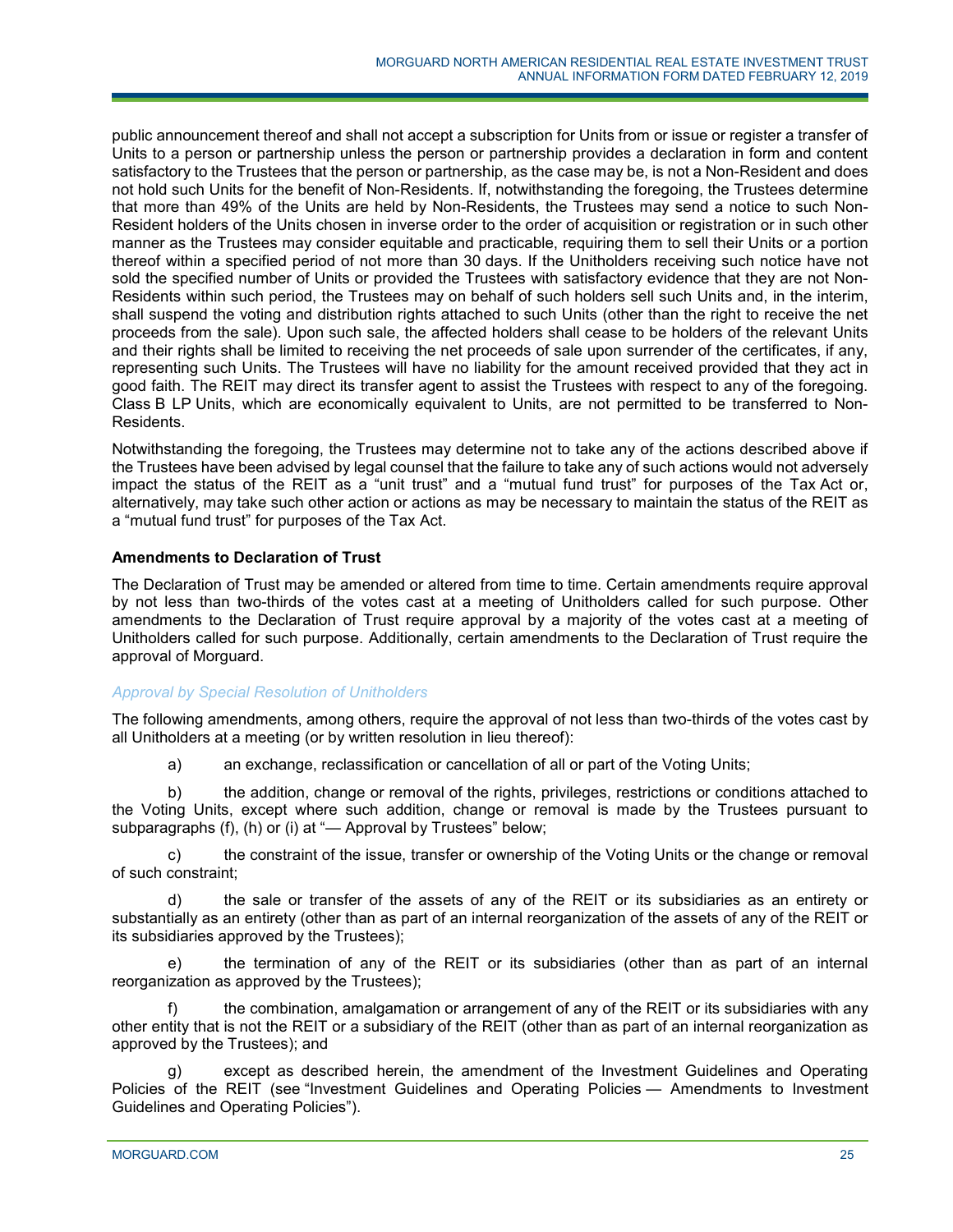## *Approval by Trustees*

Notwithstanding the foregoing, the Trustees may, without the approval of the Unitholders, make certain amendments to the Declaration of Trust, including amendments:

a) aimed at ensuring continuing compliance with applicable laws, regulations, requirements or policies of any governmental authority having jurisdiction over: (i) the Trustees; (ii) the REIT; or (iii) the distribution of Units;

b) which, in the opinion of the Trustees, provide additional protection for the Unitholders;

c) to remove any conflicts or inconsistencies in the Declaration of Trust or to make minor corrections which are, in the opinion of the Trustees, necessary or desirable and not prejudicial to the Unitholders;

d) which, in the opinion of the Trustees, are necessary or desirable to remove conflicts or inconsistencies between the disclosure in this prospectus and the Declaration of Trust;

e) of a minor or clerical nature or to correct typographical mistakes, ambiguities or manifest omissions or errors, which amendments, in the opinion of the Trustees, are necessary or desirable and not prejudicial to the Unitholders;

f) which, in the opinion of the Trustees, are necessary or desirable: (i) as a result of changes in accounting standards from time to time which may affect the REIT or its beneficiaries; or (ii) to ensure the Units qualify as equity for purposes of IFRS;

g) which, in the opinion of the Trustees, are necessary or desirable to enable the REIT to implement a Unit option or purchase plan or issue Units for which the purchase price is payable in installments;

h) which, in the opinion of the Trustees, are necessary or desirable and not prejudicial to the Unitholders, (i) to create and issue one or more new classes of preferred equity securities of the REIT (each of which may be comprised of unlimited series) that rank in priority to the Units (in payment of distributions and in connection with any termination or winding-up of the REIT), and/or (ii) to remove the redemption right attaching to the Units and convert the REIT into a closed-end limited purpose trust;

which, in the opinion of the Trustees, are necessary or desirable for the REIT to qualify for a particular status under, or as a result of changes in, taxation or other laws, or the interpretation of such laws, including to qualify as a "mutual fund trust", "unit trust" or "real estate investment trust" as those terms are defined in the Tax Act or to otherwise prevent the REIT or any of its subsidiaries from becoming subject to tax under the SIFT Rules;

to create one or more additional classes of units solely to provide voting rights to holders of shares, units or other securities that are exchangeable for Units entitling the holder thereof to a number of votes not exceeding the number of Units into which the exchangeable shares, units or other securities are exchangeable or convertible but that do not otherwise entitle the holder thereof to any rights with respect to the REIT's property or income other than a return of capital; and

for any purpose (except one in respect of which a Unitholder vote is specifically otherwise required) which, in the opinion of the Trustees, is not prejudicial to Unitholders and is necessary or desirable.

# *Approval by Morguard*

Provided that Morguard beneficially owns more than 10% of the issued and outstanding Units on a fully diluted basis, any amendment to the Declaration of Trust that affects the right of Morguard to nominate certain Trustees of the REIT will require the prior written approval of Morguard.

### *Limitations*

Any amendment to the Declaration of Trust which directly or indirectly adds, changes or removes any of the rights, privileges, restrictions or conditions in respect of the Special Voting Units shall require the approval of a majority of the votes cast by all holders of Special Voting Units at a meeting of Unitholders (or by written resolution in lieu thereof).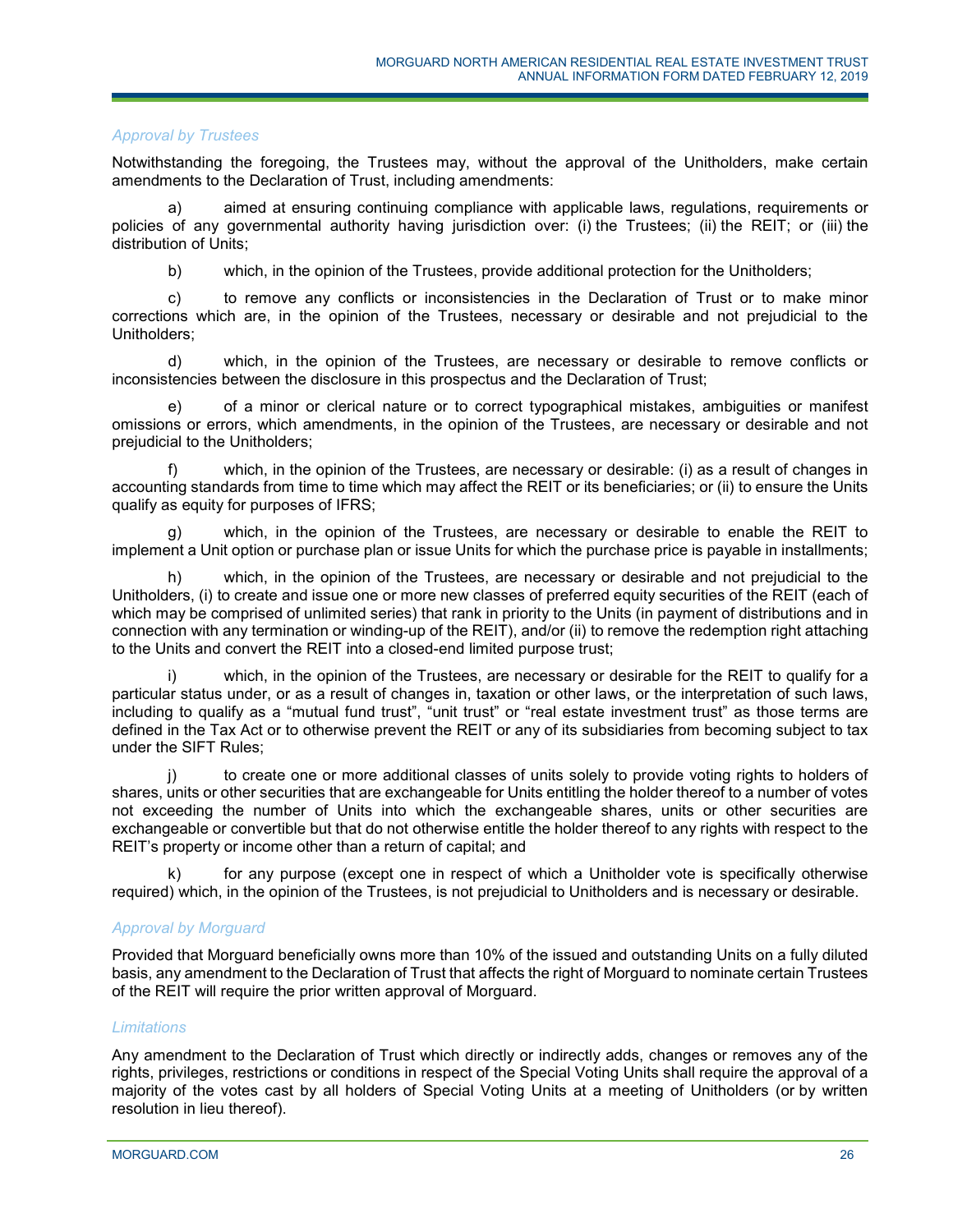## **Investment Guidelines**

The Declaration of Trust provides certain guidelines on investments that may be made by the REIT. The assets of the REIT may be invested only in accordance with the following guidelines:

a) the REIT will focus its activities primarily on the acquisition, holding, developing, maintaining, improving, leasing, managing or otherwise dealing with income producing real property exclusively in Canada and the United States which is being utilized or intended to be utilized for one or more of the following purposes: (i) multi-suite rental residential, (ii) rental condominium suites, (iii) townhomes, and (iv) other residential purposes determined to be appropriate by the Trustees (collectively, the "Focus Activities");

b) notwithstanding anything else contained in the Declaration of Trust, the REIT will not make or hold any investment, take any action or omit to take any action or permit a subsidiary to make or hold any investment, or take any action or omit to take any action that would result in:

- i) the REIT not qualifying as a "mutual fund trust" or "unit trust", both within the meaning of the Tax Act;
- ii) Units not qualifying as qualified investments for investment by trusts governed by registered retirement savings plans, registered retirement income funds, registered education savings plans, deferred profit sharing plans, registered disability savings plans or tax-free savings accounts; or
- iii) the REIT not qualifying as a "real estate investment trust", as defined in subsection 122.1(1) of the Tax Act if, as a consequence of the REIT not so qualifying, the REIT would be subject to tax on its "taxable trust distributions" pursuant to section 122 of the Tax Act;

c) the REIT may, directly or indirectly, make such investments, do all such things and carry out all such activities as are necessary or desirable in connection with the conduct of its activities provided they are not otherwise specifically prohibited by the Declaration of Trust;

d) unless otherwise specifically prohibited by the Declaration of Trust, the REIT may invest in freehold, leasehold, or other interests in property (real, personal, moveable or immovable);

the REIT shall not purchase any interest in a single real property if, after giving effect to the proposed purchase, the cost to the REIT of such purchase (net of the amount of debt incurred or assumed in connection with such purchase) will exceed 20% of Gross Book Value at the time the purchase is made;

f) the REIT may make its investments and conduct its activities, directly or indirectly, through an investment in one or more persons on such terms as the Trustees may from time to time determine, including by way of joint ventures, partnerships (general or limited) and limited liability companies;

g) except for temporary investments held in cash, deposits with a Canadian chartered bank or trust company registered under the laws of a province or of Canada, short-term government debt securities or money market instruments of, or guaranteed by, a Schedule I Canadian chartered bank maturing prior to one year from the date of issue, or except as otherwise permitted by the Declaration of Trust, the REIT may not hold securities other than securities of a person: (i) acquired in connection with the carrying on, directly or indirectly, of the REIT's activities or the holding of its assets; or (ii) which focuses its activities primarily on Focus Activities, provided in the case of any proposed investment or acquisition which would result in the beneficial ownership of more than 20% of the outstanding units of the securities issuer (the "Acquired Issuer"), the investment is made for the purpose of subsequently effecting the merger or combination of the business and assets of the REIT and the Acquired Issuer or for otherwise ensuring that the REIT will control the business and operations of the Acquired Issuer;

h) the REIT will not invest in rights to or interests in mineral or other natural resources, including oil or gas, except as ancillary to an investment in real property;

i) the REIT may only invest in operating businesses indirectly through one or more trusts, partnerships, corporations or other legal entities;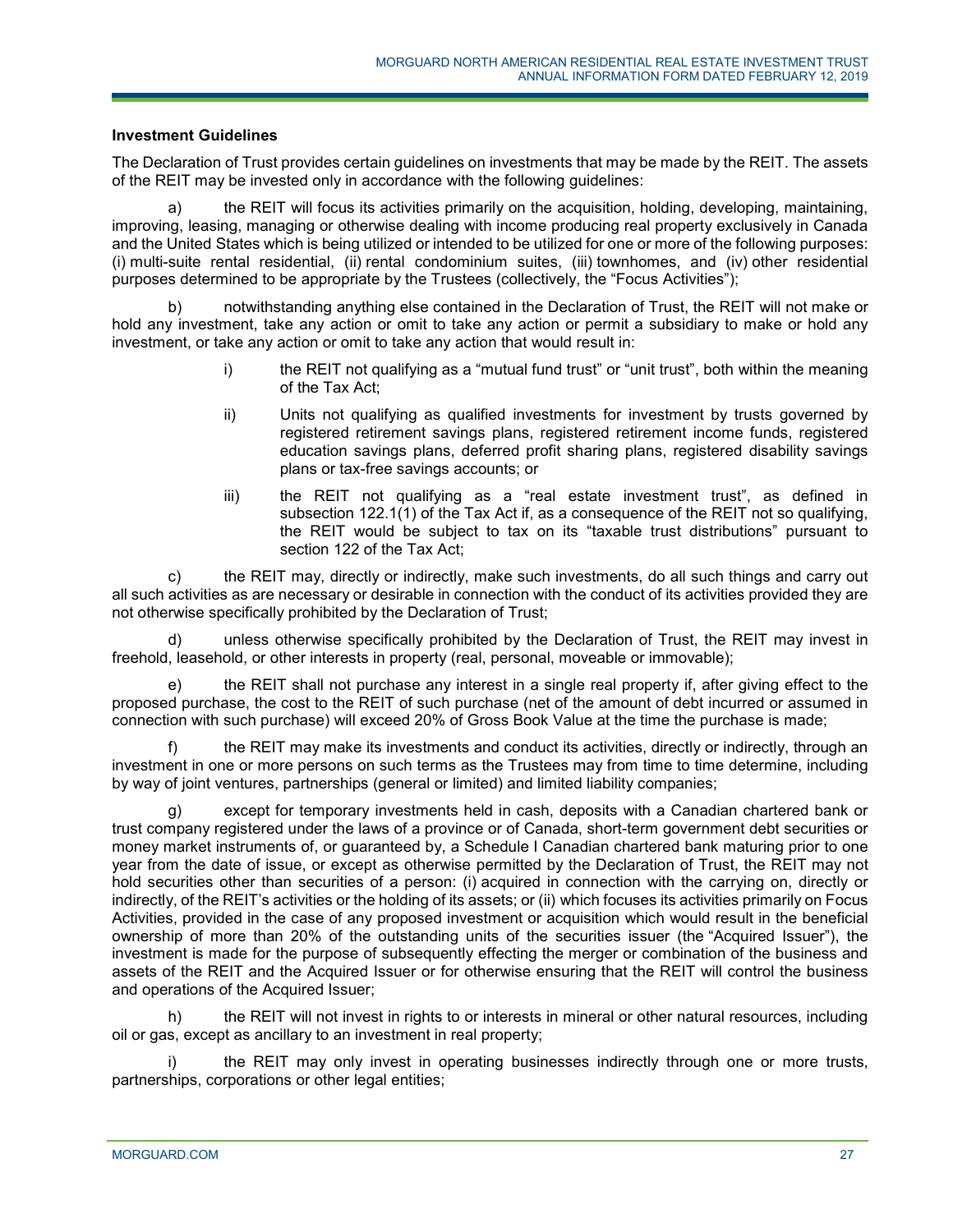j) the REIT may invest in mortgages and mortgage bonds (including a participating or convertible mortgage) only where (i) the mortgage or mortgage bond is secured, (ii) the real property which is security therefor is real property that constitutes Focus Activities, (iii) the primary intention is to use such investment as a method of acquiring control of a real property that would otherwise constitute Focus Activities, and (iv) the aggregate amount of such investments after giving effect to the proposed investment, will not exceed 15% of Gross Book Value;

k) the REIT shall not invest in raw land for development, except for (i) existing properties with additional development, (ii) the purpose of renovating or expanding existing properties, or (iii) the development of new properties that will constitute Focus Activities provided that the aggregate cost of the investments of the REIT in raw land, after giving effect to the proposed investment, will not exceed 5% of Gross Book Value; and

notwithstanding any other provision of the Declaration of Trust but subject to subparagraph (b) above, the REIT may make investments that do not otherwise comply with one or more of subparagraphs (a), (g) and (j) of the investment guidelines provided the aggregate amount of such investments will not exceed 20% of Gross Book Value.

For the purpose of the foregoing guidelines and restrictions (other than subparagraph (b)), the assets, liabilities and transactions of a corporation or other entity wholly or partially owned by the REIT will be deemed to be those of the REIT on a proportionate consolidated basis. In addition, any references in the foregoing to investment in real property will be deemed to include an investment in a joint venture arrangement.

# **Operating Policies**

The Declaration of Trust provides that the operations and affairs of the REIT will be conducted in accordance with the following policies:

a) the REIT will not purchase, sell, market or trade in currency or interest rate futures contracts otherwise than for hedging purposes to the extent that such hedging activity complies with National Instrument 81-102, as amended from time to time, or any successor instrument or rule and provided that subparagraph (b) of the foregoing investment guidelines is complied with;

b) (i) any written instrument creating an obligation which is or includes the granting by the REIT of a mortgage, and (ii) to the extent the Trustees determine to be practicable and consistent with their fiduciary duty to act in the best interests of Unitholders, any written instrument which is, in the judgment of the Trustees, a material obligation, shall contain a provision or be subject to an acknowledgement to the effect that the obligation being created is not personally binding upon, and that resort shall not be had to, nor shall recourse or satisfaction be sought from, the private property of any of the Trustees, Unitholders, annuitants under a plan of which a Unitholder acts as a trustee or carrier, or officers, employees or agents of the REIT, but that only property of the REIT or a specific portion shall be bound; the REIT, however, is not required, but shall use all reasonable efforts, to comply with this requirement in respect of obligations assumed by the REIT upon the acquisition of real property;

c) the REIT shall not incur or assume any Indebtedness if, after giving effect to the incurring or assumption of the Indebtedness, the total Indebtedness of the REIT would be more than 70% of Gross Book Value;

d) at no time shall the REIT incur Indebtedness aggregating more than 20% of Gross Book Value (excluding debt with an original maturity of one year or more falling due in the next 12 months or variable rate debt for which the REIT has entered into interest rate swap agreements to fix the interest rate for a one year period or more) at floating interest rates or having maturities of less than one year;

e) except in connection with or related to the acquisition of the Initial Properties, the REIT shall not directly or indirectly guarantee any Indebtedness or liabilities of any person unless such guarantee: (i) is given in connection with or incidental to an investment that is otherwise permitted under the REIT's investment guidelines; (ii) has been approved by the Trustees; and (iii) (A) would not disqualify the REIT as a "mutual fund trust" within the meaning of the Tax Act, and (B) would not result in the REIT losing any other status under the Tax Act that is otherwise beneficial to the REIT and its Unitholders;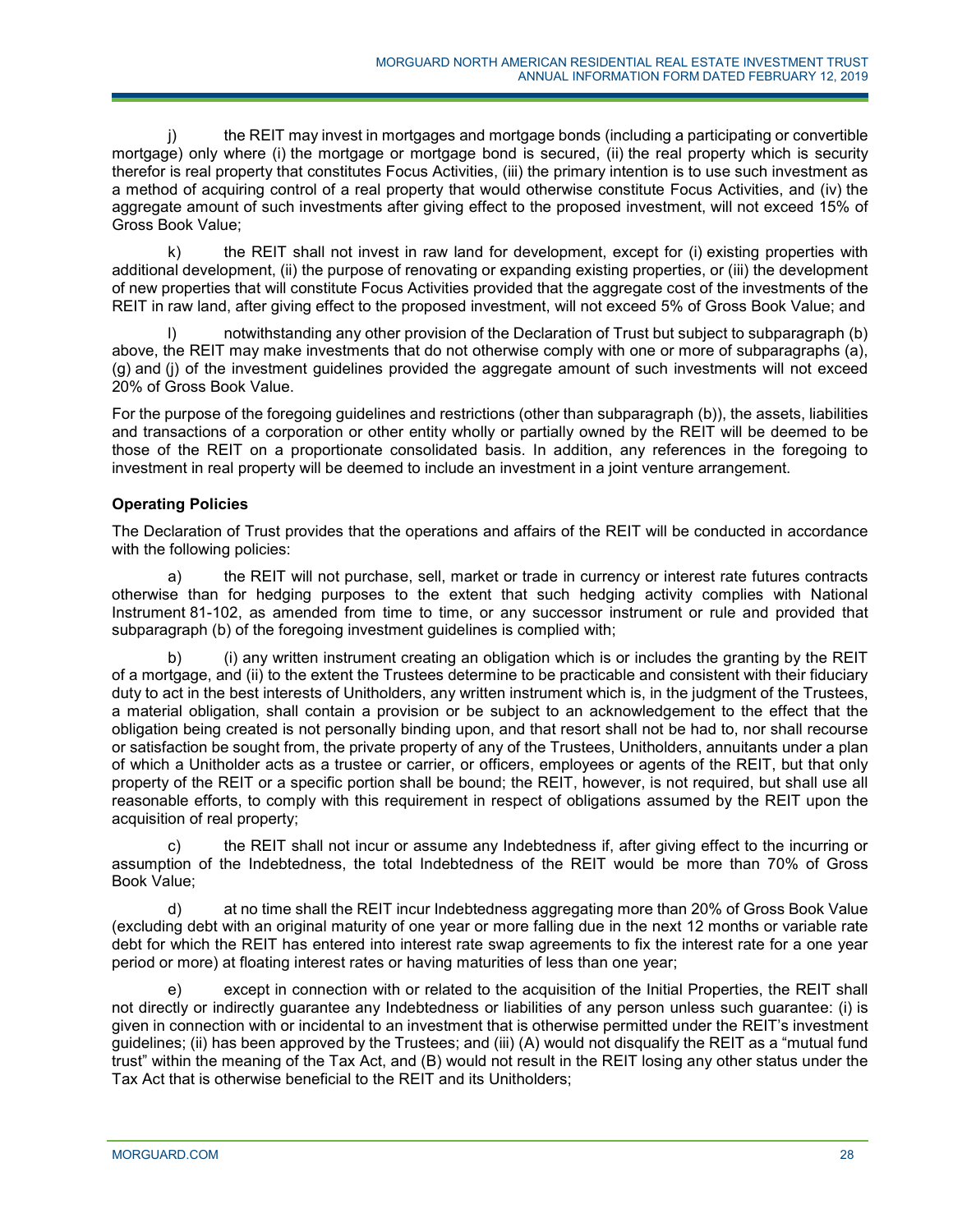f) title to each real property shall be held by and registered in the name of the REIT, the Trustees or a corporation or other entity wholly-owned, directly or indirectly, by the REIT or jointly owned, directly or indirectly, by the REIT; provided, that where land tenure will not provide fee simple title, the REIT, the Trustees or a corporation or other entity wholly-owned, directly or indirectly, by the REIT or jointly owned, directly or indirectly, by the REIT shall hold a land lease as appropriate under the land tenure system in the relevant jurisdiction;

g) the REIT shall have obtained an appraisal of each real property that it intends to acquire and an engineering survey with respect to the physical condition thereof, in each case, by an independent and experienced consultant;

h) the REIT will obtain and maintain at all times insurance coverage in respect of potential liabilities of the REIT and the accidental loss of value of the assets of the REIT from risks, in amounts and with such insurers, in each case as the Trustees consider appropriate, taking into account all relevant factors including the practices of owners of comparable properties; and

i) the REIT shall either (i) have conducted a Phase I environmental site assessment or (ii) be entitled to rely on a Phase I environmental site assessment dated no earlier than six months prior to receipt by the REIT, in respect of each real property that it intends to acquire and, if the Phase I environmental site assessment report recommends that further environmental site assessments be conducted, the REIT shall have conducted such further environmental site assessments, in each case, by an independent and experienced environmental consultant.

For the purpose of the foregoing policies, the assets, liabilities and transactions of a corporation or other entity wholly or partially owned by the REIT will be deemed to be those of the REIT on a proportionate consolidated basis. In addition, any references in the foregoing to investment in real property will be deemed to include an investment in a joint venture.

## **Amendments to Investment Guidelines and Operating Policies**

### *General*

Pursuant to the Declaration of Trust, the investment guidelines set forth at "— Investment Guidelines" and the operating policies set forth in subparagraphs (a), (c), (d), (e), (g), (h) and (i) at "— Operating Policies" may be amended only with the approval of not less than two-thirds of the votes cast at a meeting of Unitholders called for such purpose. The remaining operating policies may be amended with the approval of a majority of the votes cast at a meeting of Unitholders called for such purpose.

# *Regulatory Conflict*

Notwithstanding the foregoing paragraph, if at any time a government or regulatory authority having jurisdiction over the REIT or any property of the REIT shall enact any law, regulation or requirement which is in conflict with any investment guideline or operating policy of the REIT then in force (other than subparagraph (b) at "— Investment Guidelines"), such investment guideline or operating policy in conflict shall, if the Trustees on the advice of legal counsel to the REIT so resolve, be deemed to have been amended to the extent necessary to resolve any such conflict and, notwithstanding anything to the contrary, any such resolution of the Trustees shall not require the prior approval of Unitholders.

# **The Partnership**

### *General*

The Partnership is a limited partnership formed under the laws of the Province of Ontario and governed by the Limited Partnership Agreement. The Partnership has acquired, directly or indirectly, all of the Initial IPO Properties and following the closing of the IPO owned, operated and leased real estate assets and property and engaged in all activities ancillary and incidental thereto. The general partners of the Partnership are the REIT GP and Morguard GP and the limited partners of the Partnership are the REIT and Morguard.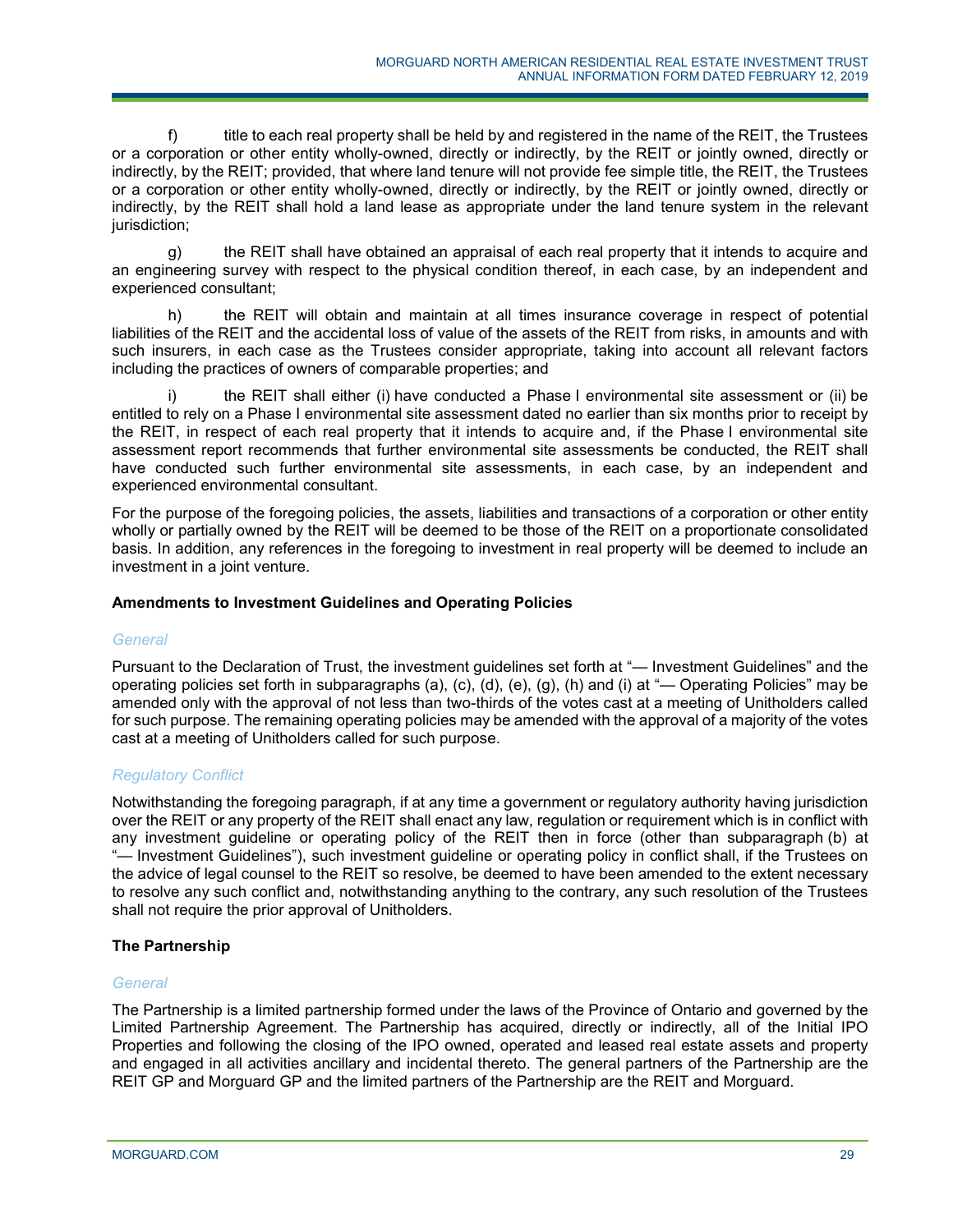### *Partnership Units*

The Partnership has outstanding Class A GP Units, all of which are held by the REIT GP, Class B GP Units, all of which are held by Morguard GP, Class A LP Units, all of which are held by the REIT, Class B LP Units, all of which are held by Morguard and Class C LP Units, all of which are held by Morguard. The Class A LP Units represent approximately 66% of the limited partnership interests in the Partnership and the Class B LP Units represented approximately 34% of the limited partnership interests in the Partnership.

The Class B LP Units are, in all material respects, economically equivalent to the Units on a per unit basis. Under the Exchange Agreement, the Class B LP Units are exchangeable on a one-for-one basis for Units (subject to customary anti-dilution adjustments) at any time at the option of their holder, unless the exchange would jeopardize the REIT's status as a "mutual fund trust" or a "unit trust" under the Tax Act and subject to satisfaction of conditions set out therein.

The Class C LP Units have been designed to provide Morguard with an interest in the Partnership that entitle Morguard to distributions, in priority to distributions to holders of the Class A LP Units, Class B LP Units, Class A GP Units and Class B GP Units in an amount, if paid, expected to be sufficient (without any additional amounts) to permit Morguard to satisfy amounts payable in respect of (i) principal, interest or any other amount owing under the Retained Debt, and (ii) the amount of income tax that is due and payable by Morguard, if any, under either the Tax Act or any similar provincial or territorial statute that is reasonably attributable to any distributions on the Class C LP Units, including any disposition whether by redemption or otherwise of any Class C LP Unit or on capital employed by Morguard, and any interest or penalties thereon; excluding, in each case, any amount arising from the default by the holder of the Class C LP Units to satisfy any obligation under or in connection with the Retained Debt, unless such default can reasonably be attributed to the conduct of the Partnership.

So long as any of the Class C LP Units are outstanding, the Partnership will not at any time without, but may at any time with, the approval of the holders of a majority of the Class C LP Units: (i) pay any distribution on the Class A LP Units, the Class B LP Units, the Class A GP Units or the Class B GP Units unless distributions payable on the Class C LP Units have been paid in full; (ii) offer to accept the withdrawal of the Class A LP Units or the Class B LP Units of the Partnership; or (iii) issue any additional Class C LP Units, other than to Morguard, in each case, subject to certain limited exceptions, including, in connection with (A) the redemption rights available to unitholders, (B) an exchange of Class B LP Units pursuant to the Exchange Agreement and (C) the refinancing of the Retained Debt.

Except as required by law or the Limited Partnership Agreement, and in certain specified circumstances in which the rights of a holders of Class B LP Units and/or a holders of Class C LP Units are particularly affected, the holders of Class B LP Units and holders of Class C LP Units will not be entitled to vote at any meeting of the holders of LP Units.

### *Operation*

The business and affairs of the Partnership are managed and controlled by the REIT GP which is bound by the investment guidelines and operating policies applicable to the REIT. The Limited Partners are not entitled to take part in the management or control of the business or affairs of the Partnership. Subject to certain exceptions, the Partnership will reimburse the General Partners for all direct costs and expenses incurred by the General Partners in the performance of their duties as general partners of the Partnership.

The Board shall determine the composition of the REIT GP's board of directors; provided the REIT GP shall have a majority of directors who are "independent" within the meaning of applicable securities laws.

The Partnership operates in a manner to ensure, to the greatest extent possible, the limited liability of the Limited Partners. The Limited Partners may lose their limited liability in certain circumstances.

If the limited liability of any limited partner of the Partnership is lost by reason of the negligence of either General Partner in performing its duties and obligations under the Limited Partnership Agreement, such General Partner will indemnify any limited partner of the Partnership against all claims arising from assertions that its liabilities are not limited as intended by the Limited Partnership Agreement. The General Partners, however, have no significant assets or financial resources other than their respective distribution entitlements from the Partnership. Accordingly, this indemnity may only be of nominal value.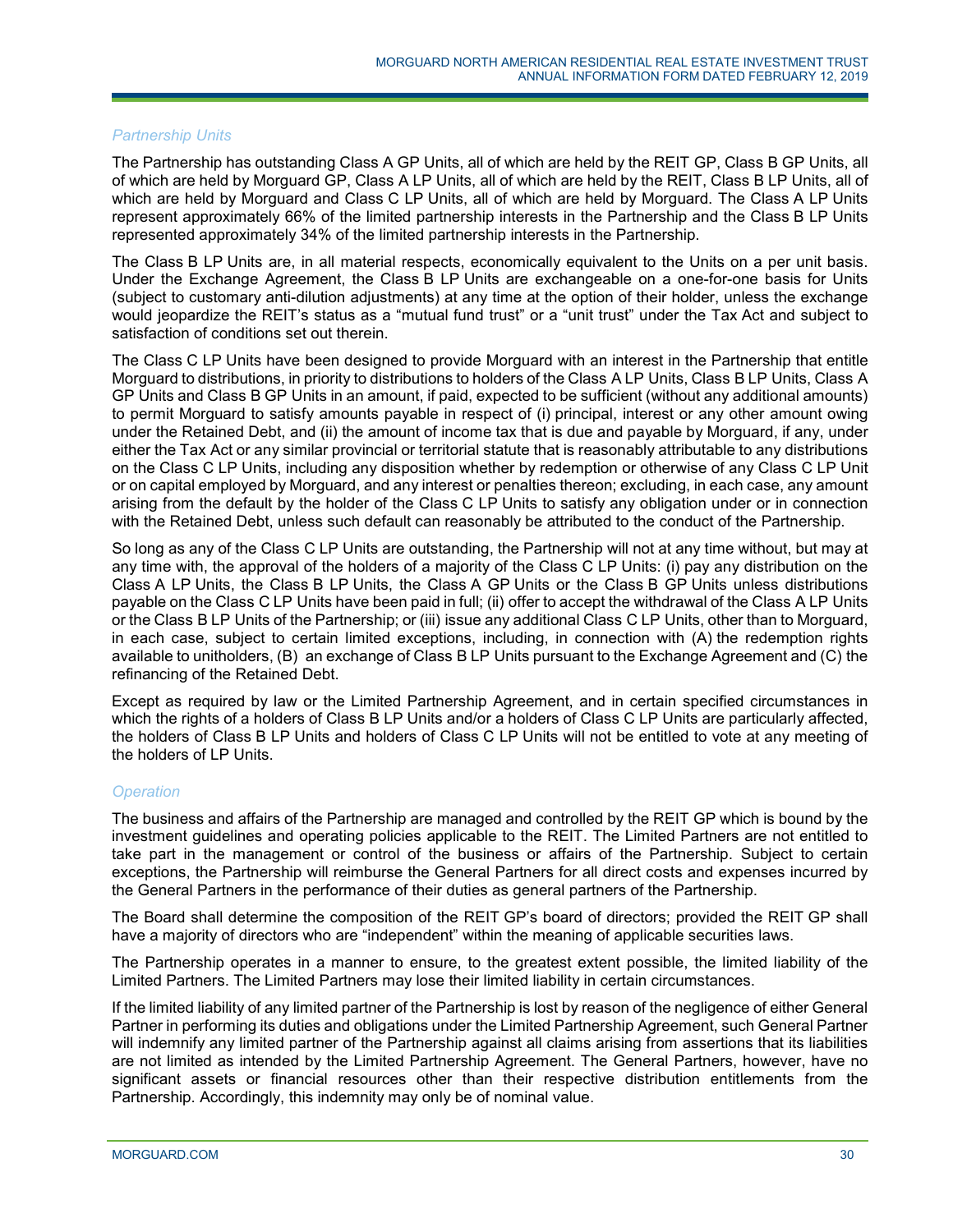### *Duties and Responsibilities of the General Partners*

The REIT GP is the managing general partner of the Partnership and manages and controls the operations and affairs of the Partnership and makes all decisions regarding the business and activities of the Partnership.

The business and activities of Morguard GP are restricted to acting as a general partner of the Partnership and any other limited partnership controlled by the REIT. The duties and responsibilities of Morguard GP as a general partner of the Partnership are subject to the oversight of the REIT GP and are comprised of the Morguard GP Duties outlined under "Arrangements with Morguard — Morguard GP — Duties and Responsibilities of Morguard GP as a General Partner".

### **Distributions**

#### *Distribution Policy and Priority*

The REIT GP shall, on behalf of the Partnership, distribute cash, subject to the priorities and other provisions set out below.

The REIT GP shall determine on a monthly basis, but in no event later than the  $10<sup>th</sup>$  day of each month, the amount of cash on hand of the Partnership that is derived from any source and that is determined by the REIT GP not to be required for use in connection with the business of the Partnership.

#### *Distributions on Class C LP Units*

The Class C LP Units have been designed to provide Morguard with an interest in the Partnership that will entitle Morguard to distributions, in priority to distributions to holders of the Class A LP Units, Class B LP Units, Class A GP Units and Class B GP Units, in an amount, if paid, expected to be sufficient (without any additional amounts) to permit Morguard to satisfy amounts payable (i) in respect of principal, interest or any other amount owing under the Retained Debt, and (ii) in respect of the amount of income tax that is due and payable by Morguard, if any, under either the Tax Act or any similar provincial or territorial statute that is reasonably attributable to any distributions on the Class C LP Units, including any disposition whether by redemption or otherwise of any Class C LP Unit or on capital employed by Morguard, and any interest or penalties thereon; excluding, in each case, any amount arising from the default by the holder of the Class C LP Units to satisfy any obligation under or in connection with the Retained Debt, unless such default can reasonably be attributed to the conduct of the Partnership.

### *Distributions to Morguard GP*

Morguard GP, as the sole holder of the Class B GP Units, receives distributions from the Partnership as set out under "Arrangements with Morguard — Morguard GP — Partnership Distributions to Morguard GP". Distributions to Morguard GP are made in priority to distributions to holders of the Class A GP Units, the Class A LP Units and the Class B LP Units, but after the holders of the Class C LP Units have been paid their distributions.

#### *Distributions to REIT GP*

The REIT GP, as the sole holder of the Class A GP Units, receives priority distributions from the Partnership equal to 0.001% of distributions made by the REIT GP, on behalf of the Partnership, in priority to distributions to holders of the Class A LP Units and the Class B LP Units, but after holders of the Class C LP Units and the Class B GP Units have been paid their respective distributions.

### *Distributions on Class A LP Units and Class B LP Units*

The REIT GP, on behalf of the Partnership, makes monthly cash distributions to the holder of the Class A LP Units in the amount required to account for expenses incurred directly by the REIT as determined by the REIT GP. Distributions on the Class A LP Units for expenses incurred by the REIT are made in priority to distributions to holders of the Class A LP Units and the Class B LP Units but after the holders of the Class C LP Units, the Class B GP Units and the Class A GP Units have been paid their respective distributions.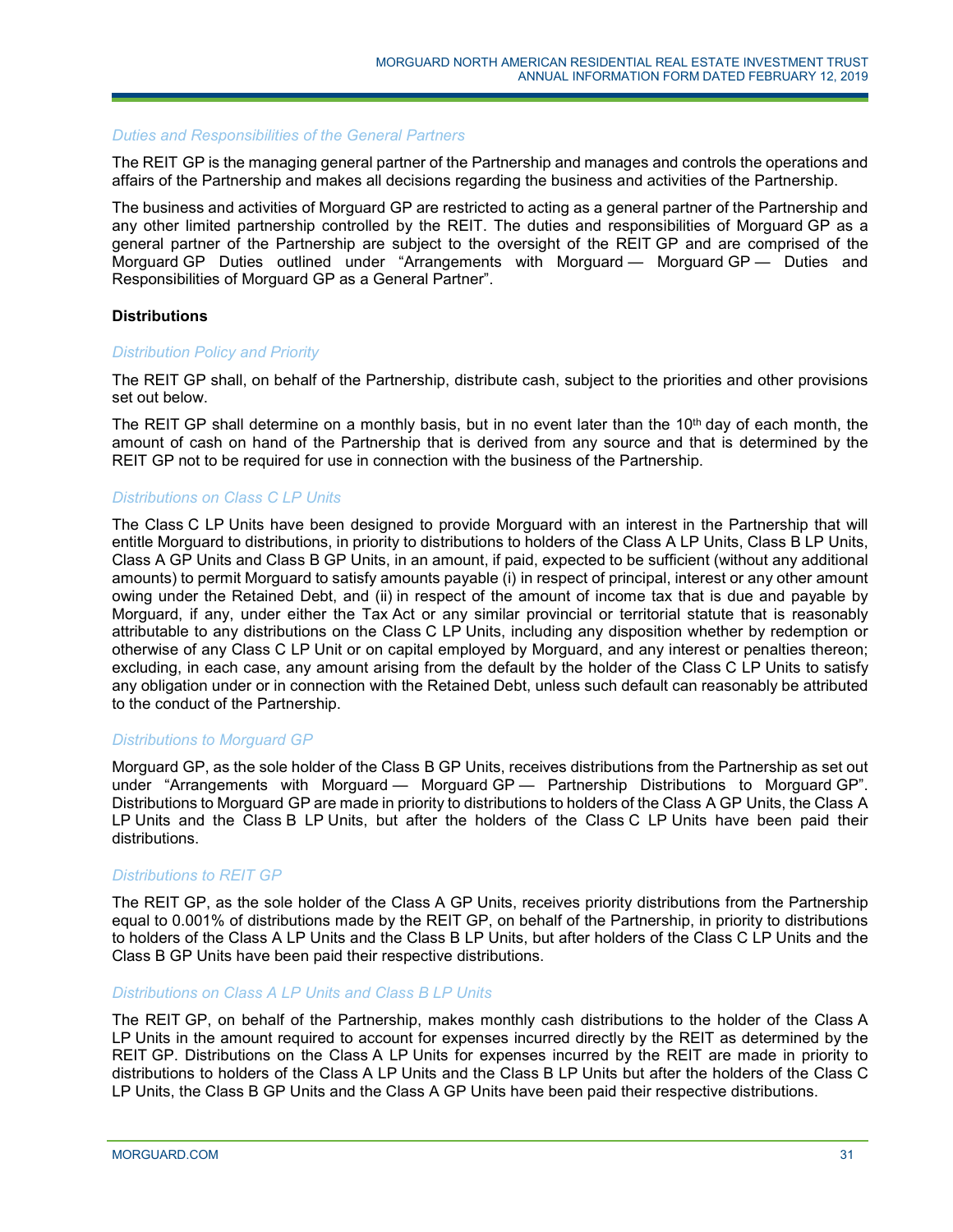In addition, the REIT GP, on behalf of the Partnership, makes monthly cash distributions to holders of Class A LP Units and to holders of Class B LP Units with reference to the monthly cash distributions payable by the REIT to holders of Units on a per Unit basis. Distributions to be made on the Class B LP Units will be equal to the distributions that the holders of Class B LP Units would have received if they were holding Units instead of Class B LP Units. Distributions to the General Partners and holders of Class C LP Units are made in priority to distributions to holders of Class A LP Units and to holders of Class B LP Units.

# **Allocation of Partnership Net Income**

Partnership Net Income is allocated at the end of each fiscal year in the following manner:

firstly, an allocation of Partnership Net Income to the holder of the Class C LP Units, generally equal to the interest component of the Retained Debt and any tax liability paid by the Partnership in respect of the Retained Debt payable in the fiscal year;

b) secondly, an allocation of Partnership Net Income (net of the allocation to the holder of the Class C LP Units) to Morguard GP, as the holder of the Class B GP Units, generally equal to all amounts distributed to the holder of the Class B GP Units in the fiscal year;

c) thirdly, as to Partnership Net Income (net of the allocation to the holder of the Class C LP Units and the holder of the Class B GP Units) and as to net loss, 0.001% to the REIT GP, as holder of the Class A GP Units; and

d) the balance, first to the holders of the Class A LP Units, such amount as is necessary to account for expenses incurred by the REIT as determined by the REIT GP and then any residual amount among the holder of the Class A LP Units and the Class B LP Units based on their proportionate share of distributions received or receivable for such fiscal year.

# **Transfer of LP Units**

The transfer of Class A LP Units, Class B LP Units and Class C LP Units is subject to a number of restrictions, including: (i) the Class A LP Units, Class B LP Units and Class C LP Units may not be transferred to a person or partnership who is a Non-Resident; (ii) no Class A LP Units, Class B LP Units or Class C LP Units are transferable in part; and (iii) no transfer of Class A LP Units, Class B LP Units or Class C LP Units is accepted by the REIT GP unless a transfer form, duly completed and signed by the registered holder of such Class A LP Units, Class B LP Units or Class C LP Units, as applicable, has been remitted to the registrar and transfer agent of the Partnership.

In addition, a transferee of Class A LP Units, Class B LP Units or Class C LP Units must provide to the REIT GP such other instruments and documents as the REIT GP may require, in appropriate form, completed and executed in a manner acceptable to the REIT GP and must pay the administration fee, if any, required by the REIT GP. A transferee of a unit of the Partnership will not become a partner or be admitted to the Partnership and will not be subject to the obligations and entitled to the rights of a partner under the Limited Partnership Agreement until the foregoing conditions are satisfied and such transferee is recorded on the Partnership's register of partners.

In addition to the above restrictions, the Limited Partnership Agreement also provides that no holder of Class B LP Units is permitted to transfer such Class B LP Units, other than for Units in accordance with the terms of the Exchange Agreement or the Limited Partnership Agreement, unless: (i) the transfer is to an affiliate of the holder; (ii) such transfer would not require the transferee to make an offer to holders of Units to acquire Units on the same terms and conditions under applicable securities laws if such Class B LP Units, and all other outstanding Class B LP Units, were converted into Units at the then current exchange ratio in effect under the Exchange Agreement immediately prior to such transfer; or (iii) the offeror acquiring such Class B LP Units makes a contemporaneous identical offer for the Units (in terms of price, timing, proportion of securities sought to be acquired and conditions) and does not acquire such Class B LP Units unless the offeror also acquires a proportionate number of Units actually tendered to such identical offer. Certain rights affecting Morguard as a holder of the Class B LP Units, as such rights are set forth in the Declaration of Trust and the Exchange Agreement, are specific to Morguard and are not transferable to a transferee of the Class B LP Units, other than a Morguard entity.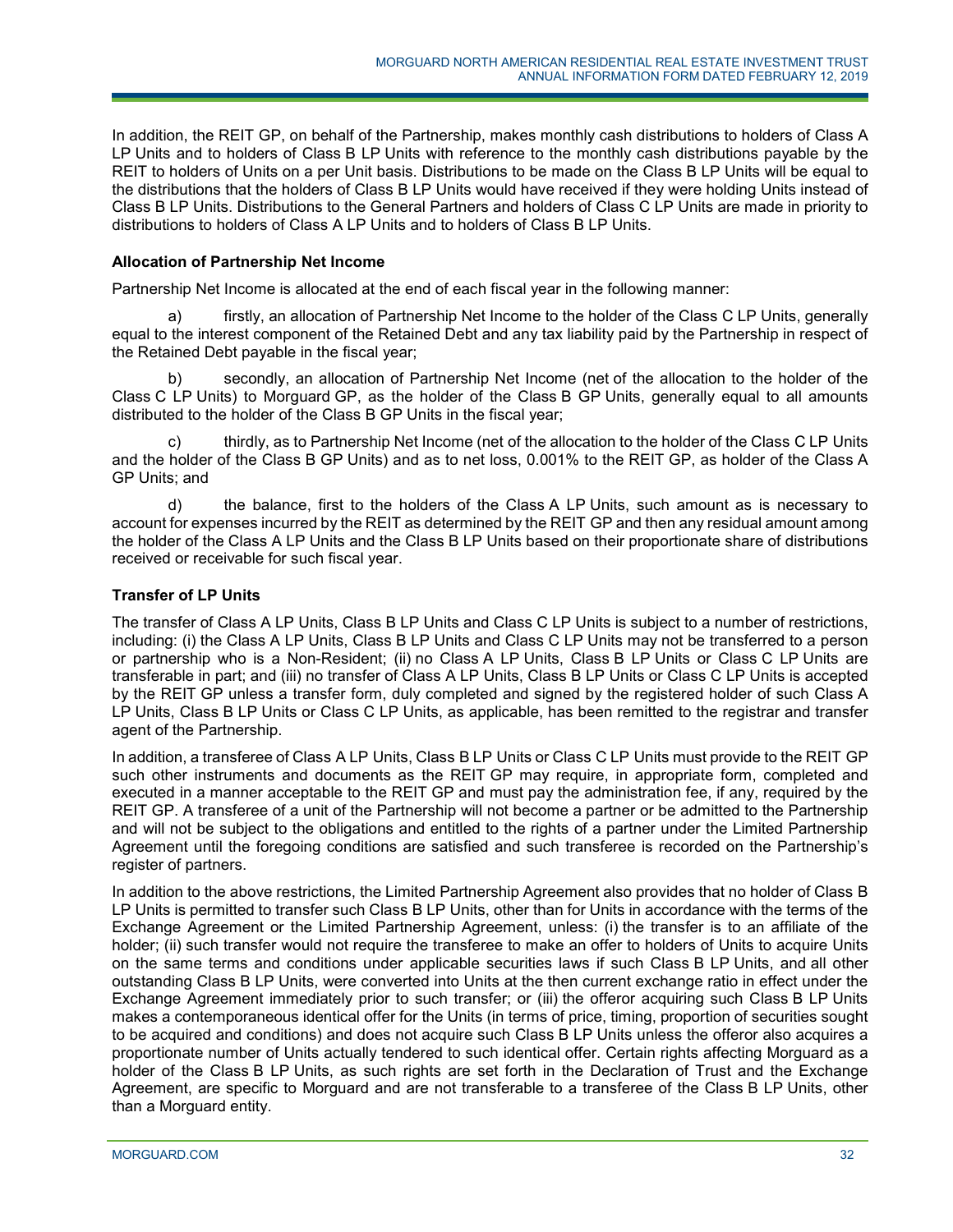In addition to the above restrictions, the Limited Partnership Agreement also provides that no holder of Class C LP Units will be permitted to transfer such Class C LP Units without the consent of the Board, unless such transfer is to an affiliate of the holder.

The Class B GP Units are not transferable by a holder thereof without the consent of the Board, which consent is not to be unreasonably withheld, provided that such consent will not be required for a transfer to an affiliate of such holder.

## **Resignation or Removal of Morguard GP**

For the rights of the REIT GP to remove Morguard GP as a general partner of the Partnership, the right of Morguard GP to resign as a general partner of the Partnership, and certain consequences resulting from such removal or resignation, see "Arrangements with Morguard — Morguard GP".

### **Amendments to the Limited Partnership Agreement**

The Limited Partnership Agreement may be amended with the prior consent of the holders of at least 66 2/3% of the Class A LP Units voted on the amendment at a duly constituted meeting of holders of Class A LP Units or by a written resolution of partners holding more than 66 2/3% of the Class A LP Units entitled to vote at a duly constituted meeting of holders of Class A LP Units, except for certain amendments which require unanimous approval of holders of Class A LP Units, including: (i) changing the liability of any limited partner; (ii) changing the right of a limited partner to vote at any meeting of holders of Class A LP Units; and (iii) changing the Partnership from a limited partnership to a general partnership. The REIT GP may also make amendments to the Limited Partnership Agreement without the approval or consent of the Limited Partners to reflect, among other things: (i) a change in the name of the Partnership or the location of the principal place of business or registered office of the Partnership; (ii) the admission, substitution, withdrawal or removal of Limited Partners in accordance with the Limited Partnership Agreement; (iii) a change that, as determined by the General Partners, is reasonable and necessary or appropriate to qualify or continue the qualification of the Partnership as a limited partnership in which the limited partners have limited liability under applicable laws; (iv) a change that, as determined by the General Partners, is reasonable and necessary or appropriate to enable the

Partnership to take advantage of, or not be detrimentally affected by, changes in the Tax Act or other taxation laws; or (v) a change to amend or add any provision, or to cure any ambiguity or to correct or supplement any provisions contained in the Limited Partnership Agreement which may be defective or inconsistent with any other provision contained in the Limited Partnership Agreement or which should be made to make the Limited Partnership Agreement consistent with the disclosure set out in this prospectus. Notwithstanding the foregoing: (i) no amendment which would adversely affect the rights and obligations of any General Partner, as a general partner, may be made without the consent of the affected General Partner; and (ii) no amendment which would adversely affect the rights and obligations of any other holders of limited partnership units or any class of limited partner differently than any other class of limited partner may be made without the consent of such holder or class, including with respect to amendments to the restrictions on transfer of Class B LP Units or Class C LP Units.

In addition, the Declaration of Trust provides that the REIT will not agree to or approve any material amendment to the Limited Partnership Agreement without the approval of not less than two-thirds of the votes cast at a meeting of Unitholders called for such purpose (or by written resolution in lieu thereof).

# **Debentures**

### **The following is a description of the material attributes and characteristics of the Debentures. This summary is qualified in its entirety by the full text of such attributes contained in the Indenture as filed on SEDAR.**

On March 15, 2013, the REIT issued the 2013 Debentures, maturing on March 30, 2018 pursuant to a trust indenture entered and dated March 15, 2013 between the REIT and Computershare Trust Company of Canada (the "Debenture Trustee"), as supplemented from time to time (the "Indenture"). They bear interest at 4.65% per annum, payable semi-annually in arrears on March 31 and September 30 in each year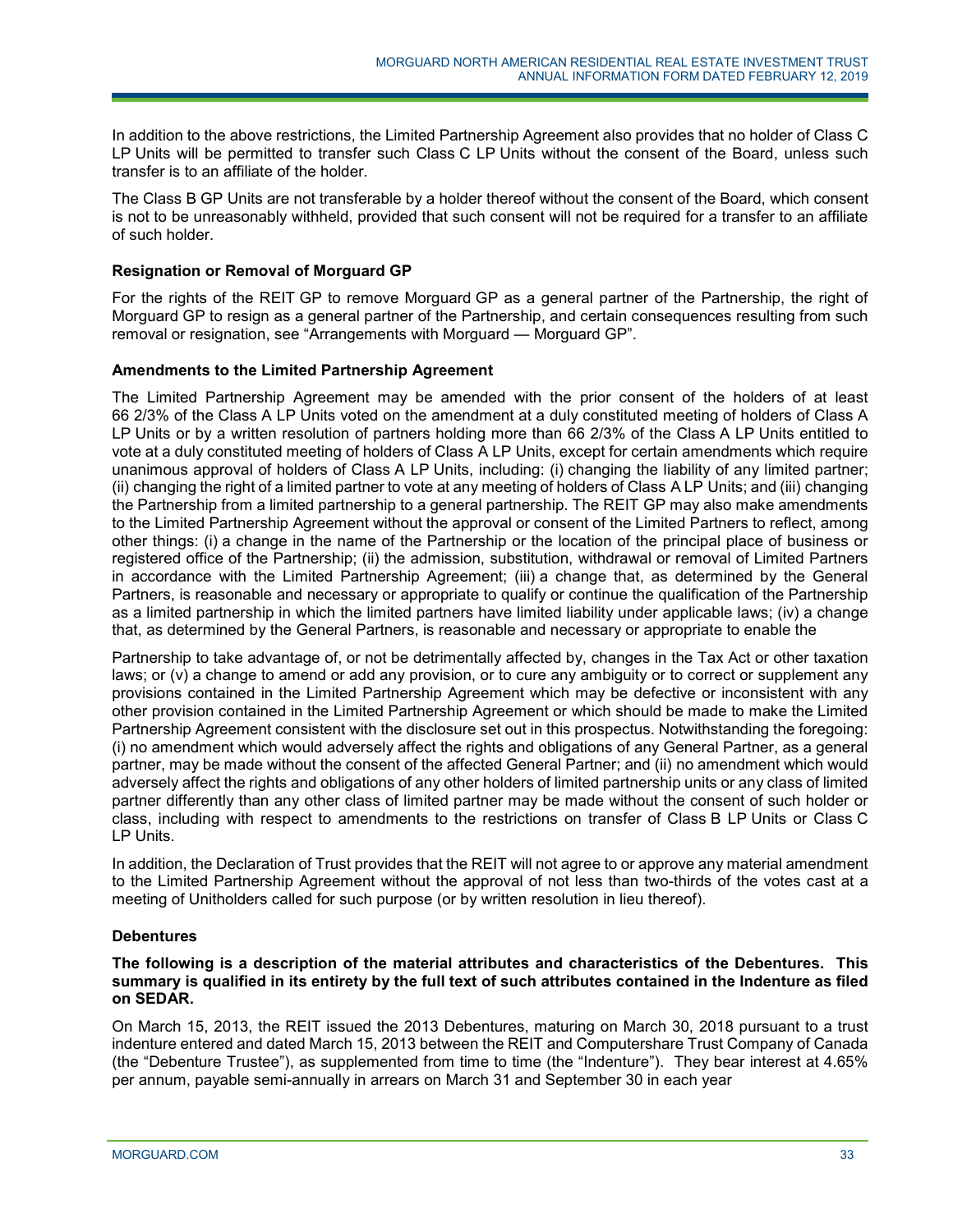On February 23, 2018, \$0.02 million of the 2013 Debentures were converted into 1,483 Units, and on February 26, 2018 the REIT redeemed the remaining \$60.0 million of its outstanding 2013 Debentures in advance of their March 30, 2018 maturity date.

On February 13, 2018, the REIT issued the 2018 Debentures, maturing on March 31, 2023 pursuant to a trust indenture supplement entered and dated February 13, 2018 between the REIT and the Debenture Trustee, as supplemented from time to time (the "Indenture Supplement"). On February 21, 2018, an additional amount of \$10.5 million was issued pursuant to the exercise of the over-allotment option. The 2018 Debentures are convertible, at the option of the holder, into Units at \$20.20 per Unit. They bear interest at 4.50% per annum, payable semi-annually in arrears on March 31 and September 30 in each year, commencing September 30, 2018.

As at December 31, 2018, \$85.5 million 2018 Debentures are outstanding.

The Debentures are issuable only in denominations of \$1,000 and integral multiples thereof. Book-entry only certificates representing the Debentures are issued in registered form to CDS as registered global debentures and deposited with CDS. Holders of beneficial interests in the Debentures will, generally, not be entitled to receive physical certificates evidencing their ownership.

## *Interest*

Subject to applicable regulatory approval, the REIT may elect, from time to time, to satisfy its obligation to pay interest on the Debentures on the date interest is payable under the Indenture, by issuing and delivering fully paid, non-assessable and freely tradeable Units to the Debenture Trustee to be sold by the Debenture Trustee for proceeds, which together with any cash payments to be made by the REIT in lieu of fractional Units, are sufficient to satisfy all of the REIT's obligations to pay interest on the Debentures in accordance with the Indenture. The amount received by a debentureholder in respect of interest will not be affected by whether or not the REIT elects to use such an interest payment election.

### *Cancellation*

All Debentures converted, redeemed or purchased as aforesaid will be cancelled.

### *Subordination*

The Debentures are direct unsecured obligations of the REIT, subordinated in right of payment to all present and future senior indebtedness of the REIT. Each Debenture ranks *pari passu* with each other Debenture of the same series (regardless of their actual date or terms of issue) and, subject to statutory preferred exceptions, with all other present and future subordinated and unsecured indebtedness of the REIT except for sinking fund provisions (if any) applicable to different series of debentures or other similar types of obligations of the REIT.

The Debentures do not limit the ability of the REIT to incur additional indebtedness, including indebtedness that ranks senior to the Debentures, or from mortgaging, pledging or charging its properties to secure any indebtedness.

### *Conversion Rights*

Each 2018 Debenture will be convertible into fully-paid, non-assessable and freely-tradeable Units at any time prior to 5:00 p.m. (Toronto time) on the earlier of March 20, 2023 or, if called for redemption, on the business day immediately preceding the date specified by the REIT for redemption of the 2018 Debentures, at a conversion price of \$20.20 per Unit (the ''2018 Debenture Conversion Price''), being a conversion rate of approximately 49.5050 Units per \$1,000 principal amount of the Debentures.

Debentureholders converting their Debentures will also receive accrued and unpaid interest for the period from the last interest payment date on their Debentures to and including the last record date declared by the REIT, occurring prior to the date of conversion, for determining the holders of Units entitled to receive a distribution on the Units. Notwithstanding the foregoing, no Debenture may be converted during the five business days preceding March 31 and September 30 in each year, as the registers of the Debenture Trustee will be closed during such periods.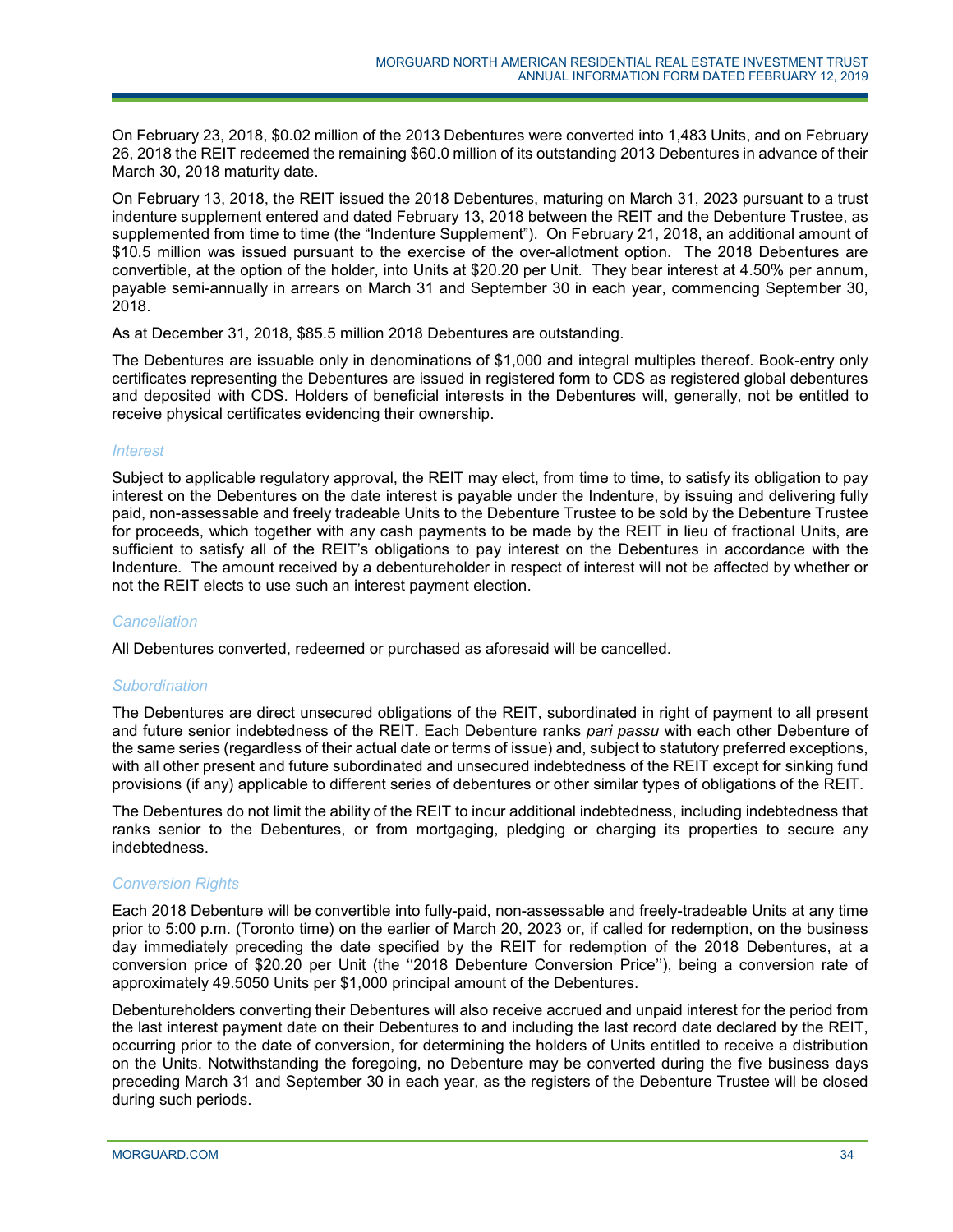### *Redemption*

The 2018 Debentures shall not be redeemable on or prior to March 31, 2021, except upon the satisfaction of certain conditions. From April 1, 2021 to March 31, 2022, the 2018 Debentures shall be redeemable, in whole at any time, or in part from time to time, at the option of the REIT on not more than 60 days' and not less than 30 days' prior written notice, at a redemption price equal to the principal amount thereof plus accrued and unpaid interest up to the date fixed for redemption, provided that the volume-weighted average trading price of the Units on the TSX (if the Units are then-listed on the TSX) for the 20 consecutive trading days ending on the fifth trading day preceding the date on which notice of redemption is given (the ''Current Market Price'') is not less than 125% of the 2018 Debenture Conversion Price. From April 1, 2022, and prior to the Maturity Date, the 2018 Debentures shall be redeemable, in whole at any time, or in part from time to time, at the option of the REIT on not more than 60 days' and not less than 30 days' prior written notice, at a redemption price equal to the principal amount thereof plus accrued and unpaid interest up to the date fixed for redemption.

### *Put Right upon a Change of Control*

Upon the occurrence of a change of control, each holder of Debentures may require the REIT to purchase, on the date which is 30 days following the date upon which the Debenture Trustee delivers a notice of a change of control (received from the REIT) to the holders of Debentures (the "Put Date"), all or any part of such holder's Debentures at a price equal to 101% of the principal amount thereof plus accrued and unpaid interest up to but excluding the Put Date. If 90% or more in aggregate principal amount of the Debentures outstanding on the date the REIT provides notice of a change of control to the Debenture Trustee have been tendered for purchase on the Put Date, the REIT has the right to redeem all the remaining Debentures of such series on the same terms on such date.

### *Modification*

The rights of debentureholders under the Indenture may be modified in accordance with the terms of the Indenture. The Indenture contains, among others, certain provisions that will make binding on all debentureholders resolutions passed at meetings of the debentureholders by votes cast thereat by holders of not less than 66 2/3% of the principal amount of the then outstanding Debentures present at the meeting or represented by proxy, or rendered by instruments in writing signed by the holders of not less than 66 2/3% of the principal amount of the then outstanding Debentures. In certain cases, the modification will, instead of or in addition to, require assent by the holders of the required percentage of debentures of each particularly affected series. Under the Indenture, the Debenture Trustee will have the right to make certain amendments to the Indenture in its discretion, without the consent of the debentureholders.

### *Events of Default*

If an event of default has occurred and is continuing, the Debenture Trustee may, in its discretion, and shall, upon receipt of a request in writing signed by the holders of not less than 25% of the principal amount of the Debentures then outstanding, declare the principal of (and premium, if any) and accrued interest on all outstanding Debentures to be immediately due and payable to the Debenture Trustee. In certain cases, the holders of not less than 66 2/3% of the principal amount of the Debentures then outstanding may, on behalf of all debentureholders, waive any event of default and/or cancel any such declaration upon such terms and conditions as such holders shall prescribe.

### *Offers for Debentures*

If an offer is made to acquire outstanding Debentures where, as of the date of the offer to acquire, the Debentures that are subject to the offer to acquire, together with the offeror's Debentures, constitute in the aggregate 20% or more of the outstanding principal amount of the Debentures, and, among other things, (i) within the time provided in the offer for its acceptance or within 60 days after the date the offer is made, whichever period is shorter, the offer is accepted by holders of Debentures representing at least 90% of the outstanding principal amount of the Debentures, other than Debentures beneficially owned, or over which control or direction is exercised, on the date of the offer by the offeror, any affiliate or associate of the offeror or any person acting jointly or in concert with the offeror and (ii) the offeror is bound to take up and pay for, or has taken up and paid for the Debentures of the debentureholders who accepted the offer, the offeror will be entitled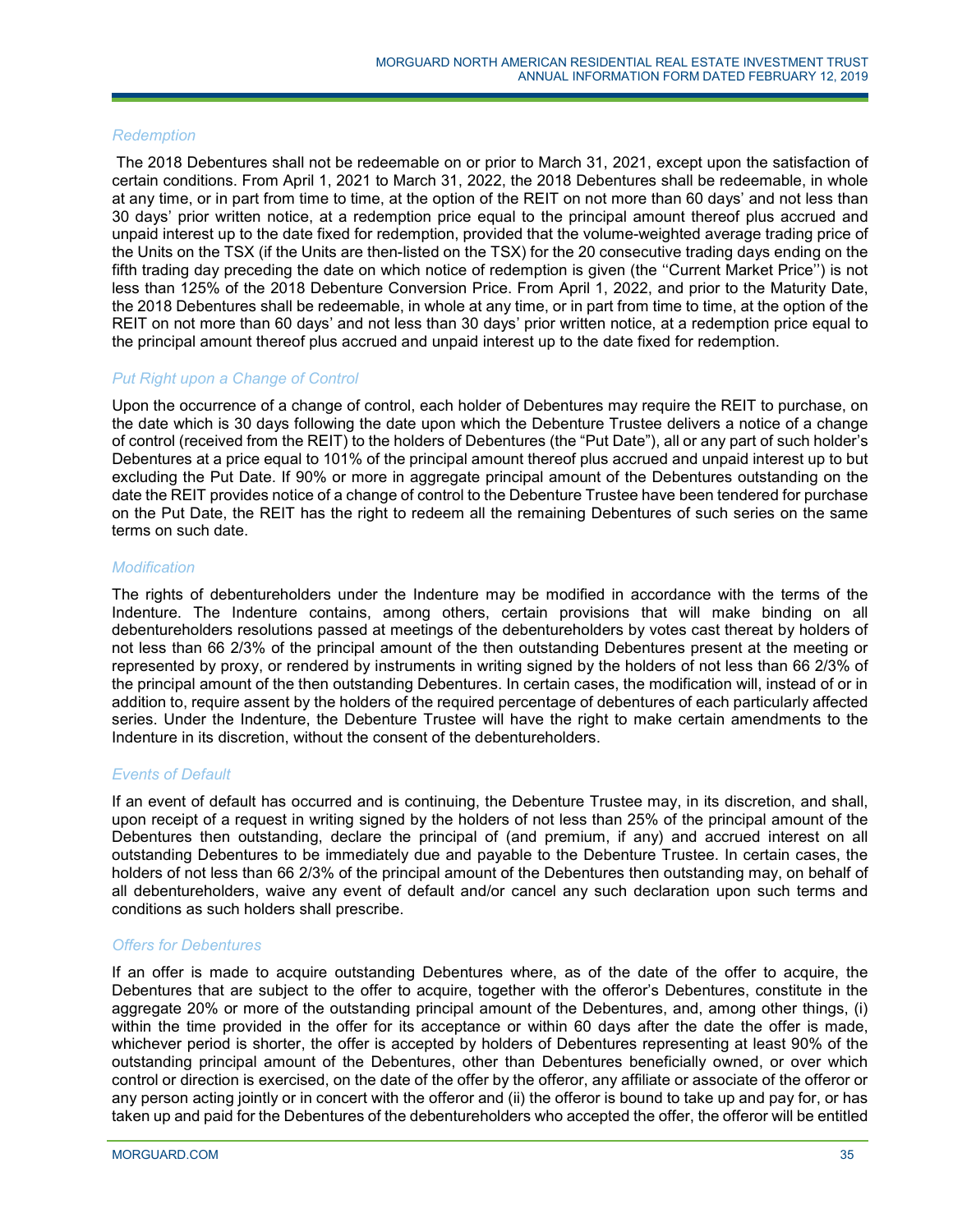to acquire, for the same consideration per Debenture payable under the offer, the Debentures held by debentureholders who did not accept the offer.

# <span id="page-35-0"></span>ITEM 6 MARKET FOR SECURITIES

The REIT's Units are listed on the TSX under the symbol "MRG.UN". During fiscal 2018, the price of Units traded from a low of \$13.17 to a high of \$18.50.

The following table sets forth the reported high and low trading prices and trading volumes of the Units as reported for the year ended December 31, 2018.

|           | Price (\$)  |       |         |
|-----------|-------------|-------|---------|
| Month     | <b>High</b> | Low   | Volume  |
| January   | 15.46       | 14.73 | 629,455 |
| February  | 14.89       | 13.20 | 826,140 |
| March     | 13.96       | 13.17 | 420,991 |
| April     | 14.13       | 13.50 | 388,283 |
| May       | 15.10       | 13.87 | 540,578 |
| June      | 15.69       | 14.77 | 421,954 |
| July      | 15.74       | 14.74 | 311,642 |
| August    | 16.74       | 15.43 | 411,859 |
| September | 16.92       | 15.65 | 427,261 |
| October   | 16.74       | 15.66 | 744,958 |
| November  | 17.78       | 16.28 | 810,448 |
| December  | 18.50       | 16.21 | 985.431 |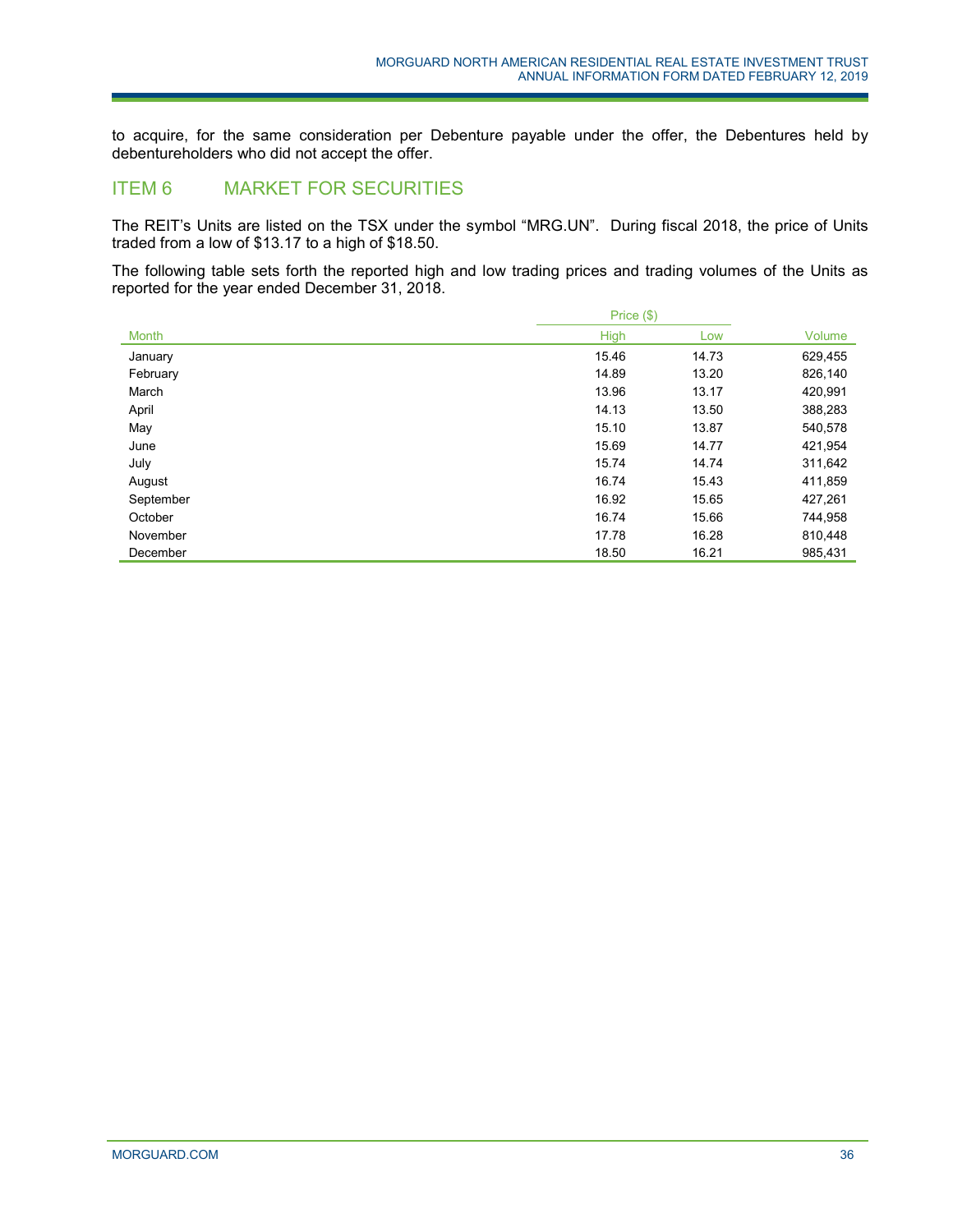The REIT's 2018 Debentures are listed on the TSX under the symbol "MRG.DB.A". During fiscal 2018, the price of debentures traded from a low of \$97.02 to a high of \$103.00.

|           | Price (\$) |                          |        |
|-----------|------------|--------------------------|--------|
| Month     | High       | Low                      | Volume |
| January   | -          | $\overline{\phantom{a}}$ | -      |
| February  | 99.15      | 97.02                    | 85,720 |
| March     | 100.65     | 98.85                    | 72,690 |
| April     | 101.00     | 99.50                    | 20,520 |
| May       | 103.00     | 99.79                    | 15,538 |
| June      | 101.26     | 98.99                    | 10,270 |
| July      | 102.50     | 100.25                   | 5,300  |
| August    | 102.50     | 101.76                   | 5,910  |
| September | 102.00     | 101.00                   | 10,480 |
| October   | 102.00     | 101.00                   | 11,502 |
| November  | 101.79     | 99.25                    | 15,190 |
| December  | 100.30     | 98.99                    | 17,080 |

The REIT's 2013 Debentures were listed on the TSX under the symbol "MRG.DB". During fiscal 2018, the price of debentures traded from a low of \$99.95 to a high of \$100.50.

|                  | Price (\$)               |        |                          |
|------------------|--------------------------|--------|--------------------------|
| <b>Month</b>     | High                     | LOW    | Volume                   |
| January          | 100.50                   | 100.00 | 9,350                    |
| February         | 100.42                   | 99.95  | 8,870                    |
| March - December | $\overline{\phantom{0}}$ | -      | $\overline{\phantom{0}}$ |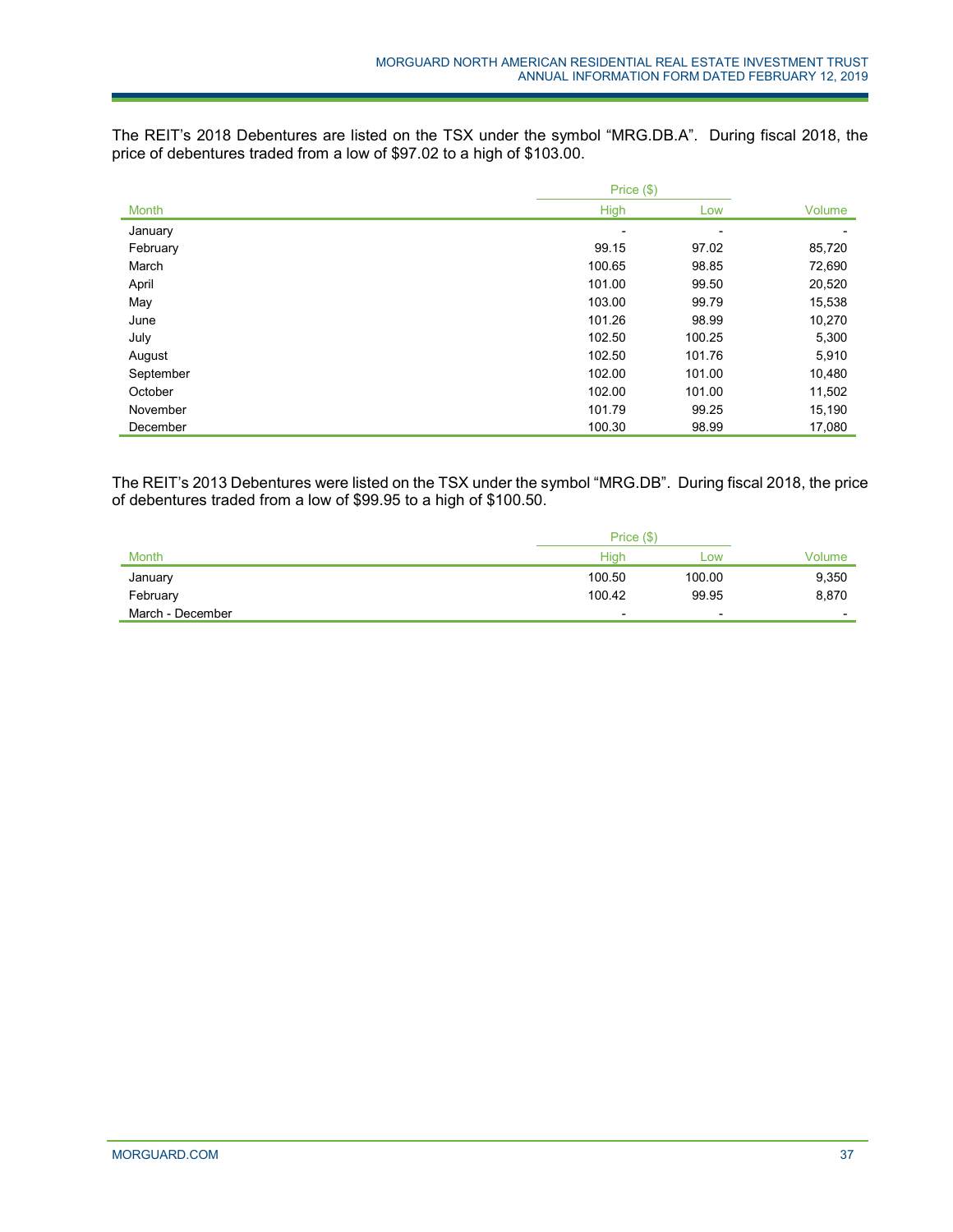# ITEM 7 TRUSTEES AND OFFICERS OF THE REIT

The following table sets forth certain information with respect to the Trustees and officers of the REIT as at February 12, 2019.

| <b>Name and Municipality of</b><br><b>Residence</b>      | <b>Office</b>                                                      | <b>Trustee</b><br><b>Since</b> | <b>Principal Occupation</b>                                                          | <b>No. of Units</b><br>owned <sup>(1)</sup> |
|----------------------------------------------------------|--------------------------------------------------------------------|--------------------------------|--------------------------------------------------------------------------------------|---------------------------------------------|
| <b>AVTAR T. BAINS</b><br>Vancouver, British,<br>Columbia | Independent<br>Trustee, Lead<br>Trustee                            | April 18,<br>2012              | Real Estate Advisor and Investor                                                     | 15,000                                      |
| <b>DINO CHIESA</b><br>Toronto, Ontario                   | Independent<br>Trustee                                             | April 18,<br>2012              | Principal, Chiesa Group (commercial property<br>investors), Corporate Director       | 10,100                                      |
| <b>MEL LEIDERMAN</b><br>Toronto, Ontario                 | Independent<br>Trustee                                             | April 18,<br>2012              | Senior Consultant, Lipton LLP (an accounting<br>firm)                                | 15,000                                      |
| <b>FRANK MUNSTERS</b><br>Toronto, Ontario                | Trustee                                                            | March 1,<br>2012               | Corporate Director                                                                   | 10,000                                      |
| <b>BRUCE K. ROBERTSON</b><br>Toronto, Ontario            | Independent<br>Trustee                                             | March 1,<br>2012               | Vice President, Investments, The Woodbridge<br>Company Limited                       | 384,944                                     |
| K. RAI SAHI<br>Mississauga, Ontario                      | Trustee,<br>Chairman and<br><b>Chief Executive</b><br>Officer      | March 1,<br>2012               | Chairman and Chief Executive Officer of<br>Morguard Corporation                      | 931,077(2)                                  |
| WILLIAM O. WALLACE<br>Burlington, Ontario                | Independent<br>Trustee                                             | April 18,<br>2012              | President, Wallace Automotive Inc.                                                   | 10,000                                      |
| CHRISTOPHER A.<br><b>NEWMAN</b><br>Mississauga, Ontario  | <b>Chief Financial</b><br>Officer                                  | $\overline{\phantom{0}}$       | <b>Chief Financial Officer</b>                                                       | nil                                         |
| BEVERLEY G. FLYNN<br>Toronto, Ontario                    | Secretary &<br>Senior Vice<br>President,<br><b>General Counsel</b> |                                | Secretary & Senior Vice President, General<br><b>Counsel of Morguard Corporation</b> | 30,000                                      |
| <b>PAUL MIATELLO</b><br>Toronto, Ontario                 | Senior Vice<br>President                                           |                                | Senior Vice President, Chief Financial Officer<br>of Morguard Corporation            | 48,383                                      |
| ANGELA SAHI<br>Mississauga, Ontario                      | <b>Senior Vice</b><br>President                                    |                                | <b>Senior Vice President</b>                                                         | 10,000                                      |
| <b>BRIAN ATHEY</b><br>Toronto, Ontario                   | <b>Vice President</b>                                              |                                | Vice President of Morguard Corporation                                               | nil                                         |
| <b>JOHN TALANO</b><br>Pompano Beach, FL                  | Vice President,<br>Operations<br>(U.S.)                            | $\overline{\phantom{0}}$       | Senior Vice President of U.S. Manager                                                | nil                                         |
| <b>SANJAY RATEJA</b><br>Richmond Hill, Ontario           | Vice President,<br>Operations<br>(Canada)                          |                                | Vice President, Operations                                                           | nil                                         |
| <b>ROBERT D. WRIGHT</b><br>Carlisle, Ontario             | <b>Vice President</b>                                              |                                | <b>Vice President</b>                                                                | 20,000                                      |

(1) The information as to units beneficially owned or over which control or direction is exercised, not being within the knowledge of the REIT, has been furnished by the applicable Trustee and/or officer as at February 12, 2019.

(2) As at February 12, 2019, Morguard Corporation and its affiliates beneficially owned 6,675,166 Units and 17,223,090 Class B LP Units (approximately 46.9% effective interest) of the REIT. Mr. Sahi directly or indirectly owned approximately 6,691,000 shares (59.2%) of Morguard Corporation. Mr. Sahi is a director of Morguard Corporation.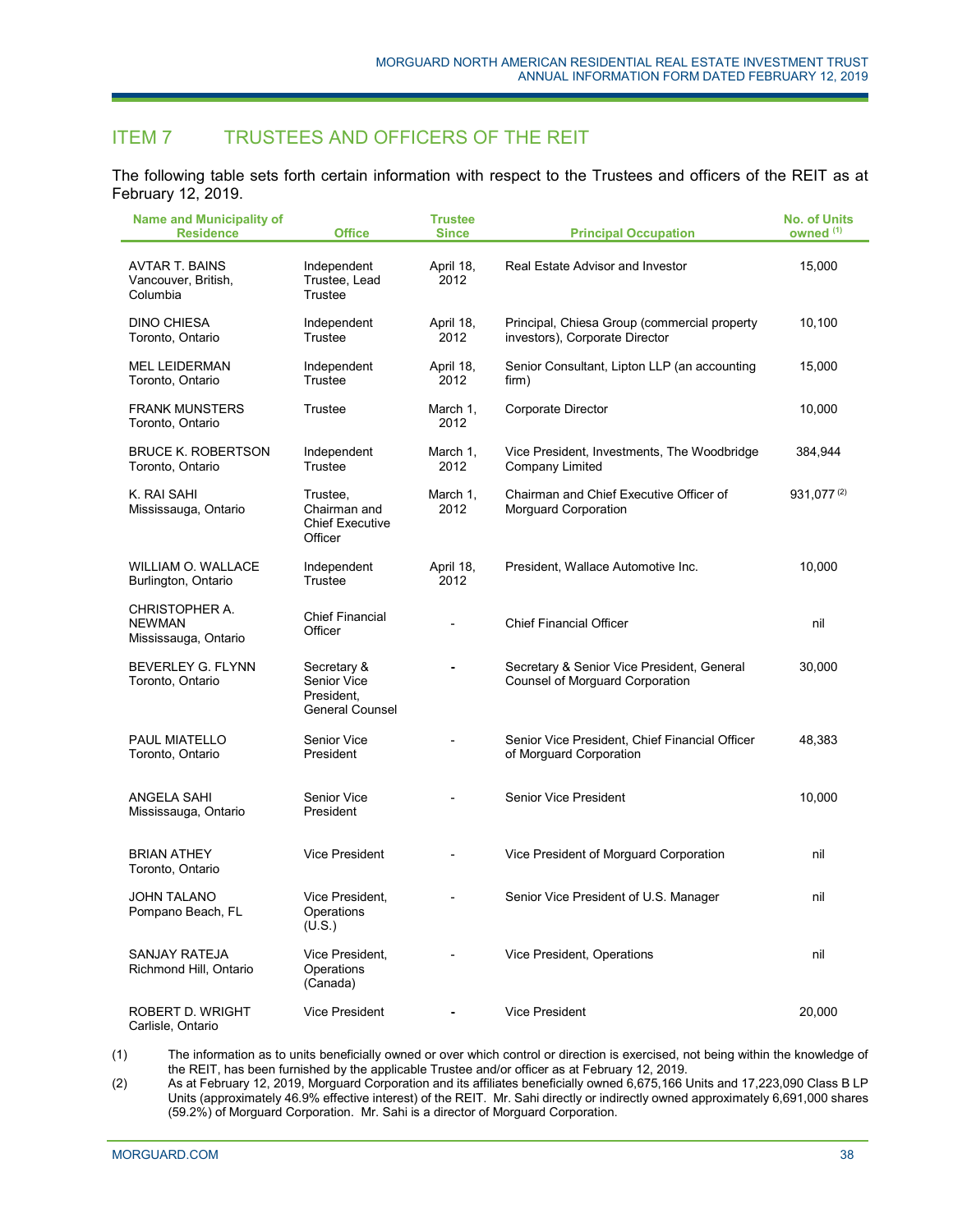Each of the Trustees will serve as a Trustee of the REIT until the next annual meeting of Unitholders or until his successor is elected in accordance with the Declaration of Trust.

As at February 12, 2019, the Trustees and executive officers of the REIT (or persons acting in such capacity) as a group, beneficially own, directly or indirectly, or exercise control or direction over, including Units owned by Morguard Corporation, 25,382,760 Voting Units, representing approximately 49.8% of the Voting Units outstanding.

As required by the Declaration of Trust, the REIT has three committees: Audit, Compensation and Governance, and Investment. The members of each committee are as follows:

*Audit Committee*

Bruce K. Robertson Mel Leiderman (Chair) Dino Chiesa

*Investment Committee*

K. Rai Sahi (Chair) Avtar T. Bains Bruce K. Robertson Dino Chiesa

*Compensation and Governance Committee*

Frank Munsters (Chair) Avtar T. Bains William O. Wallace

# **Cease Trade Orders, Bankruptcies, Penalties or Sanctions**

No Trustee or executive officer of the REIT has within 10 years become subject to any proceedings with creditors, or any securities or other penalties or been involved with any company that was subject to cease trade or other securities order or proceedings, Mr. Robertson consistent with the business of Grandview Capital, was appointed to the board of Yellow Media Inc. in January 2012 and was also appointed Chairman of the Financing Committee. In December 2012, Yellow Media successfully completed a Plan of Arrangement pursuant to the Canada Business Corporations Act, pursuant to which Yellow Media recapitalized the company. Upon completion of the arrangement, Mr. Robertson resigned from the board of directors.

# ITEM 8 AUDIT COMMITTEE COMPOSITION, EDUCATION AND EXPERIENCE

The Audit Committee is responsible for reviewing the REIT's financial reporting policies and procedures, internal controls and performance of the REIT's external auditors and reporting to the Trustees regarding these and other financial matters. The Audit Committee is responsible for reviewing quarterly financial statements and the annual financial statements, and the accompanying management discussion and analysis of financial results, prior to their approval by the board of Trustees. The committee is also responsible for insurance risk management of the REIT.

The Audit Committee charter sets out its purpose, responsibilities and duties, qualifications for membership, accountability and reporting to the board of Trustees. A copy of the Audit Committee charter is attached hereto as Appendix [B.](#page-72-0) The Audit Committee consists of three Trustees, all of whom are independent directors and are considered financially literate. The Audit Committee members, along with relevant education and experience are as follows.

Mr. Robertson, has more than two decades experience in financing and real estate including senior roles at Brookfield Asset Management Inc., Grandview Capital and The Woodbridge Company Limited.

Mr. Leiderman, FCPA, FCA, chairman of the Audit Committee, is the senior consultant of Lipton LLP, Chartered Professional Accountants. He has over 30 years' experience specializing in providing advisory services, financing, tax, estate and strategic planning. Mr. Leiderman consults to a broad range of clients in the real estate sector, including commercial, industrial and residential property owners, property and subdivision developers, residential and commercial construction companies and property management companies.

Mr. Chiesa is past Chair of the Board of Directors of CMHC, a position he held from 2005 to 2012, and a board he has served as a member of since 2001. Mr. Chiesa is Principal, Chiesa Group commercial property investors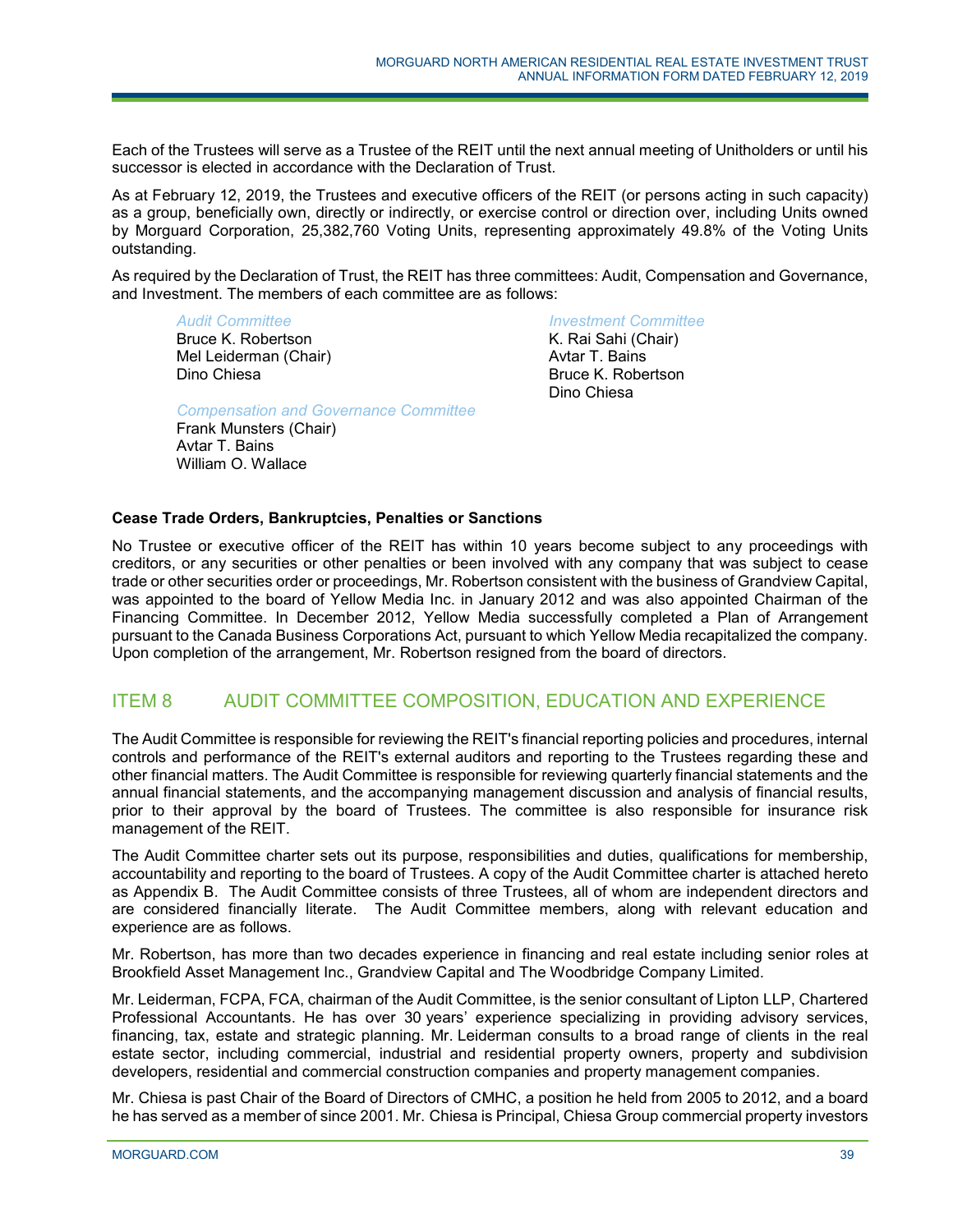and Chair of Sienna Senior Living Inc. (formerly Leisureworld Senior Care Corporation), one of Canada's largest owners of long-term care facilities. Prior to this, Mr. Chiesa served as Vice Chair of Canadian Apartment Properties Real Estate Investment Trust and Chief Executive Officer of Residential Equities REIT.

The Audit Committee has adopted a policy regarding the provision of non-audit services by the REIT's external auditors. The policy encourages consideration of whether the provision of services other than audit services is compatible with maintaining the auditor's independence and required the Audit Committee's pre-approval of permitted audit and audit-related services. The policy specifies a number of services which are not permitted to be performed by the REIT's external auditors, including the use of external auditors for financial information design and implementation assignments. Additional information, including external auditor fees by category, is contained in the Management Information Circular of the REIT.

# ITEM 9 PROMOTERS

Morguard took the initiative in founding and organizing the REIT and was considered a promoter of the REIT in connection with its initial public offering. As of February 12, 2019, Morguard beneficially owned approximately 46.9% effective interest in the REIT through its ownership of Units 6,675,166 Units and 17,223,090 Class B LP Units, where each Class B LP Unit is attached to a Special Voting Unit of the REIT, providing for voting rights in the REIT. Morguard also holds all of the Class C LP Units of the Partnership. The REIT has also acquired a number of properties from Morguard. See "General Development of the Business" above.

The REIT is externally managed by Morguard and pursuant to the Services Agreement, Limited Partnership Agreement and U.S. Management Agreements, Morguard is compensated by the REIT. See "Material Contracts – Arrangements with Morguard" below.

# ITEM 10 INTEREST OF MANAGEMENT AND OTHERS IN MATERIAL **TRANSACTIONS**

Other than as noted below, there are no material interests, direct or indirect, of any Trustee or executive officer of the REIT, any Unitholder that beneficially owns, or controls or directs, (directly or indirectly) more than 10% of the Units or Special Voting Units of the REIT, or any associate or affiliate of any of the foregoing persons, in any transaction since the establishment of the REIT (up to the date hereof) that has materially affected or is reasonably expected to materially affect the REIT or any of its subsidiaries.

K. Rai Sahi (Trustee, Chair of the Board and Chief Executive Officer of the REIT), Christopher A. Newman (Chief Financial Officer of the REIT), Beverley G. Flynn (Secretary and Senior Vice President, General Counsel of the REIT), Paul Miatello (Senior Vice President of the REIT), John Talano (Vice President, Operations of the REIT), Brian Athey (Vice President of the REIT), Sanjay Rateja (Vice President, Operations of the REIT), Angela Sahi (Senior Vice President of the REIT), and Robert D. Wright (Vice President of the REIT) and certain other executive officers of the REIT are employees of Morguard and have ongoing relationships with Morguard. The REIT indirectly acquired certain properties from Morguard and entered into certain agreements with Morguard. In addition, Morguard holds a significant effective interest in the REIT.

# ITEM 11 MATERIAL CONTRACTS

This Annual Information Form includes a summary description of certain material agreements of the REIT. The summary description discloses all attributes material to an investor in Units but is not complete and is qualified by reference to the terms of the material agreements, which have been filed with the Canadian securities regulatory authorities and are available on SEDAR at www.sedar.com. Investors are encouraged to read the full text of such material agreements.

Except for certain contracts entered into in the ordinary course business of the REIT and its subsidiaries, the following are the only contracts entered into by the REIT or its subsidiaries on or after January 1, 2012 that are material to the REIT: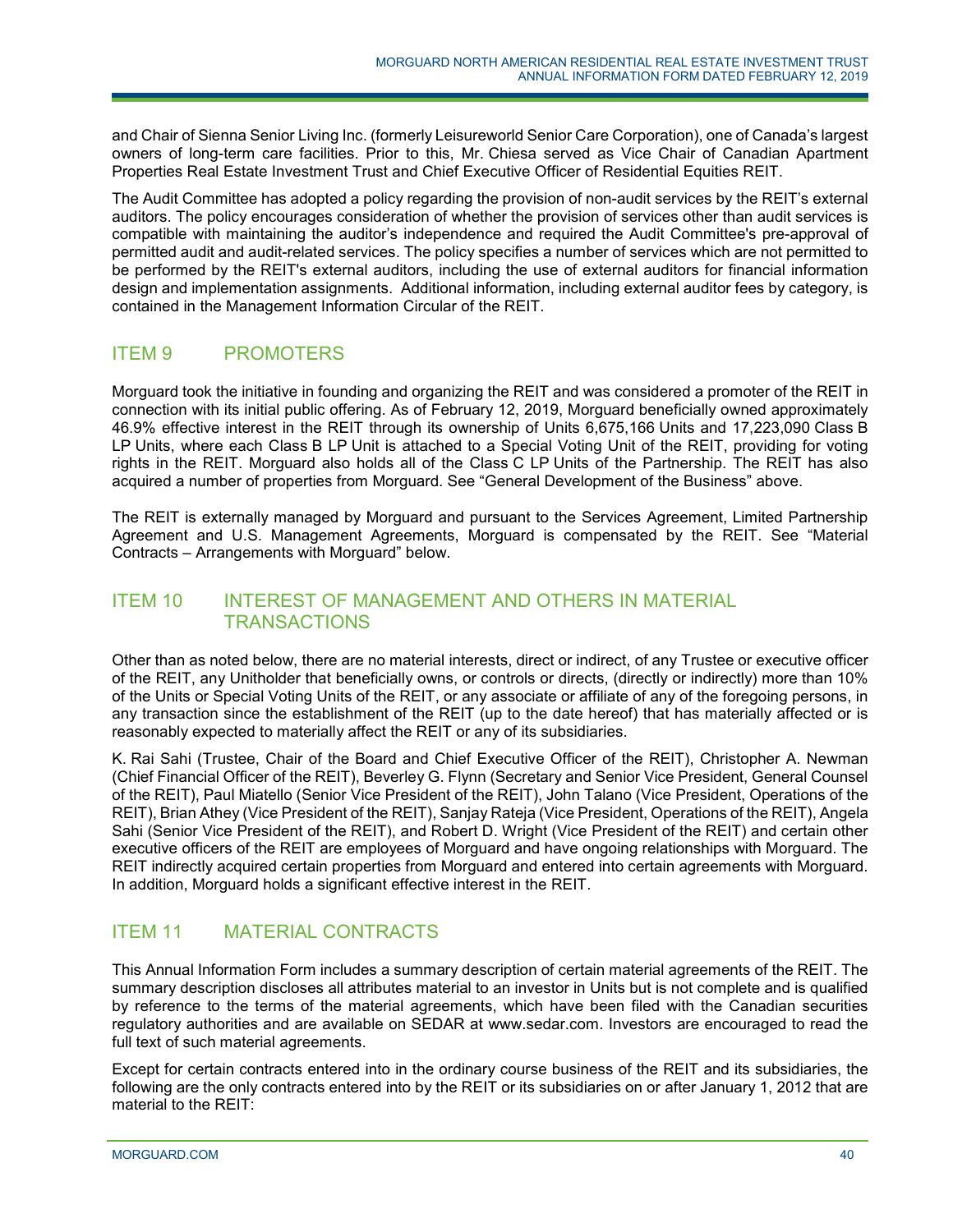- a. the Acquisition Agreements described under "Arrangements with Morguard Acquisition Agreements";
- b. the Declaration of Trust described under "Description of Trust Units and Declaration of Trust";
- c. the Limited Partnership Agreement described under "The Partnership";
- d. the U.S. Management Agreements described under "Arrangements with Morguard U.S. Manager";
- e. the Services Agreement described under "Arrangements with Morguard Services Agreement";
- f. the Right of First Offer and Non-Solicit Agreement described under "Arrangements with Morguard — Right of First Offer and Non-Solicit Agreement".
- g. the Indemnity Agreement described under "Arrangements with Morguard Indemnification";
- h. the Exchange Agreement described under "Arrangements with Morguard Exchange Agreement";

# **Arrangements with Morguard**

The REIT, the Partnership and certain Morguard entities have entered into certain agreements governing the relationships among such parties.

## *Acquisition Agreements*

The REIT indirectly acquired interests in the Initial IPO Properties from Morguard, pursuant to the Acquisition Agreements, for an aggregate purchase price of approximately \$623.3 million. The Acquisition Agreements contained representations and warranties typical of those contained in acquisition agreements negotiated between sophisticated purchasers and vendors acting at arm's length, certain of which were qualified as to knowledge and materiality and subject to reasonable exceptions, relating to Morguard and relating to the Initial IPO Properties from Morguard in favour of the REIT and the Partnership (including, among other things, representations and warranties as to organization and status, power and authorization, authorized and issued capital, compliance with laws, title to the Initial IPO Properties, condition of tangible assets, financial information, outstanding indebtedness and guarantees, outstanding liens, absence of undisclosed liabilities, material agreements, accuracy of rent rolls, tax matters, environmental matters and employment matters).

# *Morguard GP*

The business and activities of Morguard GP are restricted to acting as a general partner of the Partnership or any other limited partnership controlled by the REIT. The duties and responsibilities of Morguard GP as a general partner of the Partnership is subject to the oversight of the REIT GP and includes the following (the "Morguard GP Duties"):

- a) providing the Partnership's senior officers and management team, if required;
- b) providing and operating the Partnership's head office, including providing the office space, equipment, supplies, support services and administrative, clerical and secretarial personnel incidental thereto;
- c) managing the day-to-day operations of the Partnership;
- d) maintaining the books and financial records of the Partnership's properties and preparing reports, tax returns and other disclosure documents based on the maintenance of such books and records;
- e) conducting the day-to-day relations with respect to the Partnership's Canadian properties, on behalf of the Partnership, with third parties, including suppliers, brokers, consultants, advisors, accountants, lawyers, insurers and appraisers;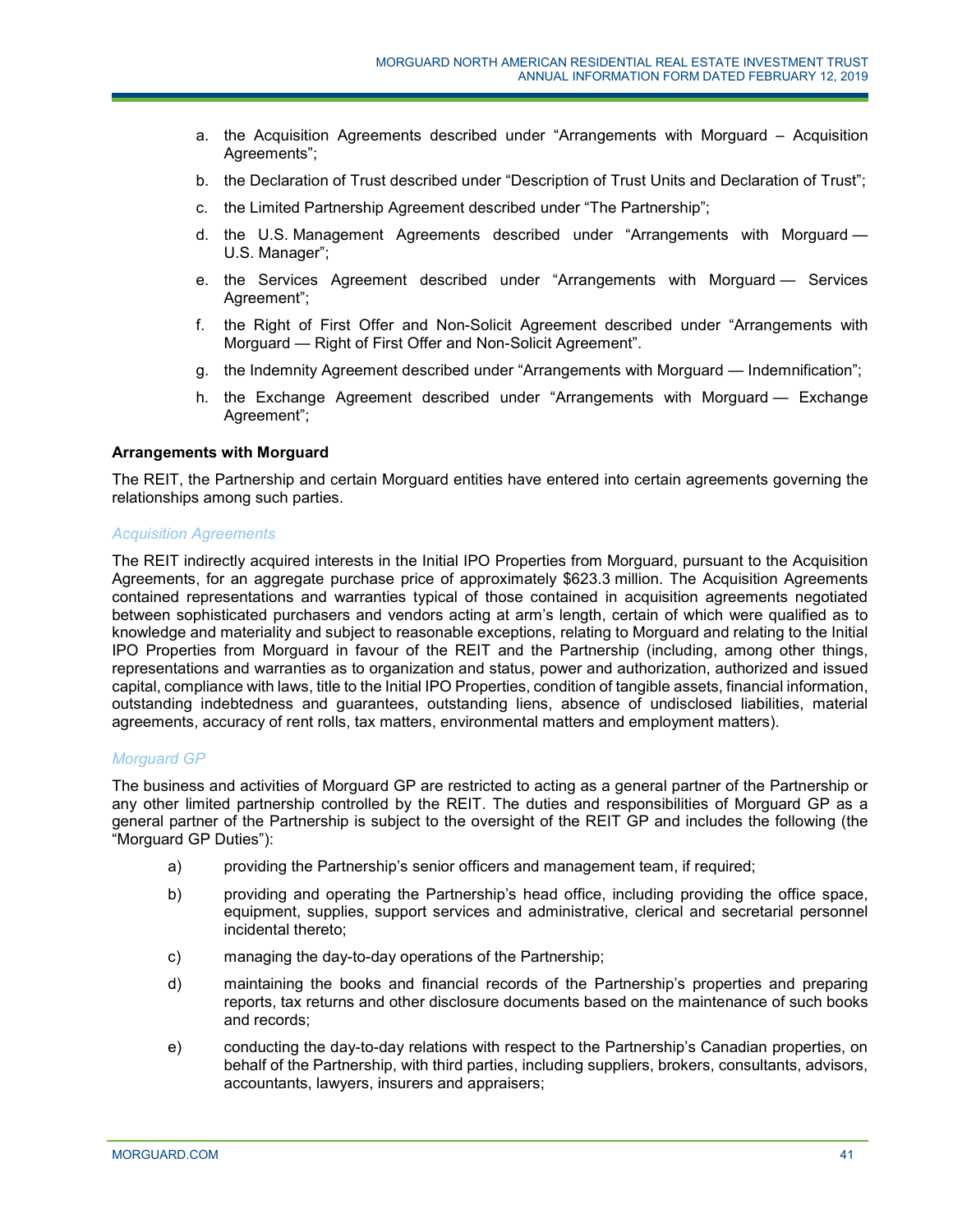- f) supervising Canadian property expansions, capital projects and development projects for the Partnership;
- g) managing and operating the Partnership's Canadian properties, including inspecting the properties, negotiating contracts, ensuring reasonable security, handling tenant requests and negotiations, arranging for such improvements and repairs as may be required and purchasing all materials and services, and incurring such expenses (with certain exceptions), as it deems necessary in connection therewith, all in accordance with an approved budget;
- h) collecting all rents and other charges and payments of costs and expenses related to the management of the Partnership's Canadian properties;
- i) reporting on the financial condition of the Partnership's Canadian properties and preparing budgets and leasing and marketing plans with respect to the Partnership's Canadian properties on a periodic basis;
- j) supervising and conducting all Canadian leasing operations, including negotiating and executing leases in accordance with an approved leasing and marketing plan;
- k) preparing all reports reasonably requested by the Partnership, including operational reporting such as cash flow by property and by asset type, reports on development costs and executive summaries by asset type describing each of the Partnership's Canadian properties;
- l) providing the REIT with the information on the Partnership's Canadian properties that the REIT requires for (i) investor relations activities, (ii) regulatory and financial reporting requirements, and (iii) the preparation of all documents, reports, data and analysis required by the REIT for its filings and documents necessary for its continuous disclosure requirements pursuant to applicable stock exchange rules and securities laws; and
- m) establishing and maintaining disclosure controls and procedures and internal controls over financial reporting of the Partnership.

In performing the Morguard GP Duties, Morguard GP must exercise the degree of care, diligence, judgment and skill that would be exercised by a professional, prudent and competent person who is experienced in performing substantially similar duties and responsibilities.

Morguard GP is responsible for performing the Morguard GP Duties primarily through its dedicated management team and employees. In performing such duties, Morguard GP may from time to time retain the services of third parties where it is appropriate to do so, taking into account such factors as the proximity of its workforce to the relevant properties, economies of scale and operational efficiencies, provided that Morguard GP will at all times remain responsible for such functions in accordance with the Limited Partnership Agreement. Morguard GP is responsible for all employment matters with respect to its personnel as well as the costs of any third parties it retains in performing the Morguard GP Duties.

# *Partnership Distribution Policy and Priority*

The REIT GP, on behalf of the Partnership, will make monthly cash distributions in the manner set out below. Except as noted otherwise herein, such distributions will be paid within 15 days following each calendar month end. The REIT GP, on behalf of the Partnership, may also make cash distributions at any other time.

The Partnership shall make monthly cash distributions to its partners in the following order of priority:

- a) first, to the holders of Class C LP Units (being Morguard), distributions as outlined below at "The Partnership — Distributions — Distributions on Class C LP Units";
- b) second, to the holders of the Class B GP Units (being Morguard GP), distributions as outlined below at "The Partnership — Distributions — Partnership Distributions to Morguard GP";
- c) third, to the holders of the Class A GP Units (being the REIT GP), distributions as outlined at "The Partnership — Distributions — Distributions to REIT GP";
- d) fourth, to the holders of Class A LP Units (being the REIT), distributions as outlined at "The Partnership — Distributions — Distributions on Class A LP Units and Class B LP Units"; and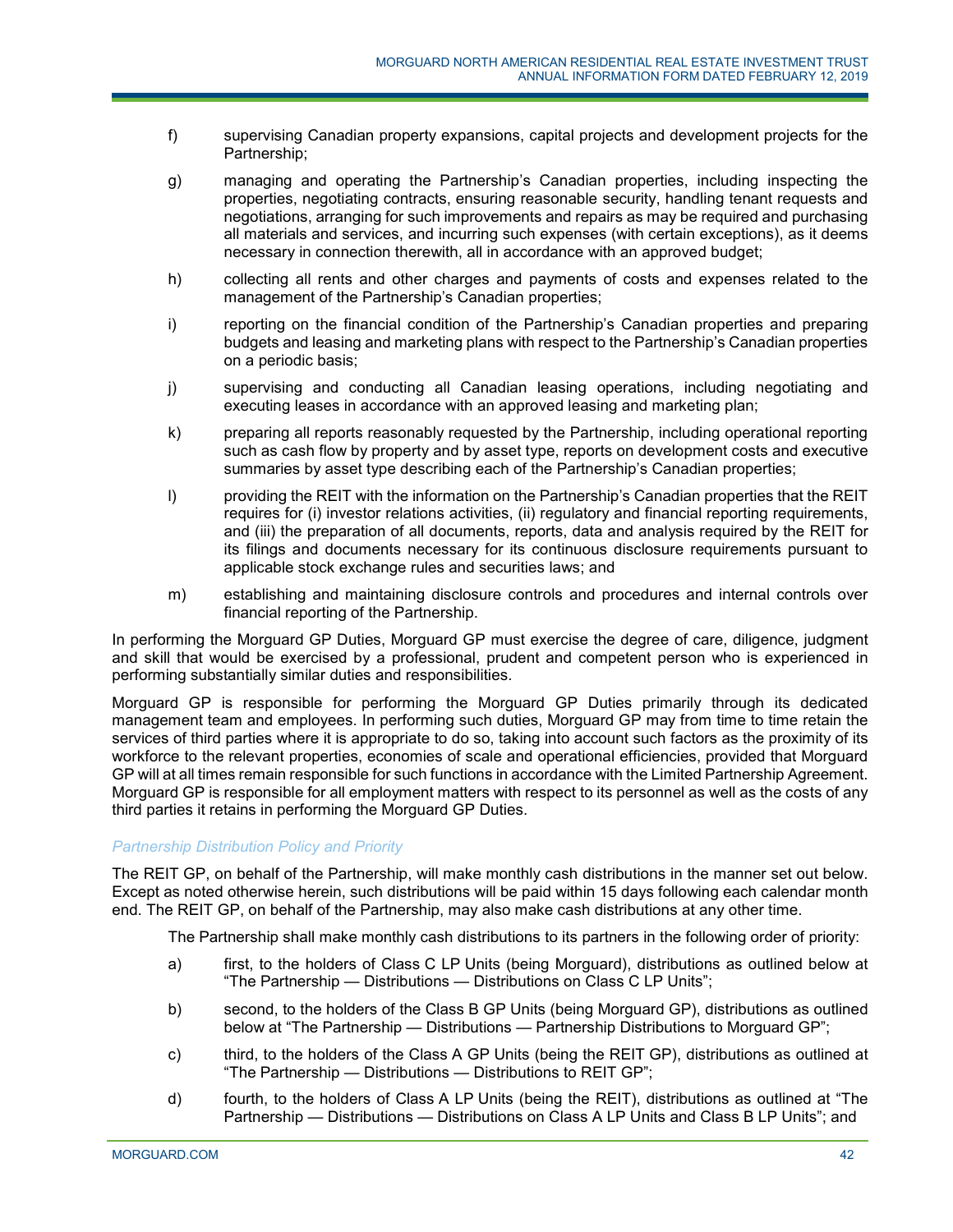e) thereafter, to the holders of the Class A LP Units (being the REIT) and the Class B LP Units (being Morguard) *pro rata* in accordance with the Partnership's aggregate number of units of each class issued and outstanding, as outlined below at "The Partnership — Distributions — Distributions on Class A LP Units and Class B LP Units".

In the event that the aggregate amount of the GP Distributions to the General Partners in respect of any fiscal year of the Partnership is greater than Partnership Net Income in excess of the amount allocated to the holder of the Class C LP Units, for that year for the Partnership, the General Partners will be required to repay that excess (pro rata to the aggregate amount of the distributions received by each of the General Partners in respect of such fiscal year of the Partnership) within a designated timeframe (the "GP Distribution Repayment Amount"). In the event that in any fiscal quarter of the Partnership, the General Partners shall have paid a GP Distribution Repayment Amount to the Partnership, such amount (the "Deficiency") shall be paid to the General Partners in the next subsequent fiscal quarter in which there is, and to the extent there is, Partnership Net Income greater than the GP Distributions for that quarter in priority to all distributions other than distributions to the holders of the Class C LP Units (being Morguard). Any Deficiency which remains unpaid in any fiscal quarter shall continue to be carried forward as a Deficiency in subsequent fiscal quarters.

Distributions made by the Partnership under the Limited Partnership Agreement, including all distributions to the partners other than distributions to Morguard on the Class C LP Units (in respect of the Retained Debt), shall be made inclusive of applicable taxes (if any), and each of the partners shall agree to take all necessary acts or steps to ensure that such distributions are inclusive of all applicable taxes; provided that amounts required to be withheld under applicable law on account of income taxes or non-resident withholding taxes shall be withheld and will be deemed to have been paid to the relevant person or distributed to the relevant partner.

# *Partnership Distributions to Morguard GP*

Morguard GP, as the sole holder of the Class B GP Units, receives a base annual distribution (the "Base Annual Distribution") from the Partnership in respect of its performance of duties and responsibilities as a general partner of the Partnership, as follows:

- a) 0.25% of Canadian Gross Book Value of the Partnership to be distributed in arrears in equal monthly installments on or about the 15<sup>th</sup> day of each calendar month based on the immediately preceding calendar month except for the first fiscal quarter following the closing of the IPO, it was the Canadian Gross Book Value as of the closing of the IPO;
- b) 3.50% of Canadian Gross Property Revenue of the Partnership to be distributed in arrears in equal monthly installments on or about the  $15<sup>th</sup>$  day of each calendar month based on the monthly average of the Canadian Gross Property Revenue for the immediately preceding fiscal quarter, except for the first fiscal quarter following the closing of the IPO, it was estimated, with reconciliation to actual figures once annual audited financial statements became available; and
- c) an annual distribution, calculated in arrears, in an amount equal to the product of (A) 15% of the Partnership's FFO per Unit (assuming that all issued and outstanding Class B LP Units have been exchanged for Units) in excess of \$0.66 and (B) the number of issued and outstanding Units (assuming that all issued and outstanding Class B LP Units have been exchanged for Units), subject to adjustments for certain transactions affecting the Units (including any subdivision, split, combination or consolidation of the Units).

In addition, the Partnership is responsible for all costs and expenses relating to its business and operations and Morguard GP will be reimbursed for all out-of-pocket costs and expenses incurred by Morguard GP, on behalf of the Partnership, in connection with carrying out its duties and obligations under the Limited Partnership Agreement, other than the costs of Morguard GP's overhead and certain other costs and expenses, including its office rent, office administrative costs and costs relating to its employees other than in respect of employees who are on-site at a property (for which the Partnership shall be responsible).

The Base Annual Distribution shall be subject to review by the Trustees on the tenth anniversary of the closing of the IPO and each subsequent fifth anniversary thereof. In the event that Morguard GP and the Trustees are unable to agree on the Base Annual Distribution on the applicable anniversary for the associated renewal period, the Base Annual Distribution shall be determined by binding arbitration. In such event, following the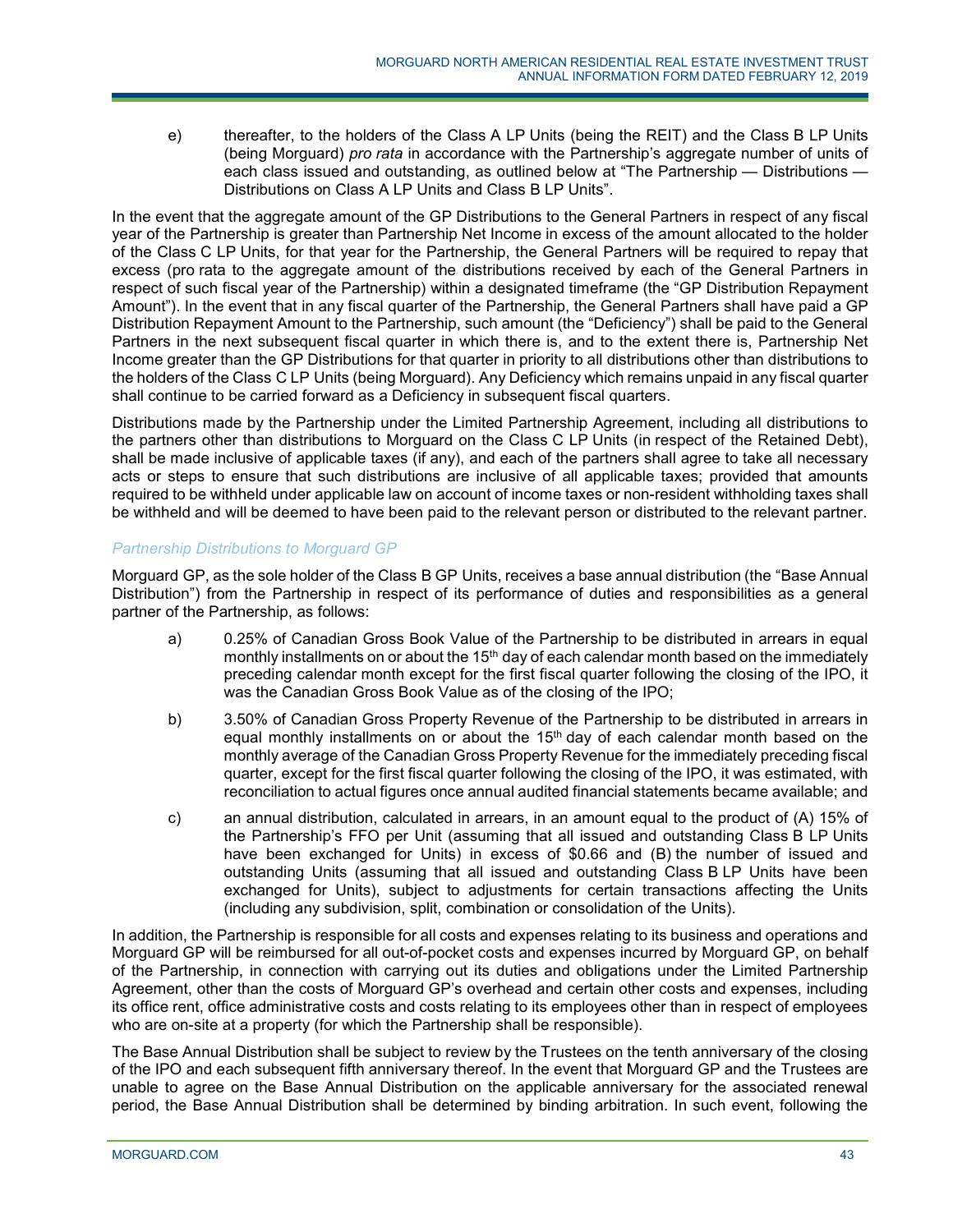applicable anniversary, the Base Annual Distribution shall continue to be the expiring Base Annual Distribution until a final determination has been made pursuant to the binding arbitration.

## *Right of the REIT GP to Remove Morguard GP*

At least 12 months prior to the tenth anniversary of the closing of the IPO and each subsequent fifth anniversary thereof, the Independent Trustees of the REIT will review the performance of Morguard GP and, if a majority of the Independent Trustees of the REIT are not satisfied with the performance by Morguard GP of the Morguard GP Duties, they may submit the removal of Morguard GP to a vote of Unitholders. If such removal is approved by a simple majority of the votes cast by Unitholders, the REIT GP may remove Morguard GP as a general partner of the Partnership effective on the forthcoming tenth anniversary of the closing of the IPO or the subsequent fifth anniversary thereof, as applicable, provided that the REIT provides at least 12 months' prior written notice or payment in lieu thereof, which payment shall be equal to the Base Annual Distributions over the preceding 12 months, plus the reimbursement of Morguard GP for Morguard GP Employee Severance Costs (as defined below).

In addition, the REIT GP has the right to remove Morguard GP as a general partner of the Partnership:

- a) upon the occurrence of:
	- i) an event of insolvency of Morguard GP within the meaning of the Limited Partnership Agreement;
	- ii) a material breach by Morguard GP under the Limited Partnership Agreement, if such material breach is not cured within 30 days after receipt by Morguard GP of written notice from the REIT GP or the Partnership with respect thereto;
	- iii) fraudulent misconduct of, or misappropriation of funds by, Morguard GP;
	- iv) an act of gross negligence by Morguard GP;
	- v) a default by a Morguard entity under any U.S. Management Agreement, the Services Agreement or the Right of First Offer and Non-Solicit Agreement, that results in the termination by the applicable REIT entity of such applicable agreement; or
	- vi) the termination by a Morguard entity of any U.S. Management Agreement or the Services Agreement other than as a result of an event of default or change of control of the applicable REIT entity, provided that such Morguard entity is not being replaced by another Morguard entity,

(each, a "Morguard GP Event of Default"); or

b) upon a change of control of Morguard GP, subject to the reimbursement of Morguard GP for Morguard GP Employee Severance Costs.

Under the Limited Partnership Agreement, the Partnership shall be responsible to reimburse Morguard GP for any and all severance or termination costs and payments (if any) actually incurred by Morguard GP in respect of employees of Morguard GP arising out of or resulting from the ensuing termination of redundant or surplus employees as a consequence of (a) the removal (other than as a result of a Morguard GP Event of Default, including as a result of the termination of the Services Agreement or any U.S. Management Agreement by Morguard on 90 days' written notice, as a result of a Servicer Event of Default or a U.S. Manager Event of Default), or (b) resignation as a result of a Morguard GP Resignation Event of Default (as defined below), of Morguard GP as a general partner of the Partnership, in respect of the period after the closing of the IPO that each such employee has worked on Partnership matters and based on the proportion of each such employee's services attributable to Partnership matters, if Morguard GP is removed (other than as a result of a Morguard GP Event of Default, as a result of the termination of the Services Agreement or any U.S. Management Agreement by Morguard on 90 days' written notice, as a result of a Servicer Event of Default or a U.S. Manager Event of Default), or resigns as a result of a Morguard GP Resignation Event of Default (the "Morguard GP Employee Severance Costs") provided that, notwithstanding the foregoing, in the event that the Partnership or an affiliate of the Partnership employs any employee of Morguard GP within 12 months of Morguard GP's removal or resignation, as the case may be, for any reason whatsoever, the Partnership or affiliate shall be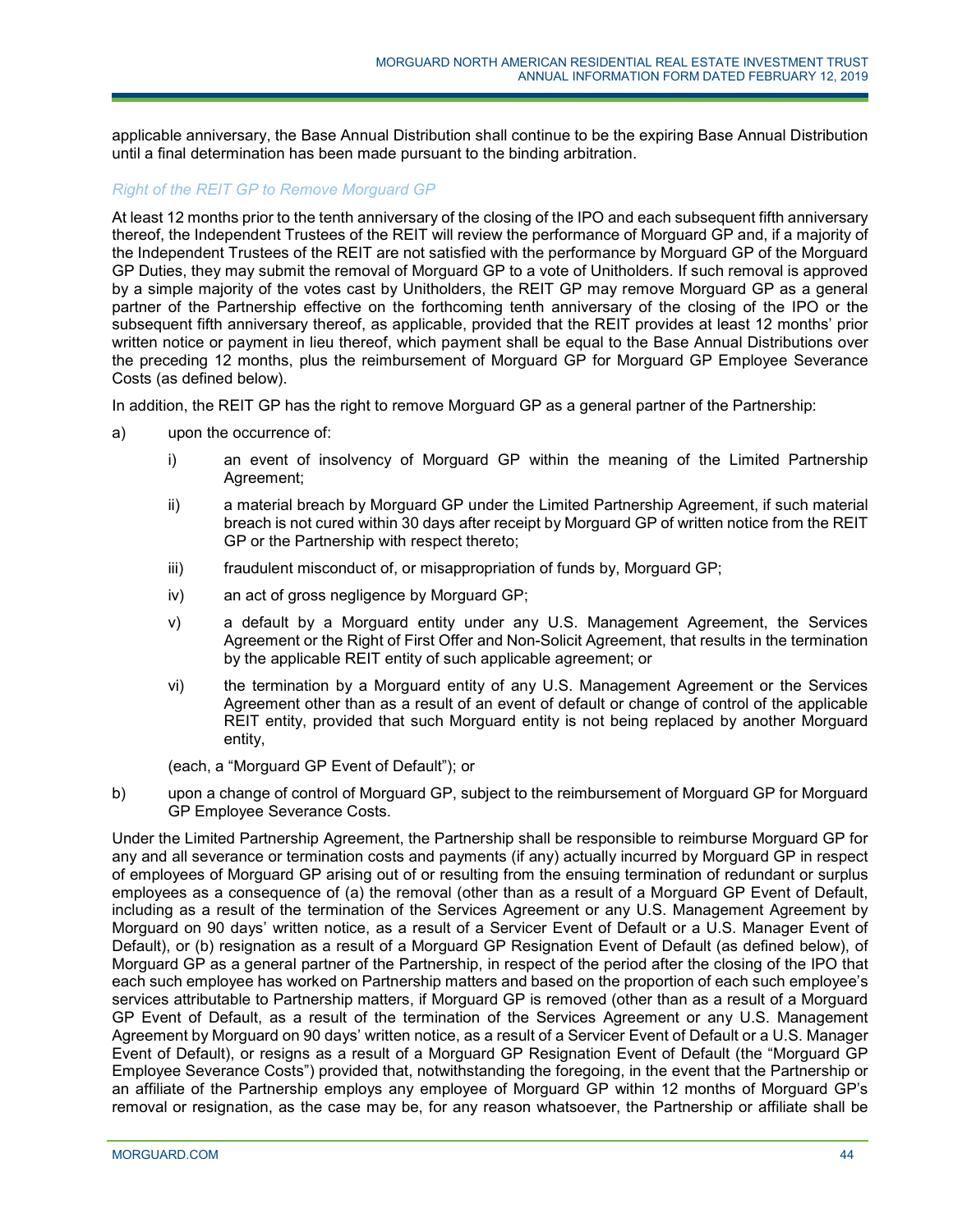responsible for any and all severance and termination costs and payments paid or payable by Morguard GP to such employee.

If the REIT GP requests the removal, without cause, of a senior officer of the Partnership, whose services were being provided by Morguard GP, the Partnership will be responsible for reimbursing Morguard GP for severance and termination costs and payments (if any) actually incurred by Morguard GP for such senior officer in respect of (a) the period after the closing of the IPO that such senior officer has worked on Partnership matters and (b) the proportion of each such senior officer's services attributable to Partnership matters.

## *Right of Morguard GP to Resign*

Morguard GP will have the right to resign as a general partner of the Partnership upon the occurrence of (a "Morguard GP Resignation Event of Default") (i) an event of insolvency of the Partnership within the meaning of the Limited Partnership Agreement, or (ii) a material breach by the REIT GP under the Limited Partnership Agreement, if such material breach is not cured within 30 days after receipt by the REIT GP of written notice from Morguard GP with respect thereto. Upon any such termination, Morguard GP shall be entitled to reimbursement for Morguard GP Employee Severance Costs, which reimbursement will not derogate from or in any way affect or preclude any other rights of Morguard GP for damages or otherwise at law or equity.

Morguard GP will also have a right to resign at any time on 90 days' written notice, provided that in such event (other than by reason of a Morguard GP Resignation Event of Default), Morguard GP will not be entitled to any reimbursement for severance or termination costs or payments incurred by Morguard GP other than in respect of any employee of Morguard GP employed by the Partnership or its affiliates within 12 months immediately following Morguard GP's resignation.

# *Change of Control Payment*

Upon a change of control of the REIT GP, other than a change of control caused by Morguard, and upon Morguard GP resigning as general partner of the Partnership within the 12 months following such change of control, the Partnership shall pay Morguard GP an amount equal to the Base Annual Distributions over the preceding 12 months, provided that Morguard will not be entitled to any reimbursement for severance costs or payments incurred by it other than in respect of any employee of Morguard GP employed by the Partnership or its affiliates within the 12 months following Morguard GP's resignation.

## *Non-Solicitation*

Upon removal or resignation of Morguard GP as a general partner of the Partnership, the Partnership will not solicit employees of Morguard GP for a period of 18 months, provided that the Partnership will be entitled to solicit any employee of Morguard GP for whom the Partnership is responsible to reimburse Morguard GP for severance or termination costs or payments, other than any employee of Morguard GP appointed as a senior officer of the Partnership. Notwithstanding the foregoing, in the event that Morguard GP resigns as a result of a Morguard GP Resignation Event of Default, the Partnership shall not be entitled to solicit any employee of Morguard GP for a period of 18 months.

## *Disposition of Properties*

The REIT may, subject to the terms of the Limited Partnership Agreement, and subject to any required consents, sell, exchange or otherwise dispose of its Canadian properties and the Morguard GP Duties in respect of such Canadian properties shall terminate upon the completion of the applicable sale, exchange or disposition; provided, however, that the sale, exchange or other disposition of all or substantially all of the assets of the Partnership, in a single transaction or a series of related transactions, whether or not as a result of the dissolution, winding-up or distribution of all the assets of the Partnership, except in conjunction with an internal reorganization of the Partnership, shall require the approval, by special resolution, of the holders of Units and the Special Voting Units in accordance with the terms of the Declaration of Trust.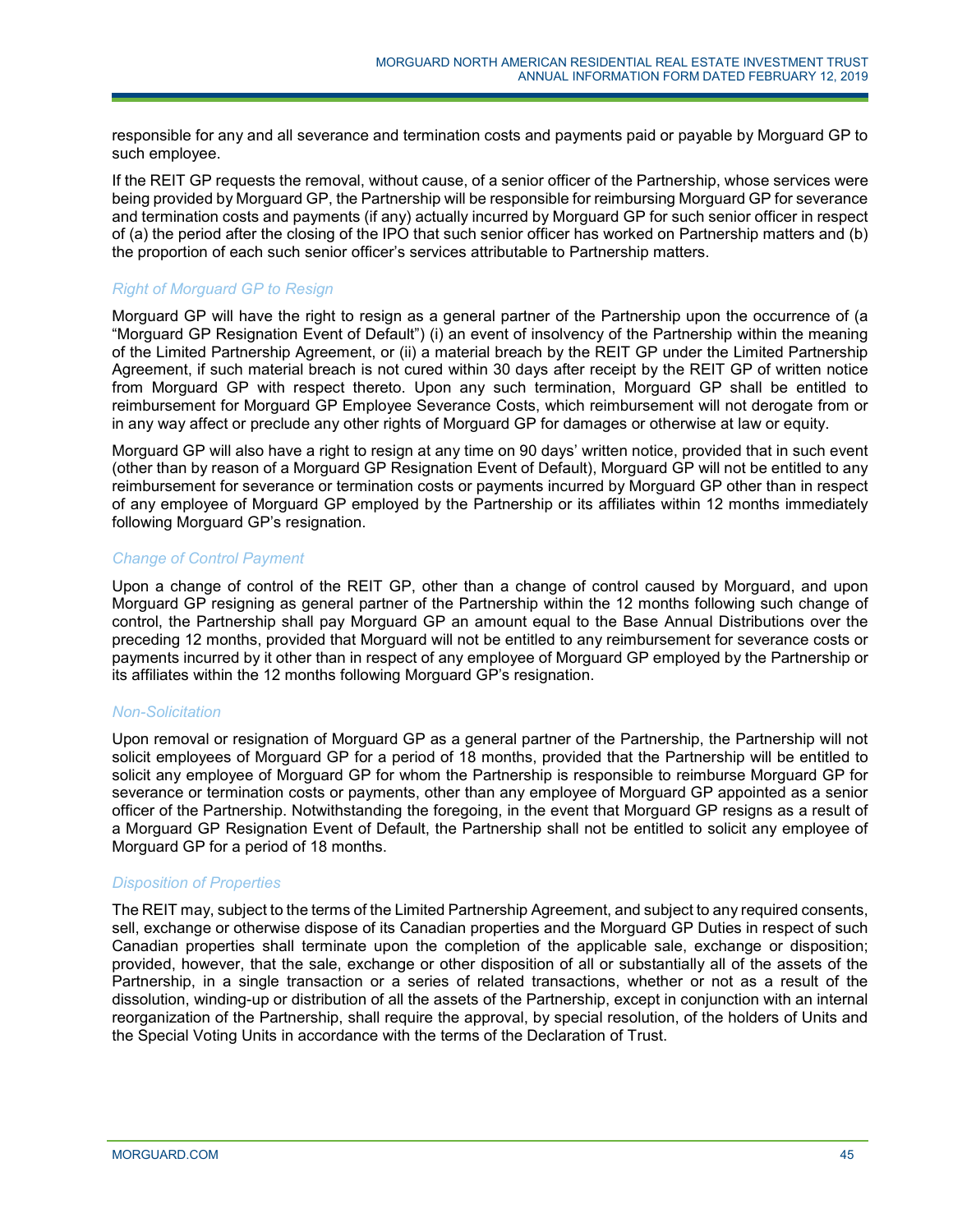## **U.S. Manager**

The U.S. Manager has been appointed by U.S. Holdco to manage the U.S. properties. Pursuant to the U.S. Management Agreements, the U.S. Manager has general responsibility for the overall management and operation of the U.S. properties of the REIT. Its duties include the following U.S. Manager Duties:

- a) advising U.S. Holdco on strategic matters relating to the U.S. properties, dispositions and development of properties, and value maximization;
- b) subject to approval by U.S. Holdco, identifying, structuring and negotiating dispositions and other transactions in respect of the U.S. properties;
- c) conducting day-to-day relations with respect to the U.S. properties with third parties, including tenants, suppliers, brokers, consultants, advisors, accountants, lawyers, insurers and appraisers;
- d) managing the regulatory compliance in respect of the U.S. properties, including making all required filings;
- e) supervising U.S. property expansions, capital projects and development projects;
- f) managing the U.S. properties, including inspecting the properties, negotiating contracts, ensuring reasonable security, handling tenant requests and negotiations, arranging for such improvements and repairs as may be required and purchasing all materials and services, and incurring such expenses (with certain exceptions), as it deems necessary in connection therewith, all in accordance with an approved budget;
- g) collecting all rents and other charges and payments of costs and expenses related to the management of the U.S. properties;
- h) reporting on the financial condition of the U.S. properties and preparing budgets and leasing and marketing plans with respect to the U.S. properties on a periodic basis;
- i) supervising and conducting all U.S. leasing operations, including negotiating and executing leases in accordance with an approved leasing and marketing plan;
- j) preparing all reports reasonably requested by U.S. Holdco, including operational reporting such as cash flow by property and by asset type, reports on development costs and executive summaries by asset type describing each of the U.S. properties;
- k) providing U.S. Holdco with the information on the U.S. properties that the REIT requires for (i) investor relations activities, (ii) regulatory and financial reporting requirements, and (iii) the preparation of all documents, reports, data and analysis required by the REIT for its filings and documents necessary for its continuous disclosure requirements pursuant to applicable stock exchange rules and securities laws;
- n) arranging such administrative, executive and management personnel to be provided to U.S. Holdco as is reasonably necessary; and
- o) such other responsibilities and services in respect of the U.S. properties as may be required from time to time.

In performing the U.S. Manager Duties, the U.S. Manager must exercise the degree of care, diligence, judgment and skill that would be exercised by a professional, prudent and competent person who is experienced in performing substantially similar duties and responsibilities.

At all times, one or more of the special purpose entities owned by U.S. Holdco shall have at least six employees.

Since their acquisition, all of the U.S. properties have been managed by the U.S. Manager. The U.S. Management Agreements permits the U.S. Manager to retain, where appropriate from time to time, taking into account economies of scale and other relevant factors, other managers to manage a portion of the REIT's U.S. properties; provided, however, that the other managers are subject to at least the same standard of care as that of the U.S. Manager and may, for U.S. properties wholly owned by the REIT, be terminated by the REIT on not more than 90 days' written notice. If the U.S. Manager retains other managers, it will at all times remain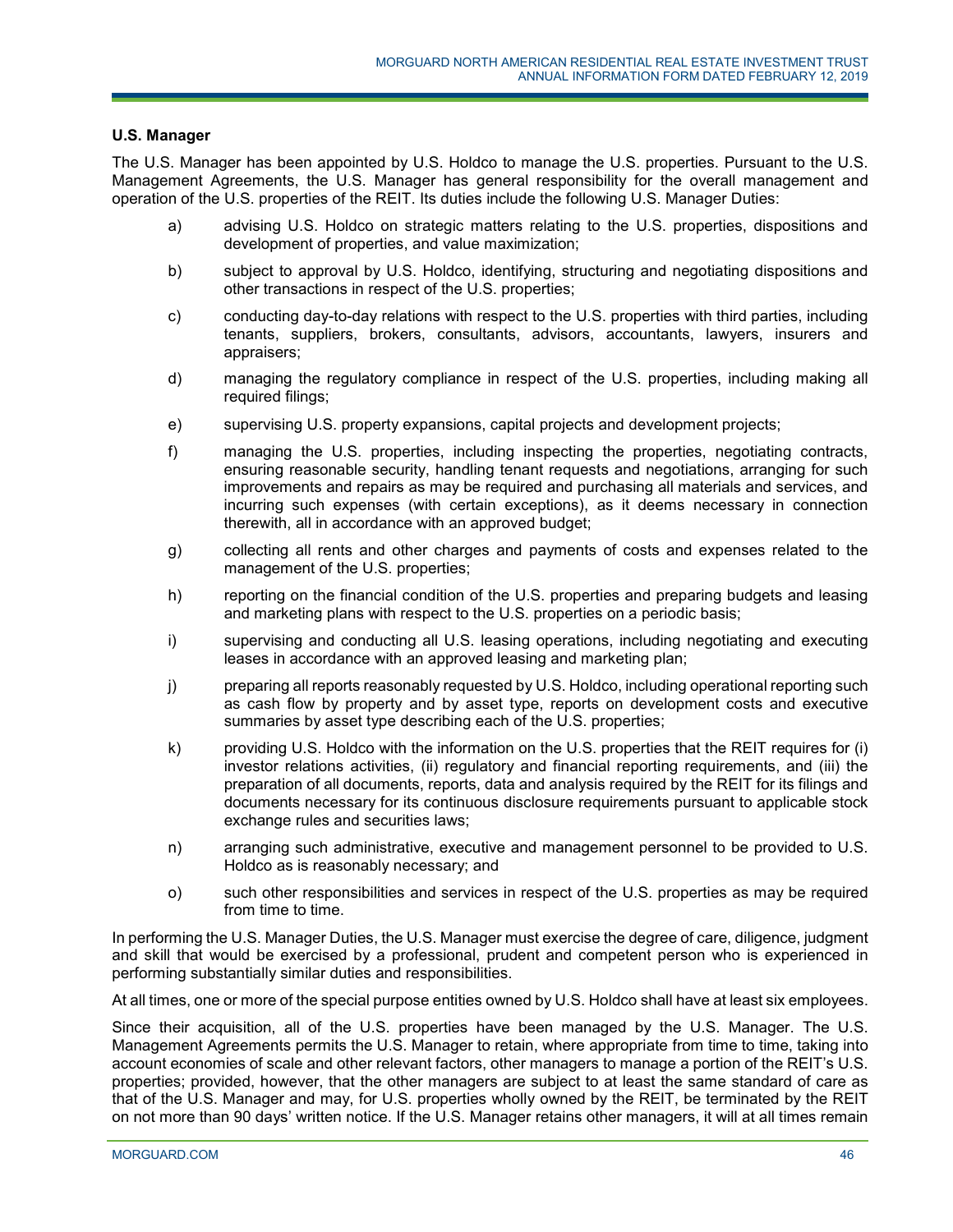responsible for such functions in accordance with the U.S. Management Agreements, and will be responsible for all employment matters with respect to its personnel as well as the costs of any third parties it retains to perform its duties as U.S. Manager. The U.S. Manager will also be responsible for supervising the activities of any such other managers of the U.S. properties.

The fees under the U.S. Management Agreements shall be subject to review by the Trustees on the tenth anniversary of the closing of the IPO and each subsequent fifth anniversary thereof. In the event that the U.S. Manager and the Trustees are unable to agree on the fees payable under the U.S. Management Agreements on the applicable anniversary for the associated renewal period, such fees shall be determined by binding arbitration. In such event, following the applicable anniversary, the fees under the U.S. Management Agreements shall continue to be the fees payable thereunder for the expiring period until a final determination has been made pursuant to the binding arbitration.

## *Property Management Fee*

The U.S. Manager is the current manager of the REIT's U.S. properties and will continue to manage certain properties not owned by the REIT, some of which may be in competition with the REIT's U.S. properties. The U.S. Manager is entitled to receive a property management fee equal to 3.50% of the U.S. Gross Property Revenue to be paid in arrears on a monthly basis.

## *Asset Management Fee*

The U.S. Manager is the current asset manager of the REIT's U.S. properties and will continue to manage certain properties not owned by the REIT, some of which may be in competition with the REIT's U.S. Properties. The U.S. Manager is entitled to receive an asset management fee equal to 0.25% of U.S. Gross Book Value of the Partnership to be paid in arrears on a monthly basis.

# *Acquisition Fee*

The U.S. Manager is entitled to the following fees for its U.S. Manager Duties (other than in respect of such matters that occurred at or were in conjunction with the closing of the IPO) in respect of U.S. properties acquired, directly or indirectly, by the REIT, to be paid upon the closing of the purchase of each such property:

- a) 0% of the purchase price paid for U.S. properties acquired, directly or indirectly, from Morguard or any party that is affiliated or related to Morguard (including any entity controlled by or controlling Morguard) (collectively, the "Morguard Related Parties");
- b) 0.75% of the purchase price paid for U.S. properties acquired in each fiscal year of the REIT from parties that are not Morguard Related Parties until the aggregate purchase price paid by the REIT for all properties acquired in Canada and the United States, from parties that are not Morguard Related Parties, is \$200 million (using the applicable exchange rate at the time of each such acquisition); and
- c) 0.50% of the purchase price paid for U.S. properties acquired in each fiscal year of the REIT from parties that are not Morguard Related Parties after the aggregate purchase price paid by the REIT for all properties acquired in Canada and the United States, from parties that are not Morguard Related Parties, exceeds \$200 million (using the applicable exchange rate at the time of each such acquisition).

## *Financing Fee*

With respect to Arranging for Financing Services (other than in respect of such matters that occurred at or were in conjunction with the closing of the IPO), the U.S. Manager is entitled to a financing fee in an amount equal to 0.15% of the principal amount and associated costs (excluding any Fannie Mae, Freddie Mac or similar premium) of any debt financing or debt refinancing in respect of U.S. real property held directly or indirectly by the REIT, to be paid on closing of each such financing.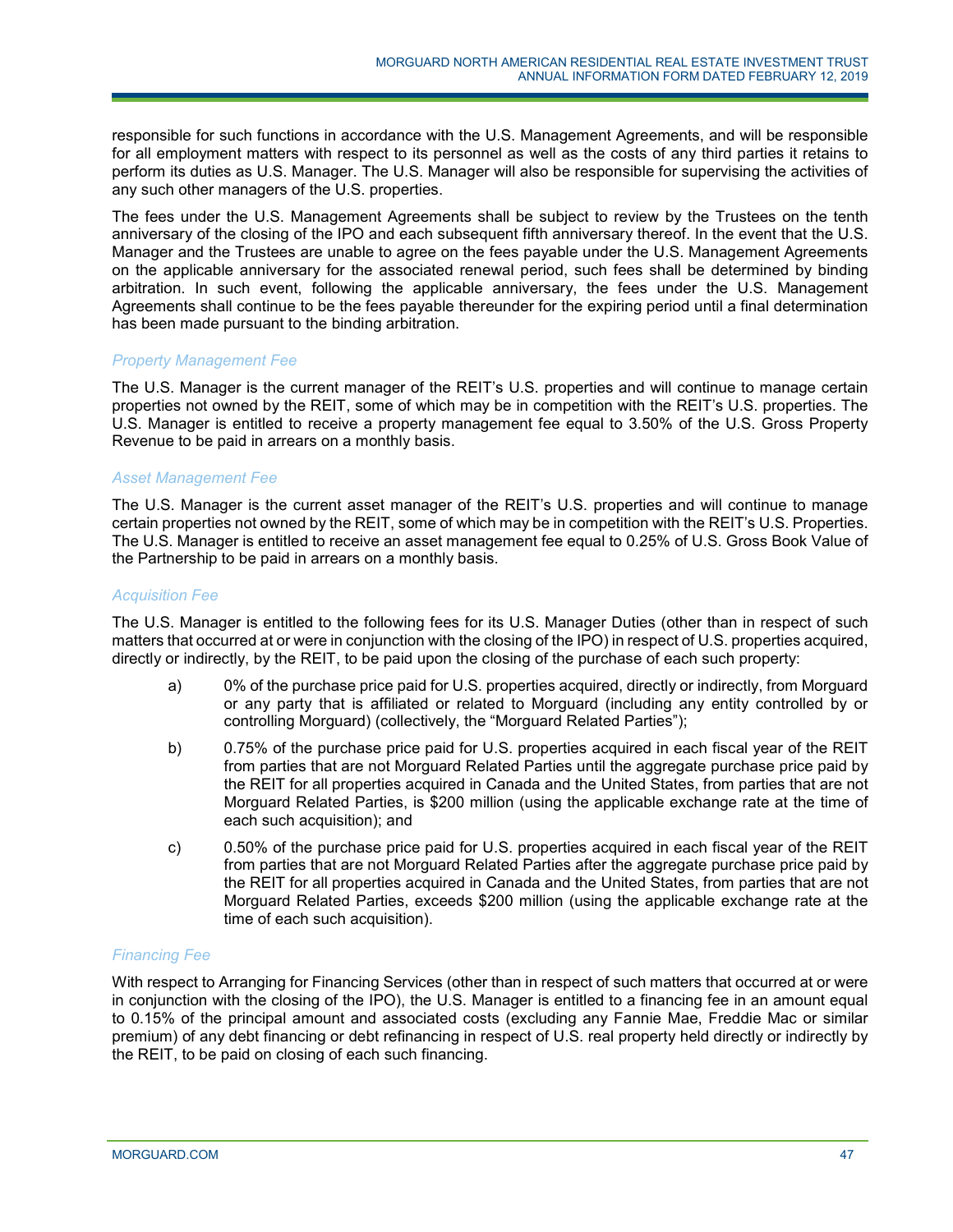### *Development Fee*

The U.S. Manager is entitled to a development fee in an amount equal to 1.00% of the development costs in respect of the U.S. properties held directly or indirectly by the REIT, where such costs exceed US\$1 million per property and are incurred in connection with: (i) the construction, enlargement or reconstruction of any building, erection, plant, equipment or improvement on a property; or (ii) any refurbishing, additions, upgrading or restoration of or renovations to existing buildings, erections, plant, equipment or improvements, including redevelopments, other than repair and maintenance in the ordinary course of business.

# *Additional Fees*

To the extent that the U.S. Manager or an affiliate of the U.S. Manager performs services for the REIT in addition to those specifically enumerated under the U.S. Management Agreements, those services will be compensated separately at rates to be agreed upon between the REIT and the U.S. Manager.

#### *Expenses*

*U.S. Holdco will reimburse* the U.S. Manager for all property specific expenses, including on-site expenses and out-of-pocket costs incurred by the U.S. Manager in connection with carrying out its duties and obligations under the U.S. Management Agreements, other than the costs of the U.S. Manager's overhead and employees (excluding employees that are on-site at a property, the costs for which shall be the responsibility of U.S. Holdco) and certain other costs and expenses, including its office rent or office administrative costs.

#### *Term of the U.S. Management Agreements*

Each U.S. Management Agreement has an initial term of ten years and is automatically renewable for further terms of five years each. At least 12 months prior to the tenth anniversary of the closing of the IPO and each subsequent fifth anniversary of the closing of the IPO, the Independent Trustees of the REIT will review the performance of the U.S. Manager and, if a majority of the Independent Trustees of the REIT are not satisfied with the performance by the U.S. Manager of the U.S. Manager Duties, they may submit the termination of the applicable U.S. Management Agreement to a vote of Unitholders. If such termination is approved by a simple majority of the votes cast by Unitholders, the REIT may terminate such U.S. Management Agreement effective on the forthcoming tenth anniversary of the closing of the IPO or the subsequent fifth anniversary thereof, as applicable, provided that the REIT provides at least 12 months' prior written notice or payment in lieu thereof (which payment shall be equal to the gross fees paid to the U.S. Manager over the preceding 12 months), plus the reimbursement of the U.S. Manager Employee Severance Costs (as defined below).

In addition, the REIT has the right to terminate a U.S. Management Agreement:

- a) in the event of:
	- i) an event of insolvency of the U.S. Manager within the meaning of such U.S. Management Agreement;
	- ii) a material breach by the U.S. Manager under such U.S. Management Agreement, if such material breach is not cured within 30 days after receipt by the U.S. Manager of written notice from the REIT or U.S. Holdco with respect thereto;
	- iii) fraudulent misconduct of, or misappropriation of funds by, the U.S. Manager;
	- iv) an act of gross negligence by the U.S. Manager within the meaning of such U.S. Management Agreement;
	- v) a default by a Morguard entity under the Limited Partnership Agreement, the other U.S. Management Agreement, the Services Agreement or the Right of First Offer and Non-Solicit Agreement, that results in the termination by the applicable REIT entity of such applicable agreement, or the removal of the applicable Morguard entity, as applicable;
	- vi) the resignation by a Morguard entity under the Limited Partnership Agreement or termination by a Morguard entity of the Services Agreement or the other U.S. Management Agreement, in each case, other than as a result of an event of default or change of control of the applicable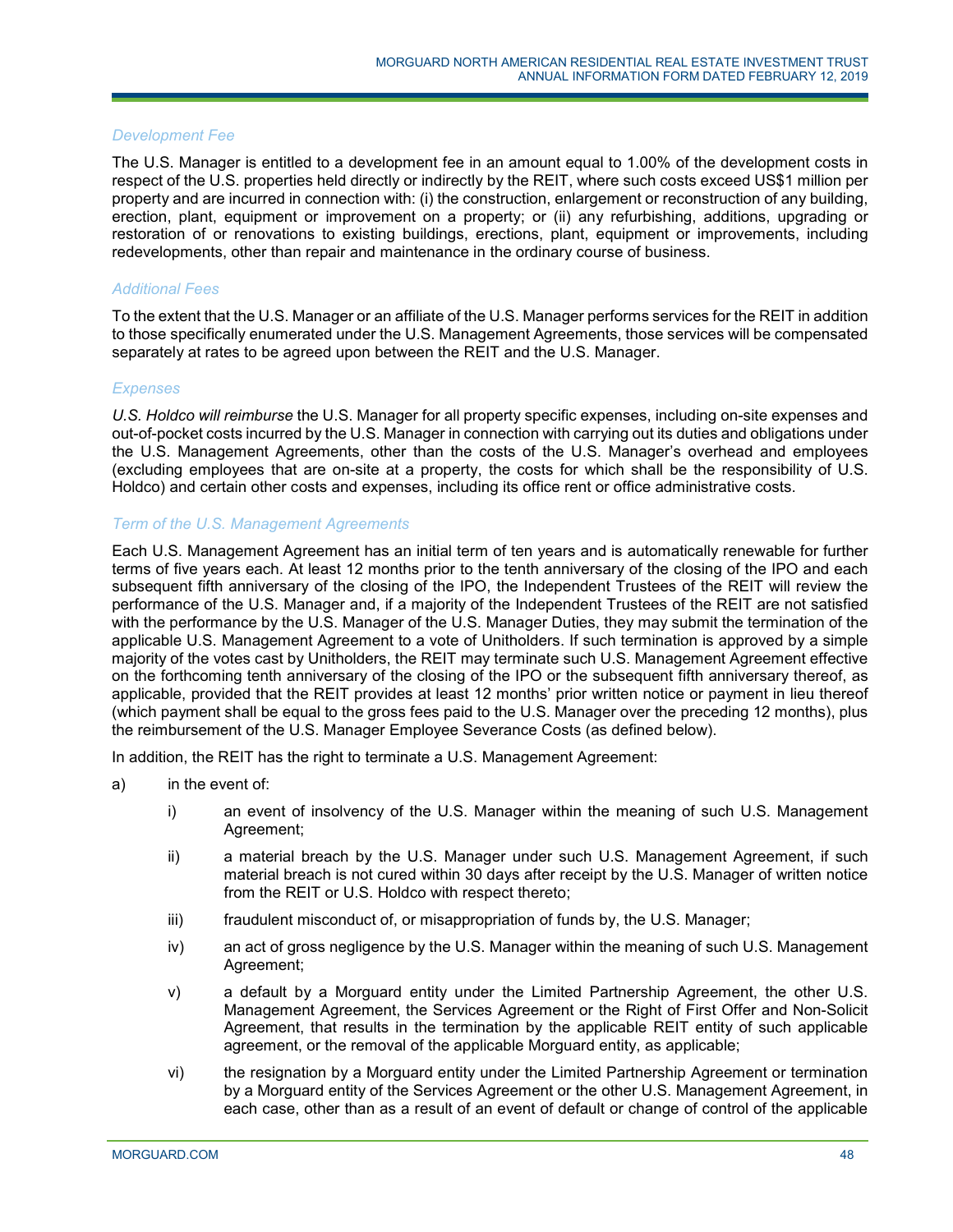REIT entity, provided that such Morguard entity is not being replaced by another Morguard entity;

(each, a "U.S. Manager Event of Default"); or

b) upon a change of control of the U.S. Manager, subject to the reimbursement of the U.S. Manager for the U.S. Manager Employee Severance Costs.

Under each U.S. Management Agreement, U.S. Holdco shall be responsible to reimburse the U.S. Manager for any and all severance or termination costs and payments (if any) actually incurred by the U.S. Manager in respect of employees of the U.S. Manager arising out of or resulting from the ensuing termination of redundant or surplus employees as a consequence of the termination of such U.S. Management Agreement (other than as a result of a U.S. Manager Event of Default, as a result of a termination of a U.S. Management Agreement or Services Agreement by Morguard on 90 days' written notice, as a result of a Servicer Event of Default or as a result of the resignation of Morguard GP as a general partner of the Partnership (other than as a result of a Morguard GP Resignation Event of Default)), in respect of the period after the closing of the IPO that each such employee has worked on REIT matters and based on the proportion of each such employee's services attributable to REIT matters, if such U.S. Management Agreement is terminated (other than as a result of a U.S. Manager Event of Default, as a result of a termination of a U.S. Management Agreement or Services Agreement by Morguard on 90 days' written notice, as a result of a Servicer Event of Default or as a result of the resignation of Morguard GP as a general partner of the Partnership (other than as a result of a Morguard GP Resignation Event of Default)) (collectively, the "U.S. Manager Employee Severance Costs"), provided that, notwithstanding the foregoing, in the event that the REIT or an affiliate of the REIT employs any employee of the U.S. Manager within 12 months of the termination of such U.S. Management Agreement, for any reason whatsoever, U.S. Holdco or affiliate shall be responsible for any and all severance and termination costs and payments paid or payable by the U.S. Manager to such employee.

## *Right of the U.S. Manager to Terminate the U.S. Management Agreements*

The U.S. Manager has the right to terminate a U.S. Management Agreement upon the occurrence of (a "U.S. Manager Resignation Event of Default") (i) an event of insolvency of the Partnership within the meaning of such U.S. Management Agreement, or (ii) a material breach by the REIT GP or U.S. Holdco under such U.S. Management Agreement, if such material breach is not cured within 30 days after receipt by the REIT GP or U.S. Holdco, as the case may be, of written notice from the U.S. Manager with respect thereto. Upon any such termination, the U.S. Manager shall be entitled to reimbursement of any U.S. Manager Employee Severance Costs, which reimbursement will not derogate from or in any way affect or preclude any other rights of the U.S. Manager for damages or otherwise at law or equity.

The U.S. Manager also has the right to terminate each U.S. Management Agreement at any time on 90 days' written notice, provided that in such event (other than by reason of a U.S. Manager Resignation Event of Default), the U.S. Manager will not be entitled to reimbursement for severance or termination costs or payments incurred by the U.S. Manager other than in respect of any employee of the U.S. Manager employed by the Partnership or its affiliates within 12 months immediately following the U.S. Manager's termination of such U.S. Management Agreement.

## *Change of Control Payment*

Upon a change of control of U.S. Holdco, other than a change of control caused by Morguard, and upon the U.S. Manager terminating a U.S. Management Agreement within the 12 months following such change of control, U.S. Holdco shall pay the U.S. Manager an amount equal to the gross fees paid to the U.S. Manager over the preceding 12 months, provided that the U.S. Manager will not be entitled to any reimbursement for severance costs or payments incurred by it except in respect of any employee of the U.S. Manager employed by U.S. Holdco or its affiliates within the 12 months following resignation.

## *Non-Solicitation*

Upon termination of a U.S. Management Agreement, U.S. Holdco and its affiliates will not solicit employees of the U.S. Manager for a period of 18 months, provided that U.S. Holdco and its affiliates will be entitled to solicit any employee of the U.S. Manager for whom U.S. Holdco or its affiliates is responsible to reimburse the U.S.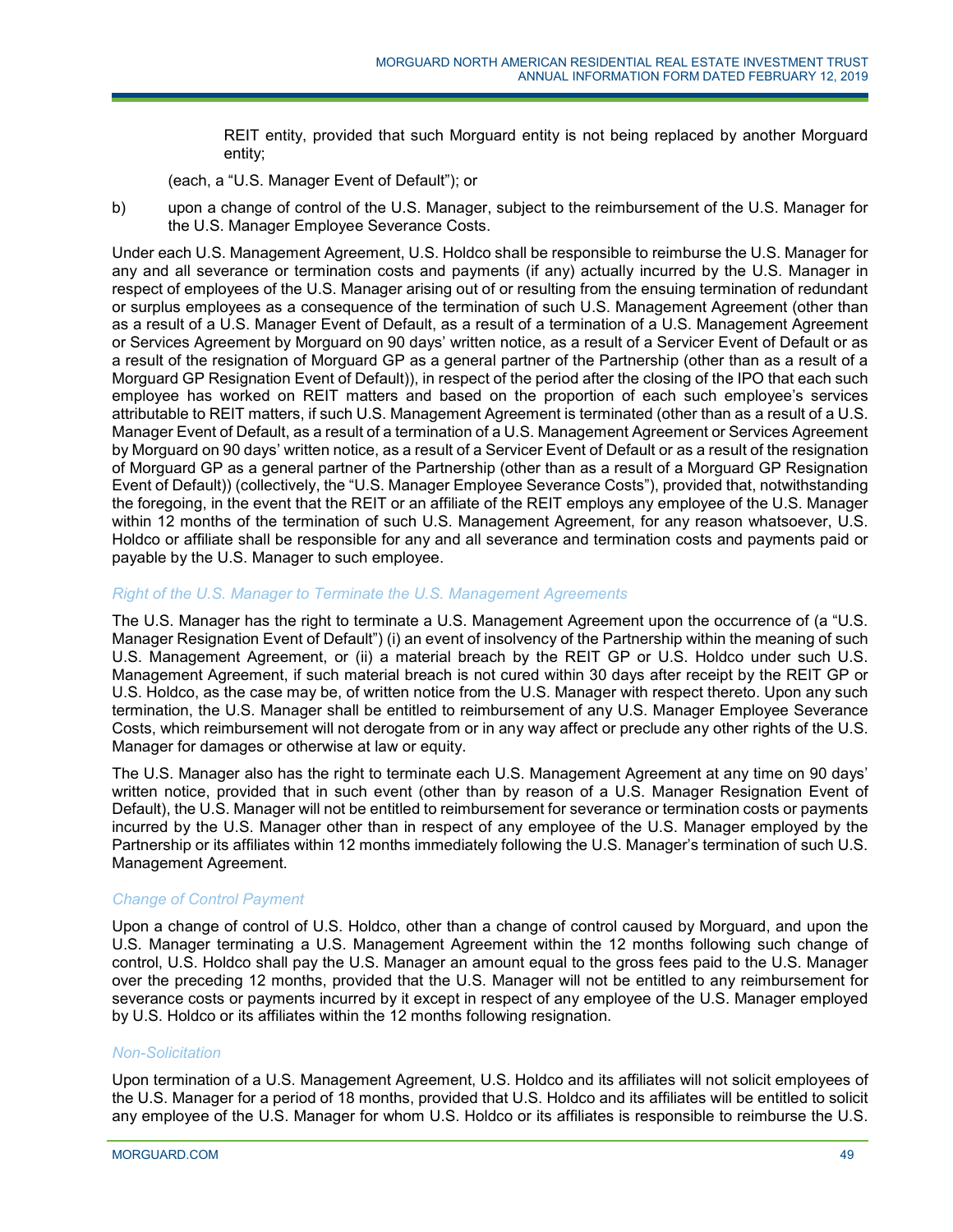Manager for severance or termination costs or payments. Notwithstanding the foregoing, in the event that a U.S. Management Agreement is terminated as a result of a U.S. Manager Resignation Event of Default, U.S. Holdco and its affiliates shall not be entitled to solicit any employee of the U.S. Manager for a period of 18 months.

# *Disposition of Properties*

U.S. Holdco and its affiliates may, subject to any required consents, sell, exchange or otherwise dispose of its U.S. properties and the U.S. Manager Duties in respect of such U.S. properties shall terminate upon the completion of the applicable sale, exchange or disposition; provided, however, that the sale, exchange or other disposition of all or substantially all of the assets of the Partnership, in a single transaction or a series of related transactions, whether or not as a result of the dissolution, winding-up or distribution of all the assets of the Partnership, except in conjunction with an internal reorganization of the Partnership, shall require the approval, by special resolution, of the holders of Units and the Special Voting Units in accordance with the terms of the Declaration of Trust.

## **Services Agreement**

## *Services*

Pursuant to the Services Agreement, the Services provided by Morguard to the REIT include the following, subject to the overriding supervision and direction of the Trustees:

- a) advising the REIT on potential acquisitions and dispositions of Canadian properties;
- b) advising the REIT GP on strategic matters relating to the Partnership's Canadian properties, dispositions and development or re development of properties and value maximization;
- c) subject to the approval of the REIT GP, identifying, structuring and negotiating dispositions and other transactions in respect of the Partnership's Canadian properties;
- d) providing the services of a member of Morguard's senior management team, such person to be appointed by Morguard (for so long as Morguard GP is a general partner of the Partnership) and acceptable to the REIT, to act as the Chief Executive Officer of the REIT;
- e) providing the services of a member of Morguard's senior management team, such person to be appointed by Morguard (for so long as Morguard GP is a general partner of the Partnership) and acceptable to the REIT, to act as the Chief Financial Officer of the REIT;
- f) providing the services of such administrative, management and executive personnel to be provided to the REIT as is reasonably necessary;
- g) assisting the REIT with investor relations activities;
- h) managing regulatory compliance in respect of the Partnership's Canadian properties, including making all required filings; and
- i) assisting the REIT with the preparation of all documents, reports, data and analysis required by the REIT for its filings and documents necessary for its continuous disclosure requirements pursuant to applicable stock exchange rules and securities laws.

In providing the Services, Morguard must exercise the degree of care, diligence, judgment and skill that would be exercised by a professional, prudent and competent person who is experienced in providing services substantially similar to the Services.

The fees under the Services Agreement shall be subject to review by the Trustees on the tenth anniversary of the closing of the IPO and each subsequent fifth anniversary thereof. In the event that Morguard and the REIT are unable to agree on the fees payable under the Services Agreement on the applicable anniversary for the associated renewal period, such fees shall be determined by binding arbitration. In such event, following the applicable anniversary, the fees under the Services Agreement shall continue to be the fees payable thereunder for the expiring period until a final determination has been made pursuant to the binding arbitration.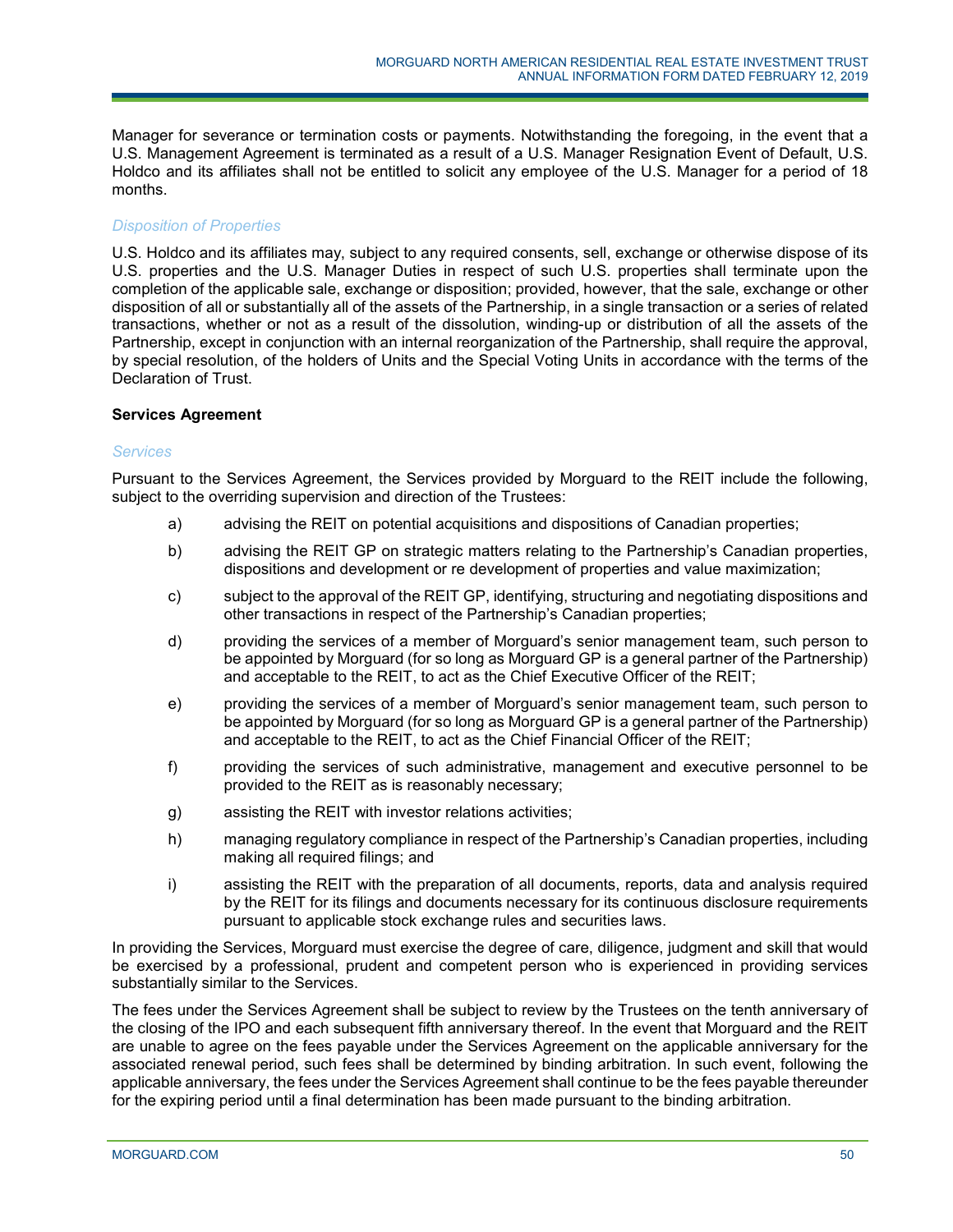## *Arranging for Financing Services*

Pursuant to the Services Agreement, Morguard is responsible for also, subject to the approval of the REIT, responsible for providing the Arranging for Financing Services to the REIT. In providing the Arranging for Financing Services, Morguard must exercise the degree of care, diligence, judgment and skill that would be exercised by a professional, prudent and competent person who is experienced in providing services substantially similar to the Arranging for Financing Services.

## *Sub-Contracting*

Morguard is responsible for performing the Services or Arranging for Financing Services primarily through its dedicated management team and employees. In performing such duties, Morguard may from time to time retain the services of third parties where it is appropriate to do so, taking into account such factors as the proximity of its workforce to the relevant properties, economies of scale and operational efficiencies, provided that Morguard will at all times remain responsible for such functions in accordance with the Services Agreement. The REIT will not have any employees and Morguard will be responsible for all employment matters with respect to its personnel as well as the costs of any third parties it retains. To the extent that Morguard performs any of its duties and responsibilities through contractual arrangements with other parties, Morguard will bear the related costs and will remain responsible for such functions in accordance with the Services Agreement.

## *Acquisition Fee*

Morguard is entitled to the following fees for its Services (other than in respect of such matters that occurred at or were in conjunction with the closing of the IPO) in respect of Canadian properties acquired, directly or indirectly, by the REIT, to be paid upon the closing of the purchase of each such property:

- a) 0% of the purchase price paid for Canadian properties acquired, directly or indirectly, from Morguard Related Parties;
- b) 0.75% of the purchase price paid for Canadian properties acquired in each fiscal year of the REIT from parties that are not Morguard Related Parties until the aggregate purchase price paid by the REIT for all properties acquired in Canada and the United States, from parties that are not Morguard Related Parties, is \$200 million (using the applicable exchange rate at the time of each such acquisition); and
- c) 0.50% of the purchase price paid for Canadian properties acquired in each fiscal year of the REIT from parties that are not Morguard Related Parties after the aggregate purchase price paid by the REIT for all properties acquired in Canada and the United States, from parties that are not Morguard Related Parties, exceeds \$200 million (using the applicable exchange rate at the time of each such acquisition).

## *Financing Fee*

With respect to Arranging for Financing Services (other than in respect of such matters that occurred at or were in conjunction with the closing of the IPO), Morguard is entitled to a financing fee in an amount equal to 0.15% of the principal amount and associated costs (excluding any CMHC or similar premium) of any debt financing or debt refinancing in respect of Canadian real property held directly or indirectly by the REIT, to be paid on closing of each such financing.

#### *Development Fee*

Morguard is entitled to a development fee in an amount equal to 1.00% of the development costs in respect of the Canadian properties held directly or indirectly by the REIT, where such costs exceed \$1 million per property and are incurred in connection with: (i) the construction, enlargement or reconstruction of any building, erection, plant, equipment or improvement on a property; or (ii) any refurbishing, additions, upgrading or restoration of or renovations to existing buildings, erections, plant, equipment or improvements, including redevelopments, other than repair and maintenance in the ordinary course of business.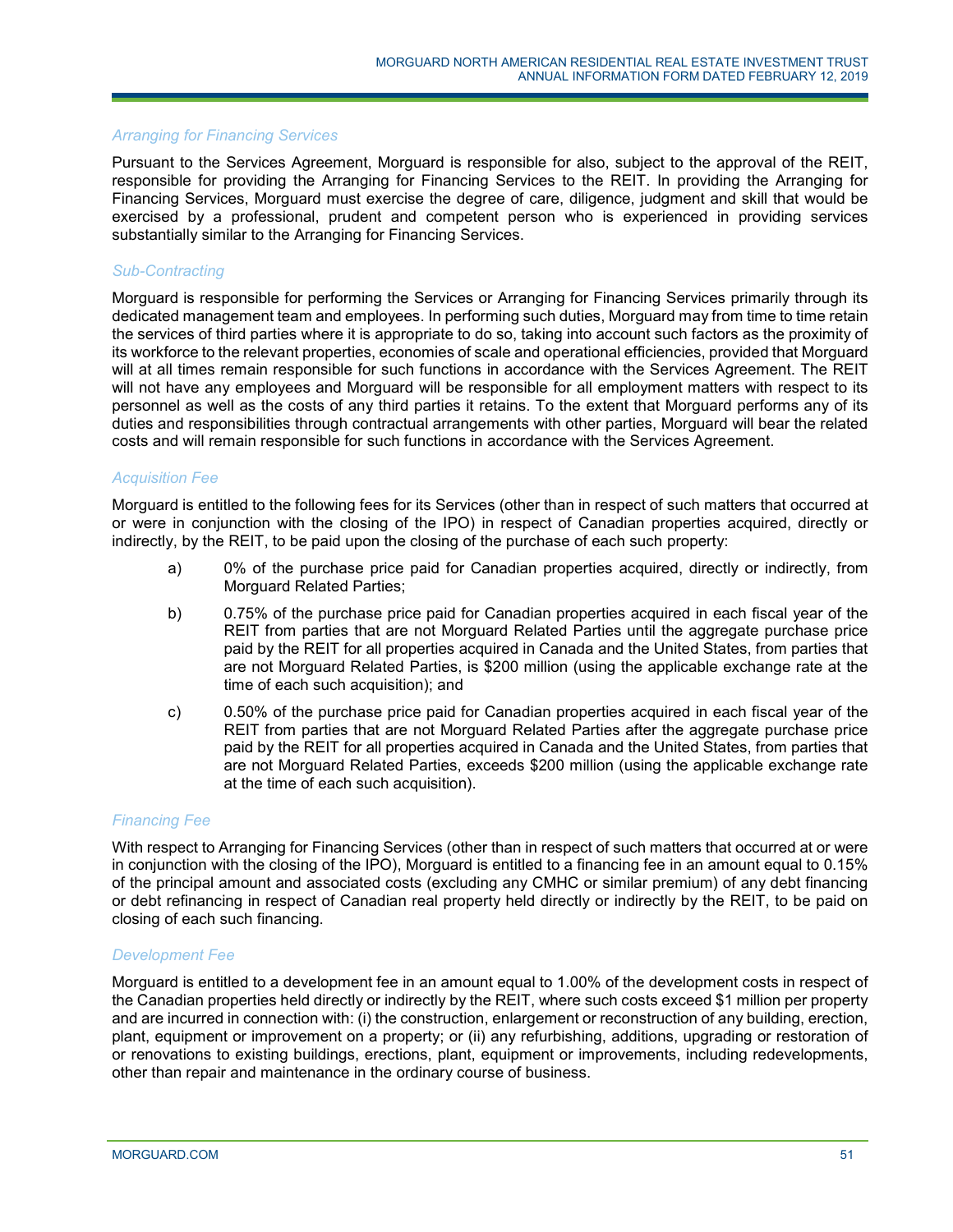## *Expenses*

In addition, the REIT will reimburse Morguard for all out-of-pocket costs and expenses incurred by Morguard in connection with carrying out its duties and obligations under the Services Agreement. Morguard is, however, responsible for its own overhead costs and certain other costs and expenses, including its office rent and costs relating to its employees.

## *Term of the Services Agreement*

The Services Agreement has an initial term of ten years and is automatically renewable for further terms of five years each. At least 12 months prior to the end of the initial term and any renewal term, the Independent Trustees of the REIT will review the performance of Morguard and, if a majority of independent Trustees are not satisfied with the performance of the Services by Morguard under the Services Agreement, they may submit the termination of the Services Agreement to a vote of Unitholders. If such termination is approved by a simple majority of the votes cast by Unitholders, the REIT may terminate the Services Agreement effective on the forthcoming tenth anniversary of the closing of the IPO or the subsequent fifth anniversary thereof, as applicable, provided that the REIT GP provides at least 12 months' prior written notice or payment in lieu thereof (which payment shall be equal to the gross fees paid to Morguard over the preceding 12 months) plus reimbursement for Servicer Employee Severance Costs (as defined below).

In addition, the REIT has the right to terminate the Services Agreement:

- a) in the event of:
	- i) an event of insolvency of Morguard within the meaning of the Services Agreement;
	- ii) a material breach by Morguard under the Services Agreement, if such material breach is not cured within 30 days after receipt by Morguard of written notice from the REIT with respect thereto;
	- iii) fraudulent misconduct of, or misappropriation of funds by, Morguard;
	- iv) an act of gross negligence by Morguard;
	- v) a default by a Morguard entity under the Limited Partnership Agreement, any U.S. Management Agreement or the Right of First Offer and Non-Solicit Agreement, that results in the termination by the applicable REIT entity of such applicable agreement, or removal of the applicable Morguard entity, as applicable; or
	- vi) the resignation by a Morguard entity under the Limited Partnership Agreement or termination by a Morguard entity of any U.S. Management Agreement, in each case, other than as a result of an event of default or change of control of the applicable REIT entity, provided that such Morguard entity is not being replaced by another Morguard entity;

(each, a "Servicer Event of Default"); or

b) upon a change of control of Morguard, subject to reimbursement of Morguard for Servicer Employee Severance Costs.

If the REIT requests the removal, without cause, of a senior officer of the REIT (including the Chief Executive Officer or Chief Financial Officer of the REIT) whose services were being provided by Morguard or its affiliates, the REIT will be responsible for reimbursing Morguard for severance and termination costs and payments (if any) actually incurred by Morguard or its affiliates for such senior officer in respect of (a) the period after the closing of the IPO that such senior officer has worked on REIT matters and (b) the proportion of such senior officer's services attributable to REIT matters.

For purposes of the Services Agreement, "Servicer Employee Severance Costs" means any and all severance or termination costs and payments (if any) actually incurred by Morguard or its affiliates in respect of employees of Morguard or its affiliates arising out of or resulting from the ensuing termination of redundant or surplus employees as a consequence of the termination of the Services Agreement (other than as a result of a Servicer Event of Default, including as a result of a termination of any U.S. Management Agreement, or termination of the Services Agreement by Morguard on 90 days' written notice, as a result of a Morguard GP Event of Default,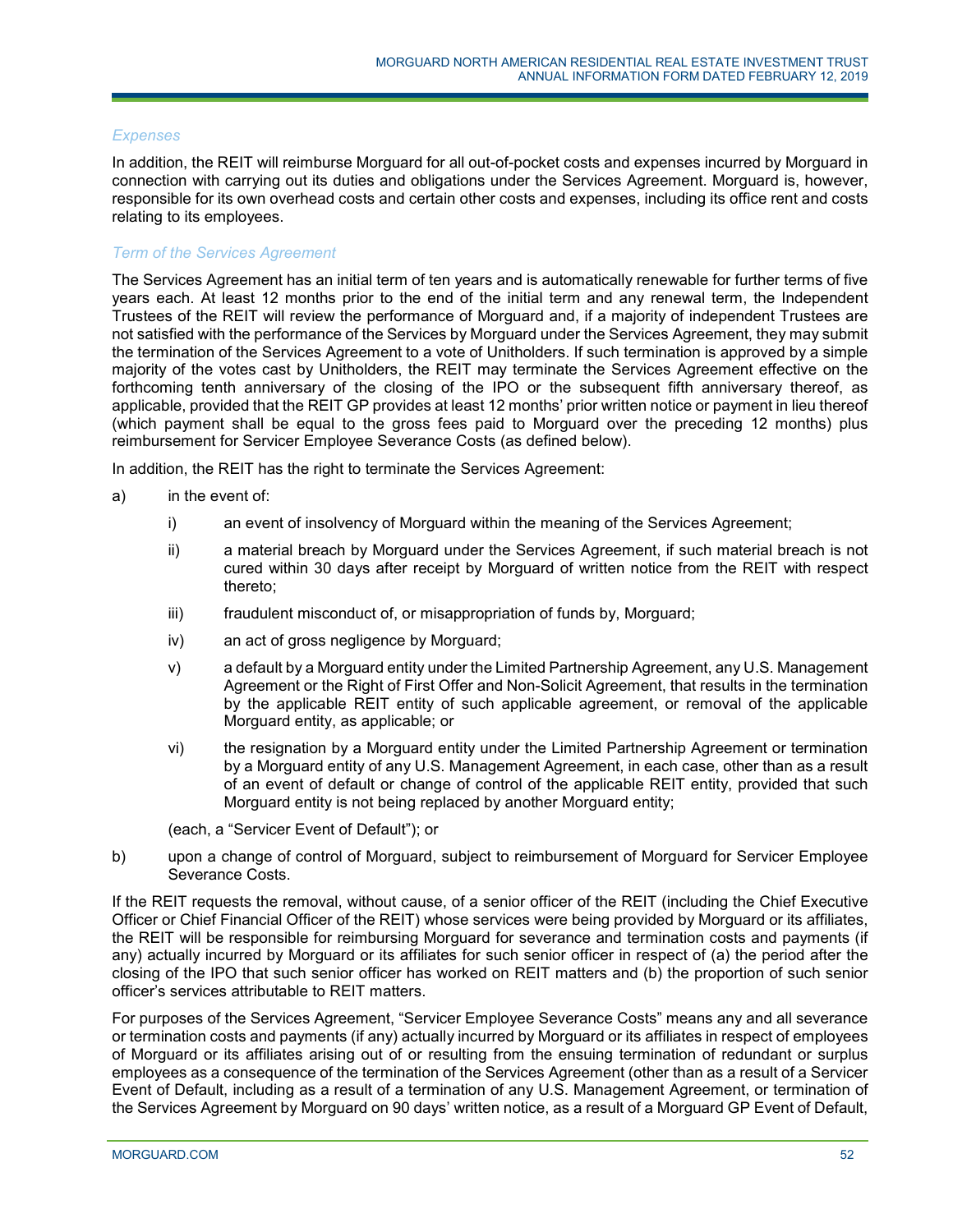as a result of a U.S. Manager Event of Default, or the resignation of Morguard GP as a general partner of the Partnership (other than as a result of a Morguard GP Resignation Event of Default)), in respect of the period after the closing of the IPO that each such employee has worked on REIT matters and based on the proportion of each such employee's services attributable to REIT matters, provided that, notwithstanding the foregoing, in the event that the REIT or an affiliate of the REIT employs any employee of Morguard within 12 months of termination of the Services Agreement for any reason whatsoever, the REIT or such affiliate shall be responsible for any and all severance and termination costs and payments paid or payable by Morguard to such employee.

## *Right of Morguard to Terminate the Services Agreement*

Morguard has the right to terminate the Services Agreement upon the occurrence of (a "REIT Event of Default") (a) an event of insolvency of the REIT, within the meaning of the Services Agreement, or (b) a material breach by the REIT under the Services Agreement, if such material breach is not cured within 30 days after receipt by the REIT of written notice from Morguard with respect thereto. Upon any such termination, Morguard shall be entitled to reimbursement for Servicer Employee Severance Costs, which reimbursement will not derogate from or in any way affect or preclude any other rights of Morguard for damages or otherwise at law or equity.

Morguard also has the right to terminate the Services Agreement at any time on 90 days' written notice, provided that in such event (other than by reason of a REIT Event of Default), Morguard will not be entitled to reimbursement for severance or termination costs or payments incurred by Morguard other than in respect of any employee of Morguard employed by the REIT or its affiliates within 12 months of the termination of the Services Agreement.

# *Change of Co*n*trol Payment*

Upon a change of control of the REIT, other than a change of control caused by Morguard, and upon Morguard terminating the Services Agreement within the 12 months following such change of control, the REIT shall pay Morguard an amount equal to the gross fees paid to Morguard over the preceding 12 months, provided that Morguard will not be entitled to any reimbursement for severance costs or payments incurred by it except in respect of any employee of Morguard employed by the REIT or its affiliates within the 12 months following *resignation.*

## *Non-Solicitation*

Upon termination of the Services Agreement, the REIT will not solicit employees of Morguard for a period of 18 months, provided that the REIT will be entitled to solicit any employee of Morguard for whom the REIT is responsible to reimburse Morguard for severance or termination costs, other than the Chief Executive Officer and Chief Financial Officer of the REIT or any other employee of Morguard appointed as a senior officer of the REIT. Notwithstanding the foregoing, if Morguard terminates the Services Agreement as a result of a REIT Event of Default, the REIT shall not be entitled to solicit any employee of Morguard for a period of 18 months.

## **Right of First Offer and Non-Solicit Agreement**

Morguard, Morguard GP, the U.S. Manager and the REIT entered into the Right of First Offer and Non-Solicit Agreement, which shall continue in effect until the later of (i) the date that Morguard owns, directly or indirectly, less than 10% of the Units (on a fully diluted basis), and (ii) the date that Morguard GP (or other Morguard entity) is no longer a general partner of the Partnership.

## *Non-Solicit*

Morguard GP, the U.S. Manager and Morguard will not, and Morguard GP, the U.S. Manager and Morguard will cause their subsidiaries to not, solicit any specific tenant to vacate any REIT property in favour of a property in which Morguard GP, the U.S. Manager, Morguard or any Morguard Related Parties have an ownership or operating interest during the occupancy of such tenant at such REIT property. In addition, none of Morguard GP, the U.S. Manager, Morguard or any Morguard Related Parties will preferentially market buildings in which it has an ownership or operating interest over buildings held directly or indirectly by the REIT.

In accordance with Morguard's acquisition allocation policy, future Canadian and U.S. acquisition opportunities for multi-suite residential properties not owned by Morguard will be offered to the REIT at the same time as they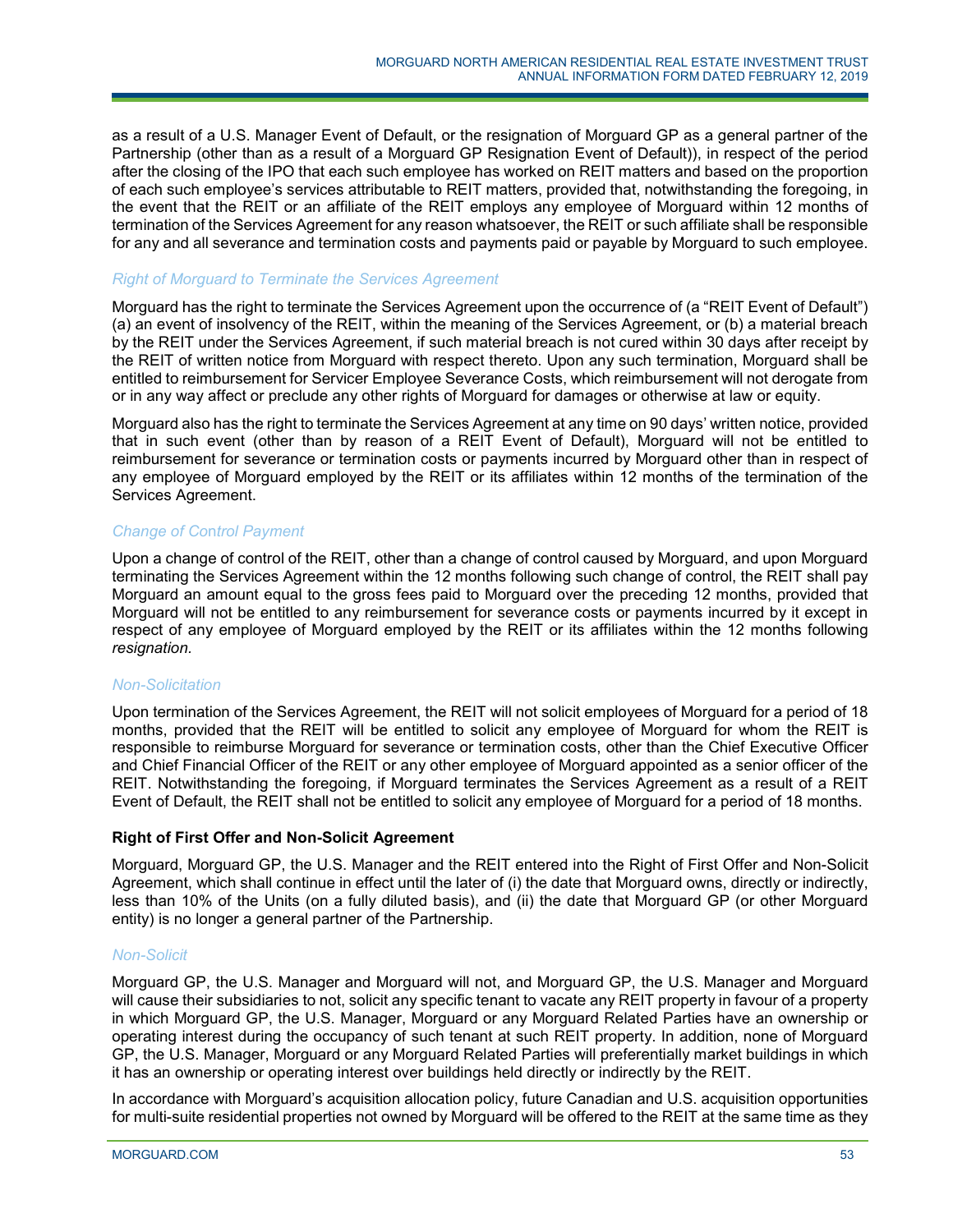are offered to Morguard's other clients and in priority to affiliates of Morguard, including Morguard Related Parties. Morguard strives to ensure fair and equitable treatment for all its clients through the use of a clearly defined acquisition allocation policy to manage conflicts among its investors for acquisition opportunities. Morguard's acquisition allocation policy provides that, subject to certain exceptions, investment opportunities are required to be provided to all its clients simultaneously. Upon receipt, clients are required to confirm their level of interest and identify the terms or conditions to their interest. Each interested client is required to provide parameters including in respect of pricing, timing and conditions, upon which Morguard will assess the terms and proceed with the client that has the highest probability of successfully acquiring the subject property. To ensure fairness in specific circumstances, there are exceptions to this process, including where: (a) a client sources a specific property and approaches Morguard to acquire such property on its behalf; and (b) a property is adjacent, or complimentary to, a property currently managed by Morguard and owned by one of its current clients.

# *Obligations of the REIT*

As long as a Morguard entity is performing Services or Arranging for Financing Services for the REIT, the REIT will not engage the services of a party that is not a Morguard entity to provide such Services or Arranging for Financing Services in respect of any current or after acquired properties of the REIT or properties in which the REIT has an opportunity to make an investment, provided that such obligation does not apply in respect of properties in which the REIT has or would have an ownership interest of 50% or less. Further, so long as a Morguard entity is a general partner of the Partnership, the REIT will not engage the services of a party that is not a Morguard entity to perform the Services, the Morguard GP Duties or the U.S. Manager Duties in respect of any current or after acquired properties of the REIT, provided that such obligation does not apply in respect of properties in which the REIT has or would have an ownership interest of 50% or less. The REIT will also acquire properties only through the Partnership or through a new limited partnership with Morguard GP acting as a general partner thereof, provided that such obligation does not apply in respect of properties in which the REIT has or would have an ownership interest of 50% or less. Furthermore, no such obligation shall apply to any real property in respect of which the applicable Morguard entity has decided not to provide any such services or duties.

# *Right of First Offer*

Morguard has provided the REIT with the Right of First Offer to acquire any interests of Morguard in the properties that it owns after the closing of the IPO that are multi-suite residential properties located in Canada and the United States, including interests in any such properties acquired or developed (including such properties under development that are substantially complete), prior to disposition of any such interest to a third party (other than the sale of individual condominium suites) which will be on terms not materially less favourable to the REIT than those offered by or to such third party. The Right of First Offer provides that if at any time and from time to time following the closing of the IPO Morguard determines that it desires to sell, or receives and desires to accept an offer to acquire (directly or indirectly by way of the sale or acquisition of securities), a multisuite residential rental property (a "Proposed Disposition"), Morguard will, by notice in writing, advise the REIT of such opportunity. Such a notice must outline all of the material terms and conditions of the Proposed Disposition and be accompanied by all material information relating to the Proposed Disposition as is in the control or possession of Morguard. The REIT will have up to ten business days to notify Morguard, in the form of an executed non-binding letter of intent and accompanying refundable deposit, if it intends to acquire the Proposed Disposition. If the REIT reasonably believes that the information contained in the investment proposal is insufficient for it to make an investment decision, and notifies Morguard of same, Morguard must make reasonable commercial efforts to provide the REIT with such further information as is requested by the REIT and the REIT will have up to ten business days from receipt of such additional information to notify Morguard, in the form of an executed non-binding letter of intent and accompanying refundable deposit, if it intends to acquire the Proposed Disposition. If the REIT is unwilling to acquire the Proposed Disposition at the proposed price, the REIT may counter, in the form of an executed non-binding letter of intent, with a minimum reservation price, below which price Morguard would be unable to sell the Proposed Disposition to a third party for a period of 180 days, following which period any sale of the property would be considered a new Proposed Disposition. If the REIT notifies Morguard that it does not wish to acquire the Proposed Disposition, or the applicable period for the REIT providing notice to Morguard lapses, Morguard will be entitled to complete the sale of the Proposed Disposition within the following 180 days to any third party on terms not materially more favourable to the third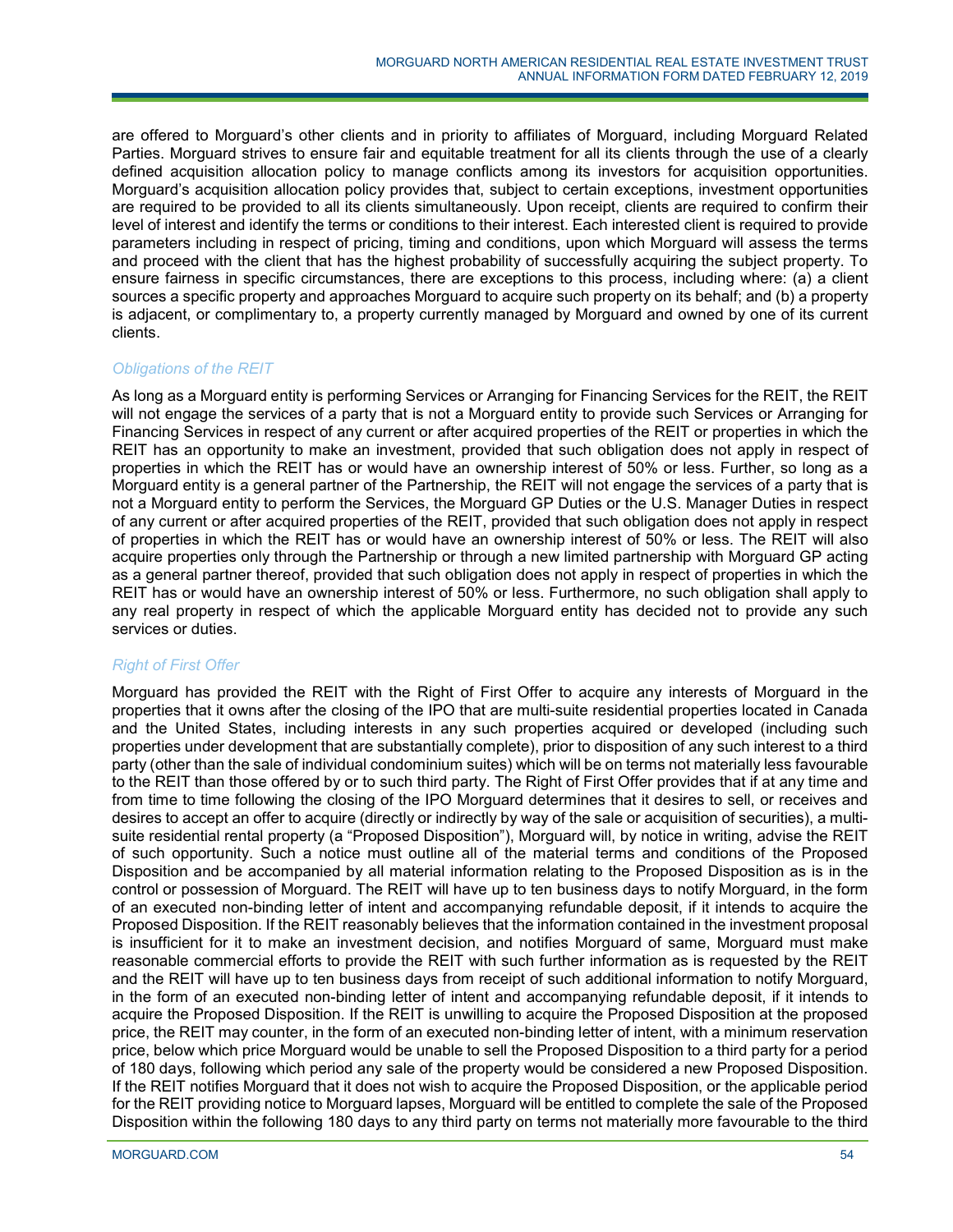party than those offered to the REIT. In respect of properties of Morguard that are co-owned or held in partnership with unrelated parties, the Right of First Offer will be subject to the terms of contractual arrangements with such unrelated parties. Further, the Right of First Offer may be subject to the rights of lenders under certain loan documents securing properties in which Morguard has an interest.

# **Indemnification**

Morguard has entered into the Indemnity Agreement pursuant to which Morguard has indemnified the REIT and the Partnership for any breach of the representations, warranties and covenants provided under the Acquisition Agreements. The maximum liability of Morguard under its indemnity for any breach of the representations, warranties and covenants provided under the Acquisition Agreements is limited to an amount equal to the net proceeds of the IPO offering. No claim under such indemnity may be made until the aggregate claims exceed \$1 million and thereafter in respect of claims of not less than \$50,000. Morguard has also indemnified the Partnership for any breach of covenants by Morguard GP under the Limited Partnership Agreement for a period ending five years following Morguard GP (or any other Morguard entity) having ceased to be a general partner of the Partnership. See "Arrangements with Morguard — Morguard GP".

Morguard continues to remain liable, as principal obligor, for the Retained Debt. The Partnership is, however, the beneficial owner of the Initial Canadian IPO Properties associated with the Retained Debt and accordingly could suffer impairment of these assets if Morguard fails to discharge its obligations pursuant to the Retained Debt. Accordingly, Morguard has indemnified the Partnership and the REIT for losses caused by Morguard's failure to discharge obligations pursuant to the Retained Debt. Certain obligations under the Retained Debt, such as adequate insurance, repairs and maintenance, is the responsibility of the Partnership and, as a result, such indemnification will not extend to defaults outside the scope of responsibility of Morguard.

# **Exchange Agreement**

# *Exchange Rights*

The REIT, the Partnership, the REIT GP and each Morguard entity holding Class B LP Units have entered into the Exchange Agreement, pursuant to which Morguard will be granted the right to require the REIT to exchange each Class B LP Unit held by Morguard for one Unit, subject to customary anti-dilution adjustments. Upon an exchange, the corresponding number of Special Voting Units will be cancelled. Collectively, the exchange rights granted by the REIT are referred to as the "exchange right". This Annual Information Form also qualifies the grant of the exchange right by the REIT in respect of the Class B LP Units.

A holder of a Class B LP Unit has the right to initiate the exchange procedure at any time so long as each of the following conditions have been satisfied:

- a) the exchange would not cause the REIT to breach the restrictions respecting non-resident ownership contained in the Declaration of Trust as described under "Description of Trust Units and Declaration of Trust — Limitation on Non-Resident Ownership" or otherwise cause it to cease to be a "mutual fund trust" or "real estate investment trust" trust for purposes of the Tax Act or create a substantial risk of either such cessation;
- b) the REIT is legally entitled to issue the Units in connection with the exercise of the exchange rights; and
- c) the person receiving the Units upon the exercise of the exchange rights complies with all applicable securities laws.

## *Pre-Emptive Rights*

In the event that the REIT, the Partnership or one of their subsidiaries decides to issue equity securities of the REIT or the Partnership or securities convertible into or exchangeable for equity securities of the REIT or the Partnership or an option or other right to acquire any such securities other than to an affiliate thereof ("Issued Securities"), the Exchange Agreement provides Morguard, for so long as it continues to hold at least 10% of the Units (on a fully diluted basis), with pre-emptive rights to purchase Units, Class B LP Units or Issued Securities, to maintain Morguard's pro rata ownership interest (on a fully diluted basis). The pre-emptive right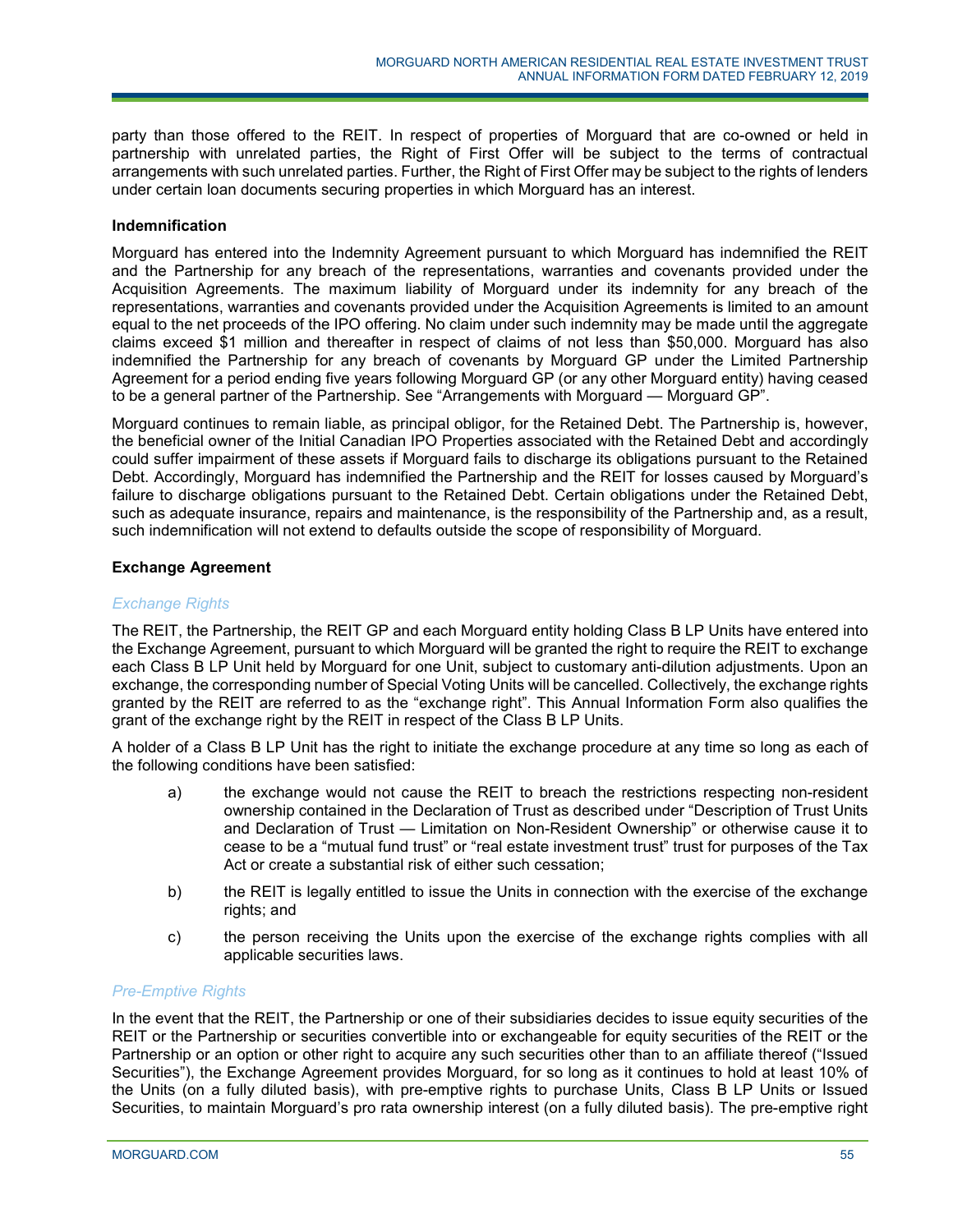will not apply to the issuance of Issued Securities in certain circumstances, including the following: (i) to participants in the DRIP or a similar plan of the Partnership, including any "bonus" distribution, (ii) in respect of the exercise of options, warrants, rights or other securities issued under the REIT's or Partnership's security based compensation arrangements, if any, (iii) the issuance of Units in lieu of cash distributions, (iv), the issuance is full or partial consideration for the purchase of real property by the REIT from Morguard, (v) the exercise by a holder of a conversion, exchange or other similar privilege pursuant to the terms of a security in respect of which Morguard did not exercise, failed to exercise, or waived, its pre-emptive right or in respect of which the pre-emptive right did not apply, (vi) pursuant to a unitholder rights plan of the REIT, (vii) to the REIT, the Partnership or any subsidiary of the REIT or the Partnership or an Affiliate of any of them, and (viii) the issuance of Units any over-allotment option granted to the future underwriters in an offering.

# *Registration Rights*

The Exchange Agreement provides Morguard with the right (the "Piggy-Back Registration Right"), among others, to require the REIT to include Units held by Morguard, including Units issuable upon exchange of Class B LP Units, in any future offering undertaken by the REIT by way of prospectus that it may file with applicable Canadian securities regulatory authorities (a "Piggy-Back Distribution"). The REIT will be required to use reasonable commercial efforts to cause to be included in the Piggy-Back Distribution all of the Units Morguard requests to be sold, provided that if the Piggy-Back Distribution involves an underwriting and the lead underwriter determines that the total number of Units to be included in such Piggy-Back Distribution should be limited for certain prescribed reasons, the Units to be included in the Piggy-Back Distribution will be first allocated to the REIT.

In addition, the Exchange Agreement provides Morguard with the right (the "Demand Registration Right") to require the REIT to use reasonable commercial efforts to file one or more prospectuses with applicable Canadian securities regulatory authorities, qualifying Units held by Morguard, including Units issuable upon the exchange of Class B LP Units, for distribution (a "Demand Distribution"). Morguard is be entitled to request a Demand Distribution no more than once in any calendar year and the REIT must take such steps as may be reasonably necessary to assist it in making a Demand Distribution, provided that, among other things, each request for a Demand Distribution must relate to such number of Units that would reasonably be expected to result in gross proceeds of at least \$20 million and if the Demand Distribution involves an underwriting and the lead underwriter determines that the total number of Units to be included in such Demand Distribution should be limited for certain prescribed reasons, the Units to be included in the Demand Distribution will be first allocated to Morguard.

Each of the Piggy-Back Registration Right and the Demand Registration Right are exercisable at any time from 12 months following the closing of the IPO, provided that Morguard owns at least 10% of the Units (on a fully diluted basis) at the time of exercise. The Piggy-Back Registration Right and the Demand Registration Right are subject to various conditions and limitations, and the REIT will be entitled to defer any Demand Distribution in certain circumstances for a period not exceeding 90 days. The expenses in respect of a Piggy-Back Distribution, subject to certain exceptions, will be borne by the REIT, except that any underwriting fee on the sale of Units by Morguard and the fees of Morguard's external legal counsel will be borne by Morguard. The expenses in respect of a Demand Distribution, subject to certain exceptions, will be borne by the REIT and Morguard on a proportionate basis according to the number of Units distributed by each. Pursuant to the Exchange Agreement, the REIT will indemnify Morguard for any misrepresentation in a prospectus under which Morguard's Units are distributed (other than in respect of any information provided by Morguard, in respect of Morguard, for inclusion in the prospectus) and Morguard will indemnify the REIT for any information provided by Morguard, in respect of Morguard, for inclusion in the prospectus.

# *Tag/Drag Rights*

The Exchange Agreement provides that if Morguard owns at least 10% of the Units (on a fully diluted basis), and so requests, the REIT will cause, in respect of the Partnership, a purchaser (other than the REIT or an affiliate of the REIT) of securities of the Partnership owned by the REIT (or any permitted assignee) to purchase a pro rata portion of the securities of the Partnership held by Morguard, on the same terms and subject to the same conditions as are applicable to the purchase of securities of the Partnership by the purchaser. If Morguard or any permitted assignee holds in aggregate less than 10% of the Units (on a fully diluted basis), the REIT will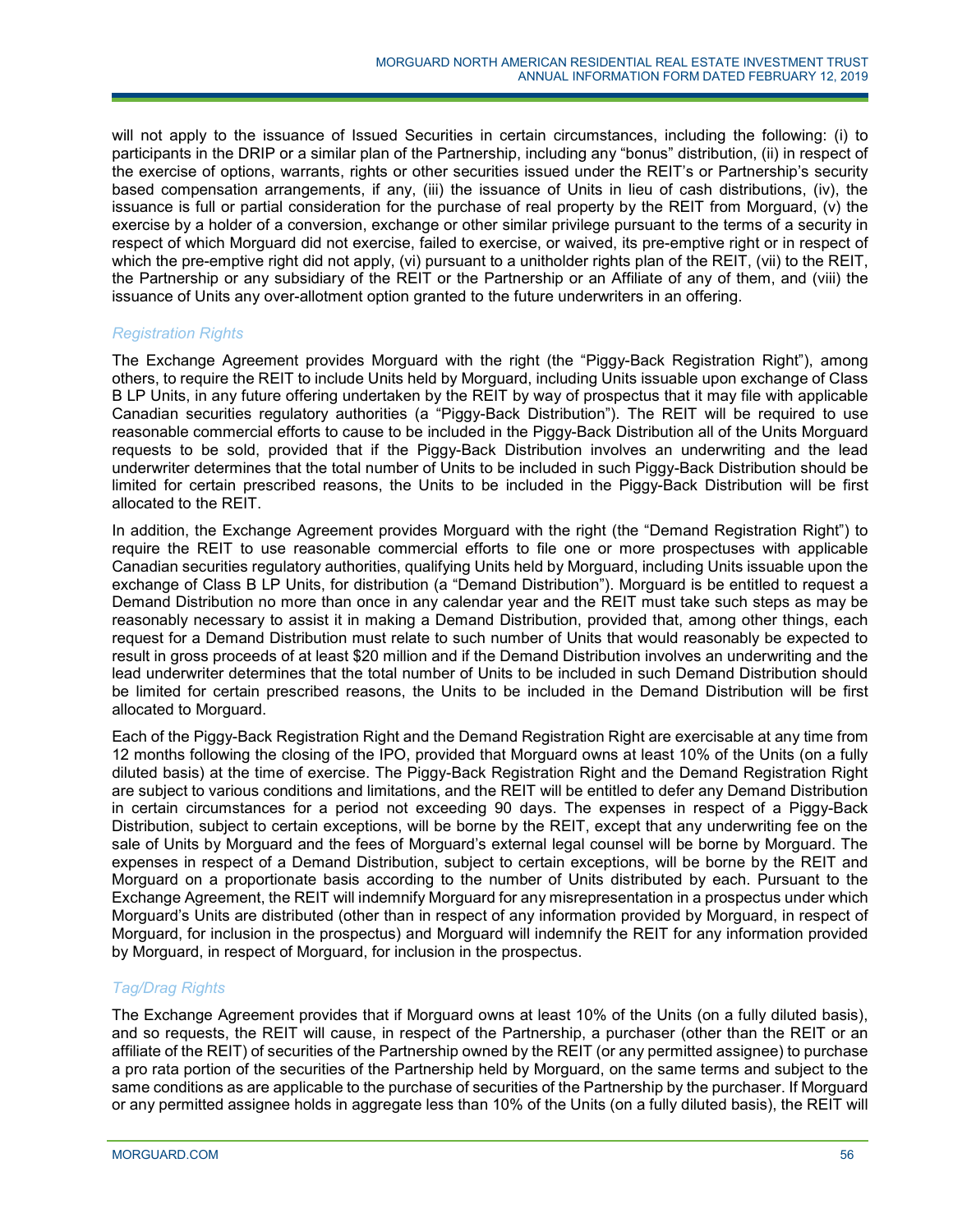be entitled, in connection with the direct or indirect sale of all of its securities of the Partnership, to require Morguard or any permitted assignee to sell its securities in the Partnership on the same conditions as are applicable to the REIT's direct or indirect sale of all other interests in the Partnership, and upon the REIT making such request and completing such sale, Morguard or any permitted assignee will have no further interest in the Partnership.

# *Assignment*

The Exchange Agreement is not assignable by Morguard without the REIT's prior written consent other than to a Morguard entity provided such entity remains a Morguard entity. The pre-emptive rights, registration rights and tag/drag rights described above are personal to Morguard. The transfer of Class B LP Units is subject to a number of restrictions. See "The Partnership — Transfer of LP Units".

# ITEM 12 LEGAL PROCEEDINGS AND REGULATORY ACTIONS

The REIT is not aware of any existing or contemplated material legal proceedings to which it is or was a party to, or to which any of its properties is or was the subject of, since January 1, 2018.

# ITEM 13 AUDITORS, TRANSFER AGENT AND REGISTRAR

The independent auditor of the REIT is Ernst & Young LLP, Chartered Professional Accountants, Licensed Public Accountants, Ernst & Young Tower, 100 Adelaide Street West, PO Box 1, Toronto, Ontario, Canada, M5H 0B3. Such firm is independent of the REIT within the meaning of the Rules of Professional Conduct of the Chartered Professional Accountants of Ontario (registered name of The Institute of Chartered Accountants of Ontario).

The Transfer Agent and Registrar for the REIT's Units is Computershare Trust Company of Canada, 8th Floor, 100 University Avenue, Toronto, Ontario M5J 2Y1.

# ITEM 14 ADDITIONAL INFORMATION

Additional information, including Trustees' and officers' remuneration and indebtedness, principal holders of the REIT's securities, options to purchase securities and interests of insiders in material transactions, as applicable, is contained in the REIT's information circular for its most recent annual meeting of Unitholders.

Additional financial information is provided in the REIT's comparative financial statements for the year ended December 31, 2018, and related Management's Discussion and Analysis. Selected financial information is included in Appendix [C](#page-79-0) to this Annual Information Form.

A copy of such documents may be obtained upon request from the REIT.

Additional information and disclosure relating the REIT including, financial and other material information is available on the REIT's website at www.morguard.com and may be found on SEDAR at www.sedar.com.

The REIT will also provide to any person upon request to the Secretary of the REIT:

- 1) When Units are in the course of a distribution pursuant to a short form prospectus or when a preliminary short form prospectus has been filed in respect of a distribution of Units,
	- a) One copy of the REIT's Annual Information Form, together with one copy of any document, or the pertinent pages of any document, incorporated by reference in the Annual Information Form;
	- b) One copy of the comparative financial statements of the REIT for its most recently completed financial year together with the accompanying report of the auditors and one copy of any interim financial statements of the REIT subsequent to the financial statements for its most recently completed financial year;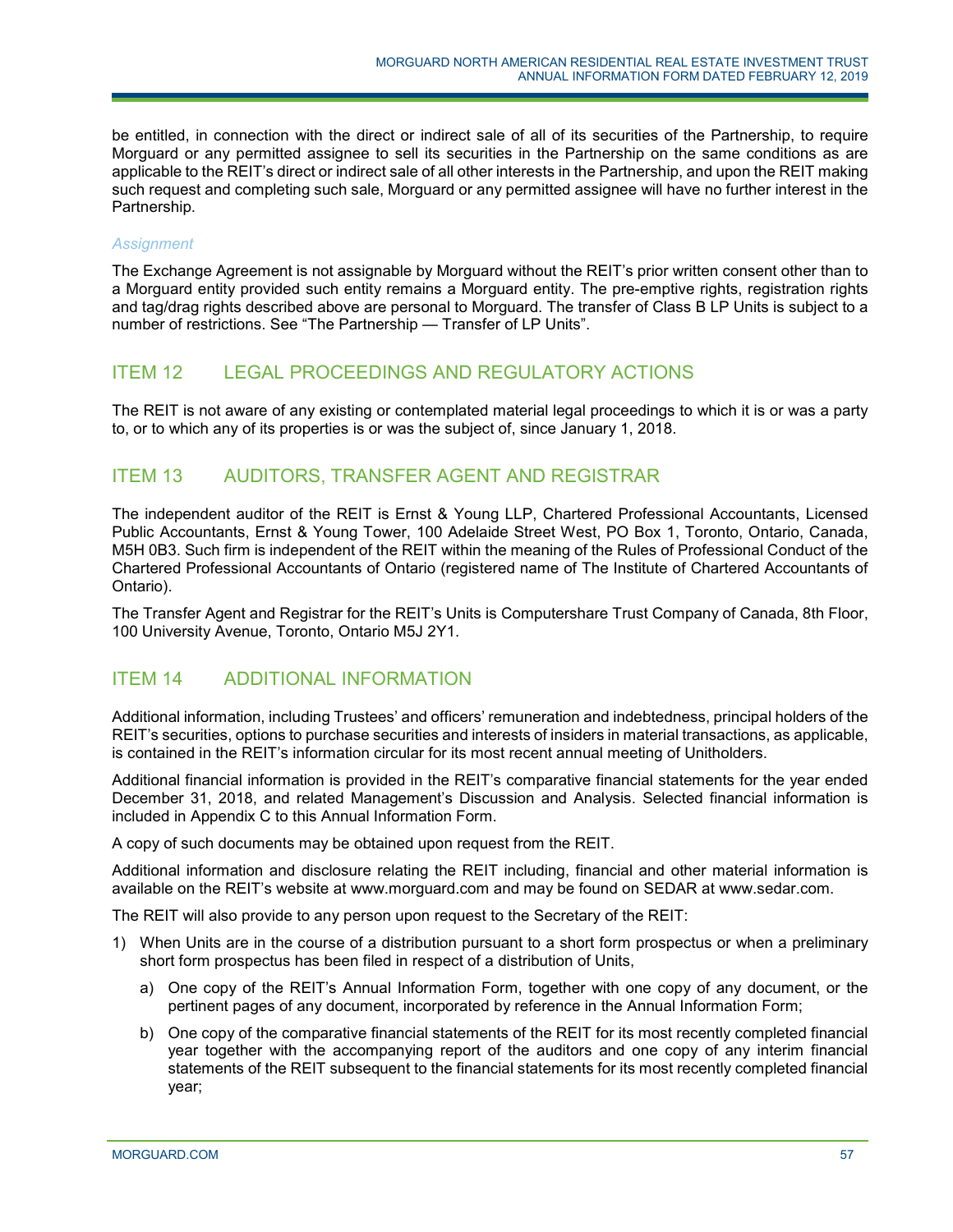- c) One copy of the REIT's information circular in respect of its most recent annual meeting of Unitholders that involved the election of Trustees or one copy of any annual filing prepared in lieu of that information circular, as appropriate; and
- d) One copy of any other document that is incorporated by reference into the preliminary short form prospectus or the short form prospectus and are not required to be provided under (a) to (c) above; or
- 2) At any other time, one copy of any other document referred to in 1) (a), (b) and (c) above, provided the REIT may require the payment of a reasonable charge if the request is made by a person who is not a Unitholder.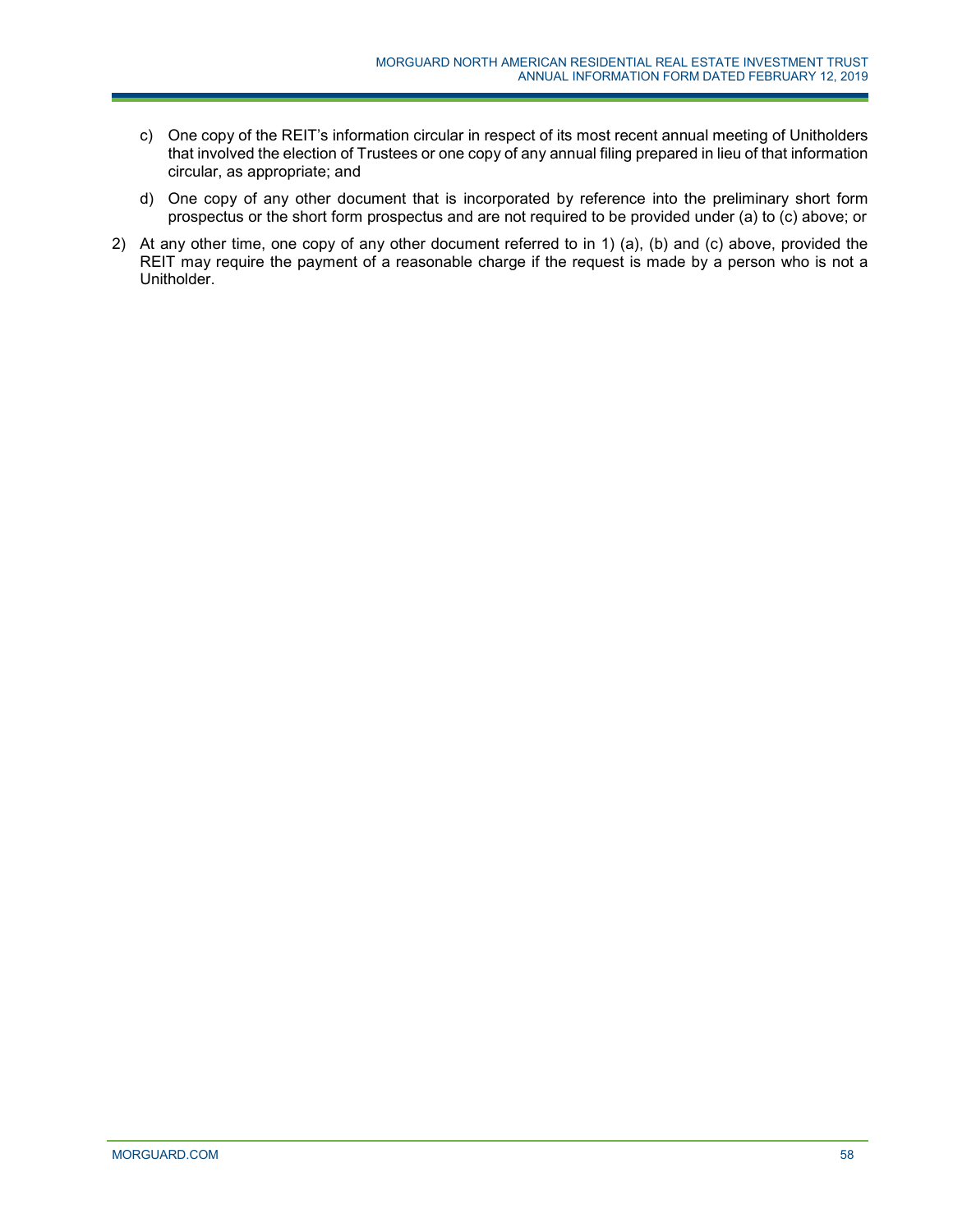# **GLOSSARY**

The following terms used in this annual information form have the meanings set out below:

"**Acquisition Agreements**" means the agreements of purchase and sale entered into on or before the closing of the IPO pursuant to which the REIT indirectly acquired the Initial IPO Properties.

"**CBCA**" means the *Canada Business Corporations Act*, as amended.

"**Change of Control**" means the acquisition by any person, or group of persons acting jointly or in concert (other than Morguard acting alone), of voting control or direction over an aggregate of not less than 66 2/3 of the outstanding Units (on a fully diluted basis).

"**Class A GP Unit**" means the Class A general partnership units of the Partnership.

"**Class A LP Unit**" means the Class A limited partnership units of the Partnership.

"**Class B GP Unit**" means the Class B general partnership units of the Partnership.

"**Class B LP Unit**" means the Class B limited partnership units of the Partnership.

"**Class C LP Unit**" means the Class C limited partnership units of the Partnership.

"**Closing Market Price**" has the meaning ascribed to it under the "Description of Trust Units and Declaration of Trust – Redemption Right."

"**CMHC**" means the Canada Mortgage and Housing Corporation.

"**CRA**" mean the Canada Revenue Agency.

"**Declaration of Trust**" means the amended and restated declaration of trust of the REIT dated as of April 18, 2012 as it may be amended and restated from time to time, all as described under "Description of Trust Units and Declaration of Trust".

"**DRIP**" means the Distribution Reinvestment Plan of the REIT.

"**Exchange Agreement**" means the exchange agreement among the REIT, Morguard, the Partnership and the REIT GP, dated April 18, 2012.

"**Fannie Mae**" means the Federal National Mortgage Association.

"**Freddie Mac**" means the Federal Home Loan Mortgage Corporation.

**"GAAP"** means Canadian generally accepted accounting principles for publicly accountable enterprises as defined by the Accounting Standards Board of Canada of the Chartered Professional Accountants of Canada, as amended from time to time.

"**General Partners**" means, collectively, the REIT GP and Morguard GP, and "**General Partner**" means any one of them.

"**Gross Book Value**" means the acquisition cost of the REIT's assets plus: (i) fair value adjustments and (ii) accumulated amortization on property, plant and equipment.

"**High-rise**" means a building with more than seven stories.

"**IFRS**" means International Financial Reporting Standards as issued by the International Accounting Standards Board and as adopted by the Chartered Professional Accountants of Canada in Part I of the Chartered Professional Accountants of Canada Handbook — Accounting, as amended from time to time.

"**Independent Trustee**" means a Trustee who, in relation to the REIT, is "independent" within the meaning of National Instrument 58-101 — Disclosure of Corporate Governance Practices, as replaced or amended from time to time (including any successor rule or policy thereto).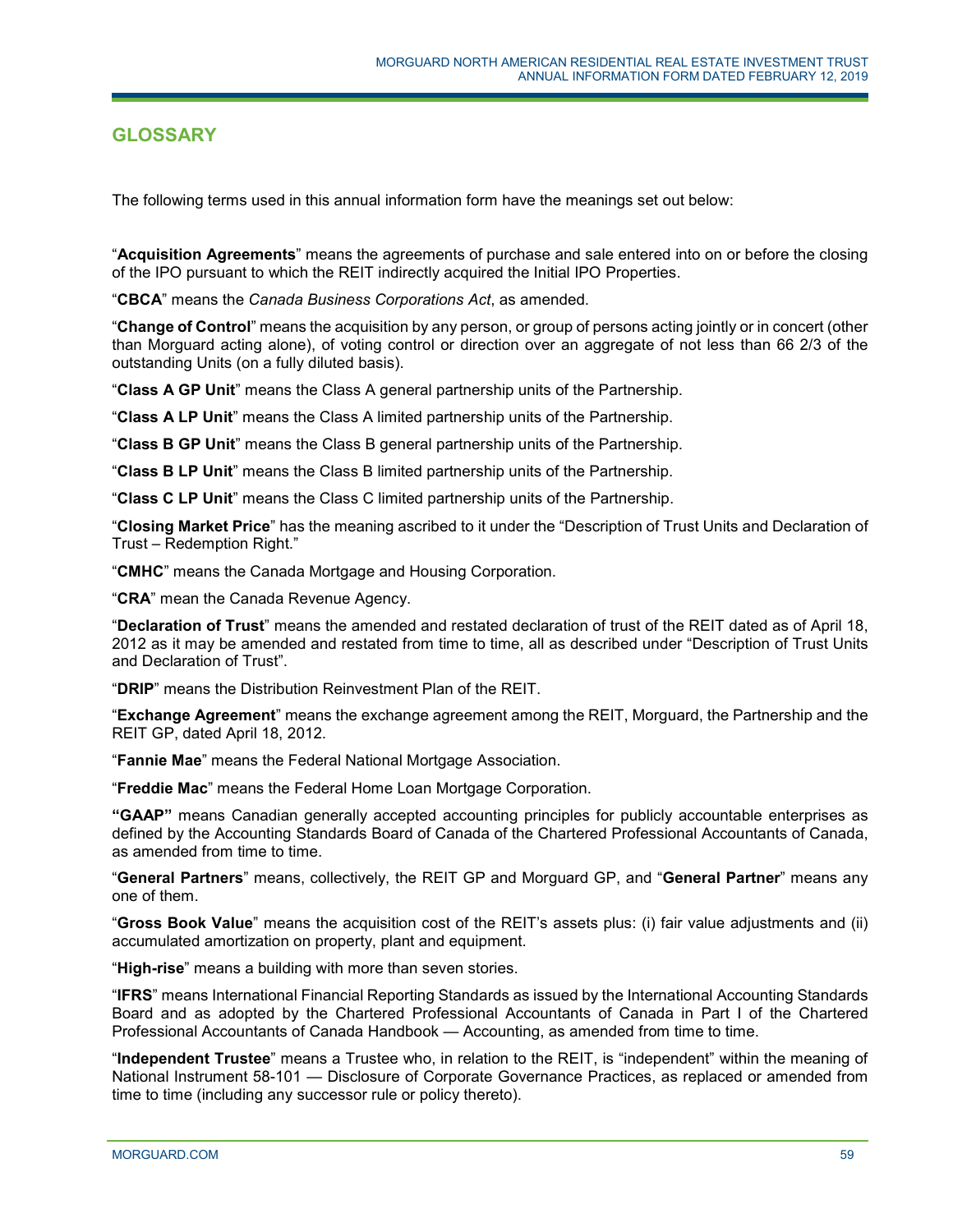"**Initial Canadian IPO Properties**" means the portfolio of 14 Canadian residential properties comprising interests in an aggregate of 12 high-rise, 3 mid-rise and 56 low-rise buildings, which were indirectly acquired by the REIT concurrently with the completion of its IPO.

"**Initial IPO Properties**" means, collectively, the Initial Canadian IPO Properties and the Initial U.S. IPO Properties.

"**Initial U.S. IPO Properties**" means the portfolio of interests in three U.S. residential walk-up garden community properties comprising an aggregate of 52 two-storey buildings, which were indirectly acquired by the REIT concurrently with the completion of its IPO.

"**IPO**" means the initial public offering of the REIT that was completed on April 18, 2012.

"**Limited Partnership Agreement**" means the limited partnership agreement of the Partnership dated April 11, 2012.

"**Low-rise**" means a building with fewer than four storeys.

"**Market Price**" has the meaning ascribed to it under "Description of Trust Units and Declaration of Trust— Redemption Right".

"**MD&A**" means management's discussion and analysis.

"**Mid-rise**" means a building with no fewer than four storeys and no more than seven storeys.

"**Monthly Limit**" means the monthly limit on the total amount payable in cash by the REIT in respect of Units tendered for redemption in a calendar month as described under "Description of Trust Units and Declaration of Trust — Redemption Right".

"**Morguard**" means Morguard Corporation, a CBCA corporation, and where the context requires, together with its affiliates.

**"Morguard Facility"** means the unsecured revolving credit facility made available by each of Morguard and the Partnership pursuant to a credit facility between the Partnership and Morguard dated April 18, 2012, as amended on July 31, 2012, and August 29, 2012.

"**Morguard GP**" means Morguard (Canada) GP Limited, a corporation incorporated under the CBCA and a wholly-owned subsidiary of Morguard.

"**NOI**" is defined by the REIT as revenue from income producing properties less property operating costs, realty taxes and utilities as presented in the consolidated statements of income.

"**Non-Residents**" means non-residents of Canada, as described under "Description of REIT Securities and Declaration of Trust — Limitation on Non-Resident Ownership".

"**Partnership**" means Morguard NAR Canada Limited Partnership, a limited partnership formed under the laws of the Province of Ontario.

"**Plans**" means, collectively, registered retirement savings plans, registered retirement income funds, deferred profit sharing plans, registered education savings plans, registered disability savings plans and tax-free savings accounts.

"**Proportionate NOI**" is a supplemental financial measure, not defined by IFRS, representing NOI as reported on the consolidated statements of income of the REIT, adjusted for the following (i) to exclude the impact of realty taxes under the International Financial Reporting Interpretations Committee ("IFRIC") Interpretation 21, *"Levies"* ("IFRIC 21") IFRIC 21; (ii) to exclude the non-controlling interest share of NOI for those properties that are consolidated under IFRS; and (iii) to include the REIT's equity-accounted investment NOI at its ownership interest.

"**Redemption Price**" has the meaning ascribed to it under "Description of REIT Securities and Declaration of Trust — Redemption Right".

**"REIT"** means Morguard North American Residential Real Estate Investment Trust.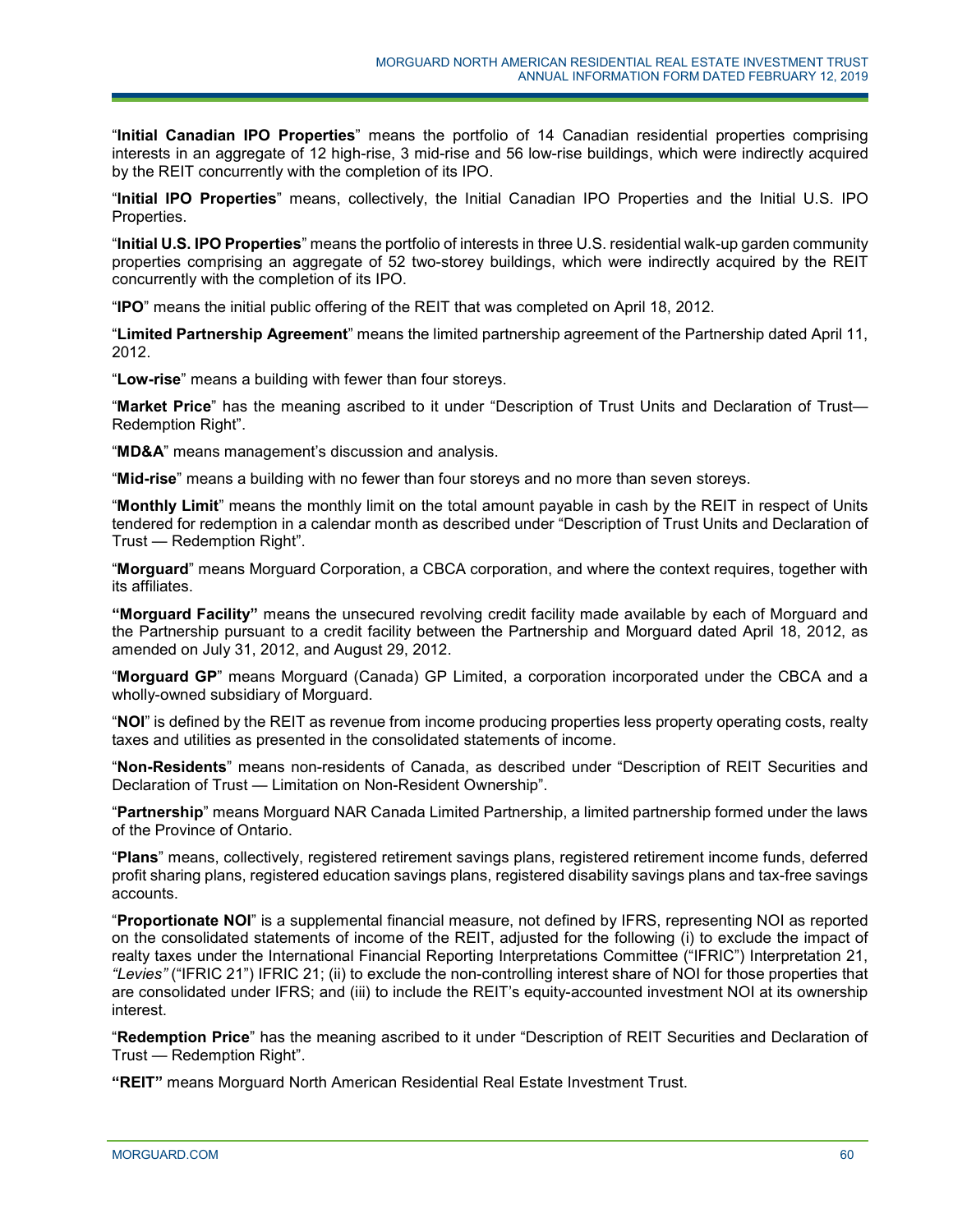"**REIT Exception**" means the exclusion from the definition of SIFT trust in the Tax Act for a trust qualifying as a "real estate investment trust" under the Tax Act.

"**REIT GP**" means Morguard NAR GP Limited, a corporation incorporated under the *Business Corporations Act* (Ontario) and a wholly-owned subsidiary of the REIT and a general partner of the Partnership.

"**Retained Debt**" means those mortgages on certain of the Initial Canadian IPO Properties that have been retained by Morguard.

"**Same Property NOI**" is a supplemental financial measure, not defined by IFRS, representing NOI for properties owned by REIT continuously for the current and comparable reporting period and does not take into account the impact of the operating performance of property acquisitions and dispositions.

"**Same Property Proportionate NOI**" is a supplemental financial measure, not defined by IFRS, representing Proportionate NOI for properties owned by REIT continuously for the current and comparable reporting period and does not take into account the impact of the operating performance of property acquisitions and dispositions.

"**Services Agreement**" means the services agreement between the REIT and Morguard dated April 18, 2012.

"**SIFT**" means specified investment flow-through within the meaning of the SIFT Rules.

**"SIFT Rules**" means provisions which potentially impose tax on publicly traded trusts, as explained under the Tax Act.

"**Special Voting Units**" means special voting units in the capital of the REIT, and "**Special Voting Unit**" means any one of them.

"**Subsidiary Notes**" means promissory notes of the Partnership, a trust all of the units of which, or a corporation all of the shares of which, are owned directly or indirectly by the REIT or another entity that would be consolidated with the REIT under GAAP, having a maturity date, determined at the time of issuance, of not more than five years, bearing interest at a market rate determined by the Trustees at the time of issuance.

"**Tax Act**" means the *Income Tax Act* (Canada).

"**Trustees**" means the trustees from time to time of the REIT, and "**Trustee**" means any one of them.

"**TSX**" means the Toronto Stock Exchange.

"**Units**" means trust units in the capital of the REIT, other than Special Voting Units, and "**Unit**" means any one of them.

"**Unitholders**" means holders of Voting Units, and "**Unitholder**" means any one of them.

"**U.S. Holdco**" means Morguard NAR (U.S.) Holdings LLC, a Delaware limited liability company.

"**U.S. Management Agreements**" means the agreements between U.S. Holdco and the U.S. Manager dated April 18, 2012.

"**U.S. Manager**" means Morguard Management Company Inc., an indirect wholly-owned subsidiary of Morguard.

"**Voting Units**" means, collectively, the Units and the Special Voting Units, and "**Voting Unit**" means any one of them.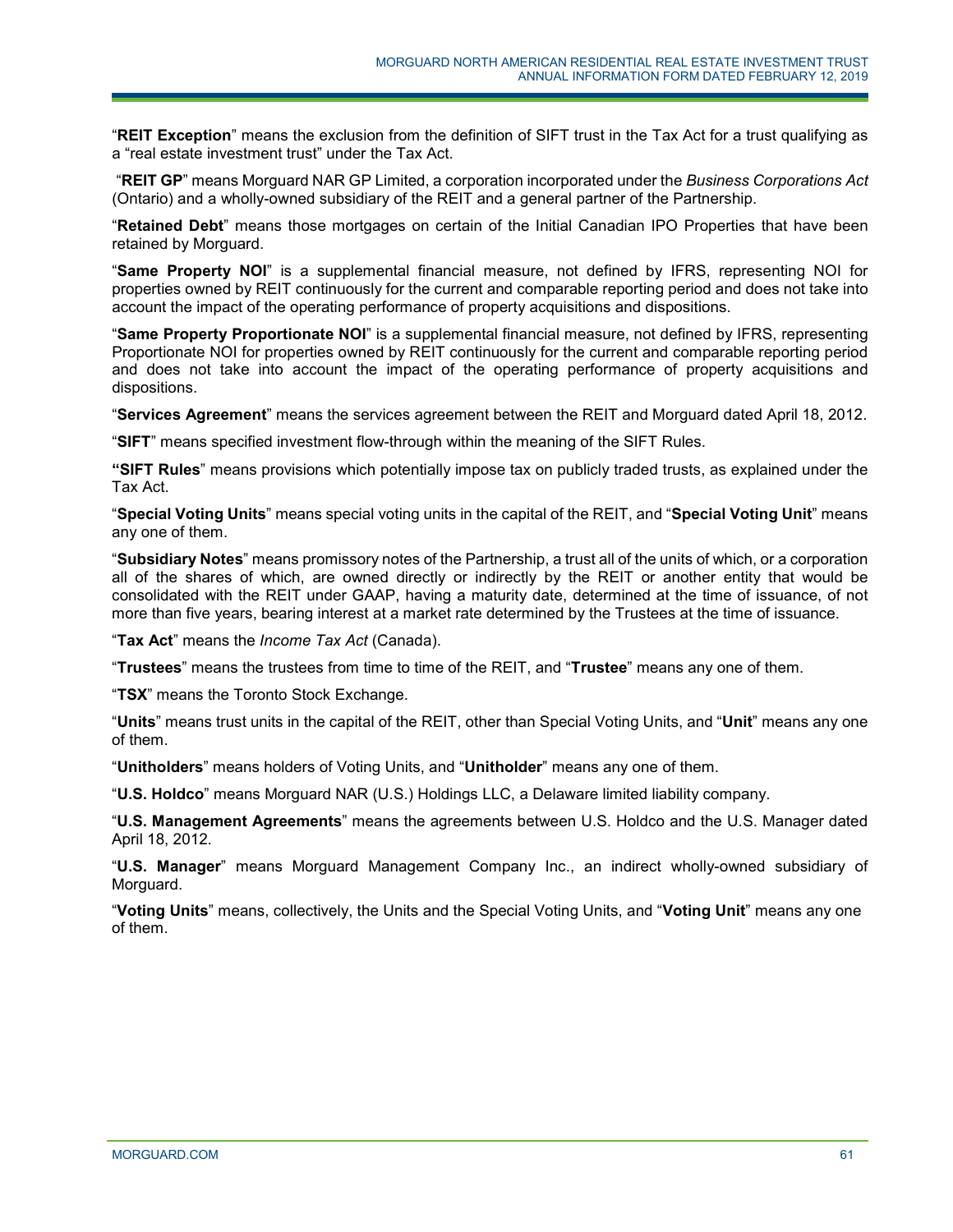## **APPENDIX A ADDITIONAL PROPERTY PORTFOLIO INFORMATION**

The following tables highlight all properties owned as at February 12, 2019. Occupancy Level is as at December 31, 2018.

# **CANADA**

|                          |               |           | Ownership<br>Interest | Total         | Ownership     |                  |
|--------------------------|---------------|-----------|-----------------------|---------------|---------------|------------------|
| <b>Property</b>          | City          | Prov.     | (%)                   | <b>Suites</b> | <b>Suites</b> | Occupancy<br>(%) |
| Square 104               | Edmonton      | AB        | 100                   | 277           | 277           | 99               |
| <b>Margaret Place</b>    | Kitchener     | <b>ON</b> | 100                   | 472           | 472           | 99               |
| Meadowvale Gardens       | Mississauga   | <b>ON</b> | 100                   | 325           | 325           | 97               |
| The Arista               | Mississauga   | <b>ON</b> | 100                   | 458           | 458           | 100              |
| The Elmwoods             | Mississauga   | <b>ON</b> | 100                   | 321           | 321           | 100              |
| The Forestwoods          | Mississauga   | <b>ON</b> | 89                    | 300           | 267           | 98               |
| The Maplewoods           | Mississauga   | <b>ON</b> | 87                    | 300           | 261           | 98               |
| The Valleywoods          | Mississauga   | <b>ON</b> | 91                    | 373           | 339           | 100              |
| <b>Tomken Place</b>      | Mississauga   | <b>ON</b> | 100                   | 142           | 142           | 100              |
| 160 Chapel               | <b>Ottawa</b> | <b>ON</b> | 100                   | 370           | 370           | 100              |
| Downsview Park Townhomes | Toronto       | <b>ON</b> | 100                   | 60            | 60            | 100              |
| <b>Rideau Towers I</b>   | Toronto       | <b>ON</b> | 90                    | 287           | 258           | 99               |
| <b>Rideau Towers II</b>  | Toronto       | <b>ON</b> | 100                   | 380           | 380           | 99               |
| <b>Rideau Towers III</b> | Toronto       | <b>ON</b> | 100                   | 474           | 474           | 98               |
| <b>Rideau Towers IV</b>  | Toronto       | <b>ON</b> | 100                   | 400           | 400           | 100              |
| Rouge Valley Residence   | Toronto       | <b>ON</b> | 100                   | 396           | 396           | 100              |
| <b>SUBTOTAL</b>          |               |           |                       | 5,335         | 5,200         | 99.1             |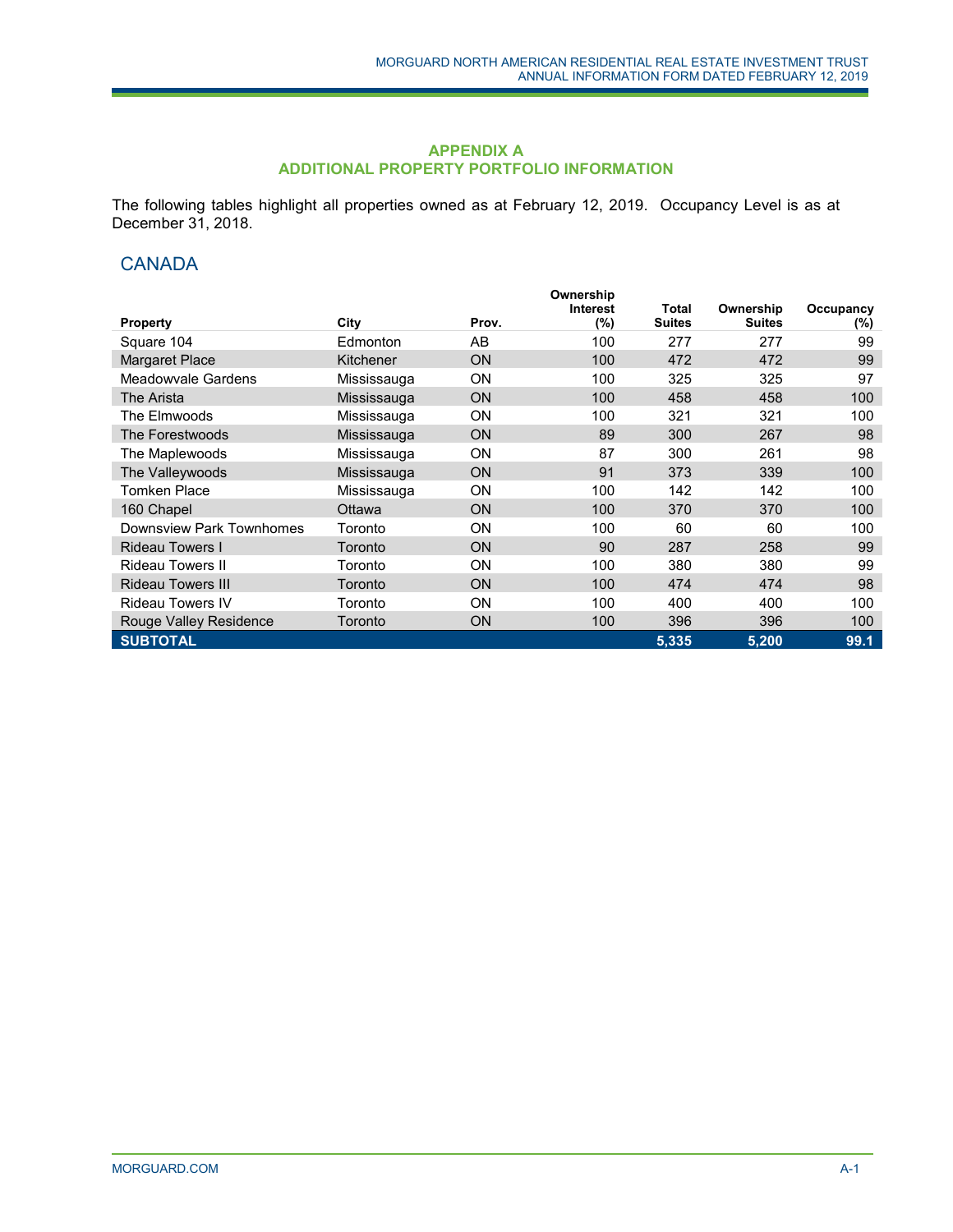# U.S.

|                                            |                     |           | Ownership<br><b>Interest</b> | <b>Total</b>  | Ownership     | Occupancy   |
|--------------------------------------------|---------------------|-----------|------------------------------|---------------|---------------|-------------|
| <b>Property</b>                            | City                | State     | (%)                          | <b>Suites</b> | <b>Suites</b> | $(\% )$     |
| <b>Retreat at City Center</b>              | Aurora              | CO        | 100                          | 225           | 225           | 96          |
| Settlers' Creek                            | <b>Fort Collins</b> | CO        | 100                          | 229           | 229           | 97          |
| The Retreat at Spring Park                 | Garland             | <b>TX</b> | 100                          | 188           | 188           | 97          |
| <b>Grand Venetian at Las Colinas</b>       | Irving              | <b>TX</b> | 100                          | 514           | 514           | 95          |
| Verandah at Valley Ranch                   | Irving              | <b>TX</b> | 100                          | 319           | 319           | 97          |
| Garden Lane                                | Gretna              | LA        | 100                          | 261           | 261           | 97          |
| <b>Colonial Manor Apartment Homes</b>      | Harahan             | LA        | 100                          | 48            | 48            | 92          |
| Steeplechase Apartment Homes               | Lafayette           | LA        | 100                          | 192           | 192           | 94          |
| Magnolia Place Apartment Homes             | New Iberia          | LA        | 100                          | 148           | 148           | 81          |
| The Georgian Apartments                    | <b>New Orleans</b>  | LA        | 100                          | 135           | 135           | 96          |
| 1643 Josephine                             | New Orleans         | LA        | 100                          | 116           | 116           | $n/a^{(1)}$ |
| <b>Greenbrier Estates</b>                  | Slidell             | LA        | 100                          | 144           | 144           | 88          |
| Coast at Lakeshore East                    | Chicago             | IL        | 51                           | 515           | 263           | 94          |
| <b>Briarhill Apartments</b>                | Atlanta             | GA        | 100                          | 292           | 292           | 95          |
| The Savoy Luxury Apartments                | Atlanta             | GA        | 100                          | 232           | 232           | 97          |
| <b>Barrett Walk Luxury Apartment Homes</b> | Kennesaw            | GA        | 100                          | 290           | 290           | 95          |
| 210 Watermark                              | <b>Bradenton</b>    | <b>FL</b> | 100                          | 216           | 216           | 98          |
| <b>Blue Isle Apartment Homes</b>           | Coconut Creek       | <b>FL</b> | 100                          | 340           | 340           | 94          |
| 2940 Solano at Monterra                    | Cooper City         | <b>FL</b> | 51                           | 252           | 129           | 95          |
| Governors Gate I                           | Pensacola           | <b>FL</b> | 100                          | 240           | 240           | 97          |
| Governors Gate II                          | Pensacola           | <b>FL</b> | 100                          | 204           | 204           | 98          |
| Jamestown Estates                          | Pensacola           | <b>FL</b> | 100                          | 177           | 177           | 95          |
| <b>Woodcliff Apartment Homes</b>           | Pensacola           | <b>FL</b> | 100                          | 184           | 184           | 93          |
| <b>Woodbine Apartment Homes</b>            | Riviera Beach       | <b>FL</b> | 100                          | 408           | 408           | 97          |
| <b>Mallory Square</b>                      | Tampa               | <b>FL</b> | 100                          | 383           | 383           | 94          |
| <b>Village Crossing Apartment Homes</b>    | West Palm Beach     | <b>FL</b> | 100                          | 189           | 189           | 95          |
| The Lodge at Crossroads                    | Cary                | <b>NC</b> | 100                          | 432           | 432           | 95          |
| Perry Point Ultimate Apartments            | Raleigh             | <b>NC</b> | 100                          | 432           | 432           | 97          |
| Northgate at Falls Church                  | <b>Falls Church</b> | <b>VA</b> | 100                          | 104           | 104           | 90          |
| The Fenestra at Rockville Town Square      | Rockville           | <b>MD</b> | 50                           | 492           | 246           | 88          |
| <b>SUBTOTAL</b>                            |                     |           |                              | 7,901         | 7,280         | 94.7        |

(1) Property under development.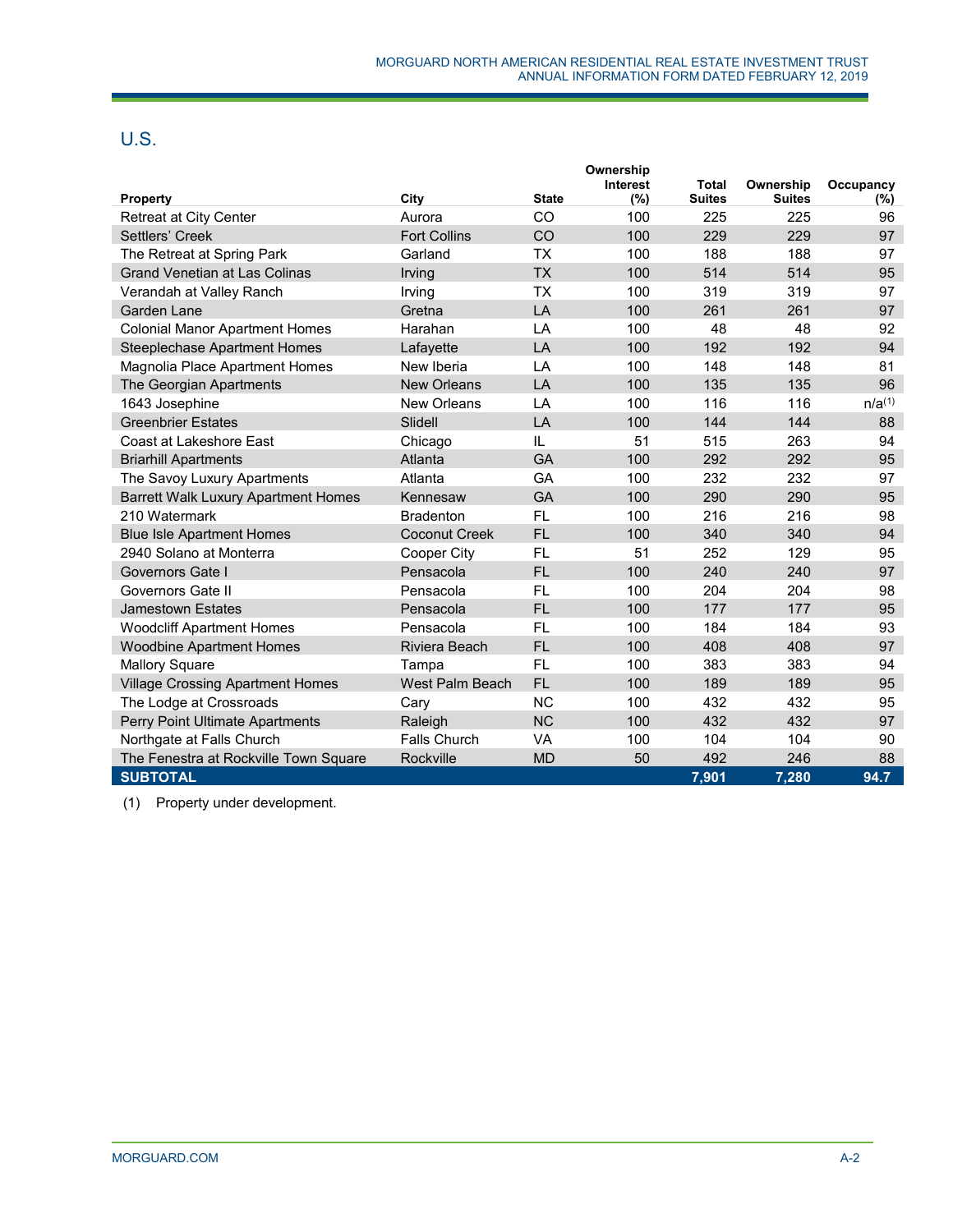# **DESCRIPTION OF THE PROPERTIES**

The following is a description of each of the Canadian Properties.

## *ALBERTA*

## **Edmonton, Alberta**

## *10404 104 Avenue, Edmonton, Alberta ("Square 104")*

Square 104 consists of two connecting mid-rise apartment buildings situated in downtown Edmonton at the northeast corner of 105<sup>th</sup> Street and 104<sup>th</sup> Avenue, Edmonton, Alberta. Square 104 is located adjacent to Rogers Place Arena and Edmonton Ice District and in close proximity to Grant MacEwan College, restaurants, pubs and downtown offices. The five-storey and four-storey buildings have elevator service and are situated on approximately 4.2 acres of land. The buildings include in-suite laundry facilities, a fitness centre and provide 285 underground parking spaces. The buildings were constructed in 2004 and contain a total of 277 suites consisting of one, two and three-bedroom suites. In 2015, the lobby areas at both buildings were renovated.

*ONTARIO*

## **Kitchener, Ontario**

## *305-315 Margaret Avenue, Kitchener, Ontario ("Margaret Place")*

Margaret Place consists of two high-rise apartment buildings situated near the intersection of Victoria Street and Margaret Avenue in Kitchener, Ontario. Margaret Place is located in close proximity to St. Jacobs Farm and Craft Market, and the manufacturing hub and local retail establishments. The two 18-storey buildings have three elevators in each building, and are situated on approximately six acres of lush private parkland and contain a total of 472 suites consisting of one and two-bedroom suites.

Margaret Place includes hospitality suites, an indoor swimming pool and whirlpool, fitness centre, party room, saunas, billiards room, indoor bike room, indoor driving range, library, in-suite laundry facilities, and provides 437 underground parking spaces and 193 surface parking spaces. The two buildings were constructed in 1990 of cast-in-place foundation with precast concrete walls and floors. The buildings underwent capital improvements in 2007 and 2008 that included the roof replacement of building 305 and underground restoration in both buildings. The fire alarm system was replaced in both buildings in 2009 and 2010. Further renovations include a lighting retrofit completed in 2013, a roof replacement of 315 in 2015, and 2-year parking garage restoration project completed in 2016.

# **Mississauga, Ontario**

## *3665 Arista Way, Mississauga, Ontario ("The Arista")*

The Arista is a high-rise residential apartment building situated near the intersection of Hurontario Street and Burnhamthorpe Road in Mississauga, Ontario. The Arista is located in close proximity to public transportation, schools, Square One Shopping Centre, Pearson International Airport and within walking distance to local retail establishments. The building includes an outdoor pool, fitness centre, billiards room, party room, indoor bike room, saunas, laundry facilities, library and business centre with internet access. The 19-storey building has five elevators, is situated on approximately 9.7 acres of land and contains a total of 458 suites consisting of one, two and three-bedroom suites and one commercial suite, which provides an onsite convenience store and dry cleaners. The building provides 607 underground parking spaces and 96 surface parking spaces. It was constructed in 1980 of cast-in-place foundation with pre-cast concrete walls and floors. The building underwent common area renovations in 2007 and had two new chillers installed in 2006. The building underwent a new life safety upgrade in 2009, elevator modernization in 2015 and roof replacement in 2018.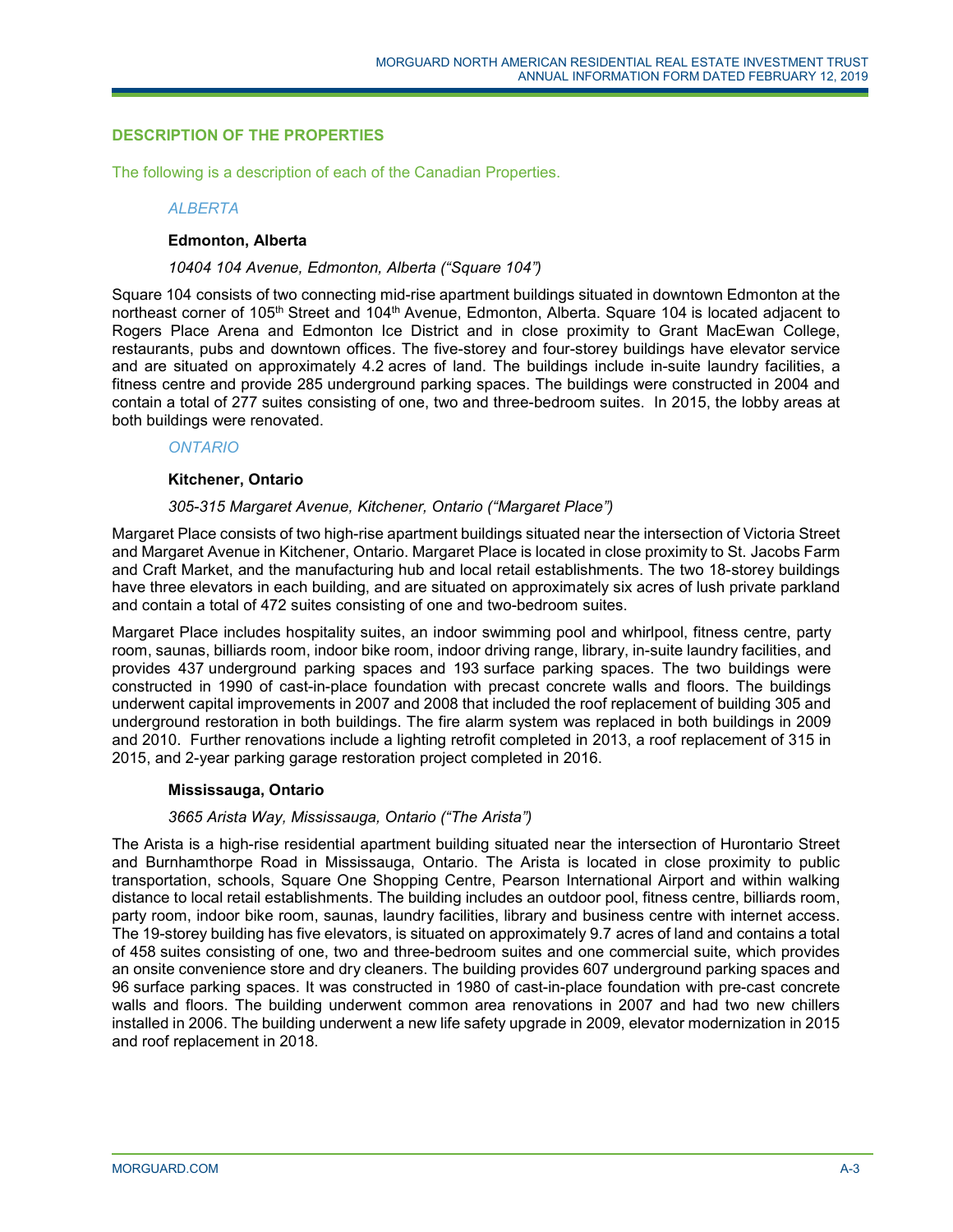# *30 Elm Drive East, Mississauga, Ontario ("The Elmwoods")*

The Elmwoods is a high-rise residential apartment building situated east of Hurontario Street and south of Elm Drive in Mississauga, Ontario. The Elmwoods is located in close proximity to public transportation, a local hospital, local retail establishments and Pearson International Airport. The 19-storey building has three elevators, is situated on approximately 4.1 acres of land and contains a total of 321 suites consisting of bachelor, one, two and three-bedroom suites. The building includes hospitality suites, a fitness centre, party room, saunas, a tennis court, a nine-hole mini put course, a barbeque and picnic area, laundry facilities and provides 425 underground parking spaces and 65 surface parking spaces. The building was constructed in 1984 of cast-in-place foundation with precast concrete walls and floors. The Elmwoods has undergone an energy saving lighting retrofit throughout the entire building. Capital improvements included an elevator modernization and underground parking restoration completed in 2015 and a boiler replacement was completed in 2017.

## *1547 Mississauga Valley Boulevard, Mississauga, Ontario ("The Forestwoods")*

The Forestwoods is a high-rise residential apartment building situated near the intersection of Burnhamthorpe Road and Hurontario Street in Mississauga, Ontario. The Forestwoods is located in close proximity to public transport, schools, Square One Shopping Centre, art galleries, Pearson International Airport and is walking distance to local retail amenities. The 22-storey building has three elevators, is situated on approximately 6.8 acres of land and contains a total of 300 suites consisting of one, two and three-bedroom suites. The building includes hospitality suites, an outdoor pool, children's playground, laundry facilities and provides 450 underground parking spaces and 75 surface parking spaces. It was constructed in 1978 and is built of cast-in-place foundation with pre-cast concrete walls and floors. Major capital improvements include the restoration of the underground garage and balconies (2010), modernization of the elevator mechanics (2016) and complete roof replacement (2018).

# *1477 Mississauga Valley Boulevard, Mississauga, Ontario ("The Maplewoods")*

The Maplewoods is a high-rise residential apartment building situated near the intersection of Burnhamthorpe Road and Hurontario Street in Mississauga, Ontario. The Maplewoods is in close proximity to public transport, schools, Square One Shopping Centre, art galleries, Pearson International Airport and is within walking distance to many local retail amenities. The 22-storey building has three elevators, is situated on approximately 6.8 acres of land and contains 300 suites consisting of one, two and threebedroom suites. The building includes hospitality suites, an outdoor pool, fitness centre, party room, business centre with internet access, indoor bike room, children's playground, laundry facilities and provides 450 underground parking spaces and 82 surface parking spaces. It was constructed in 1979 and was built of cast-in-place foundation with pre-cast concrete walls and floors. The building has undergone significant capital improvements including the garage and visitor parking area (2009), restoration of the balconies (2010), modernization of the elevator mechanics (2016) and a complete roof replacement (2018).

## *2869 Battleford Road, Mississauga, Ontario ("Meadowvale Gardens")*

Meadowvale Gardens is a low-rise residential complex comprised of 24 buildings, situated east of Winston Churchill and north of Battleford Road in Mississauga, Ontario. The 23 three-storey garden terrace suites and one mid-rise building containing five stories are situated on approximately 8.6 acres of land and contain a total of 325 suites consisting of one, two and three-bedroom suites. The buildings include an outdoor pool, fitness centre, party room, indoor bike room, children's playground, tennis and squash courts, saunas, laundry facilities and provide a total of 379 underground parking spaces and 169 surface parking spaces. Meadowvale Gardens is located in close proximity to public transportation, local retail establishments and Pearson International Airport and is directly adjacent to Meadowvale Town Centre. It was constructed in 1977 and is built of cast-in-place concrete foundation and conventional wood frame structure with brick facade. From 2007 to 2011, the buildings underwent capital improvements that included roof replacements, underground garage and balcony restorations and an elevator modernization. Additionally, underground parking repairs and exterior brickwork restoration (2017) and boiler replacement (2018) have been completed.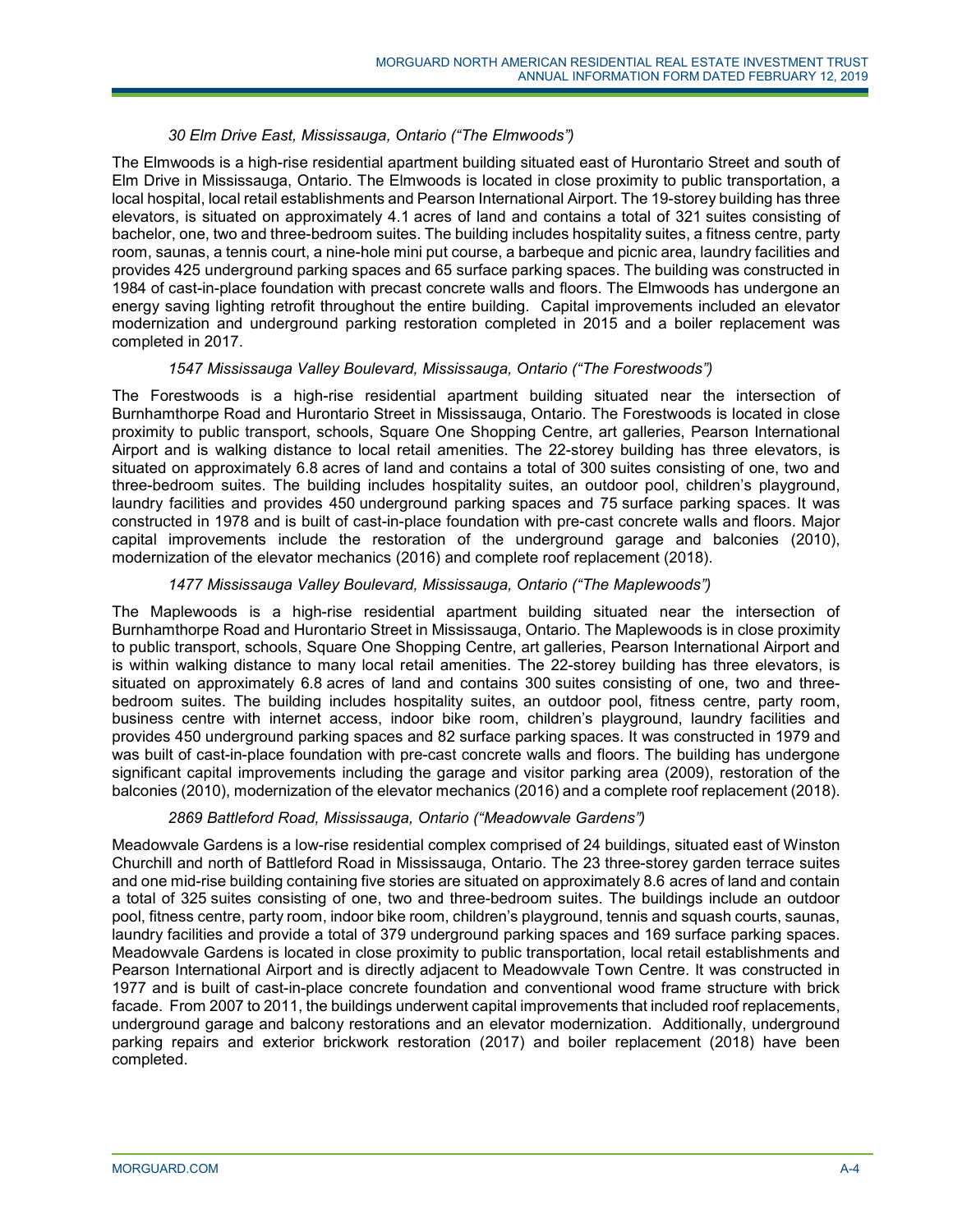# *935 Dundas Street East, Mississauga, Ontario ("Tomken Place")*

Tomken Place is a high-rise residential apartment building situated near the intersection of Tomken Road and Dundas Street in Mississauga, Ontario. Tomken Place is located in close proximity to public transit, local retail establishments and Pearson International Airport. The 16-storey building has two elevators, is situated on approximately 2.5 acres of land and contains a total of 142 suites consisting of mainly two and three-bedroom suites with 1 one-bedroom suite. The building includes laundry facilities, fitness centre, party room, indoor bike room, children's playground, billiards room, saunas, a tennis court and provides 197 underground parking spaces and 34 surface parking spaces. It was constructed in 1979 of cast-inplace foundation with pre-cast concrete walls and floors. In 2006, the building underwent balcony restoration, painting of the building exterior, and modernization of the building's fire safety system. In 2017, underground parking repairs were completed.

# *1423 Mississauga Valley Boulevard, Mississauga, Ontario ("The Valleywoods")*

The Valleywoods is a high-rise residential apartment building situated near the intersection of Burnhamthorpe and Hurontario Street in Mississauga, Ontario. The Valleywoods is in close proximity to public transport, schools, Square One Shopping Centre, art galleries, Pearson International Airport and is within walking distance to many local retail amenities. The 16-storey building has three elevators, is situated on approximately 8.4 acres of land and contains a total of 373 suites consisting of bachelor, one, two and three-bedroom suites. The building includes hospitality suites, an outdoor pool, fitness centre, billiards room, party room, indoor bike room, saunas, children's playground, business centre with internet access, laundry facilities and provides 495 underground parking spaces and 69 surface parking spaces. It was constructed in 1979 and is built of cast-in-place foundation with pre-cast concrete walls and floors. Capital improvements in 2010 included the replacement of the fire alarm system. Elevator modernization was completed in 2016.

# **Toronto, Ontario**

# *35 Thorncliffe Park Drive, Toronto, Ontario ("Rideau Towers I")*

Rideau Towers is a collection of four high-rise residential apartment buildings situated near the intersection of Thorncliffe Park Drive and Overlea Boulevard, in Toronto, Ontario. The Rideau Towers are in close proximity to public transit and local retail establishments. This 18-storey building has three elevators, is situated on approximately 3.5 acres of land and contains a total of 287 suites. Rideau Towers I comprises one, two and three-bedroom suites with a weighted average size of 918 square feet. The building has laundry facilities, and provides 176 underground parking spaces and 122 surface parking spaces. The building was constructed in the mid-1960's and was built of cast-in-place concrete slab floors with a brick exterior veneer construction and underwent various capital improvements (including corridor renovations) in 2008. A boiler replacement project was completed in 2018.

## *43 Thorncliffe Park Drive, Toronto, Ontario ("Rideau Towers II")*

Rideau Towers is a collection of four high-rise residential apartment buildings situated near the intersection of Thorncliffe Park Drive and Overlea Boulevard, in Toronto, Ontario. The Rideau Towers are in close proximity to public transit and local retail establishments. This 20-storey building has four elevators, is situated on approximately 4.4 acres of land and contains a total of 380 suites. Rideau Towers II comprises one, two and three-bedroom suites with a weighted average size of 922 square feet. The building has laundry facilities, and provides 353 underground parking spaces and 114 surface parking spaces. It was constructed in the mid-1960's, is built of cast-in-place concrete slab floors with a brick exterior veneer construction and underwent various capital improvements (including corridor renovations) in 2008; and underground parking garage repairs in 2016 and 2017.

## *47 Thorncliffe Park Drive, Toronto, Ontario ("Rideau Towers III")*

Rideau Towers is a collection of four high-rise residential apartment buildings situated near the intersection of Thorncliffe Park Drive and Overlea Boulevard, in Toronto, Ontario. The Rideau Towers are in close proximity to public transit and local retail establishments. This 25-storey building has five elevators, is situated on approximately 5.5 acres of land and contains a total of 474 suites. Rideau Towers III comprises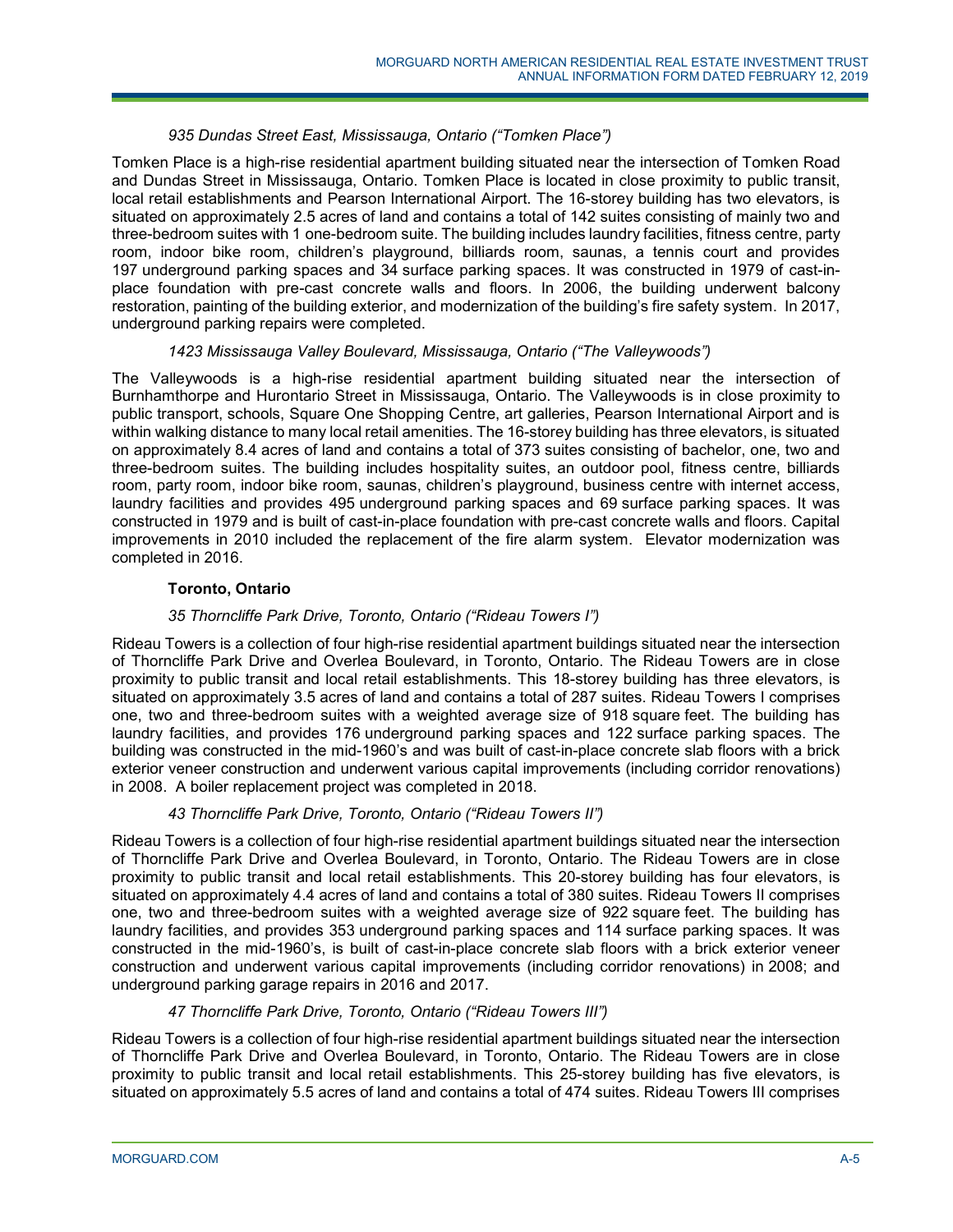one, two and three-bedroom suites with a weighted average size of 978 square feet. The building has laundry facilities, and provides 521 underground parking spaces and 64 surface parking spaces. It was constructed in the mid-1960's, is built of cast-in-place concrete slab floors with a brick exterior veneer construction and underwent various capital improvements in 2008, the restoration of the underground parking garage in 2011, and a complete balcony restoration in 2014.

# *49 Thorncliffe Park Drive, Toronto, Ontario ("Rideau Towers IV")*

Rideau Towers is a collection of four high-rise residential apartment buildings situated near the intersection of Thorncliffe Park Drive and Overlea Boulevard, in Toronto, Ontario. The Rideau Towers are in close proximity to public transit and local retail establishments. This 20-storey building has four elevators, is situated on approximately 4.4 acres of land and contains a total of 400 suites. Rideau Towers IV comprises bachelor, one, two and three-bedroom suites with a weighted average size of 956 square feet. The building has laundry facilities, and provides 444 underground parking spaces and 51 surface parking spaces. It was constructed in the mid-1960's, is built of cast-in-place concrete slab floors with a brick exterior veneer construction and underwent significant capital improvements in 2008 and underground parking garage repairs in 2016 and 2017.

# *45 Generation Boulevard, Toronto, Ontario ("Rouge Valley Residences")*

Rouge Valley Residences is a low-rise residential complex comprised of 33 buildings which is located just off Meadowvale Road and Highway 401 in Toronto, Ontario, and comprising the municipal addresses of 41-53 and 95-115 Generation Boulevard. Rouge Valley Residences is in close proximity to public transit, The University of Toronto (Scarborough Campus), the Toronto Zoo and the Rouge Valley Conservation Area. The 3-storey townhouse-style suites of Rouge Valley Residences are situated on 14.8 landscaped acres of land. Rouge Valley Residences comprises 396 suites, consisting of one, two and three-bedroom suites. The buildings include laundry facilities, an outdoor swimming pool and provide 533 surface parking spaces. Constructed in 1978, the buildings are built of cast-in-place concrete foundation and conventional wood frame structure. These residences underwent various capital improvements, including common area renovations, in-suite window replacement, and roof replacements in a significant number of the Rouge Valley Residences' buildings between 2007 and 2016.

## *55-71 John Perkins Bull Drive, Toronto, Ontario ("Downsview Park Townhomes")*

Downsview Park Townhomes comprises 60 two and three-bedroom rental townhomes, constructed in 2017, with open concept floor plans and modern finishes. Located on the edge of Downsview Park, these stylish townhomes are minutes away from York University and Yorkdale Shopping Centre; and are in close proximity to Highways 400 and 401 as well as transit.

## **Ottawa, Ontario**

## *160 Chapel Street, Ottawa, Ontario ("160 Chapel")*

160 Chapel is a 22-storey high-rise, 370 suite residential apartment building originally built in 1971 consisting of reinforced concrete construction. The building underwent significant upgrades in 1997, and elevator modernization and roof replacement from 2011-2014. There is an above ground parking lot and two levels of underground parking, offering a total of 270 parking spaces. 160 Chapel is located in the Sandy Hill neighbourhood in Ottawa – located just 2 kilometres from the downtown core, at the corner of Chapel and Rideau Streets. 160 Chapel benefits from being in close proximity to the Rideau Centre, Parliament Hill, the Byward Market, and the University of Ottawa. The building includes 24-hour on site security, fitness centre, indoor pool, guest suite and sauna. Phase I of underground parking restoration was completed in 2018. Phase II will be completed in Spring 2019.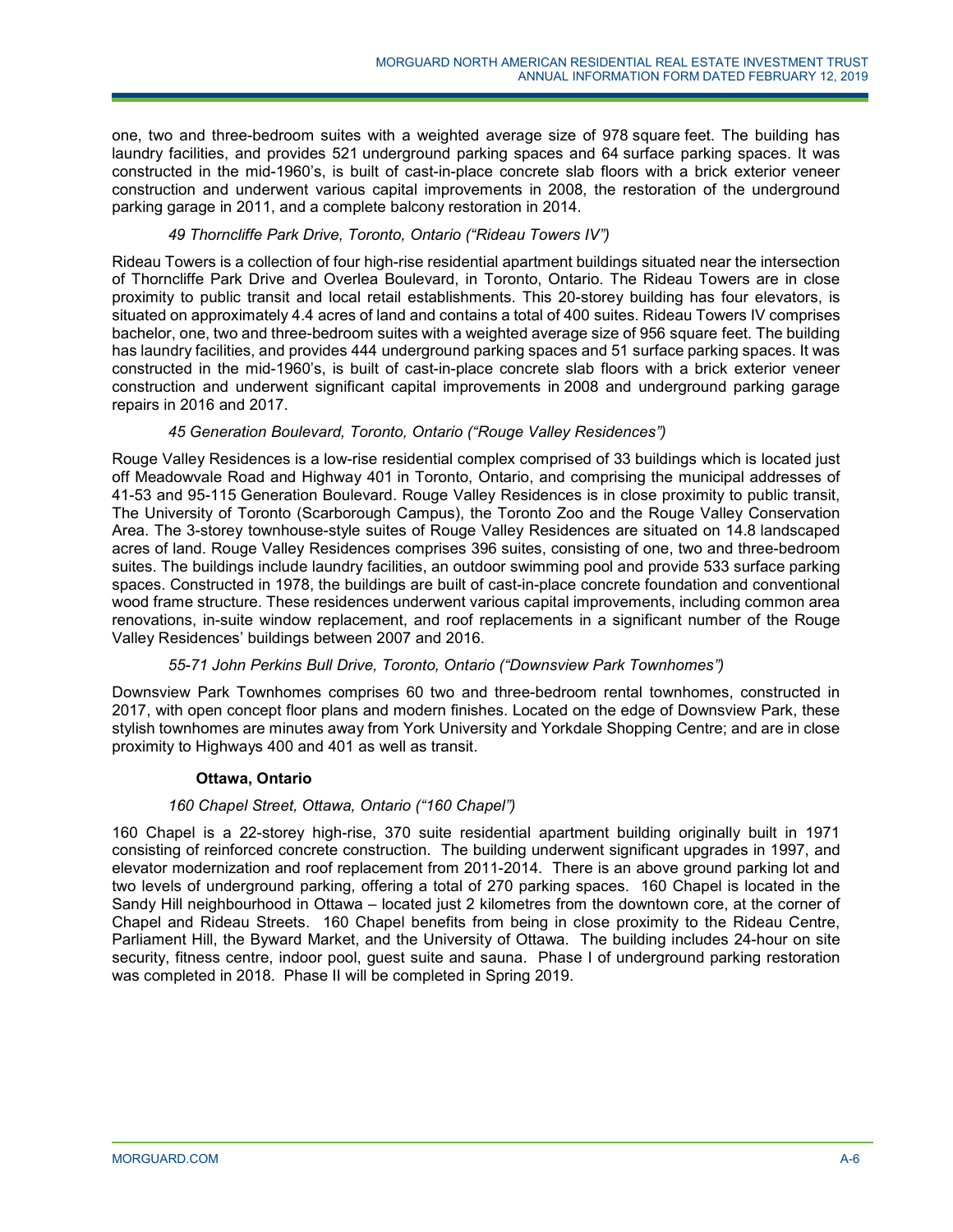The following is a description of each of the U.S. Properties.

# *COLORADO*

## **Aurora, Colorado**

## *820 South Cimarron Way, Aurora, Colorado ("Retreat at City Center")*

Retreat at City Center is a low-rise apartment complex comprising 12 buildings and 225 suites constructed in 2002. It is located approximately 9 miles from downtown Denver. The one, two and three-bedroom suites are situated on 7.46 landscaped acres of land. The property includes a leasing centre, fitness centre, and swimming pool. 406 parking spaces are provided in the 8 level parking garage, with 54 surface spaces around the property.

#### **Fort Collins, Colorado**

## *4408 John F. Kennedy Way, Fort Collins. Colorado ("Settlers Creek")*

Settlers Creek is a low-rise apartment complex consisting of nine buildings, 13 second-story lofts, and 229 suites constructed in 2009. It is located approximately 6.3 miles from downtown Fort Collins. The one, two and three-bedroom suites are situated on 13.61 landscaped acres of land. The property includes a leasing centre, fitness centre, swimming pool and tanning room, and provides 324 surface parking spaces and 87 garage spaces.

## *TEXAS*

## **Irving, Texas**

## *6225 Love Drive, Irving, Texas ("Grand Venetian")*

Grand Venetian is a low-rise apartment complex consisting of 25 buildings and 514 suites constructed in 1997. It is located within 20 minutes of downtown Dallas. The one, two and three-bedroom suites are situated on 24.42 acres of land. The property includes a leasing centre, spa room, fitness centre and business centre and provides 889 parking spaces.

#### *8600 Valley Ranch Parkway, Irving, Texas ("Verandah at Valley Ranch")*

Valley Ranch is a low-rise apartment complex comprised of 15 buildings and 319 suites constructed in 1994. It is located approximately six miles from the Dallas Airport. The one, two and three-bedroom suites are situated on 14.78 acres of land. The property includes a leasing office, two swimming pools, and a covered car wash, and provides 524 parking spaces.

#### **Garland, Texas**

## *2701 Lookout Drive, Garland, Texas ("The Retreat at Spring Park")*

Spring Park is a low-rise apartment complex comprising 13 buildings and 188 suites constructed in 1996. It is located approximately six miles from the Dallas Airport. The one and two-bedroom suites are situated on 12.23 acres of land. The property includes a leasing office, swimming pool, a fitness centre and barbeque picnic area. Each suite is provided with an attached single car garage, plus an additional 97 surface parking spaces are available.

## *LOUISIANA*

## **New Iberia, Louisiana**

#### *1001 East Dale Street, New Iberia, Louisiana ("Magnolia Place")*

Magnolia Place is a two-storey residential walk-up garden community, consisting 13 buildings, located just off E Admiral Doyle Drive in the city of New Iberia, Louisiana. Magnolia Place is in close proximity to Weeks Island Road which is a significant access point for the offshore oil drilling industry. Magnolia Place is in the heart of New Iberia and is minutes away from City Park, Iberia Medical Center, Acadiana Regional Airport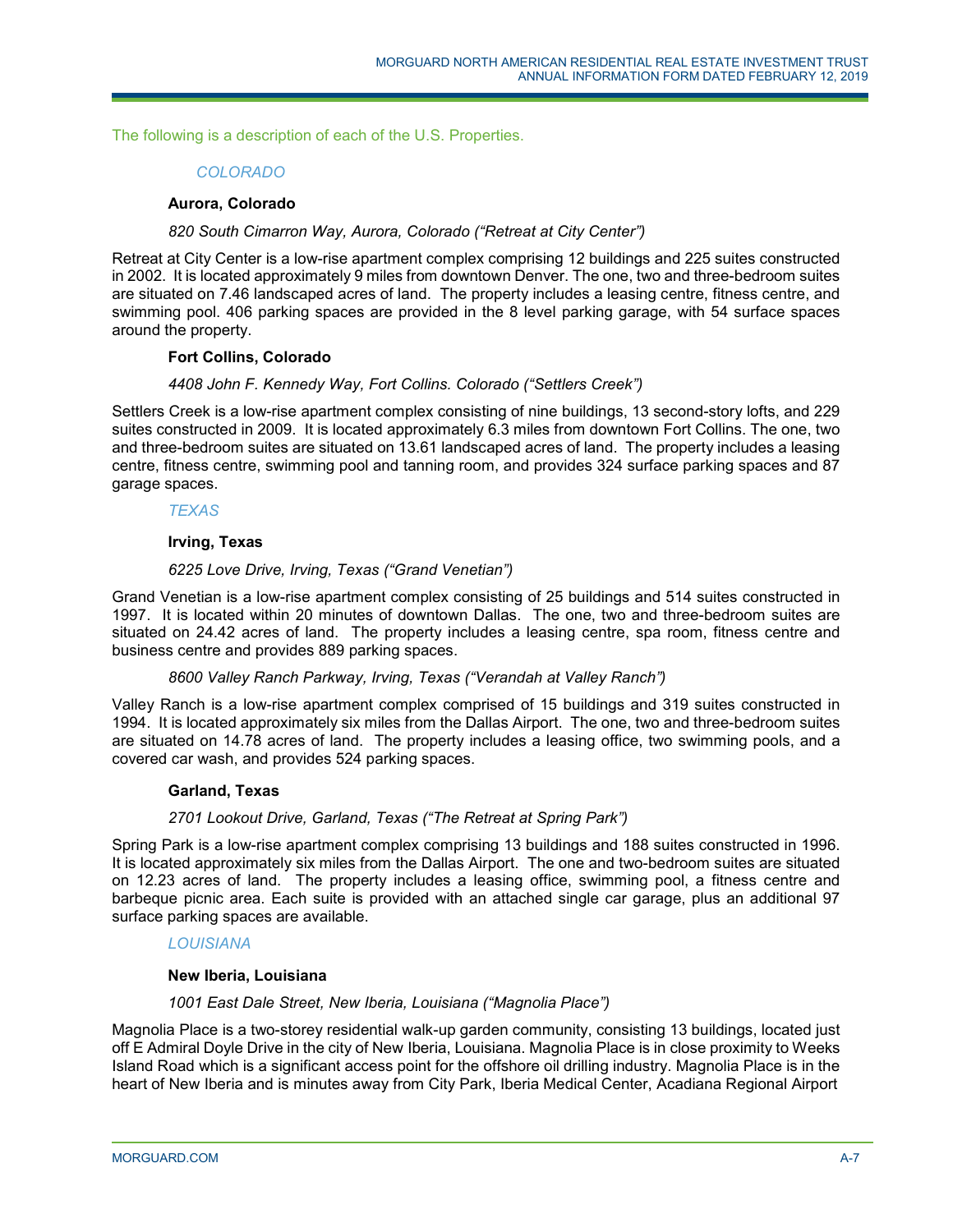and local shopping. Magnolia Place contains a total of 148 suites consisting of one, two and three-bedroom suites situated on seven landscaped acres of land. The property includes a swimming pool, large landscaped courtyards, in-suite and laundry facilities, fitness centre, car-care centre, barbeque area, welcome centre and provides 285 surface parking spaces. Constructed in 1984, the buildings are built of concrete slab foundation and conventional brick veneer and wood siding over a wood frame structure.

# **Lafayette, Louisiana**

## *715 Marie Antoinette Street, Lafayette, Louisiana ("Steeplechase")*

Steeplechase is a two-storey residential walk-up garden community, comprising 12 buildings. It is located just off Dulles Drive near the centre of Lafayette, Louisiana. Steeplechase is in close proximity to University of Louisiana (Lafayette Campus), Lafayette General Medical Center, Lafayette Regional Airport, public transit and shopping. The one and two-bedroom suites are situated on 8.8 landscaped acres of land. Steeplechase contains a total of 192 suites consisting of one and two-bedroom suites. The property includes a resort style swimming pool, tennis and sand volleyball courts, in-suite and laundry facilities, fitness centre, welcome centre, business centre and provides 384 surface parking spaces. Constructed in 1982, the buildings are built of concrete slab foundation and conventional wood frame structure.

## **Harahan, Louisiana**

# *7373 Jefferson Hwy, Harahan, Louisiana ("Colonial Manor")*

Colonial Manor is a low-rise apartment complex comprising four buildings and 48 suites constructed in 1967. It is located within fifteen minutes of downtown New Orleans. The one and two-bedroom suites are situated on 1.84 landscaped acres of land. The property includes a leasing centre, swimming pool, fitness centre and picnic area and provides 70 surface parking spaces.

## **Gretna, Louisiana**

# *1901 Lafayette Street, Gretna, Louisiana ("Garden Lane")*

Garden Lane is a low-rise apartment complex consisting of 11 buildings and 261 suites constructed between 1969 and 1971, with significant renovations completed in 2006. It is located on the West bank of the Mississippi River, minutes away from downtown New Orleans. The one, two and three-bedroom suites are situated on 9.84 landscaped acres of land. The property includes a leasing centre, three swimming pools, fitness centre and picnic area and provides 432 surface parking spaces.

## **New Orleans, Louisiana**

## *2233 St. Charles Ave., New Orleans, Louisiana ("The Georgian")*

The Georgian is a mid-rise apartment complex comprising 135 suites constructed in 1951 with common area renovations in 2006. It is located within the Garden District in New Orleans. The bachelor, one and two-bedroom suites are situated on 1.12 landscaped acres of land. The property includes a swimming pool, hot tub, fitness centre and a gated entrance and provides 63 surface parking spaces.

## *1643 Josephine St. New Orleans, Louisiana ("1643 Josephine")*

1643 Josephine is a five-story apartment building located adjacent to the Pontchartrain Hotel, located between the New Orleans CBD/Warehouse District and the University Area and one block from the St. Charles Avenue streetcar line. Built in 1986, 1643 Josephine comprises 116 units, a ground floor garage with 71 parking spaces and a separate neighbouring ground lot with 21 additional parking spaces. Constructed upon a land parcel of 38,899SF, 1643 Josephine includes two courtyards, swimming pool and fitness center.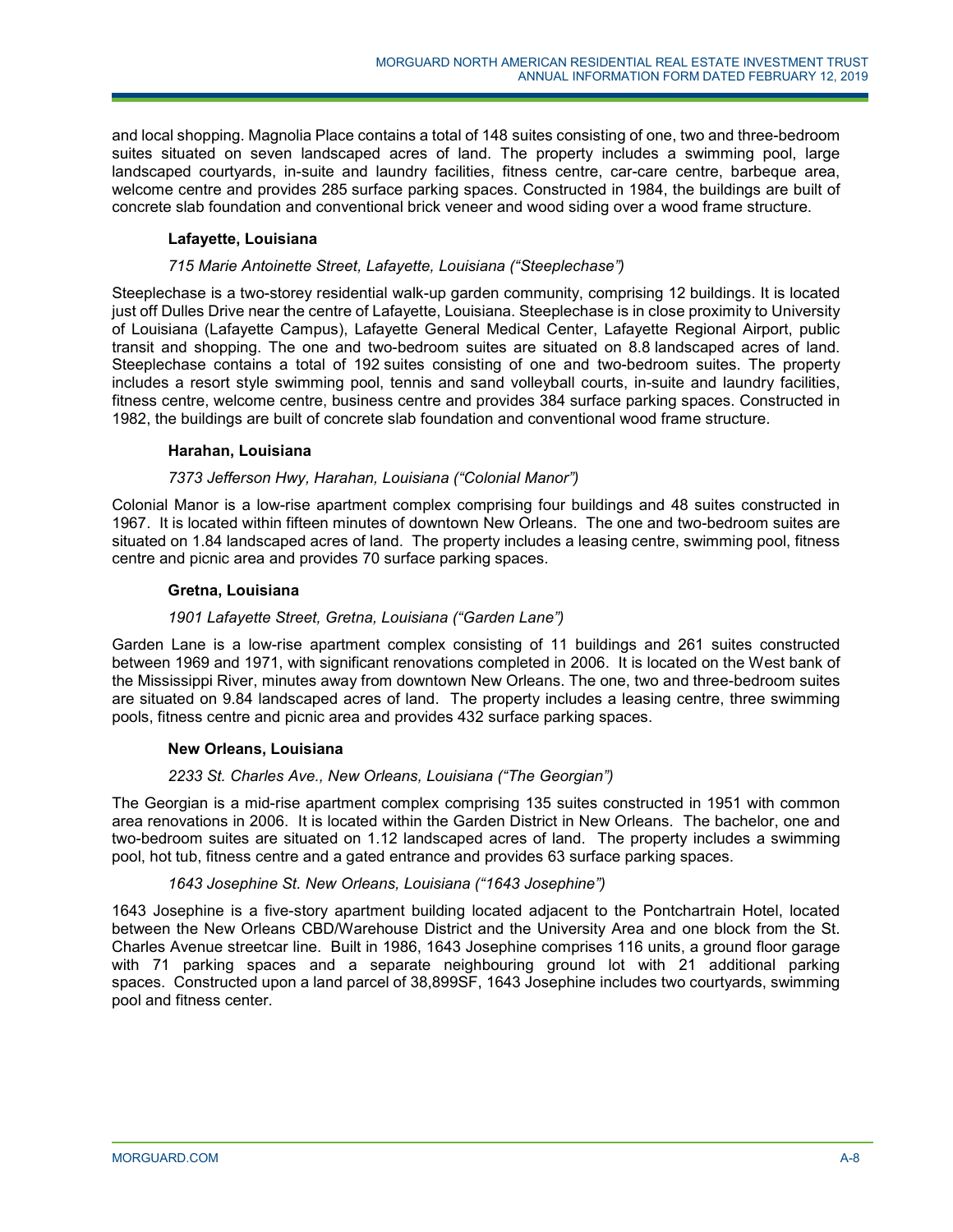## **Slidell, Louisiana**

## *100 Greenbrier Way, Slidell, Louisiana ("Greenbrier Estates")*

Greenbrier Estates is a low-rise apartment complex comprising 18 buildings and 144 suites constructed in 2005. It is situated between New Orleans and the Mississippi coast. The one, two and three-bedroom suites are situated on 9.0 landscaped acres of land. The property includes a leasing centre, swimming pool, fitness centre, tennis court, car wash and picnic area and provides 360 surface parking spaces

## *ILLINOIS*

### **Chicago, Illinois**

## *345 East Wacker Drive, Chicago, Illinois ("Coast at Lakeshore East")*

Coast at Lakeshore East is a LEED Silver certified, recently built, 515-suite high-rise apartment building, with 20,000 square feet of retail space, located in a prime, core Chicago submarket near the Chicago River and Millennium Park. Coast at Lakeshore East offers studios to three-bedroom residences; and includes indoor and outdoor amenities such as heated outdoor lap pool, fitness centre, private meeting lounges, landscaped gardens and deck, catering kitchen and neighbourhood car sharing and electric car-charging stations.

## *GEORGIA*

## **Kennesaw, Georgia**

## *2055 Barrett Lakes Boulevard NW, Kennesaw, Georgia ("Barrett Walk")*

Barrett Walk is a low-rise apartment complex comprising 11 buildings and 290 suites constructed in 2002. It is located 10 minutes from downtown Marietta. The one and two-bedroom suites are situated on 22.6 landscaped acres of land. The property includes a leasing centre, fitness centre, swimming pool and business centre, and provides 543 parking spaces.

## **Atlanta, Georgia**

# *1470 Sheridan Road NE, Atlanta, Georgia ("Briarhill Apartments")*

Briarhill is a low-rise apartment complex consists of 14 buildings and 292 suites constructed in 1989. It is located approximately 7.2 miles from downtown Atlanta. The one and two-bedroom suites are situated on 9.81 landscaped acres of land. The property includes a leasing centre, exercise room, swimming pool and spa area, and provides 466 parking spaces.

# *4306 North Shallowford Road, Atlanta, Georgia ("The Savoy Apartments")*

Savoy is a mid-rise apartment building consisting of 232 suites constructed in 2007. It is located 16 miles from downtown Atlanta. The one, two, and three-bedroom apartment building is situated on 7.7 landscaped acres of land. The property includes a leasing centre, and an outdoor swimming pool. The property includes a five level garage with a total of 362 parking spaces.

## *FLORIDA*

## **West Palm Beach, Florida**

## *3101 Village Boulevard, West Palm Beach, Florida ("Village Crossing Apartments")*

Completed in 1989, Village Crossing Apartments is a residential walk-up garden community comprising 189 suites in 8 buildings situated on 10.8 acres of land.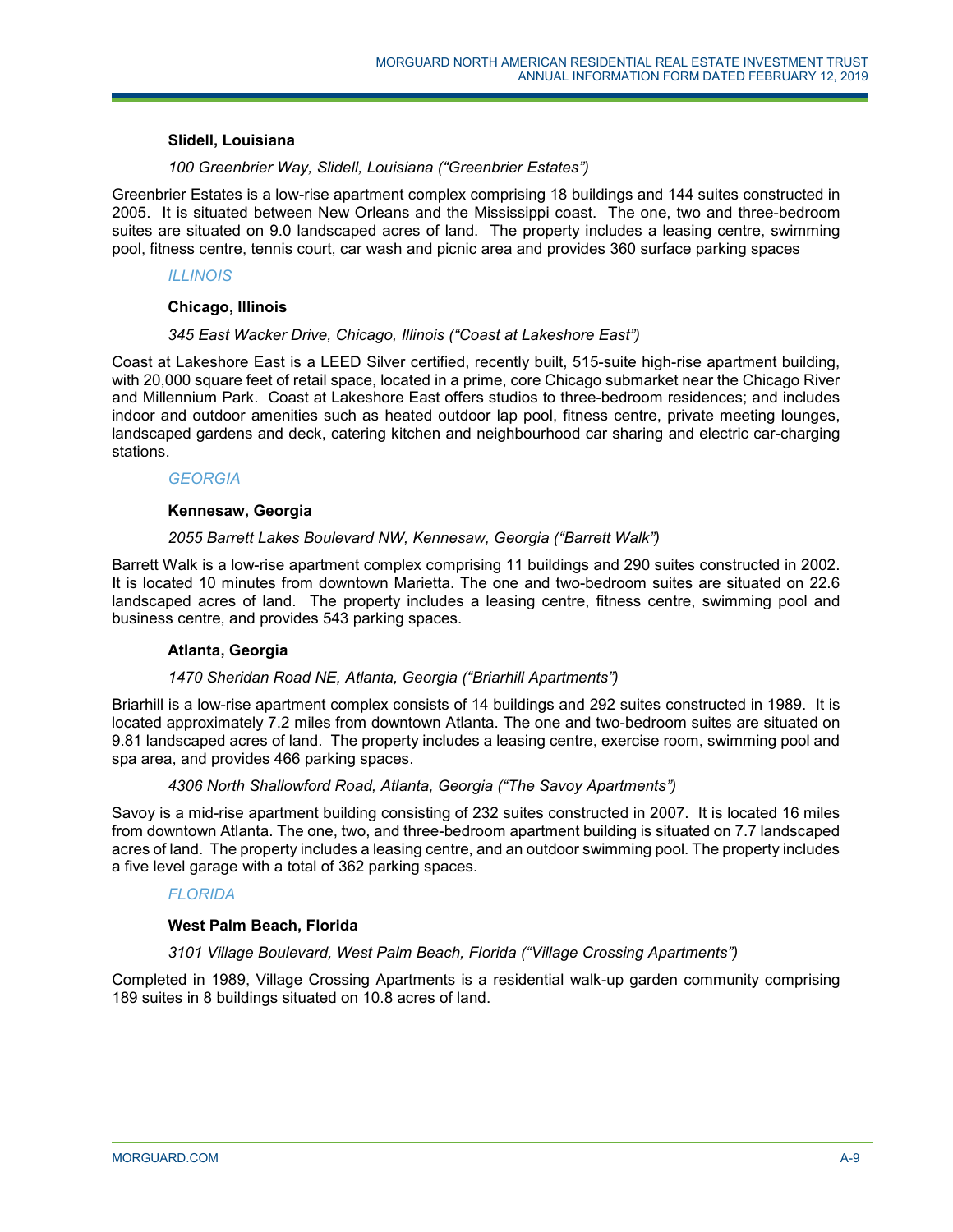## *9000 Woodbine Trail, Palm Beach Gardens, Florida ("Woodbine Apartment Homes")*

Woodbine Apartments is a three-storey residential walk-up garden community comprising 409 suites in 17 buildings situated on 19 acres of land that was completed in 2000.

## **Coconut Creek, Florida**

## *5100 W. Sample Road, Coconut Creek, Florida ("Blue Isle Apartments")*

Completed in 1998, Blue Isle Apartments is a two-storey residential walk-up garden community comprising 340 suites in 23 buildings situated on 18.4 acres of land.

## **Cooper City, Florida**

#### *2940 Solano Avenue, Cooper City, Florida ("2940 Solano at Monterra")*

2940 Solano at Monterra comprises 252 suites in 11 three-storey walk-up garden style buildings. Construction was completed in 2014. The property has luxury suite finishes and community amenities including media centre, saltwater pool with sundeck and outdoor lounge with fireplace and kitchen. The property is located in southwest Cooper City, with easy access to multiple office markets, regional hospitals, retailers, restaurants and entertainment venues.

## **Pensacola, Florida**

#### *1600 Governors Dr., Pensacola, Florida ("Governors Gate I")*

Governors Gate I is a low-rise apartment complex consisting of 15 buildings and 240 suites constructed in 1998. It is located within 30 minutes of Pensacola Beach. The one, two and three-bedroom suites are situated on 23.8 landscaped acres of land. The property includes a leasing centre, swimming pool, fitness centre, tennis court, car wash and picnic area and provides 360 surface parking spaces.

## *1600 Governors Dr., Pensacola, Florida ("Governors Gate II")*

Governors Gate II is a low-rise apartment complex consisting of 12 buildings and 204 suites constructed in 2003. It is located within 30 minutes of Pensacola beach. The one, two and three-bedroom suites are situated on 21.52 landscaped acres of land. The property includes a leasing centre, swimming pool, fitness centre, tennis court, car wash and picnic area and provides 306 surface parking spaces.

### *3331 Summit Boulevard, Pensacola, Florida ("Jamestown Estates")*

Jamestown Estates is a low-rise apartment complex comprising 177 suites constructed in 1972. It is located within 15 minutes of Pensacola beach. The one, two and three-bedroom suites are situated on 12 landscaped acres of land. The property includes a leasing centre, swimming pool, fitness centre, and tennis centre.

## *4301 Creighton Road, Pensacola, Florida ("Woodcliff Apartment Homes")*

Woodcliff Apartments is a low-rise apartment complex comprising 184 suites constructed in 1977. It is located within 15 minutes of Pensacola beach. The one and two-bedroom suites are situated on 9 landscaped acres of land. The property includes a leasing centre, swimming pool, fitness centre, and tennis courts. Tampa, Florida

#### *11306 Mallory Square Drive, Tampa, Florida ("Mallory Square")*

Mallory Square is a low-rise apartment complex consisting of 18 buildings and 383 suites constructed in 2005. It is located minutes away from downtown Tampa. The one, two and three-bedroom suites are situated on approximately 46 acres of land. The property includes a leasing centre, swimming pool, fitness centre, and tennis courts, and provides approximately 575 surface parking spaces.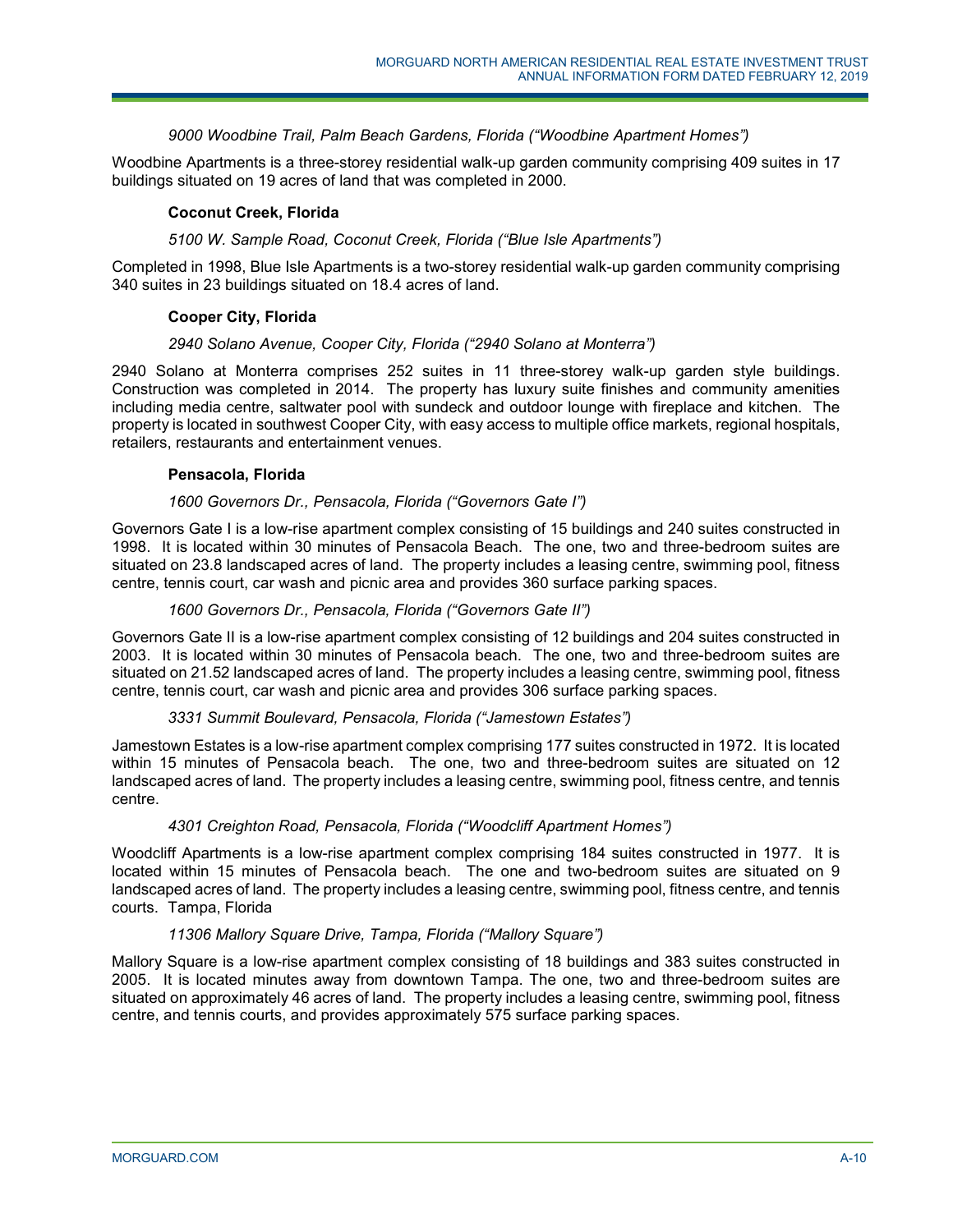## **Bradenton, Florida**

## *210 Third Street West, Bradenton, Florida ("210 Watermark")*

Completed in 2003, 210 Watermark, is a residential walk-up garden community comprising 216 suites in 7 buildings situated on 10.07 acres of land. Approximately 289 surface parking spaces are provided, as well as 30 leasable detached private garages. It is located approximately 24 miles from Tampa International Airport.

## *NORTH CAROLINA*

## **Cary, North Carolina**

## *200 Brisbane Woods Way, Cary, North Carolina ("The Lodge at Crossroads")*

The Lodge at Crossroads is a low-rise apartment complex comprising 23 buildings and 432 suites constructed in 2001. It is located approximately 10.2 miles from the Raleigh/Durham International Airport and 6 miles from downtown Raleigh. The one, two, and three-bedroom suites are situated on 23 acres of land. The property includes a leasing centre, swimming pool, game room, fitness centre and business centre. A total of 771 surface parking spaces, 42 detached garages, and 96 attached garages.

## **Raleigh, North Carolina**

## *3235 Trimblestone Lane, Raleigh, North Carolina ("Perry Point")*

Perry Point is a low-rise apartment complex comprising 16 buildings and 432 suites constructed in 2009. It is located within 20 minutes of downtown Raleigh. The one and two-bedroom suites are situated on approximately 23.39 acres of land. The property includes a leasing office, swimming pool, dog park, a playground and picnic area, and provides 696 parking spaces.

#### *VIRGINIA*

## **Falls Church, Virginia**

#### *450 North Washington Street, Falls Church, Virginia ("Northgate at Falls Church")*

Northgate at Falls Church consists of 104 suites, approximately 33,000 square feet of commercial space and 158 parking spaces. The property was built in 2014 and includes such amenities as private courtyard, clubroom and fitness centre. The property is LEED NC Gold (certification pending). Northgate at Falls Church is subject to a long-term land lease, with a fixed annual payment and a fixed price purchase option available in September 2029.

#### *MARYLAND*

#### **Rockville, Maryland**

#### *37 Maryland Avenue, Rockville, Maryland ("The Fenestra at Rockville Town Square")*

The Fenestra at Rockville Town Square was completed in 2008 and consists of 492 suites in four buildings with 861 total parking spaces. Situated over ground-level retail, the property is in close proximity to public transit (metro) and Montgomery County's government centre and many community amenities. Property amenities include saltwater pool, fitness centre, courtyard terrace and in-suite laundry.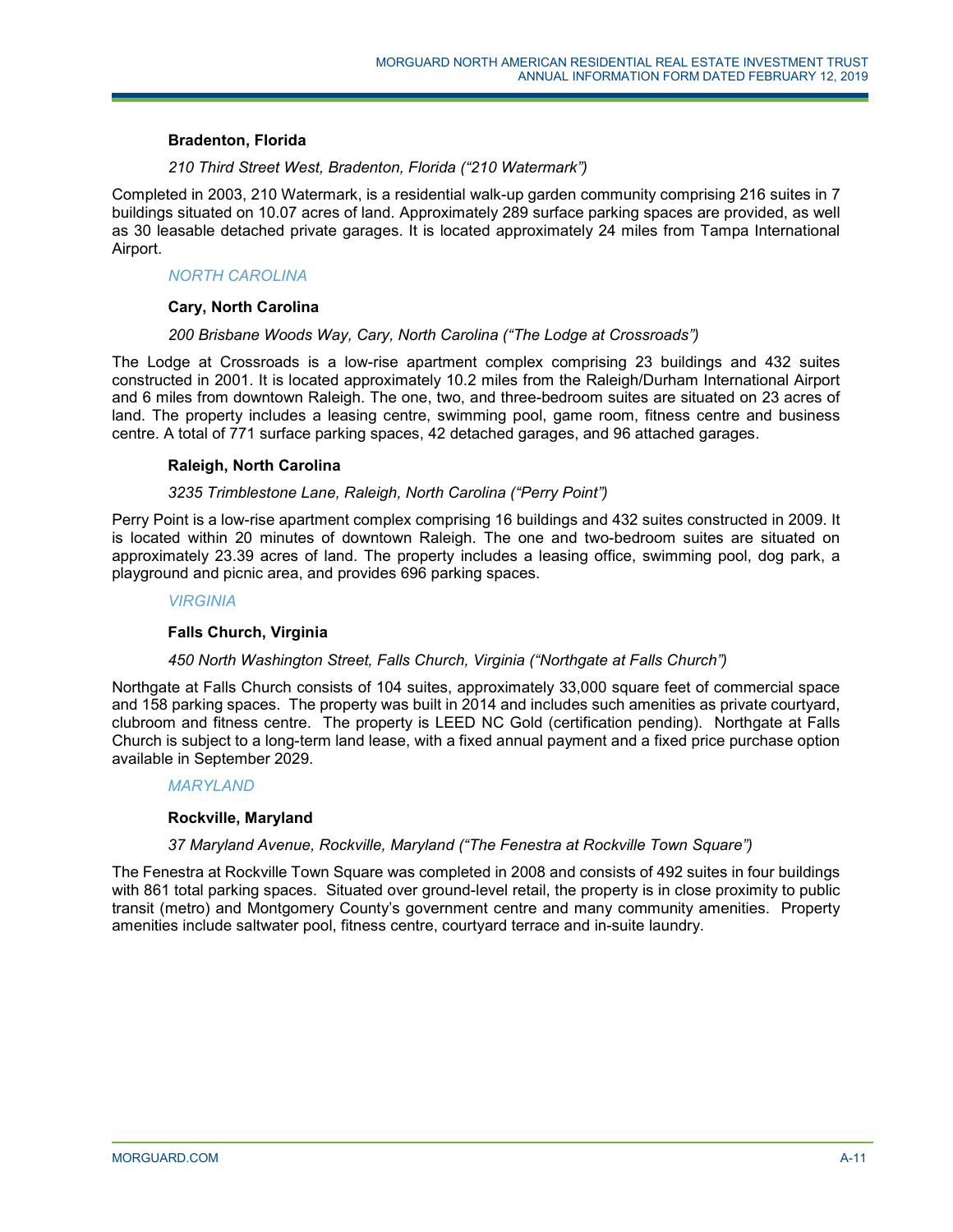## **APPENDIX B**

### **AUDIT COMMITTEE MANDATE**

### **1. PURPOSE**

The overall purpose of the Audit Committee (the "**Committee**") of the REIT is to monitor the REIT's system of internal financial controls, to evaluate and report on the integrity of the financial statements of the REIT, to enhance the independence of the REIT's external auditors and to oversee the financial reporting process of the REIT.

### **2. COMPOSITION, PROCEDURES AND ORGANIZATION**

- 2.1 The Committee shall consist of at least three members of the Board of the REIT (the "**Board**"), each of whom shall be, in the determination of the Board, "independent" as that term is defined by Multilateral Instrument 52-110, as amended from time to time, and the majority of whom shall be resident Canadians. Each member shall complete and return to the REIT annually a questionnaire regarding the member's independence. The definition of "independent" is set out in Exhibit A hereto.
- 2.2 All members of the Committee shall be, in the determination of the Board, "financially literate" as that term is defined by Multilateral Instrument 52-110, and at least one member of the Committee must have, in the determination of the Board, "accounting or related financial expertise". The definition of "financially literate" is set out in Exhibit A hereto.
- 2.3 The Board, at its organizational meeting held in conjunction with each annual meeting of unitholders, shall appoint the members of the Committee for the ensuing year. The Board may at any time remove or replace any member of the Committee and may fill any vacancy in the Committee. Any member of the Committee ceasing to be a trustee of the REIT shall cease to be a member of the Committee.
- 2.4 Unless the Board shall have appointed a chair of the Committee, the members of the Committee shall elect a chair from among their number.
- 2.5 The Committee shall have access to such officers and employees of the REIT and to the REIT's external auditors and its legal counsel, and to such information respecting the REIT as it considers to be necessary or advisable in order to perform its duties.
- 2.6 Notice of every meeting shall be given to the external auditors, who shall, at the expense of the REIT, be entitled to attend and to be heard thereat.
- 2.7 Meetings of the Committee shall be conducted as follows:
	- (a) the Committee shall meet on a regular basis, at such times and at such locations as the chair of the Committee shall determine;
	- (b) the external auditors or any member of the Committee may call a meeting of the Committee;
	- (c) any trustee of the REIT may request the chair of the Committee to call a meeting of the Committee and may attend such meeting to inform the Committee of a specific matter of concern to such trustee, and may participate in such meeting to the extent permitted by the chair of the Committee; and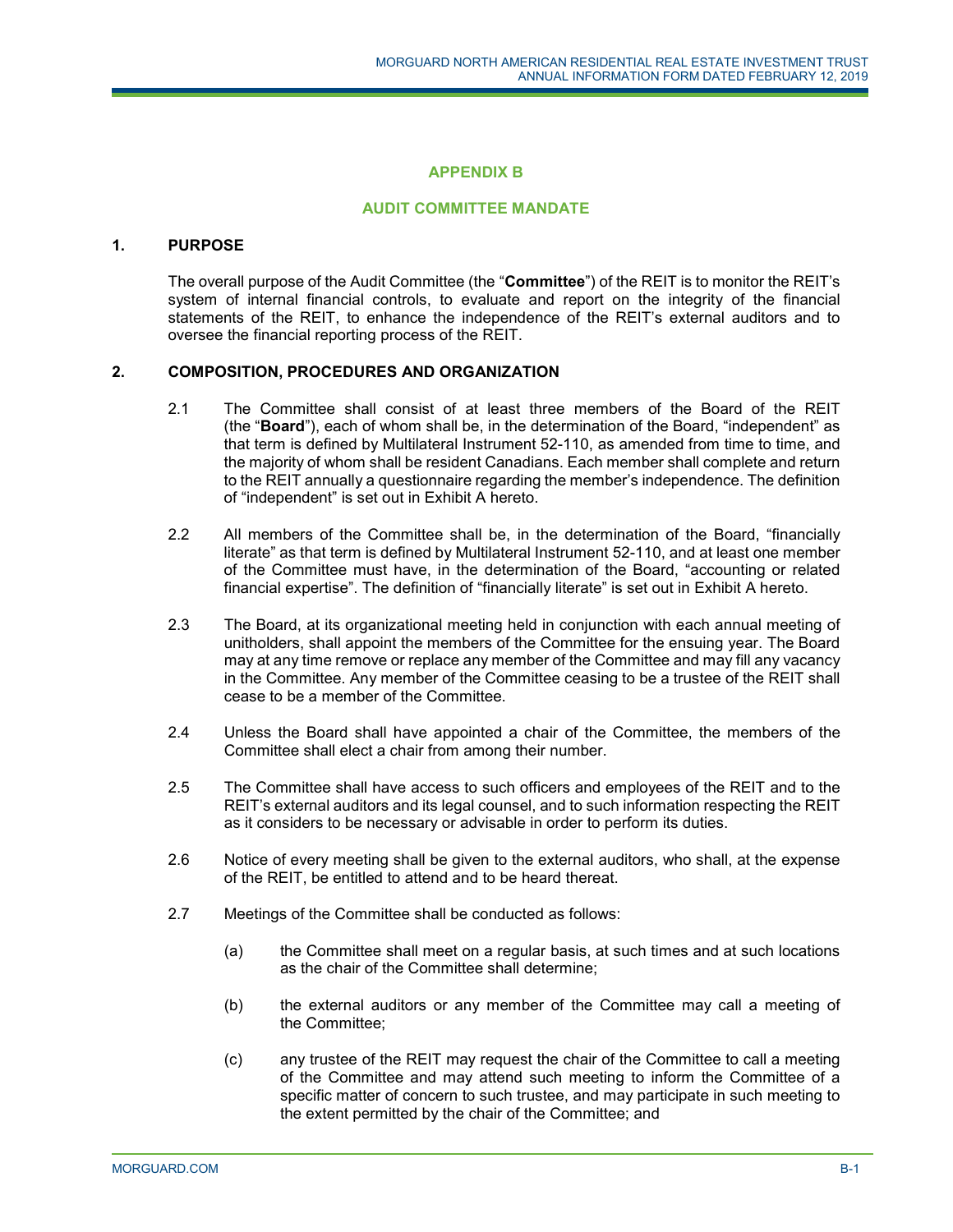- (d) the external auditors and management employees shall, when required by the Committee, attend any meeting of the Committee.
- 2.8 The external auditors shall be entitled to communicate directly with the chair of the Committee and may meet separately with the Committee. The Committee, through its chair, may contact directly any employee in the REIT as it deems necessary, and any employee may bring before the Committee any matter involving questionable, illegal or improper practices or transactions.
- 2.9 Compensation to members of the Committee shall be limited to trustee's fees, either in the form of cash or equity, and members shall not accept consulting, advisory or other compensatory fees from the REIT (other than as members of the Board and Board committee members).
- 2.10 The Committee is authorized, at the REIT's expense, to retain independent counsel and other advisors as it determines necessary to carry out its duties and to set their compensation.

# **3. DUTIES**

- 3.1 The overall duties of the Committee shall be to:
	- (a) assist the Board in the discharge of its duties relating to the REIT's accounting policies and practices, reporting practices and internal controls;
	- (b) establish and maintain a direct line of communication with the REIT's external auditors and assess their performance;
	- (c) oversee the co-ordination of the activities of the external auditors;
	- (d) ensure that the management of the REIT has designed, implemented and is maintaining an effective system of internal controls;
	- (e) monitor the credibility and objectivity of the REIT's financial reports;
	- (f) report regularly to the Board on the fulfillment of the Committee's duties;
	- (g) assist the Board in the discharge of its duties relating to the REIT's compliance with legal and regulatory requirements; and
	- (h) assist the Board in the discharge of its duties relating to risk assessment and risk management.
- 3.2 The Committee shall be directly responsible for overseeing the work of the external auditors engaged for the purpose of preparing or issuing an audit report or performing other audit, review or attest services for the REIT, including the resolution of disagreements between management and the external auditors regarding financial reporting, and in carrying out such oversight the Committee's duties shall include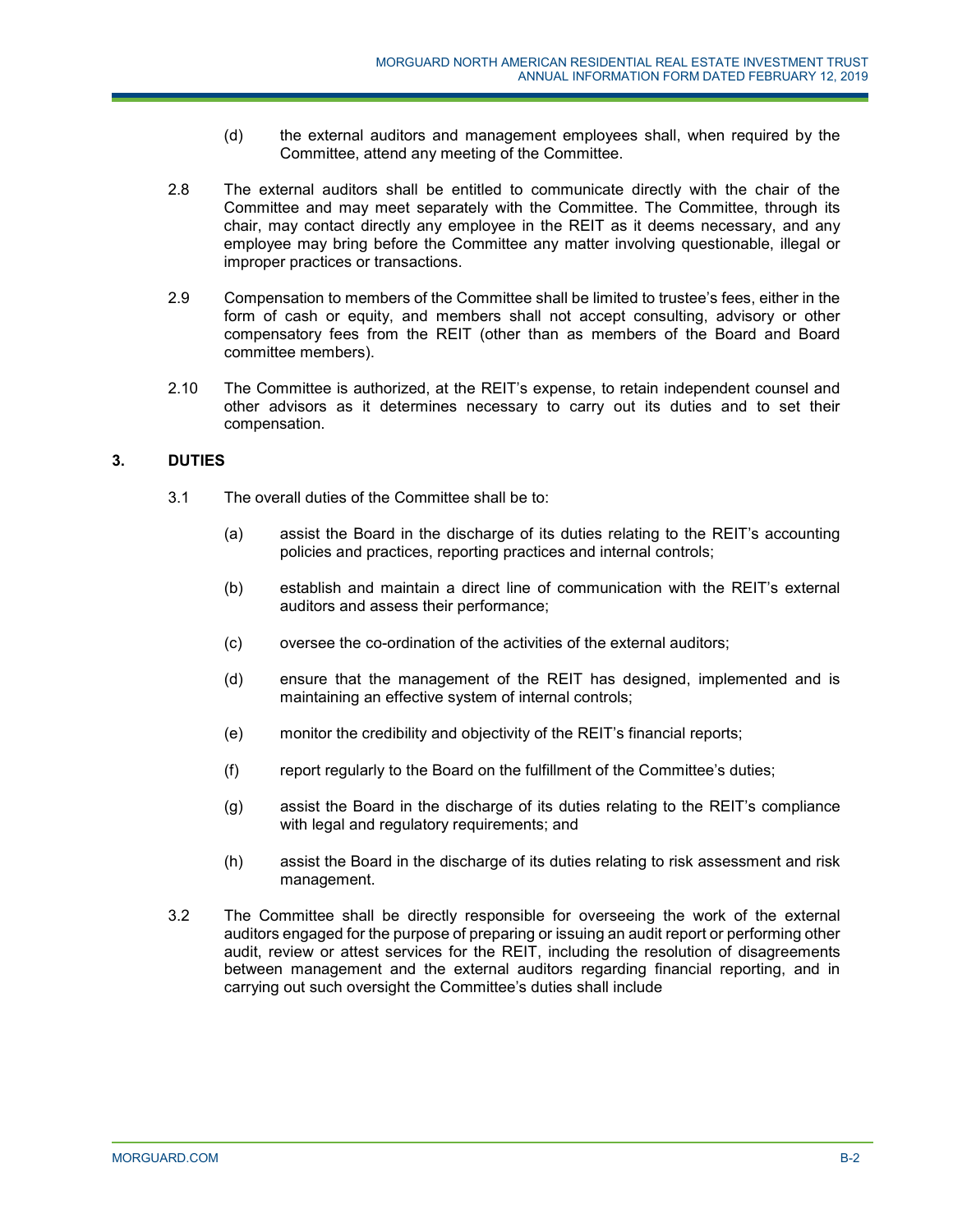- (a) recommending to the Board a firm of external auditors to be nominated for the purpose of preparing or issuing an audit report or performing other audit, review or attest services for the REIT;
- (b) reviewing, where there is to be a change of external auditors, all issues related to the change, including the information to be included in the notice of change of auditor called for under National Instrument 51-102 — *Continuous Disclosure Obligations* or any successor legislation ("NI 51-102"), and the planned steps for an orderly transition;
- (c) reviewing all reportable events, including disagreements, unresolved issues and consultations, as defined in NI 51-102 or any successor legislation, on a routine basis, whether or not there is to be a change of external auditor;
- (d) reviewing the engagement letters of the external auditors, both for audit and nonaudit services;
- (e) reviewing the performance, including the fee, scope and timing of the audit and other related services and any non-audit services provided by the external auditors; and
- (f) reviewing and approving the nature of and fees for any non-audit services performed for the REIT by the external auditors and consider whether the nature and extent of such services could detract from the firm's independence in carrying out the audit function.
- 3.3 The duties of the Committee as they relate to audits and financial reporting shall be to:
	- (a) review the audit plan with the external auditor and management;
	- (b) review with the external auditor and management any proposed changes in accounting policies, the presentation of the impact of significant risks and uncertainties, and key estimates and judgments of management that may in any such case be material to financial reporting;
	- (c) review the contents of the audit report;
	- (d) question the external auditor and management regarding significant financial reporting issues discussed during the fiscal period and the method of resolution;
	- (e) review the scope and quality of the audit work performed;
	- (f) review the adequacy of the REIT's financial and auditing personnel;
	- (g) review the co-operation received by the external auditor from the REIT's personnel during the audit, any problems encountered by the external auditors and any restrictions on the external auditor's work;
	- (h) review the internal resources used;
	- (i) review the evaluation of internal controls by the internal auditor (or persons performing the internal audit function) and the external auditors, together with management's response to the recommendations, including subsequent follow-up of any identified weaknesses;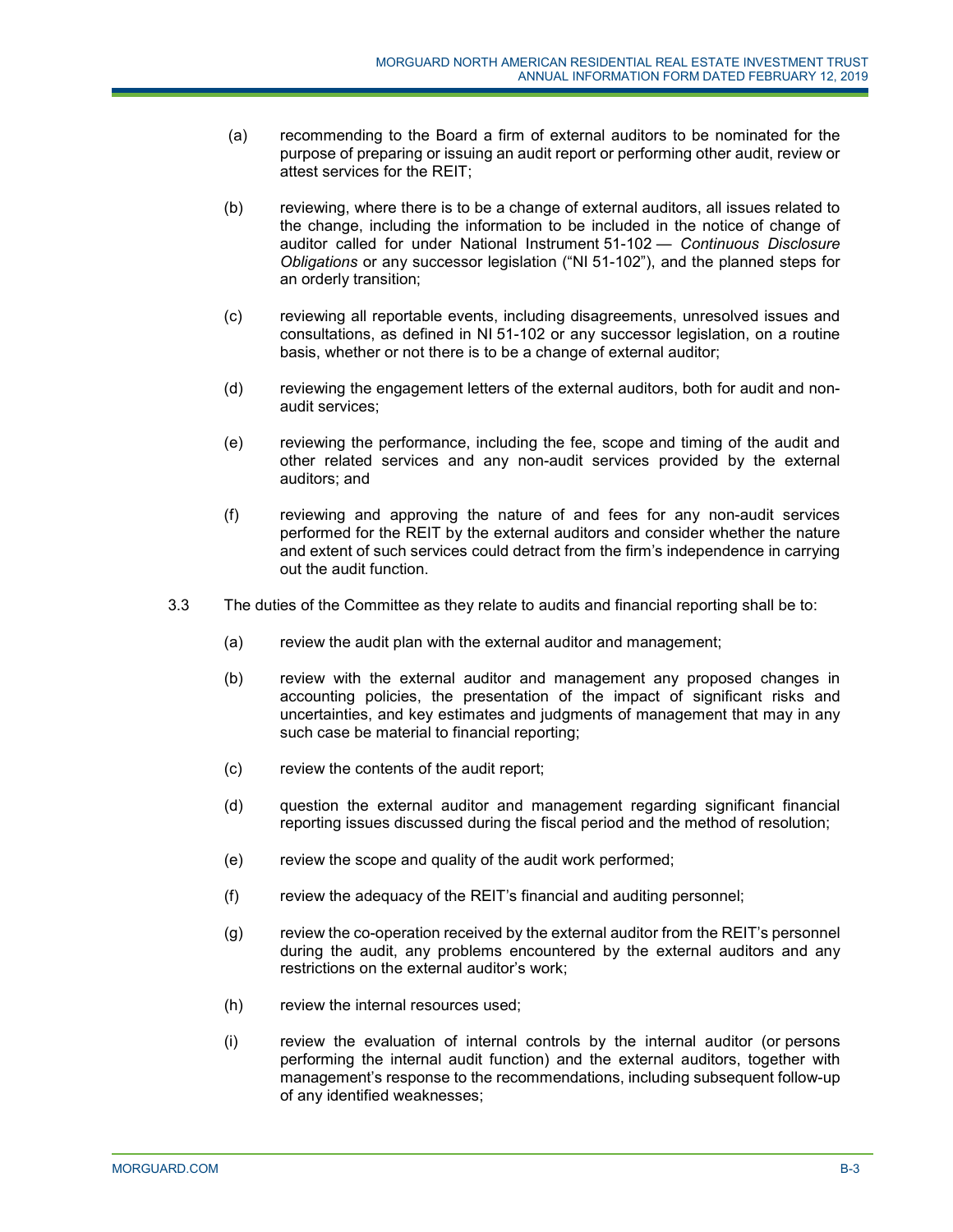- (j) review the appointments of the chief financial officer, internal auditor (or persons performing the internal audit function) and any key financial executives involved in the financial reporting process;
- (k) review and approve the REIT's annual audited financial statements and those of its subsidiaries in conjunction with the report of the external auditors thereon, and obtain an explanation from management of all significant variances between comparative reporting periods before release to the public;
- l) review and approve the REIT's interim unaudited financial statements, and obtain an explanation from management of all significant variances between comparative reporting periods before release to the public;
- (m) establish a procedure for the receipt, retention and treatment of complaints regarding accounting, internal accounting controls or auditing matters and employees' confidential anonymous submission of concerns regarding accounting and auditing matters; and
- (n) review the terms of reference for an internal auditor or internal audit function.
- 3.4 The duties of the Committee as they relate to accounting and disclosure policies and practices shall be to:
	- (a) review changes to accounting principles of the Canadian Institute of Chartered Accountants which would have a significant impact on the REIT's financial reporting as reported to the Committee by management and the external auditors;
	- (b) review the appropriateness of the accounting policies used in the preparation of the REIT's financial statements and consider recommendations for any material change to such policies;
	- (c) review the status of material contingent liabilities as reported to the Committee by management;
	- (d) review the status of income tax returns and potentially significant tax problems as reported to the Committee by management;
	- (e) review any errors or omissions in the current or prior year's financial statements;
	- (f) review and approve before their release all public disclosure documents containing audited or unaudited financial information, including all earnings, press releases, MD&A, prospectuses, annual reports to unitholders, annual information forms and management's discussion and analysis; and
	- (g) oversee and review all financial information and earnings guidance provided to analysts and rating agencies.
- 3.5 The other duties of the Committee shall include:
	- (a) reviewing any inquires, investigations or audits of a financial nature by governmental, regulatory or taxing authorities;
	- (b) formulating clear hiring policies for employees or former employees of the REIT's external auditors;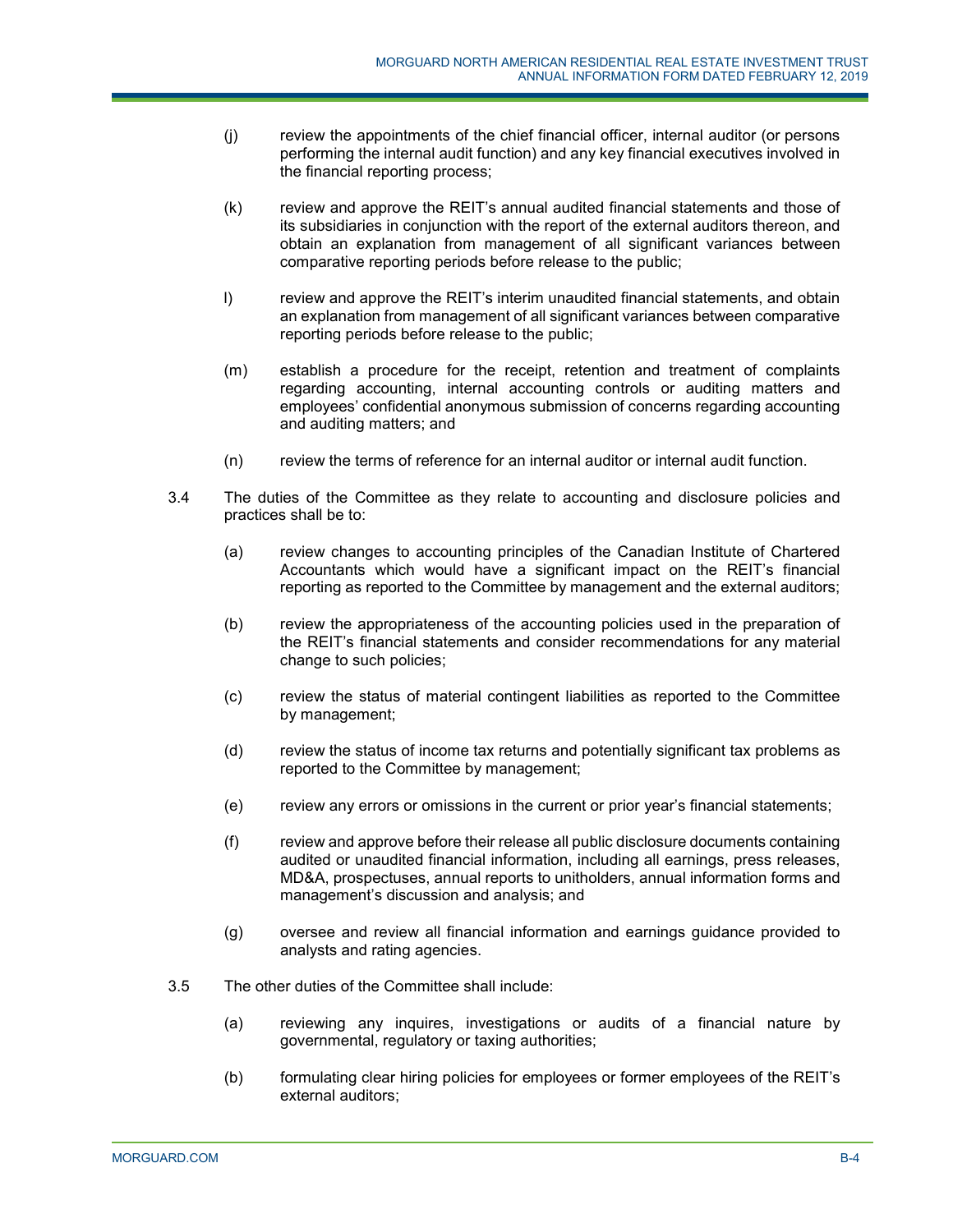- (c) reviewing annual operating and capital budgets;
- (d) reviewing the funding and administration of the REIT's compensation and pension plans;
- (e) reviewing and reporting to the Board on difficulties and problems with regulatory agencies which are likely to have a significant financial impact;
- (f) inquiring of management and the external auditors as to any activities that may be or may appear to be illegal or unethical;
- (g) ensuring procedures are in place for the receipt, retention and treatment of complaints and employee concerns received regarding accounting or auditing matters and the confidential, anonymous submission by employees of the REIT of concerns regarding such; and
- (h) any other questions or matters referred to it by the Board.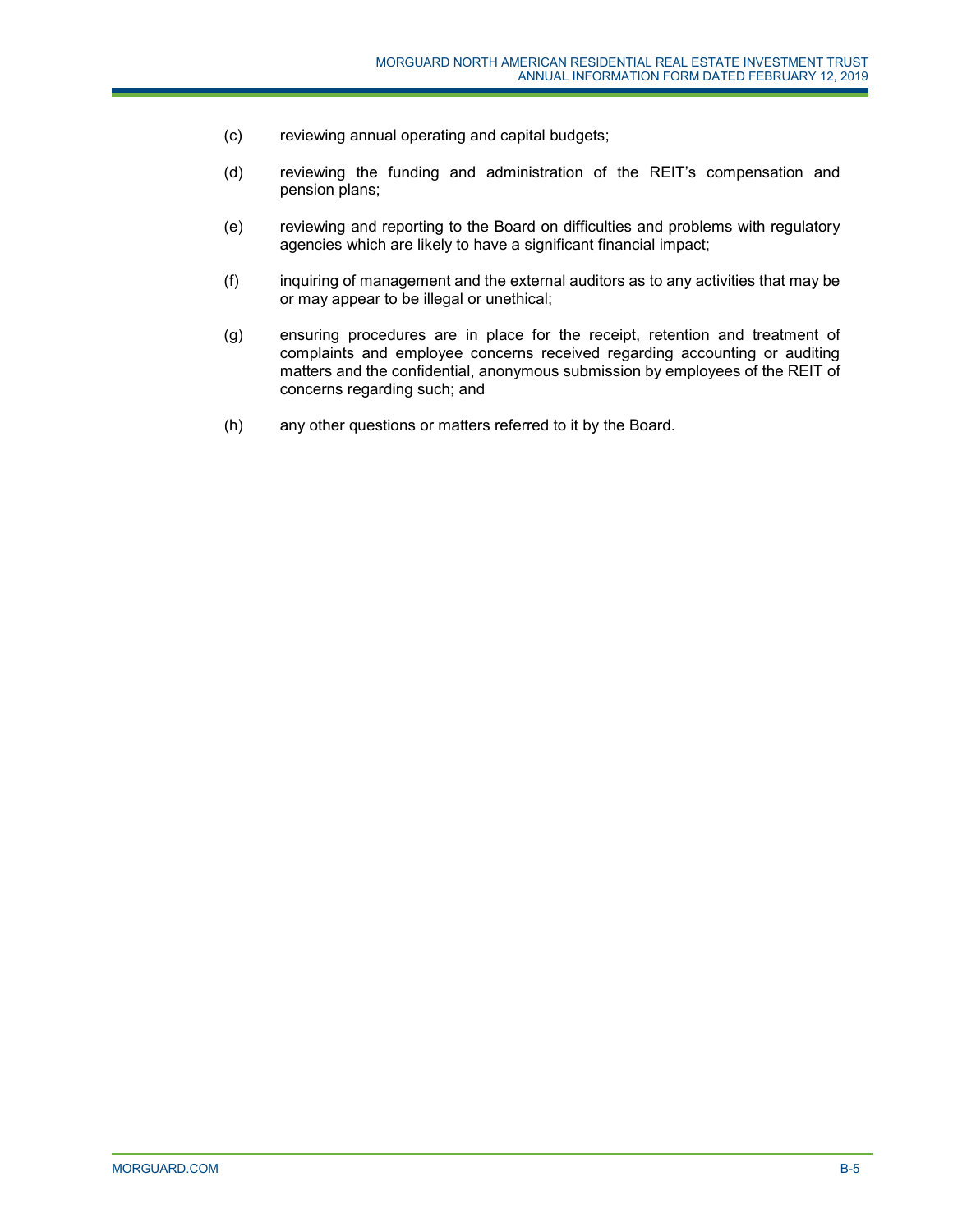# **EXHIBIT A**

## **TO MANDATE OF AUDIT COMMITTEE FOR DEFINITIONS**

### **Definitions.**

"**Financially Literate**" means the ability to read and understand a set of financial statements that present a breadth and level of complexity of accounting issues that are generally comparable to the breadth and complexity of the issues that can reasonably be expected to be raised by the issuer's financial statements.

#### Meaning of "**Independence**"

- 1. A member of an audit committee is independent if the member has no direct or indirect material relationship with the REIT.
- 2. For the purposes of paragraph 1, a material relationship means a relationship which could, in the view of the Board, reasonably interfere with the exercise of a member's independent judgment.
- 3. Despite paragraph 2, the following persons are considered to have a material relationship with the REIT:
	- (a) a person who is, or whose immediate family member is, or at any time during the prescribed period has been, an officer or employee of the REIT, its parent, or of any of its subsidiary entities or affiliated entities;
	- (b) a person who is, or has been an affiliated entity of, a partner of, or employed by, a current or former internal or external auditor of the REIT, unless the prescribed period has elapsed since the person's relationship with the internal or external auditor, or the auditing relationship, has ended;
	- (c) a person whose immediate family member is, or has been, an affiliated entity of, a partner of, or employed in a professional capacity by, a current or former internal or external auditor of the REIT, unless the prescribed period has elapsed since the person's relationship with the internal or external auditor, or the auditing relationship, has ended;
	- (d) a person who is, or has been, or whose immediate family member is or has been, employed as an executive officer of an entity if any of the REIT current executives serve on the entity's compensation committee, unless the prescribed period has elapsed since the end of the service or employment;
	- (e) a person who accepts, or has accepted at any time during the prescribed period, directly or indirectly, any consulting, advisory or other compensatory fee from the REIT or any subsidiary entity of the REIT, other than as remuneration for acting in his or her capacity as a member of the Committee, the Board, or any other Board committee; and
	- (f) a person who is an affiliated entity of the REIT or any of its subsidiary entities.
- 4. For the purposes of paragraph 3, the prescribed period is the three year period ending immediately prior to the determination required by paragraph 3.
- 5. For the purposes of paragraphs 3(b) and 3(c), a partner does not include a limited partner whose interest in the internal or external auditor is limited to the receipt of fixed amounts of compensation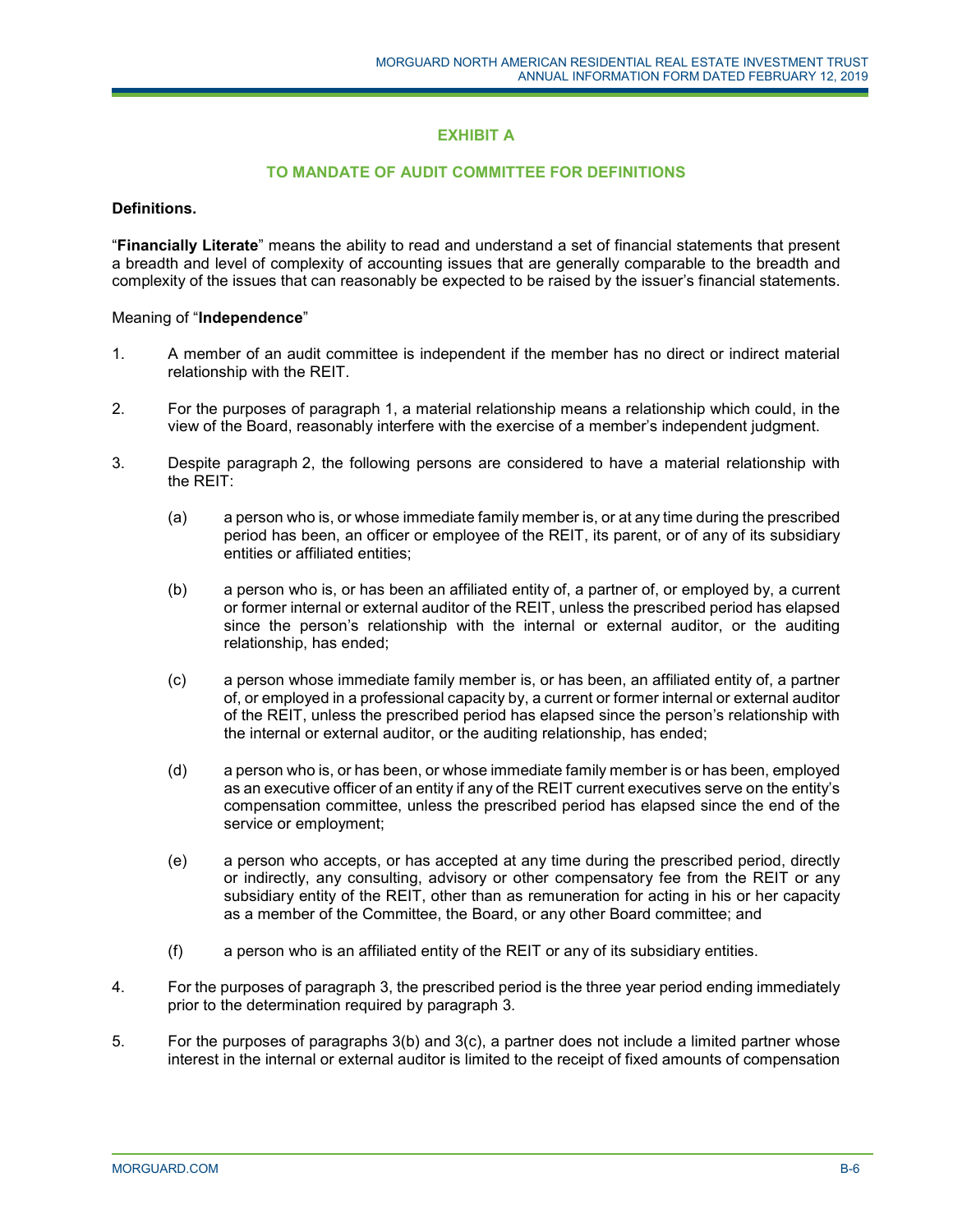(including deferred compensation) for prior service with an internal or external auditor if the compensation is not contingent in any way or continued service.

- 6. For the purpose of paragraph 3(e), compensatory fees do not include the receipt of fixed amounts of compensation under a retirement plan (including deferred compensation) for prior service with the issuer if the compensation is not contingent in any way on continued service.
- 7. For the purposes of paragraph 3(e), the indirect acceptance by a person of any consulting, advisory or other compensatory fee includes acceptance of a fee by:
	- (a) an immediate family member, or
	- (b) a partner, member or executive officer of, or a person who occupies a similar position with, an entity that provides accounting, consulting, legal, investment banking or financial advisory services to the REIT or any subsidiary entity of the REIT, other than limited partners, non-managing members and those occupying similar positions who, in each case, have no active role in providing services to the REIT.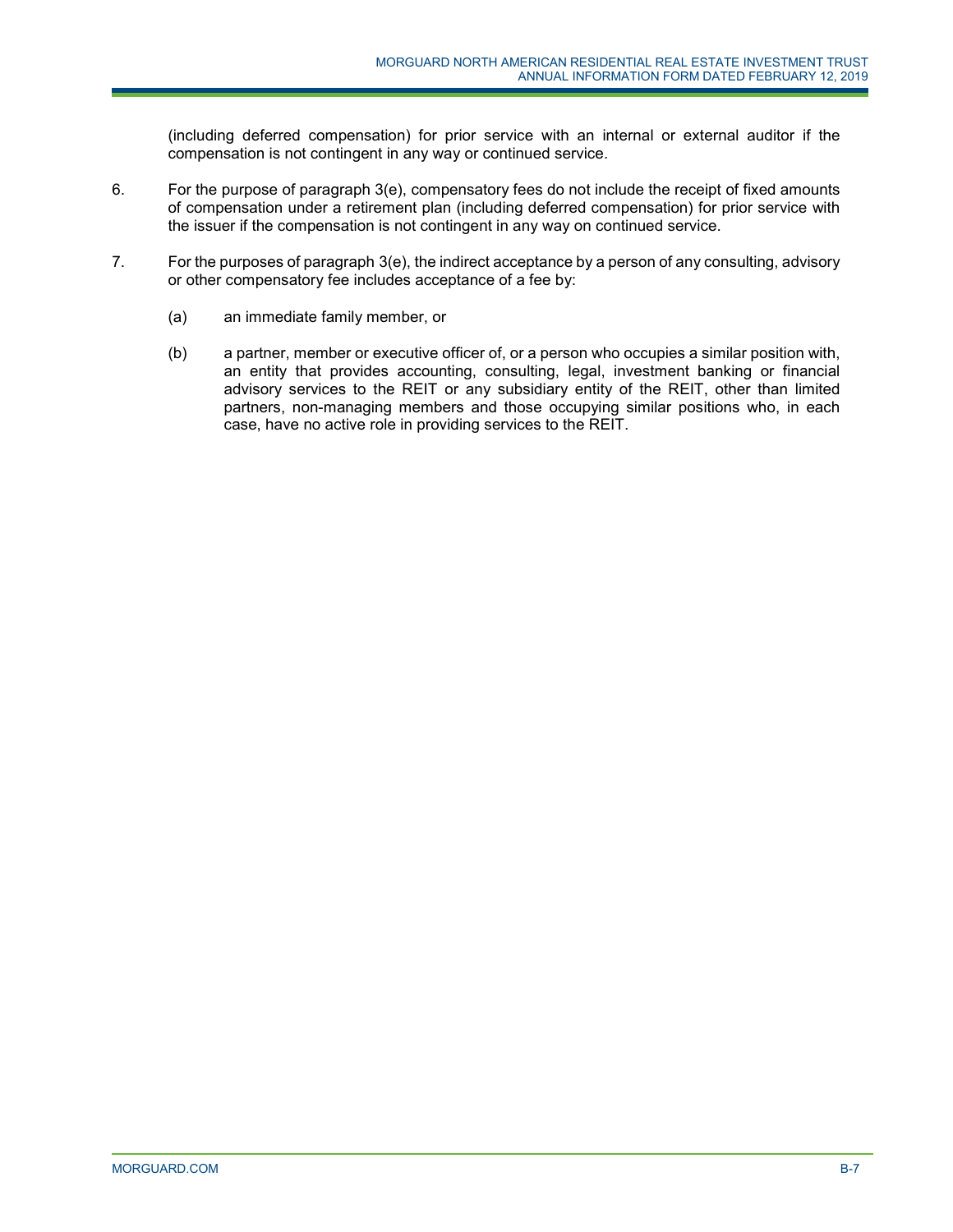#### **APPENDIX C SELECTED FINANCIAL INFORMATION**

| <b>As at December 31</b>                                       |                  |             |
|----------------------------------------------------------------|------------------|-------------|
| (In thousands of dollars, except as noted otherwise)           | 2018             | 2017        |
| <b>Operational Information</b>                                 |                  |             |
| Number of properties                                           | 47               | 46          |
| <b>Total suites</b>                                            | 13,430           | 13,314      |
| Occupancy percentage - Canada                                  | 99.1%            | 99.3%       |
| Occupancy percentage - U.S.                                    | 94.7%            | 90.9%       |
| AMR - Canada (in actual dollars)                               | \$1,373          | \$1.327     |
| AMR - U.S. (in actual US dollars)                              | <b>US\$1,236</b> | US\$1,203   |
| <b>Summary of Financial Information</b>                        |                  |             |
| Gross book value $(1)$                                         | \$3,011,469      | \$2,651,097 |
| Indebtedness $(2)$                                             | \$1,442,607      | \$1,363,228 |
| Indebtedness to gross book value ratio                         | 47.9%            | 51.4%       |
| Weighted average mortgage interest rate <sup>(3)</sup>         | 3.49%            | 3.50%       |
| Weighted average term to maturity on mortgages payable (years) | 5.8              | 6.2         |
| Exchange rates - United States dollar to Canadian dollar       | \$1.36           | \$1.25      |
| Exchange rates - Canadian dollar to United States dollar       | \$0.73           | \$0.80      |

(1) Gross book value (as defined in the Declaration of Trust) includes the impact of any fair value adjustments.

(2) Indebtedness (as defined in the Declaration of Trust) represents the outstanding principal amount of mortgages payable, Class C LP Units (including the present value of tax payment), convertible debentures, borrowings from the Morguard Facility and finance lease obligation.

(3) Represents the contractual interest rates on mortgages payable and the Retained Debt.